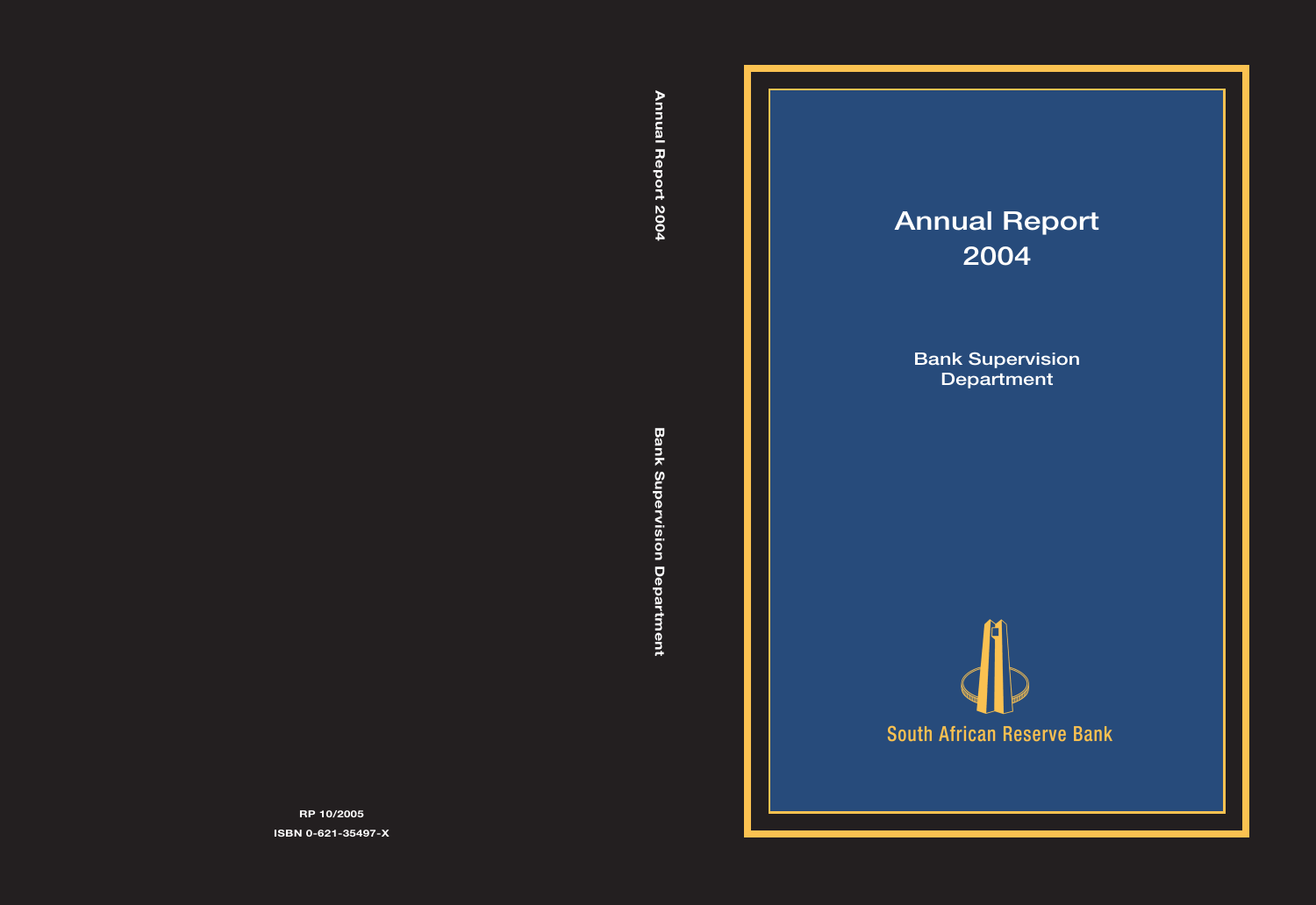# **Annual Report 2004**

**Bank Supervision Department**

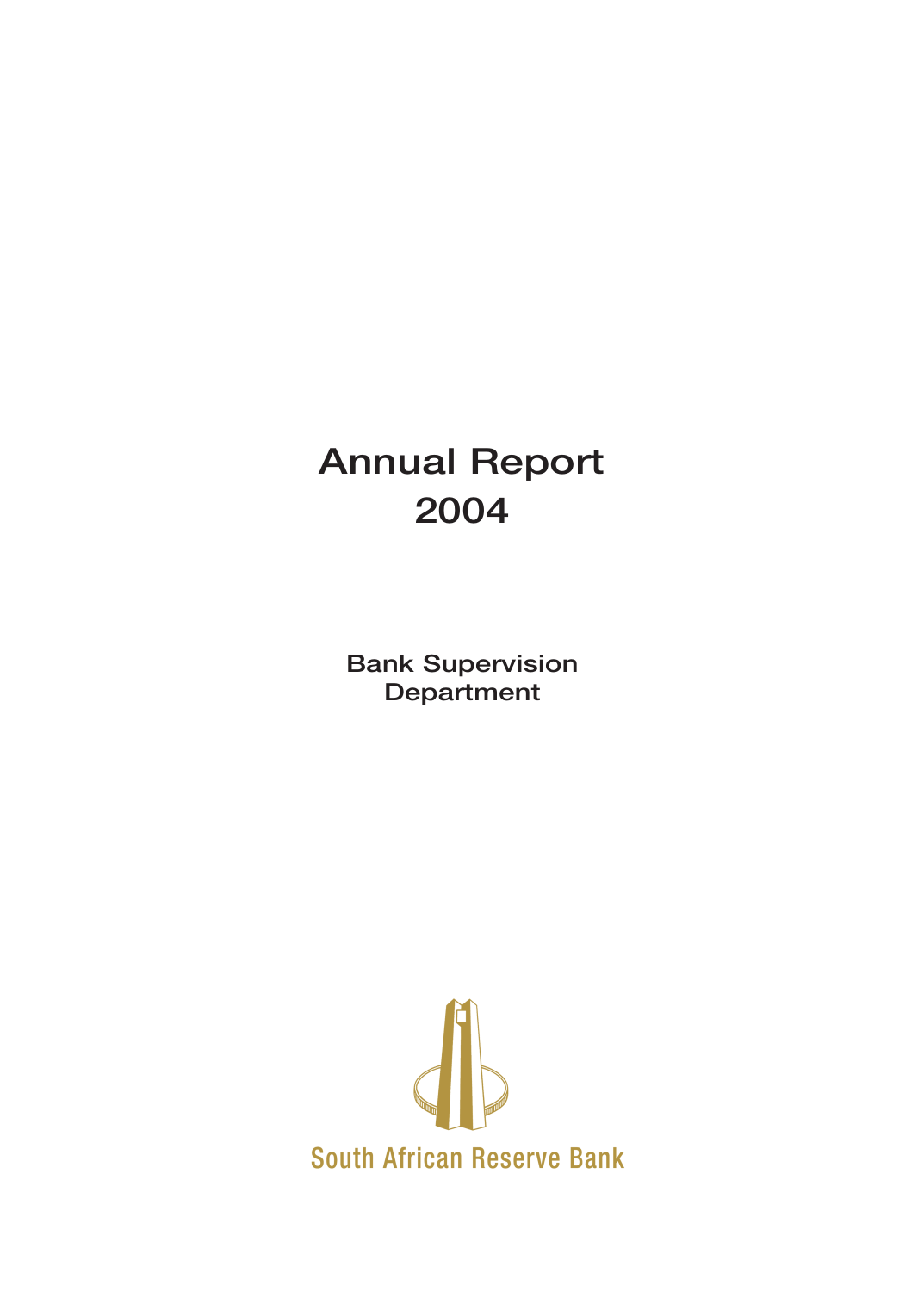## **Mission**

To promote the soundness of banks through the effective application of international regulatory and supervisory standards

## **Business philosophy**

Market principles underlie all activities and decisions, and we strive to act with professionalism, integrity, credibility and impartiality at all times. We liaise with each individual bank through a single point of entry – a relationship manager, assisted by a team with diverse competencies. We follow a risk-based management approach, not one of inspection, and our objective is to add value. Consequently, our role is that of a "watchdog", not that of a "bloodhound". We place emphasis on empowering our staff to ensure that all interaction and service delivery is characterised by professionalism, and a high premium is placed on ethical behaviour at all levels of activity. A relationship of mutual trust between the Department and all other key players is regarded as essential and is built up through regular open communication.

## **Need for training of bank directors**

Following a number of high-profile corporate failures in recent years, both locally and abroad, increasing emphasis is being placed worldwide on the accountability and responsibilities of boards of directors. Some thoughts on the need for bank directors, particularly non-executive directors, to receive training to enable them to fulfil their duties are therefore deemed appropriate.

"As the future unfolds, outside directors will play an increasingly important role in guiding their banks and serving as unbiased judges of their operational performance. Fulfilling this role will not be easy. Studies of failed banks reveal that many were supervised by directors who received insufficient or untimely information or who were inattentive to the bank's affairs. This impaired their ability to judge bank operations and to identify and correct problems. Thus, if outside directors are to meet the demands placed upon them, they must be more knowledgeable, better informed, and more active in identifying and correcting problems in their banks …

Basic management experience and skills necessary to succeed in other endeavors are equally applicable to banks. Thus, the knowledge and experience you have developed in other walks of life can be effectively used in looking after bank affairs. Add to this a questioning attitude and a willingness to commit time and energy to bank matters and you have many of the attributes of an effective bank director. The only thing that may be missing is a basic knowledge of banking and an awareness of specific matters to consider in overseeing a bank …

As a director, you are responsible for establishing policies and monitoring operations to ensure your bank complies with laws and regulations. To fulfil this responsibility, you must have a basic understanding of the regulatory framework under which your bank operates and be knowledgeable about the rules and regulations to which it must adhere …

In addition to compliance matters, you and other board members must be mindful of your bank's financial condition. This requires that you establish policies to establish your bank's risk limits, to govern its operations, and to safeguard its assets. It also requires you periodically to check bank performance to ensure policies are being followed and are achieving the desired results …

It is an important director responsibility to make sure that the bank's capital cushion remains strong. This requires monitoring the bank's capital position closely, anticipating capital needs, and planning ways to meet those needs." Basics for directors, by Forest E Meyers. 3rd ed. Division of Supervision and Risk Management, Federal Reserve Bank of Kansas City, 2001 (accessible at www.kc.frb.org).

"A board should consider orientation programs for new directors. These programs should explain the operation of the bank and the banking industry, and clearly outline the responsibilities of board members both individually and as a group. Ongoing education programs that describe emerging industry developments, opportunities and risks also are often helpful." The director's book: the role of a national bank director, Office of the Comptroller of the Currency, Washington, DC, 1997, p 3.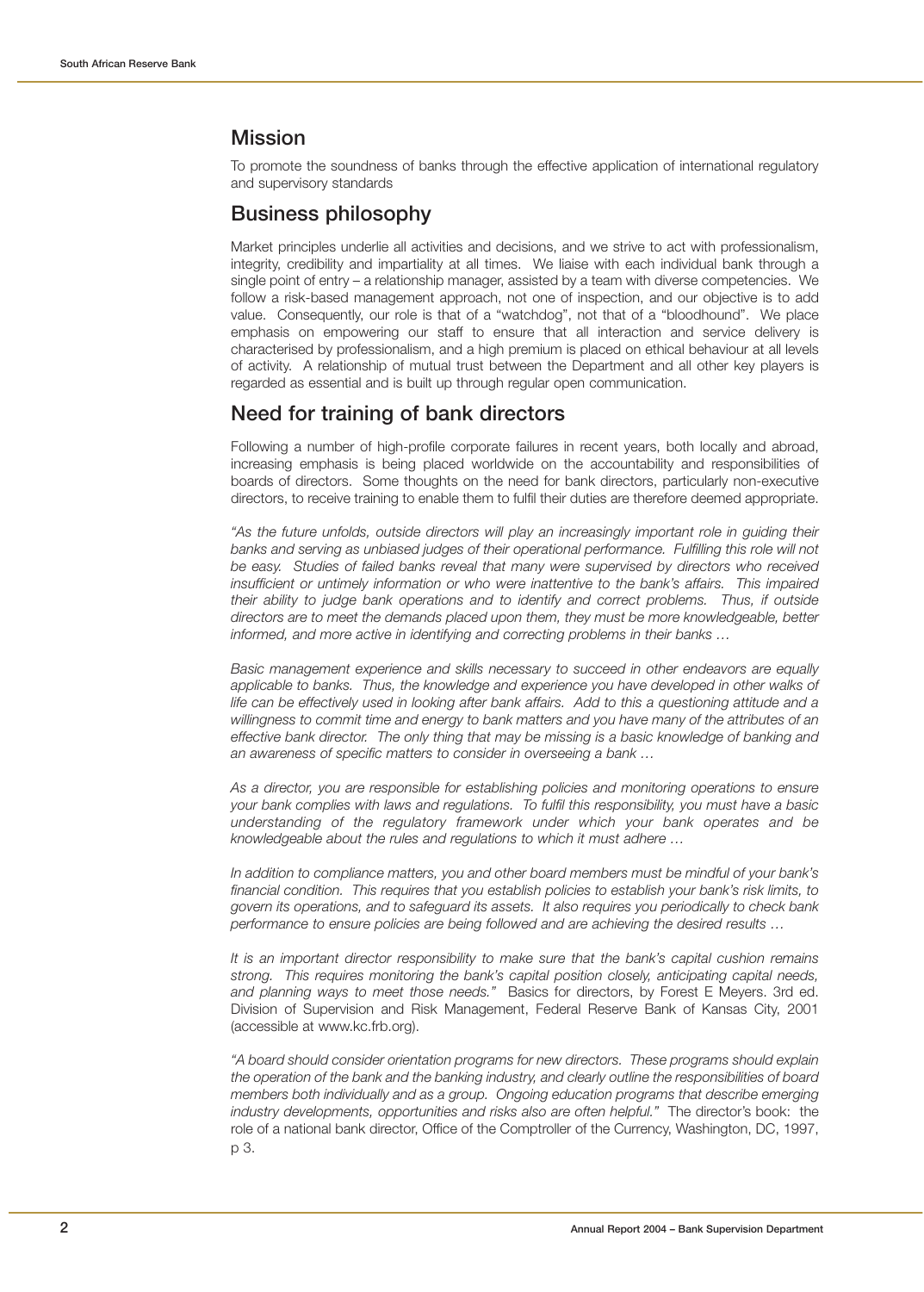## **South African Reserve Bank**

## **Bank Supervision Department**

Annual report for the calendar year ended 31 December 2004 in terms of section 10 of the Banks Act, 1990, and section 8 of the Mutual Banks Act, 1993

This report presents an overview of the objectives and activities of the Bank Supervision Department of the South African Reserve Bank, with particular reference to the period from 1 January 2004 to 31 December 2004.

## **INDEX**

| Chapter |                               | Page                                        |    |
|---------|-------------------------------|---------------------------------------------|----|
| 1.      |                               | Registrar's review                          | 4  |
| 2.      |                               | Current issues in banking supervision       | 23 |
| 3.      |                               | Developments related to banking legislation | 49 |
| 4.      | Trends in South African banks |                                             | 57 |
|         | 4.1                           | Balance-sheet structure                     | 57 |
|         | 4.2                           | Capital adequacy                            | 64 |
|         | 4.3                           | Profitability                               | 67 |
|         | 4.4                           | Liquidity risk                              | 73 |
|         | 4.5                           | Market risk                                 | 76 |
|         | 4.6                           | Credit risk                                 | 77 |
|         | 4.7                           | Currency risk                               | 83 |

## **Appendices**

| $\mathbf{1}$ . | Organisational structure of the Bank Supervision Department   | 86  |
|----------------|---------------------------------------------------------------|-----|
| 2.             | Registered banks and mutual banks as at 31 December 2004      | 87  |
| З.             | Local bank branches of foreign banks as at 31 December 2004   | 89  |
| 4.             | Name changes and cancellation of registration of banks and    |     |
|                | branches of foreign banks during the period from 1 January    |     |
|                | 2004 to 31 December 2004                                      | 90  |
| 5.             | Registered controlling companies as at 31 December 2004       | 91  |
| 6.             | Foreign banks with approved local representative offices      | 92  |
| 7.             | Trends in South African banks - list of tables                | 94  |
| 8.             | Circulars sent to banking institutions during 2004            | 117 |
| 9.             | Exemptions and exclusions from the application of the         |     |
|                | Banks Act, 1990                                               | 118 |
| 10.            | Approval of acquisition or establishment of foreign banking   |     |
|                | interests in terms of section 52 of the Banks Act, 1990, from |     |
|                | 1 January 2004 to 31 December 2004                            | 119 |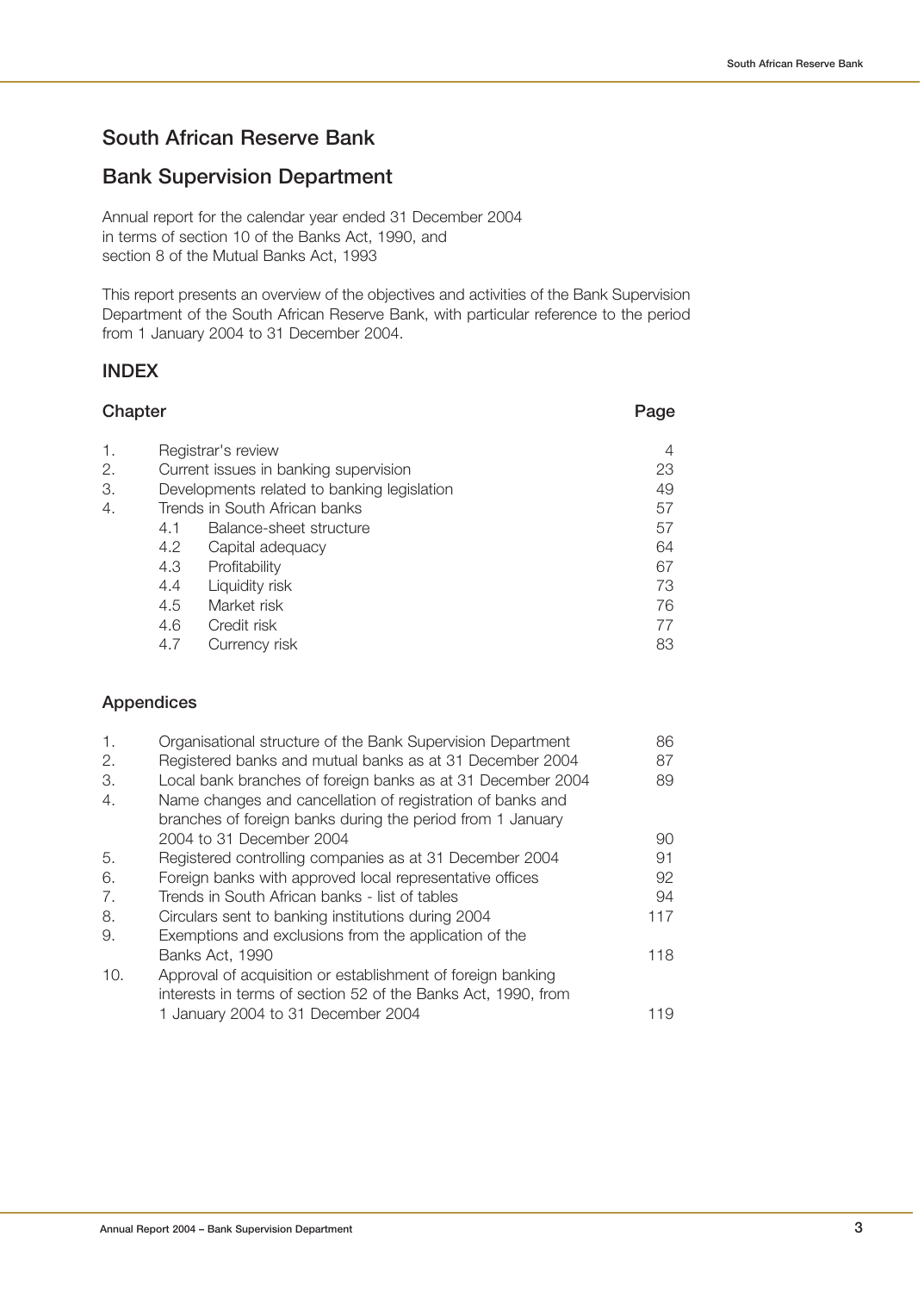## **Chapter 1**

## **Registrar's review**

|                                             | The banking system in South Africa remained stable during the year under review, and<br>it was pleasing to note that the banking sector's total gross overdues continued the<br>downward trend of the previous year. Some words of caution, however, are sounded in<br>the overview that follows below. Bankers, in particular, are urged to take note of the<br>banking-cycle stages outlined in the overview and to institute appropriate actions.<br>Concentration in the South African banking system is also discussed in the overview.                                                                                                                                                                                      |
|---------------------------------------------|-----------------------------------------------------------------------------------------------------------------------------------------------------------------------------------------------------------------------------------------------------------------------------------------------------------------------------------------------------------------------------------------------------------------------------------------------------------------------------------------------------------------------------------------------------------------------------------------------------------------------------------------------------------------------------------------------------------------------------------|
| issues highlighted                          | Also reviewed in this chapter are the supervisory activities of the Bank Supervision<br>Department during 2004, following implementation of the modifications that the<br>Department made to its supervisory approach. Among the other issues highlighted are<br>a review of the legal framework for global bank insolvency by the World Bank,<br>implementation of South Africa's Financial Sector Charter by banks, the Department's<br>review of corporate governance in South African banks other than the five largest banks<br>and issues relating to the liquidation of Regal Treasury Private Bank Limited, the failure<br>of which was among the reasons for the Department instituting corporate-governance<br>reviews. |
|                                             | Overview of the South African banking system                                                                                                                                                                                                                                                                                                                                                                                                                                                                                                                                                                                                                                                                                      |
| banking system remained<br>stable           | During 2004, the South African banking system remained stable, and, in general, banks<br>were sound. Banks benefited from South Africa's economic health, and their financial<br>performance was strong during the year under review. Not only did banks remain well                                                                                                                                                                                                                                                                                                                                                                                                                                                              |
| average capital-adequacy<br>ratio increased | capitalised, but the average capital-adequacy ratio increased from 12,2 per cent in 2003<br>to 13,5 per cent in 2004.                                                                                                                                                                                                                                                                                                                                                                                                                                                                                                                                                                                                             |
| total funds of banks<br>increased           | Growth in the total balance sheet increased during 2004. By the end of December<br>2004, the total funds of banks - comprising capital, reserves, deposits and loans - had<br>increased by 8,6 per cent (measured over a period of twelve months), to a level of<br>R1 498,1 billion. At the end of 2004, the four largest banks represented about<br>83,7 per cent of the total banking sector, and the five largest banks constituted 88,5 per<br>cent of the banking sector. At the end of December 2004, small local banks constituted<br>2,9 per cent of total banking-sector assets, whereas international banks constituted<br>8,6 per cent of the banking sector.                                                         |
| non-bank deposits<br>increased              | Total non-bank deposits increased by 20,5 per cent over the 12-month period ended<br>31 December 2004 (December 2003: 14 per cent). The composition of non-bank<br>deposits changed somewhat during the year under review, owing to the Minister of<br>Finance removing stamp duties on negotiable certificates of deposit (NCDs) in his 2004<br>budget speech. NCDs increased from 3 per cent of non-bank deposits at the end of<br>December 2003 to 12,1 per cent at the end of December 2004.                                                                                                                                                                                                                                  |
| return on equity and on<br>assets increased | Both the return on equity and the return on assets of the total banking sector increased<br>during the year under review. By the end of December 2004, the average return on<br>equity (smoothed) was 14,7 per cent, up from 11,2 per cent in December 2003,<br>whereas the return on assets (smoothed) increased from 0,8 per cent in December 2003                                                                                                                                                                                                                                                                                                                                                                              |
| interest margin increased                   | to 1,2 per cent in December 2004. The interest margin increased to 3,5 per cent in<br>December 2004, from 2,7 per cent in December 2003, when the margin was affected<br>mainly by half-year reporting adjustments and the reporting of a decrease in interest                                                                                                                                                                                                                                                                                                                                                                                                                                                                    |
| efficiency ratio improved<br>slightly       | income on derivative instruments by some banks. The efficiency ratio of the banking<br>sector improved slightly, from 64,6 per cent in 2003 to 63,9 per cent in 2004.                                                                                                                                                                                                                                                                                                                                                                                                                                                                                                                                                             |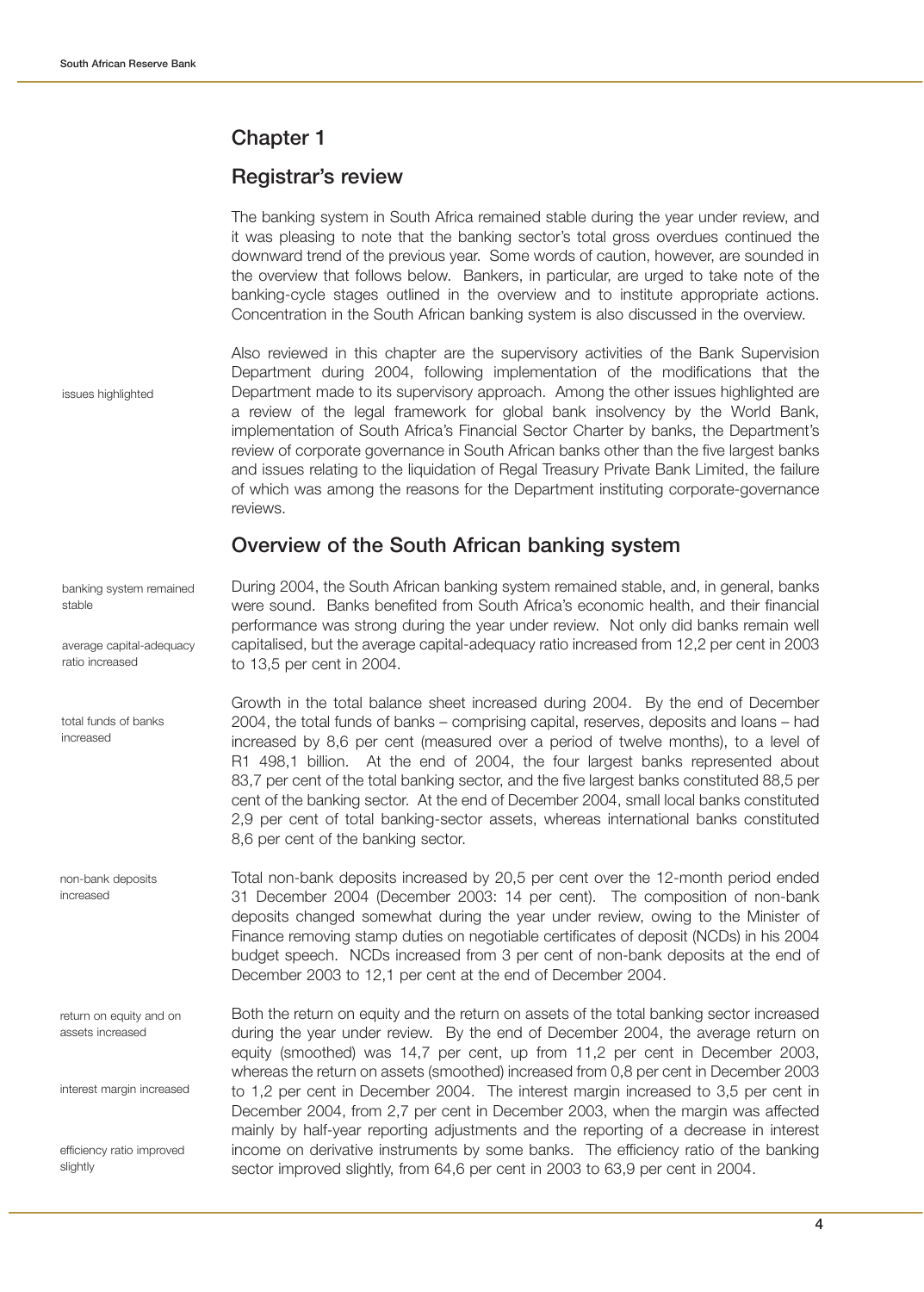Throughout 2004, the average daily amount of liquid assets by South African banks exceeded the statutory liquid-asset requirement. In December 2004, banks' liquid assets amounted to 114,2 per cent of the liquid assets required to be held, compared to a level of 115,6 per cent in December 2003.

The total gross overdues of the banking sector decreased by R3,4 billion, to a level of R20,4 billion at the end of December 2004. Provisioning by banks against these nonperforming loans was adequate.

Looking ahead, the general outlook for the South African banking sector is cautiously positive. The main factors underpinning this assessment are expectations of sustainable economic growth and an environment of transparent and disciplined monetary policy, sound profitability, improvements in asset quality and growth in non-interest income.

## **Stages of banking cycle**

A few words of caution, however, need to be sounded, and it is hoped that all boards of directors will objectively assess their banks' position and act appropriately.

As is commonly known and understood, banking and banks progress through various stages of a cycle. It is those banks that proactively plan (during the euphoria of good times) for the hard times of the cycle that survive. The broad eight stages of the cycle can simplistically be depicted as in figure 1 below.





liquid assets exceeded the requirement statutory

total gross overdues decreased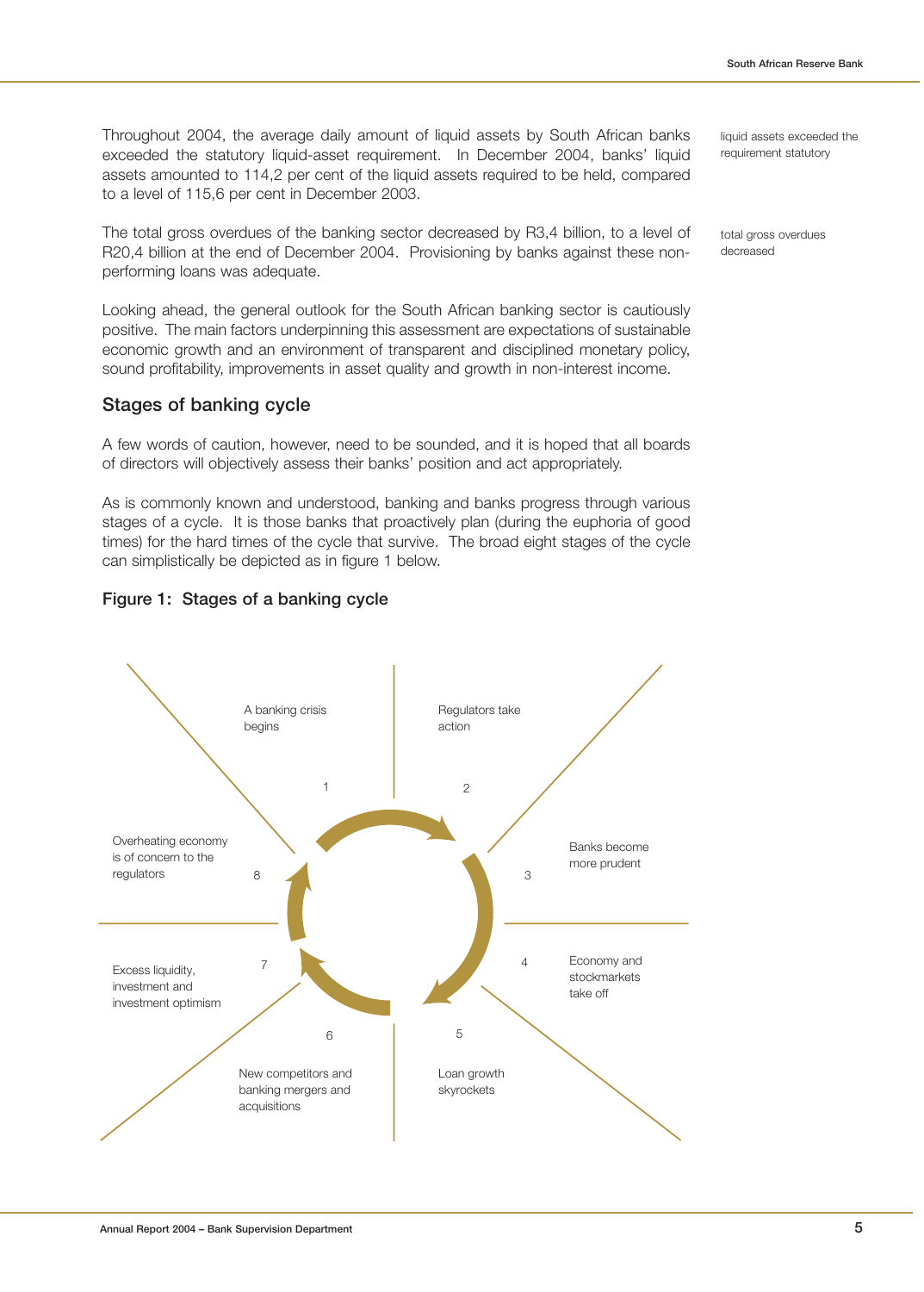| country experienced stage<br>1 from late 1999 to 2002 | Working through the various stages of the cycle, one can easily identify the<br>corresponding events in South Africa. The country experienced stage 1, a banking<br>crisis, during the period from late 1999 to 2002. Many regulatory actions were taken<br>and implemented during stage 2, and normality returned to the banking sector.                                                                                                                                                                                                                                                                                                                                                                                                                                                         |
|-------------------------------------------------------|---------------------------------------------------------------------------------------------------------------------------------------------------------------------------------------------------------------------------------------------------------------------------------------------------------------------------------------------------------------------------------------------------------------------------------------------------------------------------------------------------------------------------------------------------------------------------------------------------------------------------------------------------------------------------------------------------------------------------------------------------------------------------------------------------|
|                                                       | Stage 3 dawned when the surviving banks were still extremely aware of those events,<br>and many bankers became more prudent. This stage involved, amongst other actions,<br>down- or rightsizing of businesses, curtailment and critical evaluation of cost structures,<br>disposal of previously acquired non-core and non-performing assets and investments,<br>evaluation of the required staff complements, reconstitution of management and board<br>structures and an overhaul of the risk-management practices and structures in place at<br>the time.                                                                                                                                                                                                                                     |
| fourth stage has been<br>prevalent in recent times    | The fourth stage, that of the economy and stockmarkets taking off, has been very<br>prevalent in South Africa in recent times, resulting in all macro-economic indicators<br>moving into positive territory. Similarly, the all-share index touched an all-time high of<br>12 681 points at the end of December 2004. Increased loan growth, characteristic of<br>stage 5, was at the forefront of banking activity during the year under review, and<br>demand for credit surged to a 13-month high in December 2004/January 2005, whilst<br>consumer spending remained strong.                                                                                                                                                                                                                  |
| signs of stages 6 and 7 are<br>beginning to emerge    | Signs of stages 6 and 7 - new competitors and excess liquidity and investment optimism<br>- are beginning to emerge. By the end of 2004, interest in acquiring a stake in South<br>African banks had been expressed by some international players. Also, reports, by<br>some banks, of a build-up of excess cash were beginning to surface.                                                                                                                                                                                                                                                                                                                                                                                                                                                       |
| South Africa has<br>progressed to stage 5             | It can thus clearly be seen that South Africa has progressed to stage 5 of the cycle's<br>eight stages, whilst signs of stages 6 and 7 are becoming apparent. The vexing<br>question is obviously whether or not the cycle will be completed.                                                                                                                                                                                                                                                                                                                                                                                                                                                                                                                                                     |
| regulator's responsibility to<br>be proactive         | Unfortunately, no amount or extent of banking regulation and supervision can ever<br>prevent the occurrence of problems at banks. It is, however, the regulator's<br>responsibility to be proactive by assisting banks to identify which stage of the cycle has<br>been reached and to encourage banks proactively to take appropriate steps and actions<br>in preparation for the leaner periods that may follow.                                                                                                                                                                                                                                                                                                                                                                                |
| bankers should be aware<br>that cycles turn           | Accordingly, without in any way detracting from the long-term sustainable and sound<br>macro-economic fundamentals that are in place in South Africa, bankers should be<br>aware that cycles do turn. Prudent bankers are those who carefully plot the cycle and,<br>during the good times, put in place suitable measures to ensure that their banks can<br>survive, with a minimum of additional or drastic action, the effects of any downturn that<br>may present itself. I sincerely hope that all chief executives of South African banks are<br>advising their boards of directors appropriately and that the boards, in their turn, are<br>playing an active role in the design of the future path of their banks so as to afford<br>depositors the comfort and safety that they deserve. |
|                                                       | It goes without saying that the Bank Supervision Department remains committed to the<br>ongoing development and refinement of sound risk-management and corporate-<br>governance practices, as well as flexible regulatory and supervisory structures, capable<br>of adjusting to a rapidly changing financial environment.                                                                                                                                                                                                                                                                                                                                                                                                                                                                       |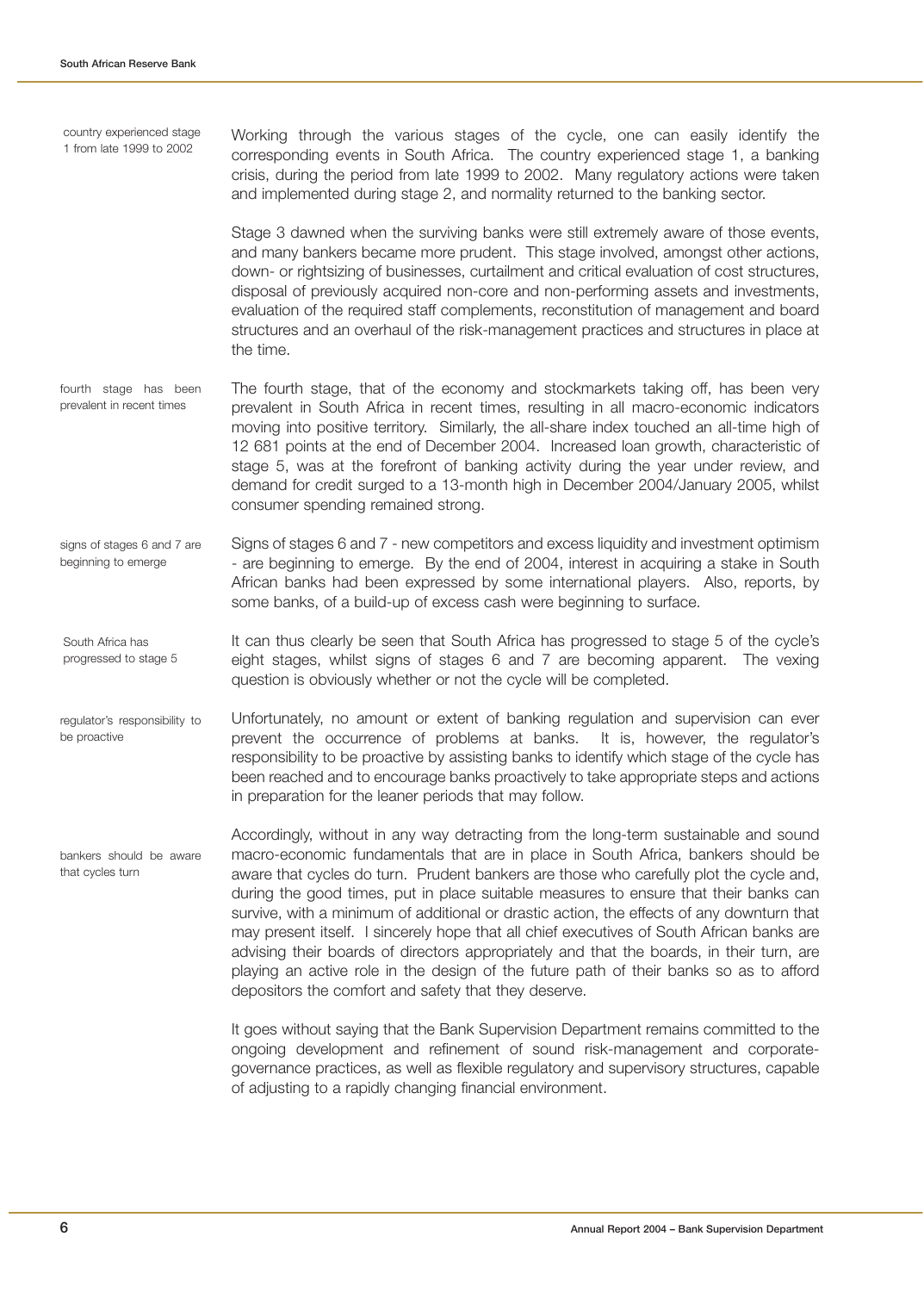H-index deteriorated

## **Concentration in the South African banking system**

Several indices may be used to measure concentration and competition in a banking system. The most widely used index in the literature is the Herfindahl-Hirschman index, commonly referred to as the H-index and explained in detail in the 2001 annual report.

In South Africa, which had 36 banking institutions at the end of the year under review, the H-index deteriorated from 0,170 in 2003 to 0,182 in 2004, as illustrated in figure 2. Since the number of banks has decreased by only one bank since 2003, the deterioration in the H-index can be attributed mainly to the four largest banking groups constituting a larger proportion of the total banking system. These four banks constituted 83,7 per cent of the banking sector in December 2004, compared to 80,8 per cent in December 2003.



## **Figure 2: H-index for the South African banking system (1994-2004)**

## **Overview of supervisory activities**

During the year under review, the Bank Supervision Department implemented the modifications to the supervisory approach outlined in the previous annual report. The South African banking industry continued to be competitive, and financial innovation kept pace with a magnitude of developments.

As the banking environment and related risks changed, the supervisory framework and processes had to be tailored accordingly, in order to ensure that the Department could effectively monitor the risks of individual banks, banking groups and the banking system as a whole. The modifications to the supervisory framework implemented at the beginning of 2004 included, amongst other things, six steps in the supervisory process, as shown in figure 3.

modifications to the supervisory approach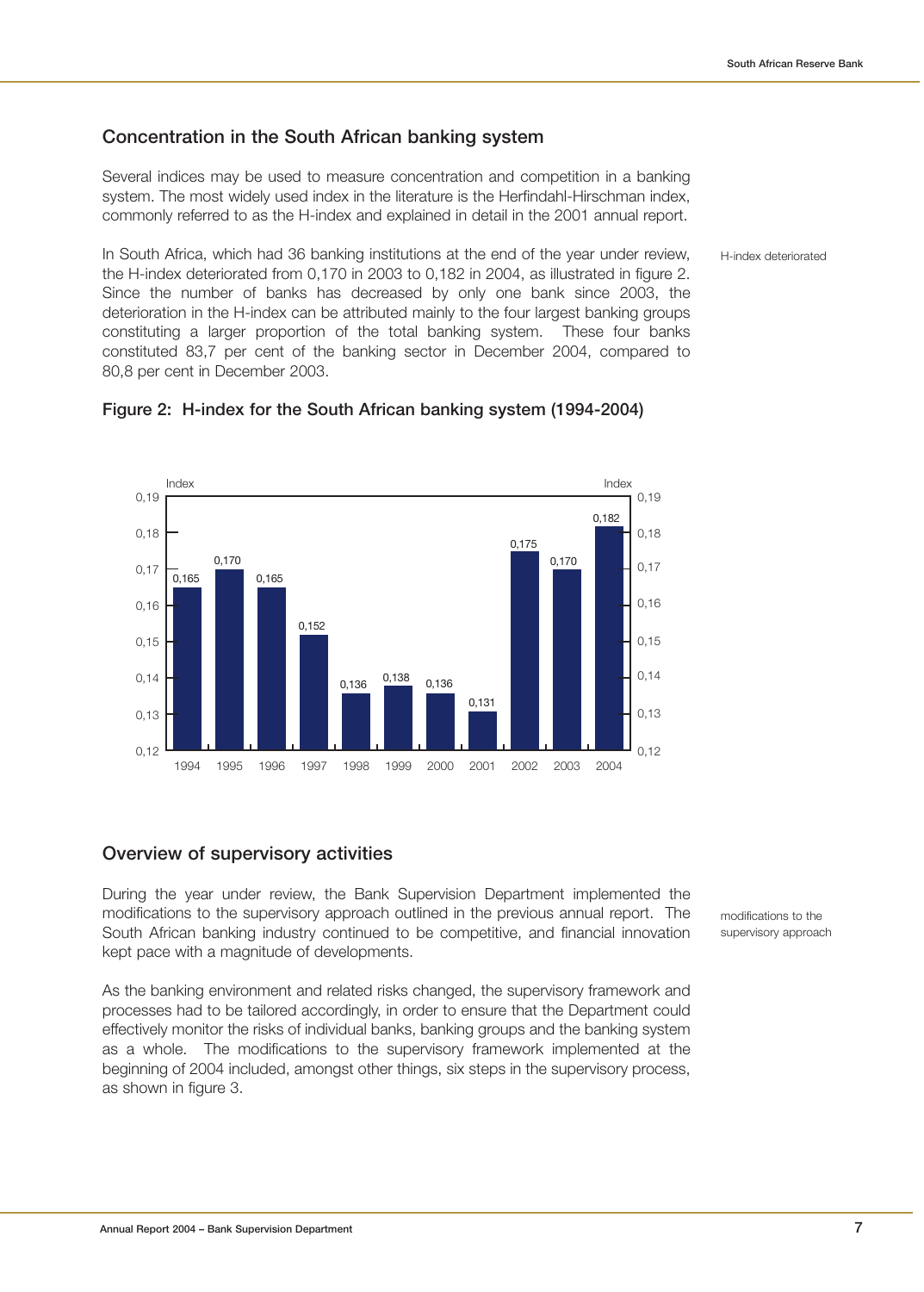

## **Figure 3: Six steps in supervisory process**

## **Quantitative analysis**

| detailed analysis                                     | The Bank Supervision Department's supervisory approach and processes are primarily<br>risk focused. From the perspective of quantitative analysis, all statutory returns and other<br>financial information submitted by banks entail detailed analysis, including time-series<br>analysis, and interpretation of the trends reflected in graphic material prepared from the<br>financial and risk information of banks submitted to the Department. This analysis and<br>the information gathered through prudential meetings, that is, budgets and<br>management-account information, form the basis of further and regular interaction and<br>discussions, at a micro level, with the appropriate risk managers of banks. As a result,<br>the Department is able to risk rate individual banks as high, medium or low risk. |
|-------------------------------------------------------|--------------------------------------------------------------------------------------------------------------------------------------------------------------------------------------------------------------------------------------------------------------------------------------------------------------------------------------------------------------------------------------------------------------------------------------------------------------------------------------------------------------------------------------------------------------------------------------------------------------------------------------------------------------------------------------------------------------------------------------------------------------------------------------------------------------------------------|
|                                                       | <b>Qualitative analysis</b>                                                                                                                                                                                                                                                                                                                                                                                                                                                                                                                                                                                                                                                                                                                                                                                                    |
| meetings with the various<br>stakeholders             | During the year under review, the Department's relationship teams undertook qualitative<br>assessments of each individual bank, by holding, amongst other things, prudential,<br>bilateral and ad hoc meetings with the various stakeholders. These qualitative<br>assessments formed an intrinsic part of the Department's supervisory programme for<br>each individual bank and banking group and included structured meetings with the chief<br>executive officer, external and internal auditors, risk managers and other executive<br>officers.                                                                                                                                                                                                                                                                           |
| main objective is to gain a<br>thorough understanding | The main objective of the Department's qualitative analysis is to gain a thorough<br>understanding of each individual bank's and banking group's strategic objectives,                                                                                                                                                                                                                                                                                                                                                                                                                                                                                                                                                                                                                                                         |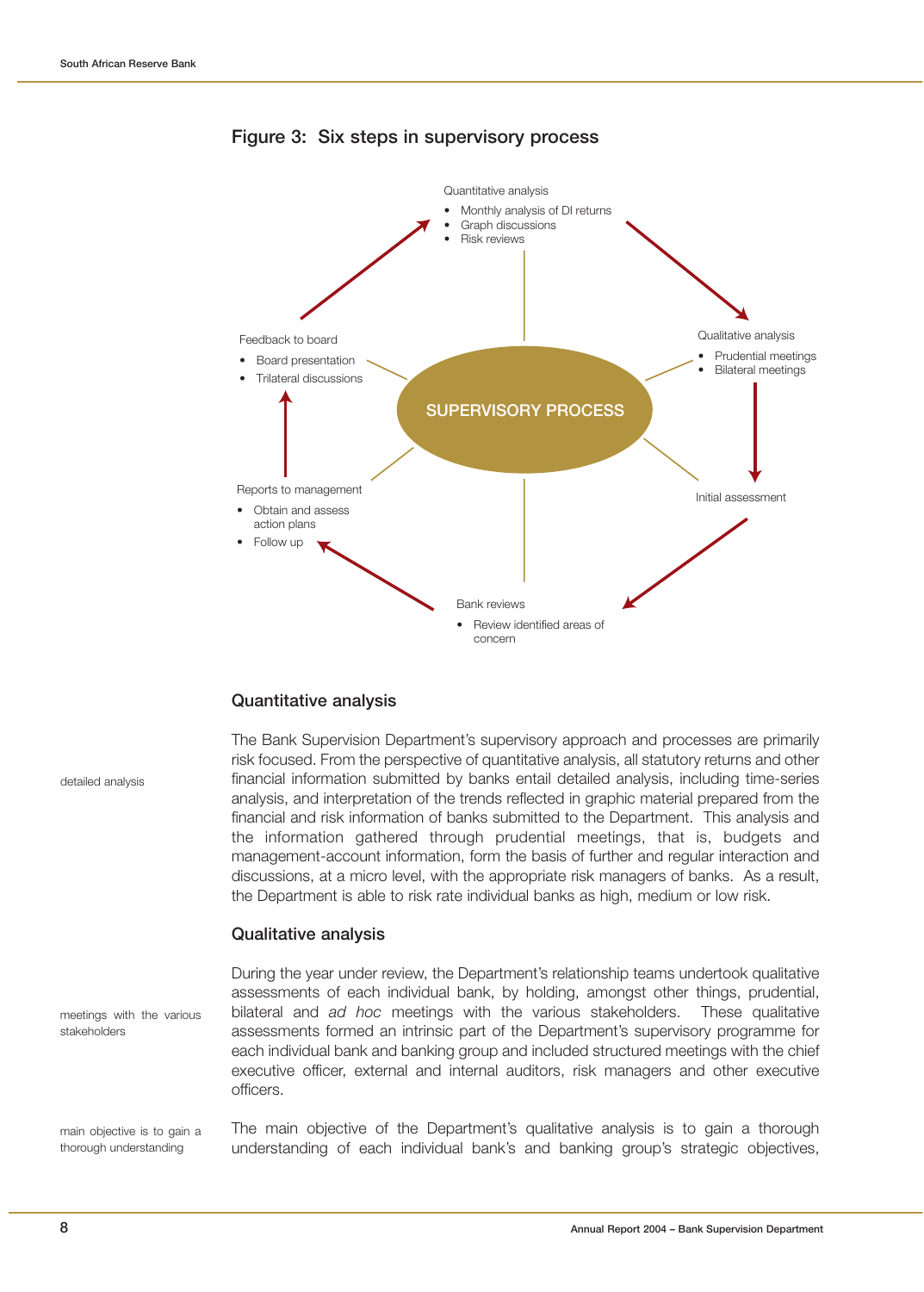business plans, governance processes and levels of general risk management and internal controls. The supervisory process is supplemented by a review of each bank's and group's internal management and board reports, as well as internal and external audit reports, with a view to ensuring appropriate attention to and action on supervisory concerns.

## **Initial assessment**

Based on the above-mentioned quantitative and qualitative analyses, the Department makes initial assessments of banks' and banking groups' main risk areas. These assessments, in turn, are used to revise and update the Department's supervisory plans for each individual bank and banking group proactively and on an ongoing basis, whilst also enabling the relationship teams objectively to identify any further supervisory intervention that may be required. In summary, the assessment process ensures ongoing appropriate attention to and action on supervisory concerns and further facilitates regular communication and liaison between the Department and the appropriate representatives of banks and banking groups.

## **Bank reviews**

Flowing from the above initial assessments, specific bank reviews were undertaken during the 2004 supervisory cycle when deemed appropriate. These reviews were bank specific and focused primarily on the activities and risk areas that posed the greatest risk to the soundness of the particular banks.

The Department implemented close coordination between the review and the relationship teams, in order to ensure that, in the main, the same staff members were involved in all facets of supervising individual banks and banking groups. This approach ensured that the relationship team for a particular bank remained conversant with the bank's financial condition, management structure, business model, overall operations and adequacy of its management systems, in order to identify, measure and monitor the respective risks, as well as to address control of these risks with the bank.

Reviews conducted during the 2004 supervisory cycle focused mainly on assessing the effectiveness of individual banks' risk-management frameworks for their credit and trading activities. The assessments also included evaluations of the asset quality of credit- and trading-counterparty exposures, as well as the application of sound corporate-governance standards during the conduct of such activities. In some instances, however, the Department also requested specific ad hoc reports from banks' external auditors. Other reviews related to the monitoring and examination of banks' progress with special projects aimed at addressing specific issues or areas of concern that had been identified as requiring corrective action.

## **Reports to management**

The reviews that the Department undertook during 2004 culminated in discussions on the findings and recommendations arising therefrom with the management of each particular bank. The Department then sent a formal report to the particular bank, and the bank's management was required to furnish the Department with an action plan, with time frames, on the remedial action to be taken within 30 days of receipt of the report.

Significant issues arising from the reviews undertaken were also discussed with the

assessments of main risk areas

specific bank reviews were undertaken when deemed appropriate

discussions on findings and recommendations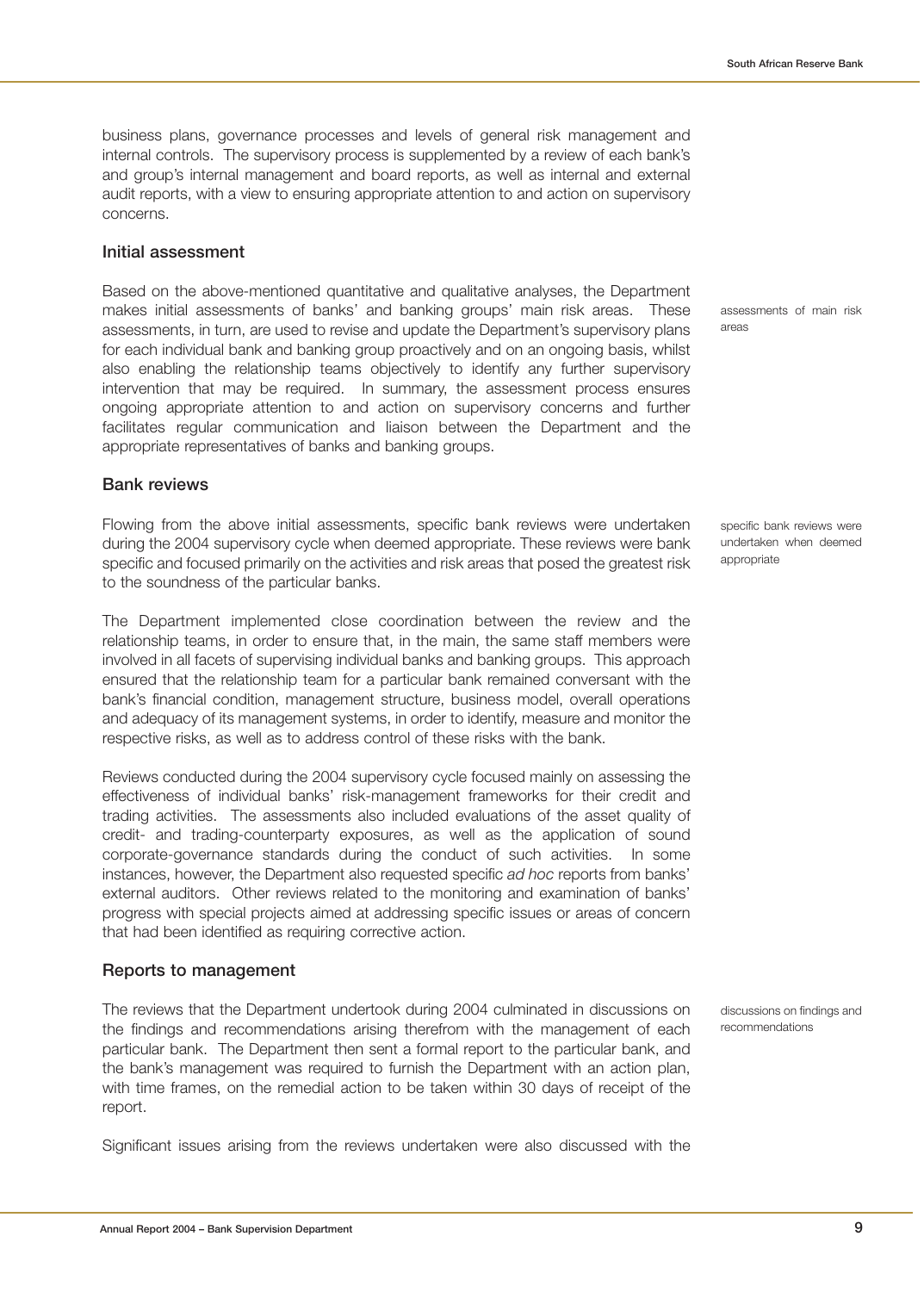at least one meeting with the board of directors

respective banks' board risk committees during the annual trilateral discussions. This included discussion of the board risk committee's monitoring and follow-up procedures with regard to the bank's remedial action plan.

## **Feedback to board of directors**

It is of great importance that all members of a bank's board of directors are fully informed of and conversant with the risk profile of the bank, as reflected in both the management accounts and the statutory risk returns submitted to the Department. In the case of a banking group, it is also important for the directors to have not only a group perspective, but also an understanding of the risks of a bank forming part of the group. In such cases, therefore, the Department includes discussion of information on the consolidated group in meetings with a bank's board of directors.

A bank's board of directors is the most important key player in the supervisory process and accepts ultimate responsibility for the risk profile of a bank. Consequently, it is essential for the Department to hold meetings with a bank's board of directors, in order to obtain, amongst other things, directors' views and perspectives on the relevant risk profiles, risk management and risk appetite of the bank. Such meetings also enable the Department to put forward its views and opinions on the risk profile of a bank, based on the information received from the bank, and to give feedback to the directors on current supervisory issues. The supervisory programme for each individual bank, therefore, required the relevant relationship team and a senior member of the Department to hold at least one meeting with the bank's board of directors during the 2004 supervisory cycle.

#### **Trilateral discussions**

The supervisory programme for each individual bank also requires the relationship team and a senior member of the Department to hold at least one joint meeting with the bank's audit committee and external auditors during each annual supervisory cycle.

- The purpose of these meetings is to address a particular facet of a bank's business in some depth and to evaluate the bank's risk management in that area. In general, the discussions cover the management letters produced by a bank's external auditors, internal and external audit reports and the statutory functions of a bank's audit committee. purpose of meetings
- During the 2004 supervisory cycle, the scope of the trilateral discussions was broadened to include the activities of both the Directors' Affairs Committee and the Board Risk Committee of each bank. Since the objectives of these committees are to assist a bank's board of directors to fulfil its duties and to enhance corporate governance within the bank, the Department deemed it necessary to discuss the issues emanating from the said committees with the committee members. scope was broadened

The above-mentioned two committees are mandatory statutory committees in terms of amendments to the Banks Act, 1990, and have specific responsibilities. Overall, the Department's findings were that these two committees were yet to become fully functional. Therefore, it is incumbent on the chairpersons of boards to ensure that the two committees become fully functional and effective during 2005.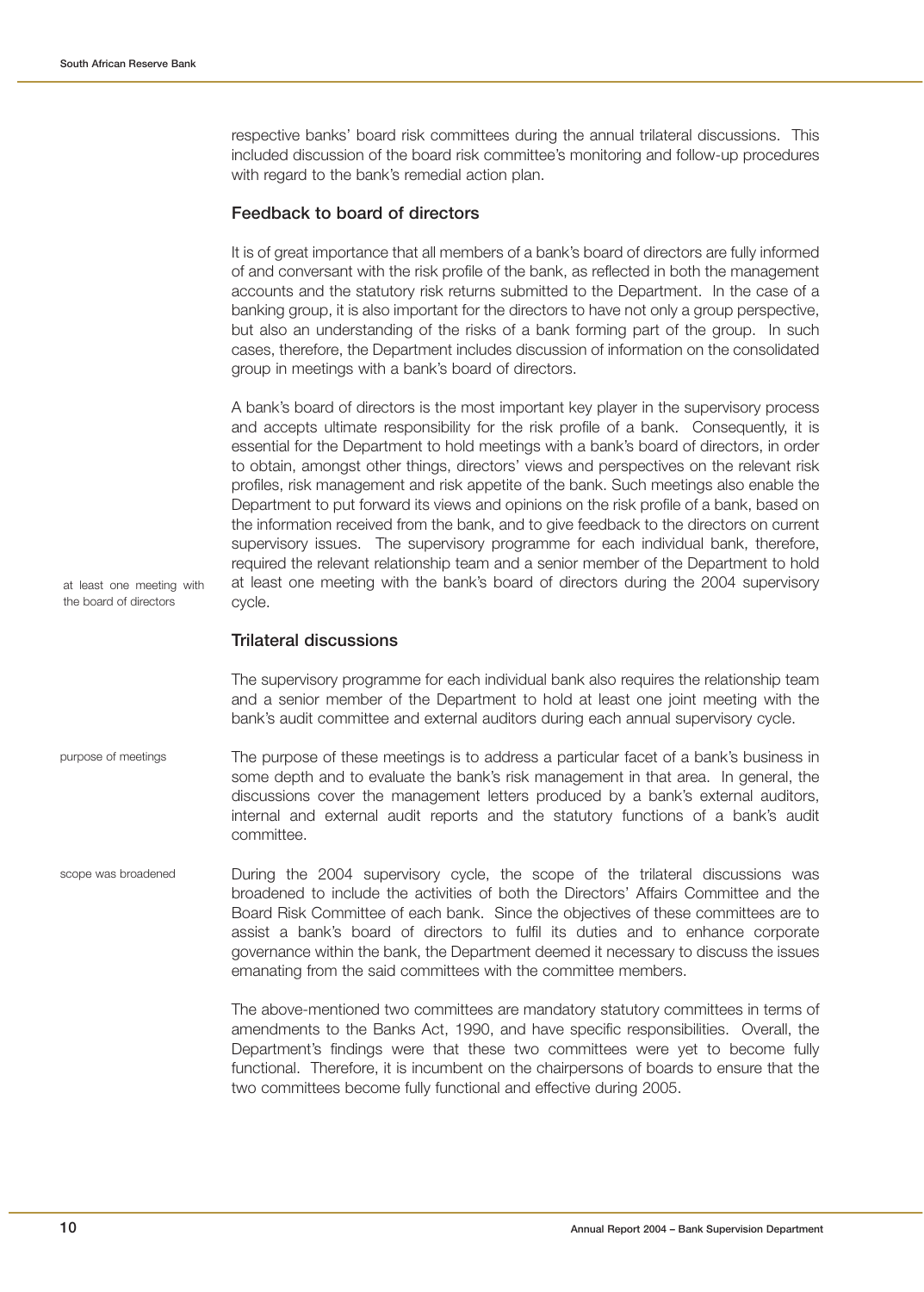## **Internal governance arrangements, focus on business plans and alignment to risks, operating structures and management information**

During the prudential meetings held with individual banks and banking groups in 2004, the Department's relationship teams placed specific focus, at a micro level, on the internal governance arrangements within a bank and banking group. The Department deemed it appropriate to discuss, identify and highlight possible weaknesses within banks' internal governance arrangements. In view of the potentially negative consequences of poor corporate governance, the objective was to add value.

During these meetings, the Department also focused on strategic objectives, business plans, risk-management processes and practices, the alignment thereof with operating structures, systems and the flow of management information. Among the issues addressed were the sustainability of business models, balance-sheet structures, asset diversification, effectiveness of boards of directors and their involvement in setting business and strategic objectives. Other issues of importance that were addressed included the risks and consequences of any potential lack of appropriate governance structures and lack of ongoing risk management, since shortcomings in these areas might result in capital erosion, with far reaching consequences for banks, their depositors and their employees.

The Department emphasised that, in most cases, situations of distress were due primarily to an avoidance of responsibility and accountability throughout organisations and groups as a whole. In practice, a lack of responsibility and accountability was usually more difficult to detect as a result of banks' complex group structures and disparate business units. For example, business units might involve themselves in noncore operating activities and be allowed to drift into different strategic directions, causing them to operate in separate silos. This was likely to create numerous pockets of significant, unmanaged risks, without centralised oversight, which could impact severely on banks' and banking groups' profitability.

The Department's relationship teams also raised and discussed issues relating to whether the allocation of capital was aligned to banks' business activities and whether the returns on the allocated capital were being measured appropriately. It was stressed that another factor that could lead to a distressed environment was non-alignment of reporting entities to operating entities. It was pointed out that a lack of reliable, integrated systems would result in fragmented management reporting, usually necessitating significant manual intervention and leading to manipulation of available information and, ultimately, inappropriate decisions. In such situations, a common factor would appear to be a lack of appropriate board oversight and a lack of compensating controls. These, in turn, were likely to result in problems at all operating levels of banks and banking groups.

In some instances, the Department was uncomfortable with, firstly, some banks' culture of non-compliance and, secondly, the quality of some banks' statutory information. The Department undertook in-depth analyses of all available information and identified certain areas of concern. In particular, credit risk and the lack of adequate and effective information systems were identified as areas requiring swift action.

The above analyses resulted in focused discussions with the management of the

specific focus on internal governance arrangements

issues addressed

responsibility and accountability

in-depth analyses of all available information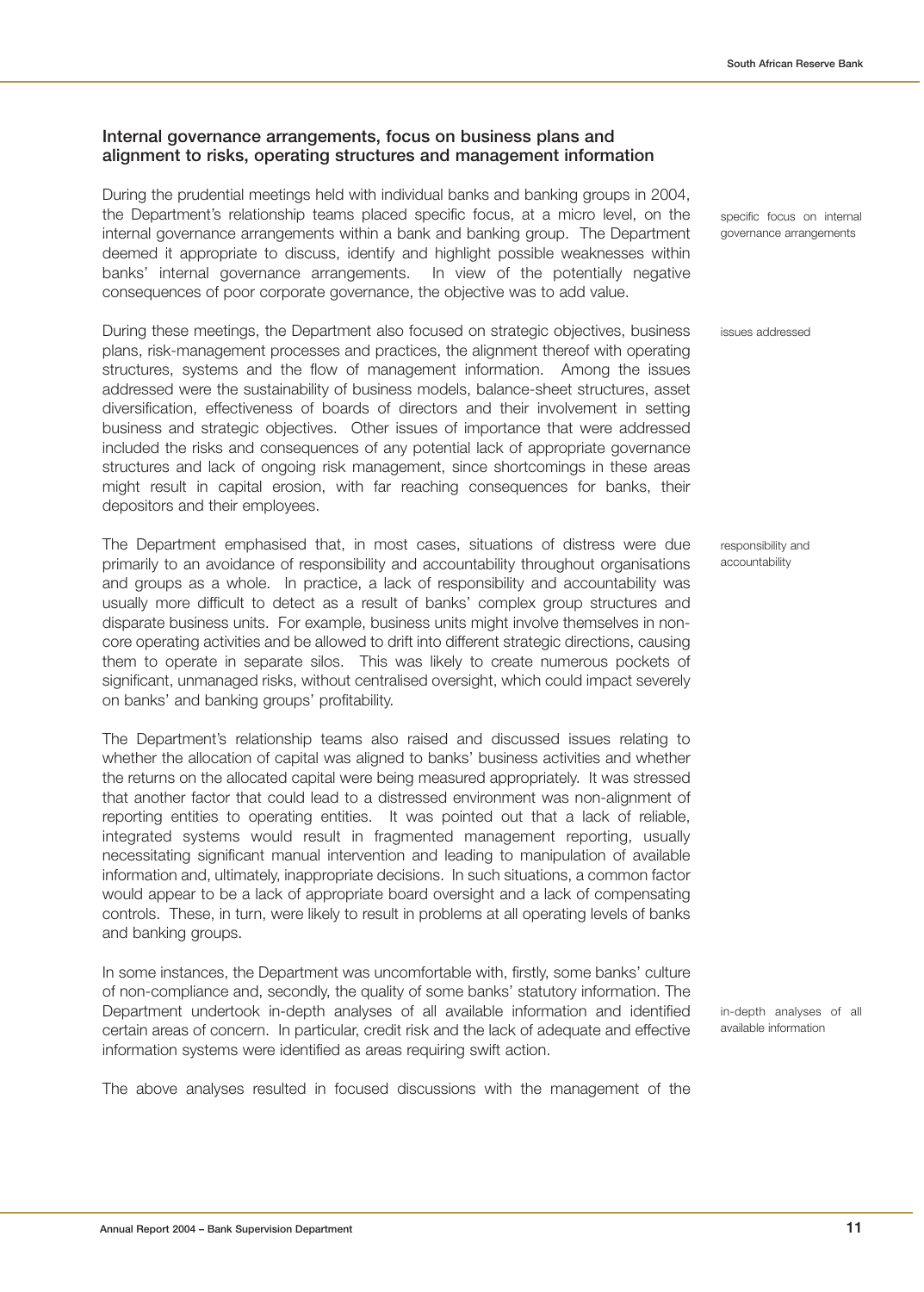action plans implemented by banks

relevant banks and culminated in internal reviews and self-assessments by these banks. The action plans implemented by the banks concerned included, amongst others, the following:

- Rationalisation of the group structures of banks and their controlling companies This rationalisation included appropriate management of intragroup exposures.
- Proactive capital management and appropriate capital allocation The Department insisted on detailed capital plans and projections accompanying new applications for the issue of capital instruments. The objective was, amongst other things, to ensure that capital management would be centralised in banking groups and that awareness of the importance of capital preservation was created throughout banking groups. In particular, capital management underpinned the rationalisation and downsizing of group structures.
- Alignment of banks' strategies to operating structures The Department prefers all non-banking operations to be ring-fenced from banking activities and appropriate management focus to be allocated accordingly. The operational structures should reflect the scope and degree of sophistication of banks' activities. The Department has found that it is imperative to ensure that accountability and responsibilities are assigned to specific employees at all levels, in order to facilitate improved performance measurement.
- Production of appropriate management information, aligned to operating structures The Department regards the availability of accurate, integrated and reliable management information as absolutely essential. It was found that poor management-account information was a common weakness, which hampered appropriate decision-making. Once the said problem had been addressed, significant value was unlocked at all levels in banks.

Overall, the Department found that, when required, appropriate and timely action plans and remedial actions were put in place by banks' and banking groups' management. This demonstrated what could be achieved if the supervisor and banks worked in partnership to maintain financial stability in the banking sector.

## **Interaction with banks' external auditors**

The same focused approach was followed in the Department's interaction with banks' external auditors. In addition to the bilateral meetings held in terms of the directives of regulation 45 of the Regulations relating to Banks, the Department held various ad hoc meetings with banks' external auditors. This resulted in information being shared timeously with the external auditors and fostered open and interactive participation, as well proactive cooperation. The above culminated in various projects being undertaken by banks and their external auditors, in order to rectify weaknesses and deficiencies in a proactive and focused manner. Throughout the year under review, the Department was kept up to date on progress made, actions taken and milestones achieved. information shared various projects undertaken

## **Trading activities (market risk)**

During 2004, trading-book (speculative) exposures were concentrated within 13 banks, that is, five local banks and eight international banks. The Bank Supervision Department visited the major trading banks and reviewed the day-to-day management of their concentrated within 13 banks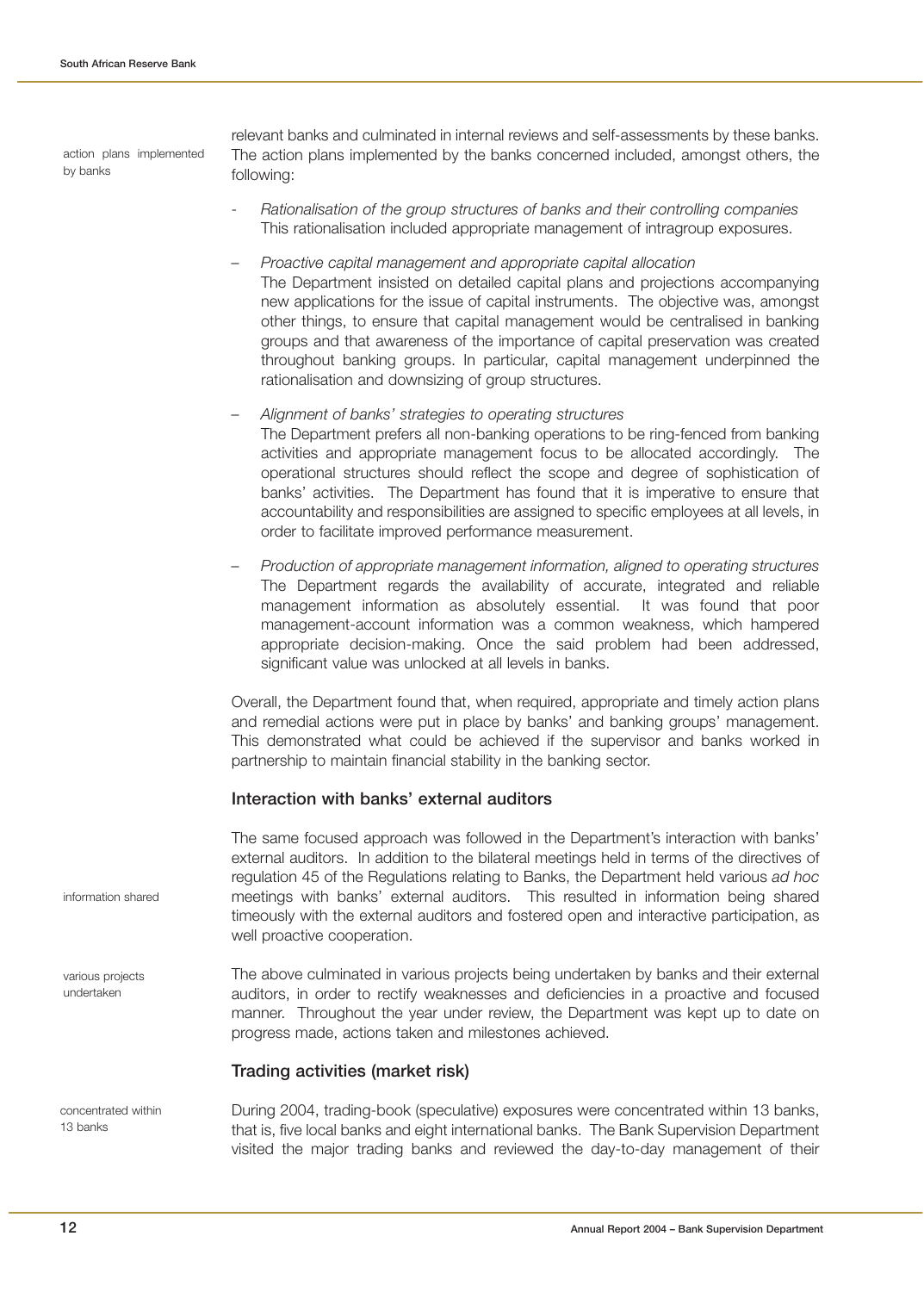trading activities. The main objective was to obtain updated information on how banking institutions were managing their treasury operations and to gain a better understanding of some industry-specific issues. Among these issues were the different risk measures and methodologies used, specifically the following:

- Standardised approach to completion of DI returns.
- Banking-book versus trading-book capital allocation.
- Large-exposure requirement in respect of trading-book capital.
- Regulatory treatment of risk margin.
- Bilateral netting.
- Regulatory arbitrage.

Banks' trading activities within the South African banking sector are reported to the Department in terms of the Regulations relating to Banks and the Regulations relating to Capital-adequacy Requirements ("CAR") for Banks' Trading Activities in Financial Instruments (CAR Regulations), which require the boards of directors of trading banks to approve and allocate capital for trading activities. The CAR Regulations also require capital to be held in respect of position risk, counterparty risk and large exposures.

The Department monitored trading banks' compliance with the minimum capital requirements in respect of the above-mentioned risks on a daily basis and compared each particular bank's figures to those of its peer group and all trading banks on a monthly basis.

Overall, the Department's assessment was that the risk management of South African banks' trading activities was comparable to that of international banks and that South African banks adhered to best practice. Most trading banks in South Africa were using value-at-risk (VAR) methodology internally or were moving towards that methodology. More importantly, however, all assessed banks had sensitivity and stress limits in place, in order to supplement the measurement of VAR exposures.

It was decided that the CAR Regulations would be reviewed and updated together with the Regulations relating to Banks.

## **Global bank insolvency – review of legal framework by the World Bank**

During April 2002, the Bank Supervision Department was invited to serve as a member of the Core Consultative Group (CCG) of the Global Bank Insolvency Initiative. The initiative is a project developed by the World Bank in partnership with the International Monetary Fund and in close cooperation with the Bank for International Settlements, the Basel Committee on Banking Supervision and regional development banks. The objective of the CCG was to identify the appropriate institutional, legal and regulatory framework for bank insolvency.

A draft report was produced at the first work session of the CCG, held in Washington DC, United States of America, from 27 to 28 June 2002. A subsequent meeting was held in Basel, Switzerland, from 8 to 9 October 2002, to discuss the focus and content of the aforementioned draft report. At a third meeting, held in Mexico City, Mexico, from 28 to 29 January 2003, the draft report was debated and further refined, and a revised version of the report was circulated to the members of the CCG during April 2003. A fourth and final meeting in that regard was held in Washington DC, from 23 to 24 April 2003, in order to finalise the said report. More than 80 countries participated in the risk measures and methodologies used

banks adhered to best practice

Global Bank Insolvency Initiative

more than 80 countries participated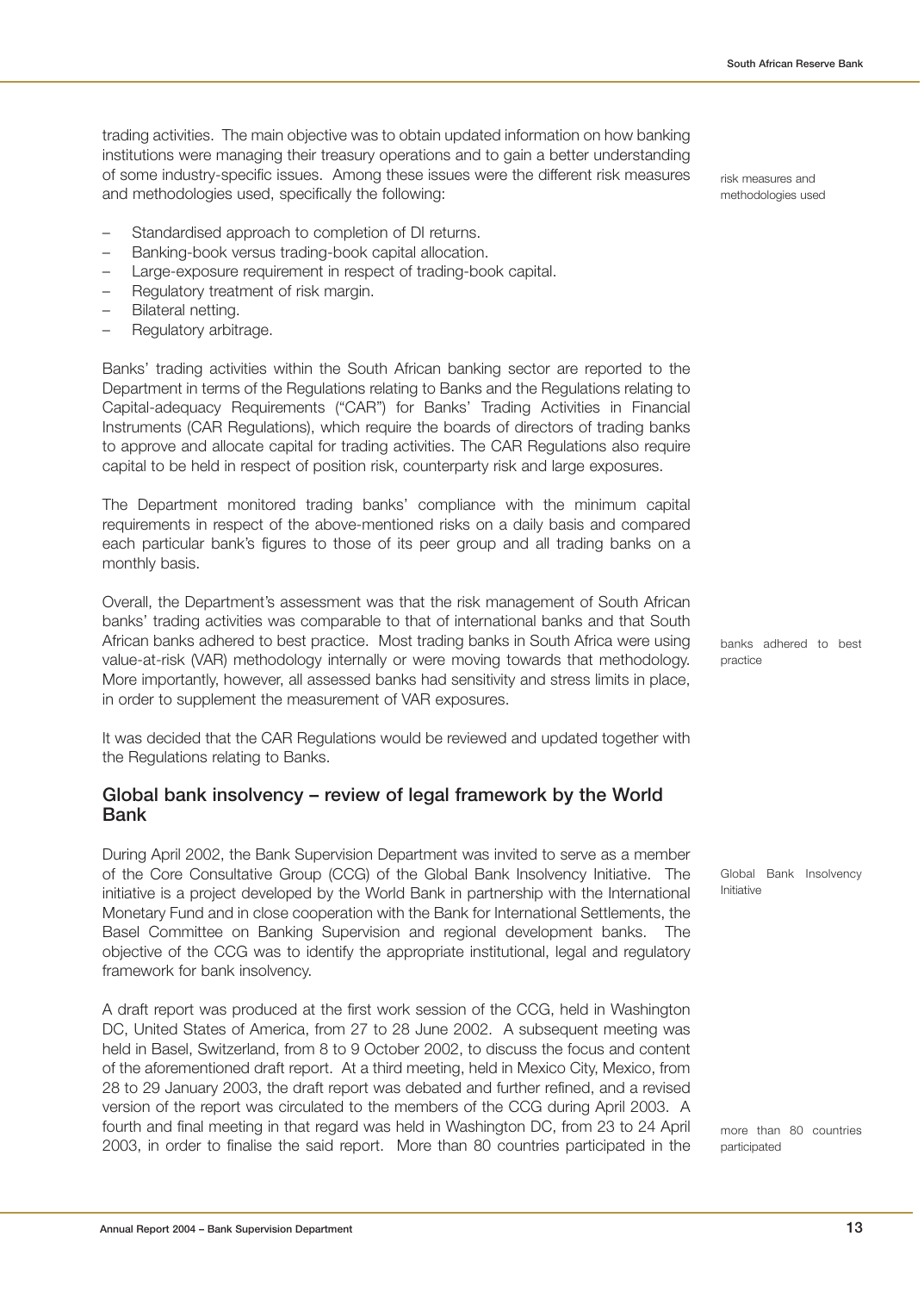initiative, mainly by sending representatives to the global and regional seminars that had been arranged. A selected group of 15 countries of regionally systemic importance, including South Africa, participated as members of the CCG.

The report that was produced by the CCG in essence follows on the document entitled "Supervisory guidance on dealing with weak banks", issued by the Basel Committee on Banking Supervision, in March 2002, the objectives of which were:

- To identify the appropriate legal, institutional and regulatory framework for addressing bank insolvency.
- Progressively to build an international consensus towards the acceptance of the framework.
- To provide guidance for the evaluation of bank-insolvency regimes.
- To provide a basis for policy dialogue between international financial institutions and countries on these issues and to facilitate the provision of technical assistance to countries wishing to improve their national legislative and regulatory frameworks.

The World Bank then undertook a worldwide consultation process on the issues addressed in the CCG's report. To this end, the Department attended the Regional Seminar on Comparative Experiences in Confronting Banking Sector Problems in the Sub-Saharan Region held in Cape Town, South Africa, from 14 to 15 October 2003. worldwide consultation process

> The main purpose of the pilot country reviews undertaken by the World Bank was to provide additional input relating to the relationship between the concepts and alternatives discussed in the CCG's report and the actual laws, regulations and experiences in a number of countries around the world. The aim was to enable the World Bank to prepare a revised version of the report, in order to reflect the actual country experiences around the world more clearly and precisely.

> Following the above-mentioned consultation process, the World Bank finalised and approved the report, entitled "Global bank insolvency initiative: legal, institutional and regulatory framework to deal with insolvent banks" and dated 7 April 2004.

> From 28 September 2004 to 6 October 2004, the World Bank visited the Bank Supervision Department, in order to ascertain the facts relating to the legal, institutional and regulatory bank-insolvency framework in South Africa. The World Bank delegation not only interviewed the Registrar of Banks and senior staff of the South African Reserve Bank, but also held discussions with some market participants, lawyers, auditors and academics.

The World Bank will prepare a country-specific report, which will be sent to the Department, for consideration and comment. A final report will then be prepared and sent to the Department to act as a guide for the refinement of the legal and regulatory framework for dealing with bank insolvency. country-specific report

## **Implementation of Financial Sector Charter**

When the Financial Sector Charter was signed on 17 October 2003, two key issues had not yet been addressed.

Firstly, it was anticipated that the empowerment-financing targets for the sector would be agreed by 30 June 2004. Work groups, comprising members from across the financial sector, spent the first half of 2004 doing detailed work to arrive at targets for empowerment-financing targets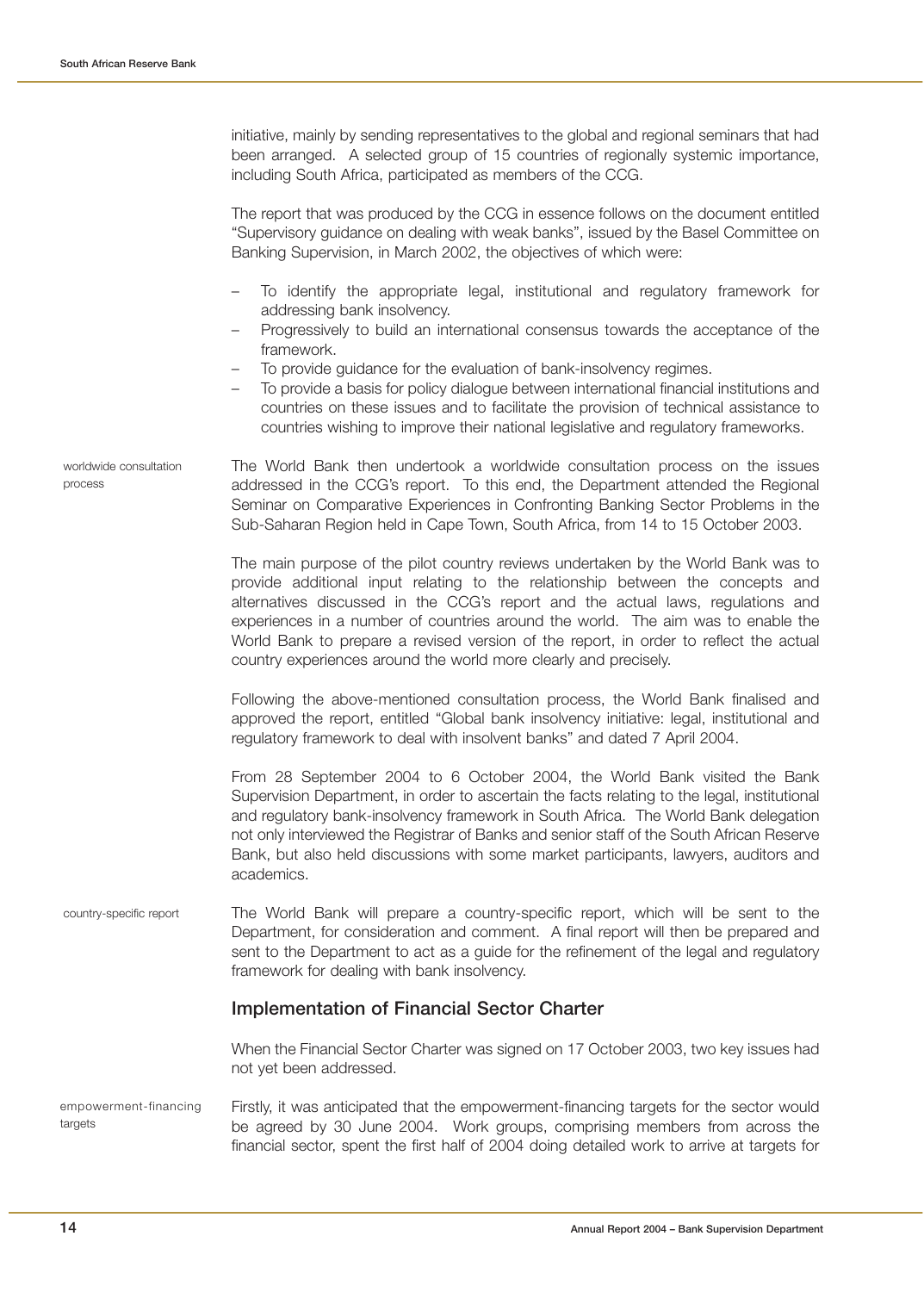the five components of targeted investment, namely, black economic empowerment (BEE) transactions, low-income housing, black small and medium enterprises, infrastructure and agricultural development. It is anticipated that the Charter Council will finalise and, then, publicise these targets early in 2005.

Secondly, the parties still had to agree on the constitution of the Charter Council, which will give the numerous interpretations necessary for implementation of the Charter. The interested stakeholders, which included the Government and the labour and community representatives of the National Economic Development and Labour Council, negotiated the composition of the Charter Council's board. The 21-member board consists of six representatives of financial institutions, four representatives each of labour, the community and the Government and three representatives of the Association of Black Securities and Investment Professionals. The Charter Council has now been established on that basis and is making good progress towards establishing the structures necessary to oversee implementation of the Charter.

As part of the Charter implementation programme, South African retail banks joined forces to develop a special savings and transaction product, named Mzansi, to provide access to banking services to low-income communities not previously served by the formal banking system. In essence, the Mzansi account was developed in response to the objective of the Financial Sector Charter to provide people in the LSM (living standards measures) segment of 1 to 5 with affordable and accessible banking. Since the Mzansi account is priced significantly lower than other existing banking offerings, it should promote saving and make transacting easier. The new product was launched by the four major South African banks and the PostBank on 25 October 2004, and, within three months, over 450 000 Mzansi accounts had been opened. This is testimony to the dimension of the problem, on the one hand, and the commitment of banks to give full effect to the aforementioned objective of the Charter and, more particularly, better to serve the needs of South Africa's low-income communities, on the other hand.

Banking task groups have also been working on the development of strategies to grant housing loans to large numbers of people in low-income segments and to securitise these loans, so as to enable the rest of the financial sector to participate. Good progress has been made with the development of these strategies, and the task groups are working closely with the relevant Government departments.

Individual banks have also expended much effort on implementing the provisions of the Charter, as evidenced by the following:

- Several banks have concluded empowerment deals, in terms of which black empowerment groups have acquired equity stakes in the banks concerned.
- Significant changes have been made to the racial composition of all levels of banks' management, and training and development programmes focusing on black advancement have been put in place. The Letsema learnership programme was successfully launched in 2004, and banks are employing 1 000 young people for an 18-month learnership programme.
- Banks have also made determined efforts to increase their procurement of goods and services from black empowerment companies.
- The corporate social investment programmes of banks continue to play a very meaningful role in the non-government-organisation and development sectors of the economy.
- Much activity is being seen in the areas of BEE-transaction financing and in the components of targeted investment mentioned earlier.

constitution of the Charter Council

implementation programme

Mzansi account

strategies to grant housing loans

implementing provisions of the Charter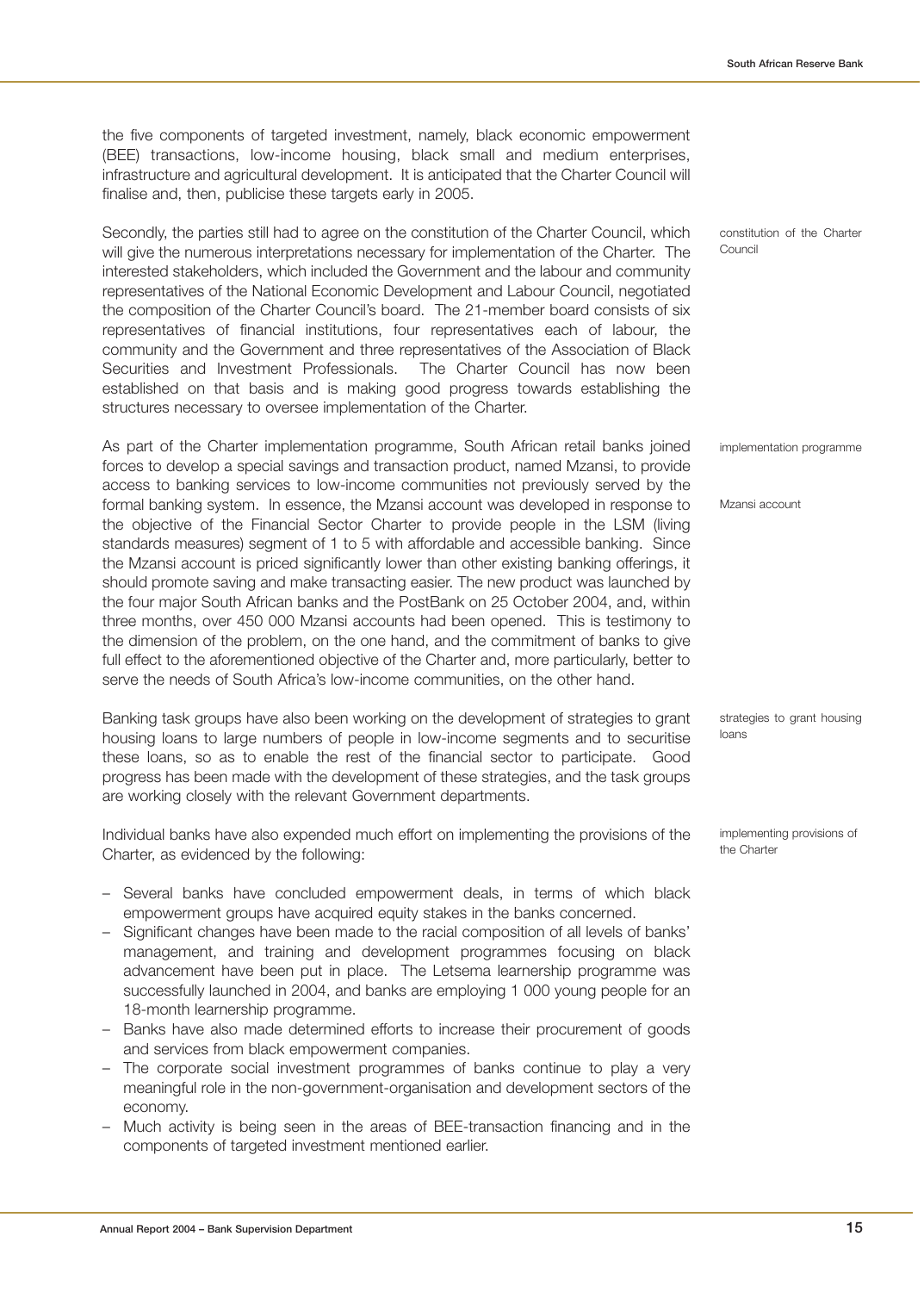|                                                      | Review of corporate governance in South African banks                                                                                                                                                                                                                                                                                                                                                                                                                                                                                                                                                                                                                                                                                                                                                                                                                                                                                                                              |
|------------------------------------------------------|------------------------------------------------------------------------------------------------------------------------------------------------------------------------------------------------------------------------------------------------------------------------------------------------------------------------------------------------------------------------------------------------------------------------------------------------------------------------------------------------------------------------------------------------------------------------------------------------------------------------------------------------------------------------------------------------------------------------------------------------------------------------------------------------------------------------------------------------------------------------------------------------------------------------------------------------------------------------------------|
| corporate governance<br>remains critical             | Sound corporate governance for banks remains critical for several reasons, among them<br>that:                                                                                                                                                                                                                                                                                                                                                                                                                                                                                                                                                                                                                                                                                                                                                                                                                                                                                     |
|                                                      | Globalisation, technological advances and sophisticated financial instruments are<br>constantly increasing the risks within the banking sector.<br>Most of the funds used by banks belong to depositors.<br>$\overline{\phantom{m}}$<br>The failure of a bank can impact on the financial system as a whole.                                                                                                                                                                                                                                                                                                                                                                                                                                                                                                                                                                                                                                                                       |
|                                                      | In recent years, this reality was brought home in South Africa by the demise of several<br>banks, key among them being Regal Treasury Private Bank Limited, Saambou Bank<br>Limited and BOE Bank Limited.                                                                                                                                                                                                                                                                                                                                                                                                                                                                                                                                                                                                                                                                                                                                                                          |
|                                                      | The lessons learnt from these and other failures, locally and internationally, resulted in<br>the appointment of Adv John Myburgh SC, together with a team from the Bank<br>Supervision Department, in August 2002 to review the status of corporate governance<br>within South Africa's five largest banks. These banks, being, in alphabetical order, Absa<br>Bank Limited, FirstRand Bank Limited, Investec Bank Limited, Nedbank Limited and The<br>Standard Bank of South Africa Limited, at the time accounted for 86 per cent of bank<br>assets in South Africa. The purpose of the review was broadly to evaluate the standard<br>of corporate governance applied in the aforementioned five banks. The basic premise<br>was that sound corporate governance was an essential element of a healthy risk-<br>management process and crucial to any bank. The outcome of the review was<br>presented in a report to the Registrar of Banks during the first quarter of 2003. |
| generic findings                                     | The following generic findings were made:                                                                                                                                                                                                                                                                                                                                                                                                                                                                                                                                                                                                                                                                                                                                                                                                                                                                                                                                          |
|                                                      | The banks were committed to adherence to and application of high standards of<br>corporate governance.<br>Acting on the advice of specialists in corporate governance, the banks on their own<br>initiative reviewed their corporate governance from time to time, to ensure<br>compliance with accepted corporate-governance principles.<br>In general, the corporate governance of the banks was sound.<br>Vigilance was nevertheless required to ensure continued compliance with the<br>standards of governance constantly evolving in South Africa and internationally.                                                                                                                                                                                                                                                                                                                                                                                                       |
| review corporate<br>governance in the other<br>banks | The Bank Supervision Department had always intended to extend the review to the<br>remainder of the banks registered in South Africa. To this end, I, in my capacity as<br>Registrar of Banks, appointed a team of four members of the Bank Supervision<br>Department on 13 July 2004 to review the corporate governance in the other banks,<br>excluding local branches of foreign banks.                                                                                                                                                                                                                                                                                                                                                                                                                                                                                                                                                                                         |
| purpose of the review                                | The purpose of the review was to investigate the banks' compliance with corporate-<br>governance best practices, as laid down, for example, in the Banks Act, 1990, the<br>Regulations relating to Banks and the recommendations of the Myburgh Report on the                                                                                                                                                                                                                                                                                                                                                                                                                                                                                                                                                                                                                                                                                                                      |

Standard of Corporate Governance in the Five Largest Banks in South Africa and of the second King Committee on Corporate Governance. In particular, the objective was to establish, firstly, the extent to which an adequate and effective process of corporate governance had been established and was being maintained within a controlling company, a bank and its subsidiaries and, secondly, the extent to which the overall

effectiveness of the process was monitored by the board of directors.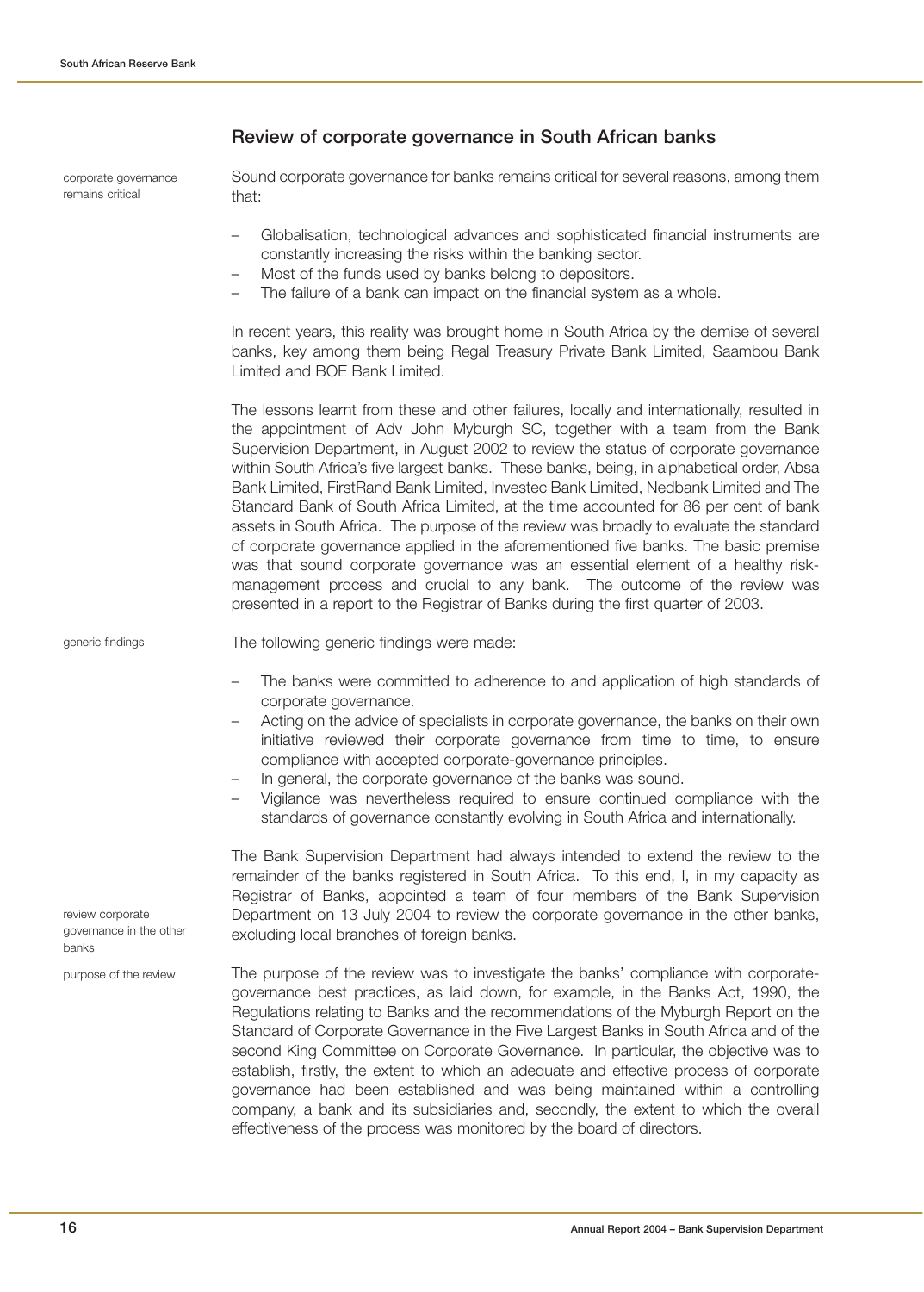The scope of the review was to establish, describe and express an opinion on the adequacy of the following areas: scope of the review

- Structure, composition, role and functions of the board of directors.
- Role and functions of the risk-management committee, audit committee, remuneration committee, directors' affairs committee, chief executive officer, external auditors.
- Status, role and scope of the risk function, internal audit function, compliance function and company secretariat function.
- Director selection, career path and development.
- Independence of directors.
- Leadership.
- Management-accountability structure.
- Systems of control.
- Decision-making process and decision-making capability of the board.
- Reports from management to the board.
- Board monitoring of management activities reported to the board.
- Disclosure to stakeholders.
- Related-party lending, conflicts of interest and related matters.

The team is expected to conclude the review and present its report during the first half of 2005.

Corporate-governance structures and processes alone, however, cannot prevent situations of distress. As indicated earlier in this chapter, in the overview of the Department's supervisory activities, there is a need for responsibility and accountability in organisations. It is deemed fitting, therefore, to quote the Honourable Justice Neville Owen, the commissioner who presided over the Australian Royal Commission's investigation into the failure of the HIH insurance group:

"I am becoming less and less comfortable with the phrase 'corporate governance' – not because of its content but because it has been so widely used that it may become meaningless. There is a danger it will be recited as a mantra, without regard to its real import. If that happens, the tendency will be for those who have to pay regard to it to develop a 'tick the box' mentality. The attitude might be, 'Yes, we have a state-of-theart corporate governance model; yes, it is committed to writing; and, yes, the company secretary has checked that each item is in place and has included a statement to that effect in the annual report. Therefore there could be no problem in the corporation.'

Corporate governance – as properly understood – describes the framework of rules, relationships, systems and processes within and by which authority is exercised and controlled in corporations. Understood in this way, the expression 'corporate governance' embraces not only the models or systems themselves but also the practices by which that exercise and control of authority is in fact effected.

From time to time as I listened to the evidence about specific transactions or decisions, I found myself asking rhetorically: did anyone stand back and ask themselves the simple question – is this right? There is no doubt that regulation is necessary: peace, order and good government could not be achieved without it. But it would be a shame if the prescription of corporate governance models and standards of conduct for corporate officers became the beginning, the middle and the end of the decision-making process. Right and wrong are moral concepts, and morality does not exist in a vacuum. I think need for responsibility and accountability in organisations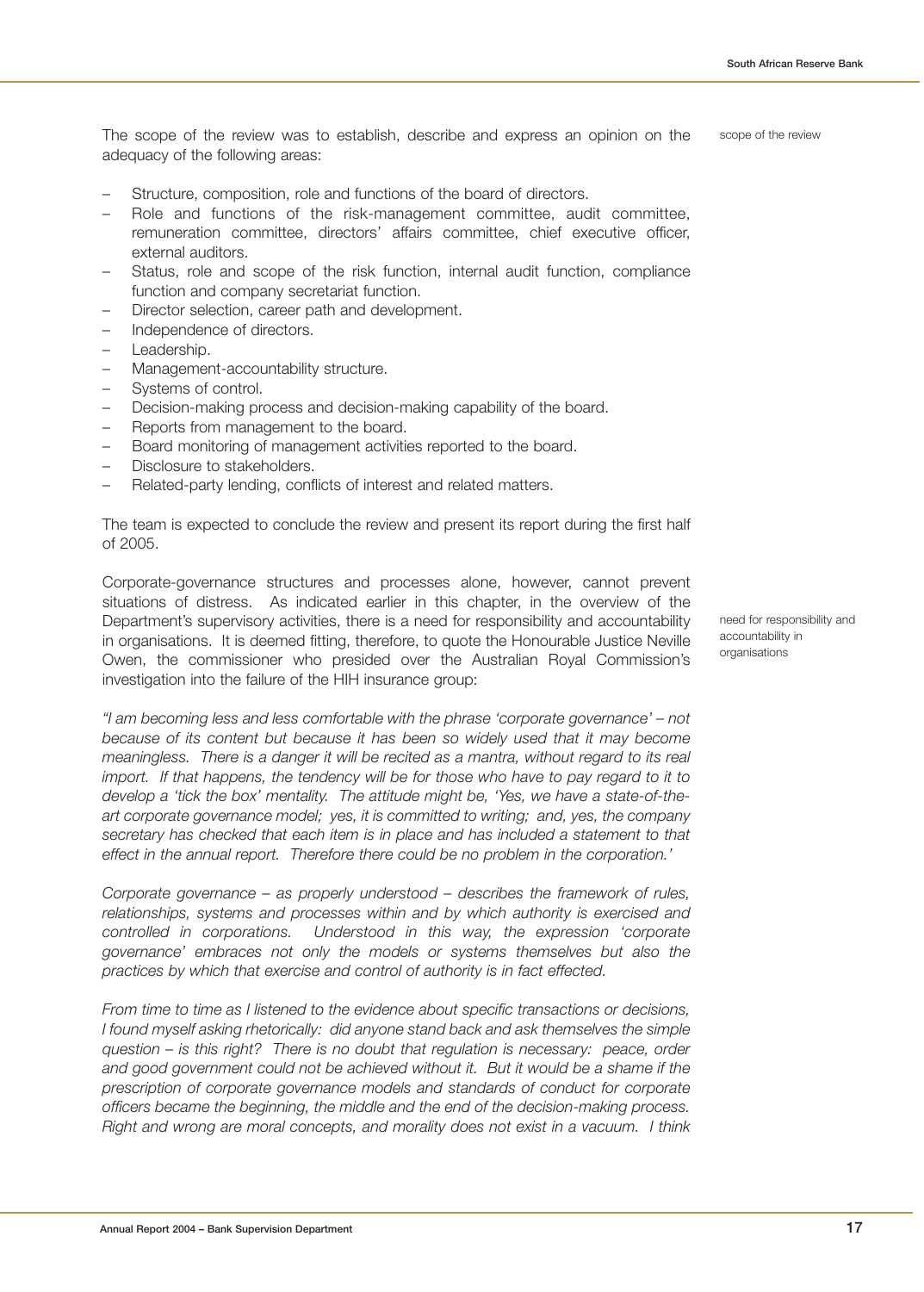all those who participate in the direction and management of public companies, as well as their professional advisers, need to identify and examine what they regard as the basic moral underpinning of their system of values. They must then apply those tenets in the decision-making process. The education system – particularly at university level – should take seriously the responsibility it has to inculcate in students a sense of ethical method.

In an ideal world the protagonists would begin the process by asking: is this right? That would be the first question, rather than: how far can the prescriptive dictates be stretched? The end of the process must, of course, be in accord with the prescriptive dictates, but it will have been informed by a consideration of whether it is morally right. In corporate decision making, as elsewhere, we should at least aim for an ideal world."

## **Liquidation of Regal Treasury Private Bank Limited**

Following a liquidity crisis in Regal Treasury Private Bank Limited (Regal Bank), the Minister of Finance placed the bank under curatorship with effect from 26 June 2001. The curator attempted to interest a number of banks in acquiring Regal Bank by way of recapitalisation. None of the banks that the curator approached were interested in acquiring Regal Bank in that way, although one bank was prepared to propose an arrangement in terms of section 311 of the Companies Act, 1973. The proposal, however, failed for a number of reasons.

Both the Registrar of Banks and the curator of Regal Bank held the view that there was no reasonable probability that continued curatorship would enable the bank to become a successful concern. Furthermore, it had been established that Regal Bank was unable to pay its debts, as contemplated by section 344(f) of the Companies Act, 1973. The Registrar, therefore, approached the court and applied for the winding-up of Regal Bank on 20 August 2003.

On 9 September 2003, Regal Treasury Bank Holdings Limited (Regal Holdings), the registered controlling company of Regal Bank, lodged an application for leave to intervene in the above-mentioned application. Regal Holdings founded its application on various grounds, including:

- Regal Holdings had lodged an application for review with the Board of Review in terms of section 9 of the Banks Act, 1990, and until that application had been heard and a ruling had been made, it was premature for the liquidation proceedings before the court to continue.
- Regal Bank owed Regal Holdings an amount of money in respect of a dividend declared on 25 April 2001 and paid on or about 22 June 2001.
- Regal Holdings was the sole shareholder and major creditor of Regal Bank and was thus entitled to intervene.
- Regal Holdings would be severely prejudiced for an array of reasons should the winding-up application be granted.

The court dealt with Regal Holdings' application for leave to intervene under several headings, as set out below.

#### **Review in terms of section 9(1) of the Banks Act**

review of various decisions

On 9 September 2003, Regal Holdings had filed an application in terms of section 9 of the Banks Act for a review of various decisions by the Registrar.

Registrar applied for the winding-up of Regal Bank

Regal Holdings lodged an application for leave to intervene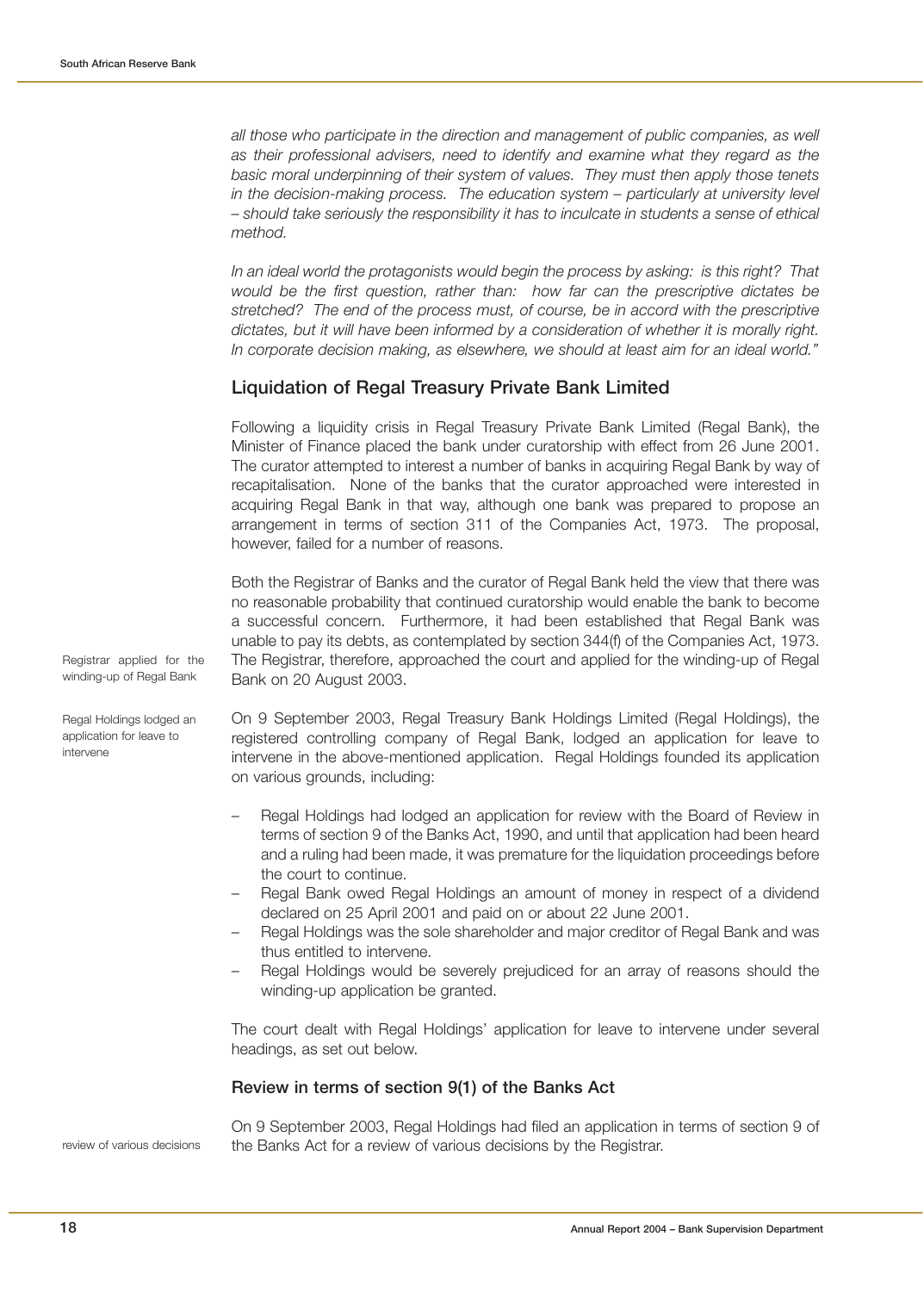The court found that the only material issue for purposes of the matter at hand was whether the winding-up application should be postponed as a result of Regal Holdings' application for a review in terms of the Banks Act. In that regard, the court found that the Registrar's decision to exercise his powers under section 68(1)(a) of the Banks Act to approach the court for a winding-up order was not a decision as contemplated by section 9(1) of the Banks Act and could therefore not be taken on review. The court also found that the Registrar's decision to approach the court would not have a direct, external legal effect, but that the court's decision to grant the winding-up order would have such an effect.

## **Regal Holdings' claim against Regal Bank**

The court held that in order for Regal Holdings to demonstrate a prima facie case in respect of its dividend claim, Regal Holdings was obliged to set out the facts demonstrating that Regal Bank had the requisite authority to declare the dividend. The court referred to section 90(1) of the Companies Act, in terms of which a company is permitted to make payments to shareholders, provided that the company's articles of association authorise it to do so. The articles of association of Regal Bank provided that a dividend could not be declared unless, after declaration of the dividend, Regal Bank would still meet the prudential requirements set out in Chapter VI of the Banks Act. Since Regal Holdings had failed to show, even on a prima facie basis, that Regal Bank was entitled to declare and pay the relevant dividend, a claim did not lie against Regal Bank.

## **Regal Holdings' rights as sole shareholder of Regal Bank**

The court raised the question whether Regal Holdings, owing to its position as sole shareholder of Regal Bank, had locus standi, that is, the legal right and standing, to intervene in the liquidation proceedings.

The court referred to authority and highlighted that Regal Holdings was obliged to make a prima facie case that the proposed intervention was likely to affect the course of events in some material respect. The court found that Regal Holdings had not made such a case.

## **Further submissions by Regal Holdings**

Regal Holdings made two further submissions, namely, that:

- The curator had failed to furnish the relevant financial information to Regal Holdings to which it was entitled as sole shareholder.
- The winding-up application should be postponed, since there was a realistic prospect that a proposal for a transaction in terms of section 311 of the Companies Act could be accepted by the creditors and depositors.

With regard to the first submission, the court found that the Promotion of Access to Information Act, 2000 (PAI Act), and the Promotion of Administrative Justice Act, 2000, did not apply to the information sought by Regal Holdings. Since the information was sought, amongst others, for the purpose of civil proceedings and since the information could have been requested through Rule 35 of the Uniform Rules of Court of the High Court Rules of Court, the PAI Act did not find application in this instance.

With regard to Regal Holdings' second submission, the court had not been presented

dividend claim

two further submissions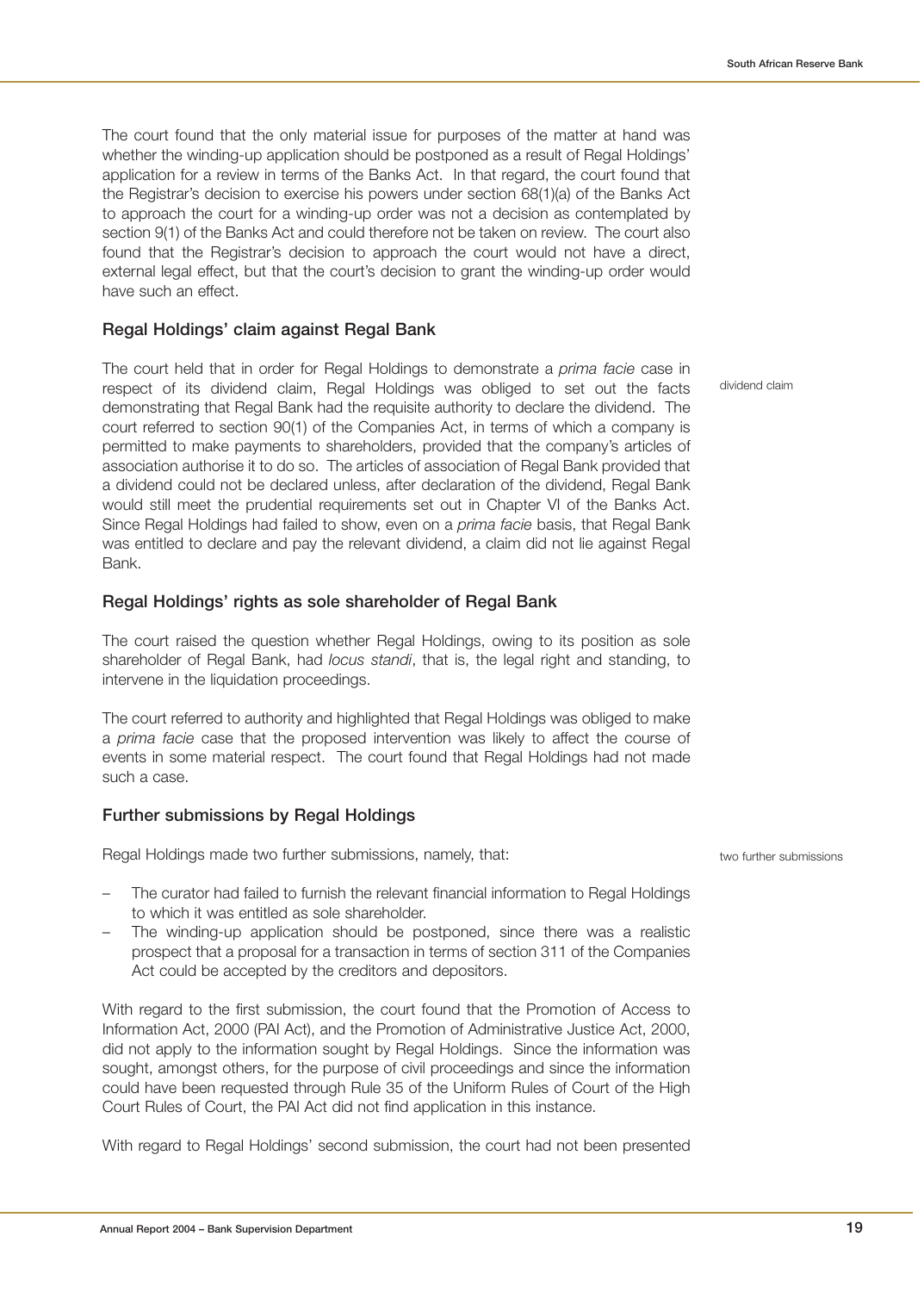with sufficient information on the probability of creditors and depositors accepting the proposed transaction in terms of section 311 of the Companies Act. The court found that the scheme could be implemented even after a winding-up order had been granted and that the issue should therefore not further delay such an order.

## **Liquidation**

The court was of the view that the Registrar had made a proper case for the windingup of Regal Bank, that the Registrar had established, on a balance of probabilities, that Regal Bank was insolvent and that there was little, if any, prospect that continued curatorship would lead to the bank becoming a going concern.

The court, therefore, placed Regal Bank into provisional liquidation, and the order was made final on 10 February 2004. liquidation order was made final

#### **Human-resource issues**

- During the first quarter of 2004, the Bank Supervision Department reviewed its organisational structure to enable it to perform its task of bank supervisor and regulator more effectively and efficiently. Since the moratorium that had been placed on all recruitment in the South African Reserve Bank in August 2002 was lifted at the end of April 2004, the Department could proceed with filling vacancies in terms of the newly approved structure. reviewed its organisational structure
- The Department successfully achieved its employment-equity (EE) objectives, in line with the Reserve Bank's 2005 EE plan, during 2004. The main objectives of the 2005 EE plan are to promote employment equity in the Reserve Bank and to ensure a competent and motivated workforce. At the end of 2004, 51 per cent of the Department's workforce was black, as defined (that is, including coloured and Asian persons), and 53 per cent of the employees were female. achieved employmentequity objectives

The Department identified and implemented the following human-resource initiatives: human-resource initiatives

- Enhancement of the effectiveness of the recruitment and selection process used in the Department.
- Training and development of staff, which are done on an ongoing basis. Highlights during 2004 were the following three training programmes:
	- Training of analysts 46 participants.
	- Advanced Diploma in Banking 19 participants.
	- BOSS (Bank policy, Operations and Strategies Simulation) Management Game – 13 participants.
- Formulation and implementation of a value system for the Department, addressing mutual respect and trust, personal ethics and conduct, work ethics, completed staff work, teamwork, and personal growth and empowerment.

#### **Issues that will receive particular attention during 2005**

particular focus on the following issues

In addition to fulfilling its normal supervisory and regulatory tasks, the Bank Supervision Department will place particular focus on the following issues, amongst others, during 2005:

– Continued regular contact and interaction with the directors and management of each individual bank or banking group, in order to maintain and update the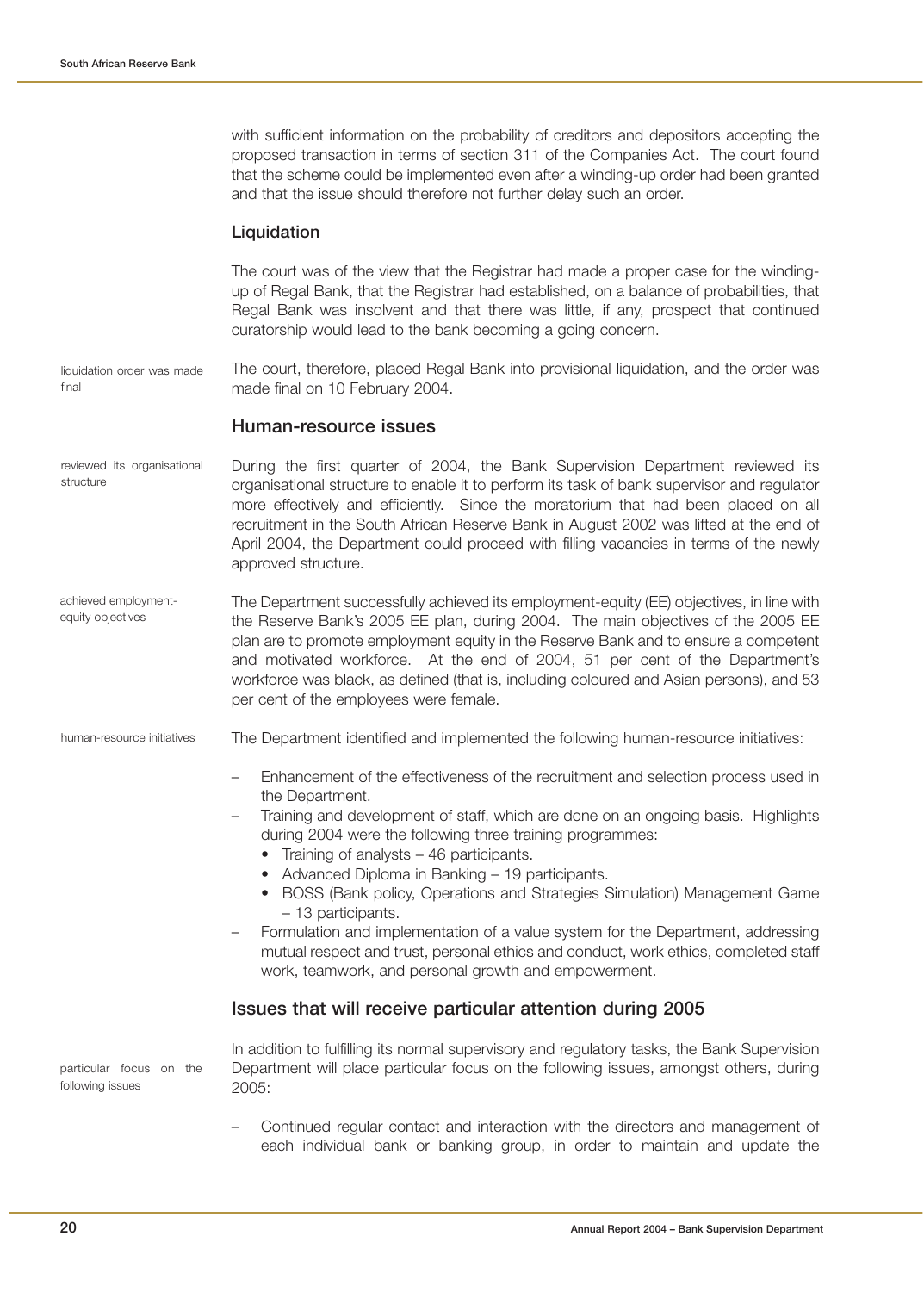Department's understanding of the bank's or group's business model, risk profile and risk-management processes, with a view to achieving effective and efficient risk-based supervision.

- Further preparatory work towards implementation of the new Capital Accord (Basel  $\vert \vert \vert$ .
- Ongoing review and continued updating of the regulatory framework and the Department's supervisory process and procedures to ensure that they remain in line with international and local standards and developments, including Basel II. This is envisaged to include amendments to the Banks Act, 1990, the Regulations relating to Banks and the Regulations relating to Capital-adequacy Requirements ("CAR") for Banks' Trading Activities in Financial Instruments.
- Further involvement in refinement of the legal and regular framework for bank insolvency.
- Implementation of supervision of banks' compliance with anti-money-laundering legislation.
- Continued participation in the initiatives and activities of international and regional bank-supervisory bodies, such as the Basel Committee on Banking Supervision and the Subcommittee of Bank Supervisors of the Southern African Development Community.
- Ongoing monitoring of the status of banks' corporate governance.
- Further involvement in the establishment of a regulatory framework for second- and third-tier banking institutions aimed at providing broader access to finance.
- Ongoing combating and investigation of illegal deposit-taking by unregistered institutions and persons.
- Participation in consumer-education initiatives.

## **Expression of thanks**

My appreciation goes to the Minister and Deputy Minister of Finance for their valued inputs to requests in terms of statutory requirements. I also wish to express sincere thanks to the Governor and Deputy Governors of the South African Reserve Bank for the invaluable cooperation, guidance and support that they provide to me and my staff. A particular word of thanks goes to former Deputy Governor Gill Marcus, who retired from her position on 30 June 2004, for her tireless dedication and assistance to the Office for Banks during her term of office. Sincere thanks for the seamless continuation thereof also go to Deputy Governor X P Guma.

The Department also continued to receive cooperation from countless individuals and organisations, locally and abroad. These include, to name but a few, the Chief Executive of the Financial Services Board and his staff, the senior executives of banking institutions and their external auditors, The Banking Council South Africa, the auditing profession, the staff of other departments of the South African Reserve Bank (in particular, the National Payment System, Financial Markets, Exchange Control and Legal Services Departments), the Basel Committee on Banking Supervision, and the central bankers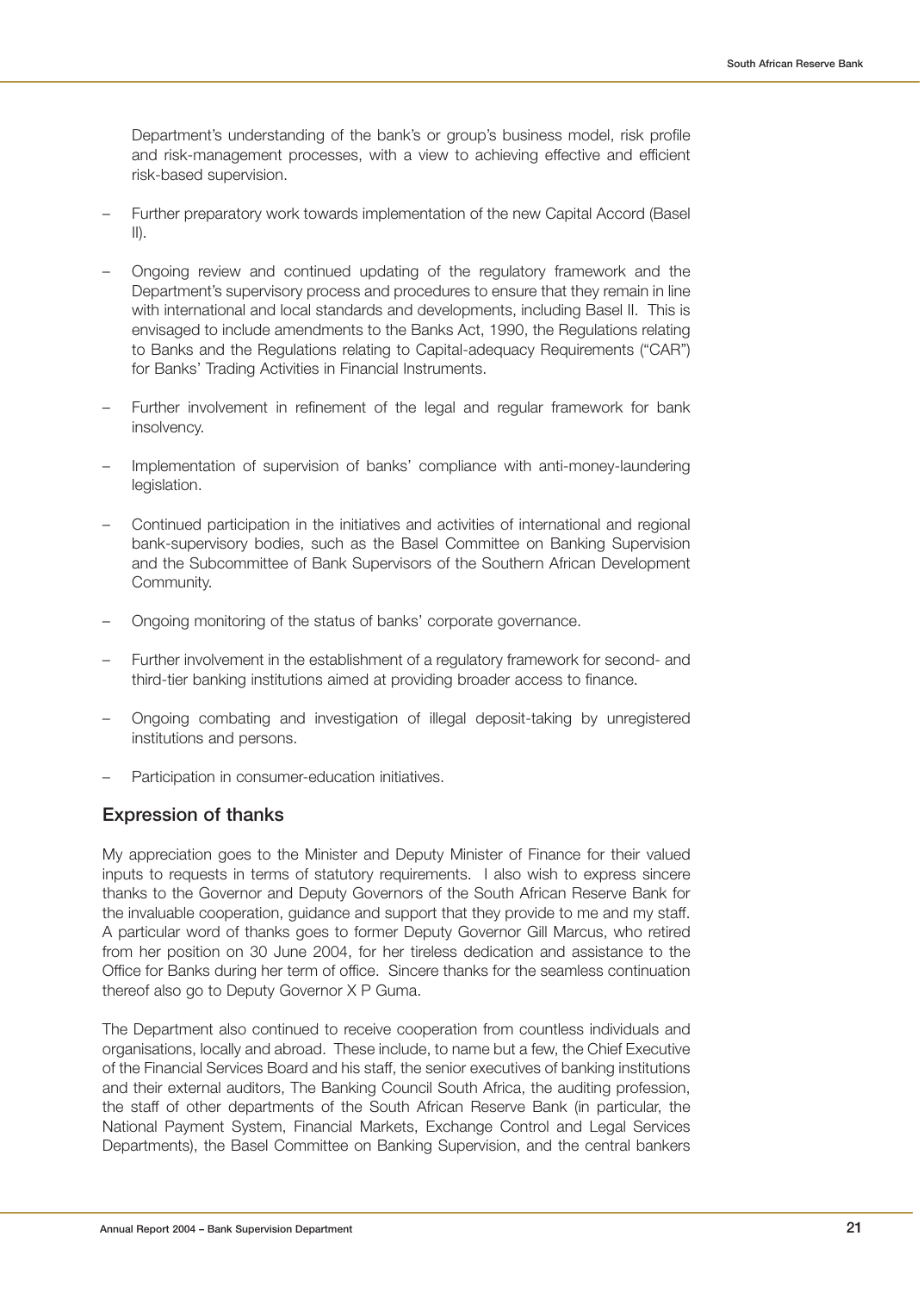and bank supervisors, both in the Southern African region and elsewhere in the world, with whom the Department interacts on an ongoing basis.

Particular thanks also go to my staff for their continued dedication, enthusiasm and professionalism in fulfilling their tasks, in a dynamic and constantly challenging environment.

## **E M Kruger**

Registrar of Banks, and General Manager: Bank Supervision Department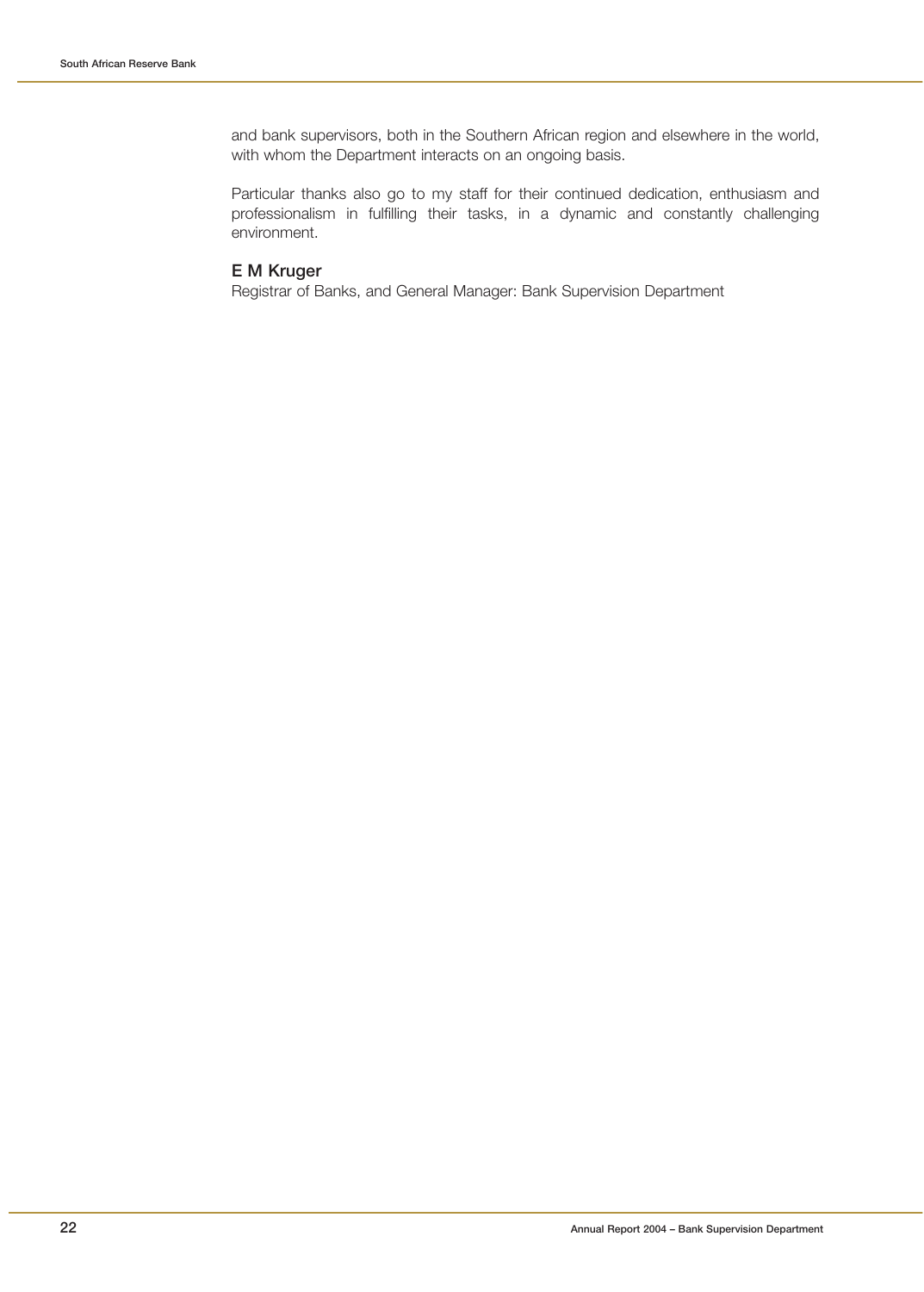## **Chapter 2**

## **Current issues in banking supervision**

In this chapter, some of the most important supervisory and regulatory trends and developments, locally and internationally, during the year under review are addressed. Because of the importance of the Basel Committee on Banking Supervision in the work of bank supervisors and regulators the world over, the Committee's functions and activities, as well as South Africa's participation therein, are outlined. Preparations for the implementation of the new Capital Accord, commonly known as Basel II, were again an important focus area for the Bank Supervision Department during 2004. Among the other issues discussed are draft legislation aimed at consumer protection and the provision of broader access to finance, the Department's working relationships with other supervisors by way of memoranda of understanding, banks' implementation of anti-money laundering legislation and outsourcing of functions by banks.

## **Importance of the Basel Committee on Banking Supervision**

In its dealings with banks, the Bank Supervision Department makes much reference to the Basel Committee on Banking Supervision. It is therefore deemed appropriate to give an overview of the Committee's structure and activities, as well as related initiatives in that regard.

## **Bank for International Settlements**

The Bank for International Settlements (BIS) was established in 1931 and has a membership of 55 central banks, including South Africa. The functions of the BIS are to:

- Act as a central bank to the central banks of member countries.
- Undertake economic and financial research.
- Participate in global financial markets.
- Promote global financial stability.
- Provide a secretariat to the:
- Basel Committee on Banking Supervision.
- International Association of Insurance Supervisors.
- Financial Stability Forum.

#### **Basel Committee on Banking Supervision**

The Basel Committee was established in late 1974 by the central-bank governors of the group-of-ten (G10) countries to provide a voluntary forum for regular cooperation on banking supervisory matters. In recent years, however, the Basel Committee has increasingly developed into a standard-setting body on all aspects of banking supervision. Countries are represented by senior officials responsible for banking supervisory issues in their central bank and also by the authority or authorities with formal responsibility for the prudential supervision of banking business when this is not the central bank. The Basel Committee meets four times a year and reports to a joint committee of central-bank governors and (non-central bank) heads of supervision from the G10 countries.

most important supervisory and regulatory trends and developments

overview of the Committee's structure and activities

functions of the BIS

established in late 1974

has developed into a standard-setting body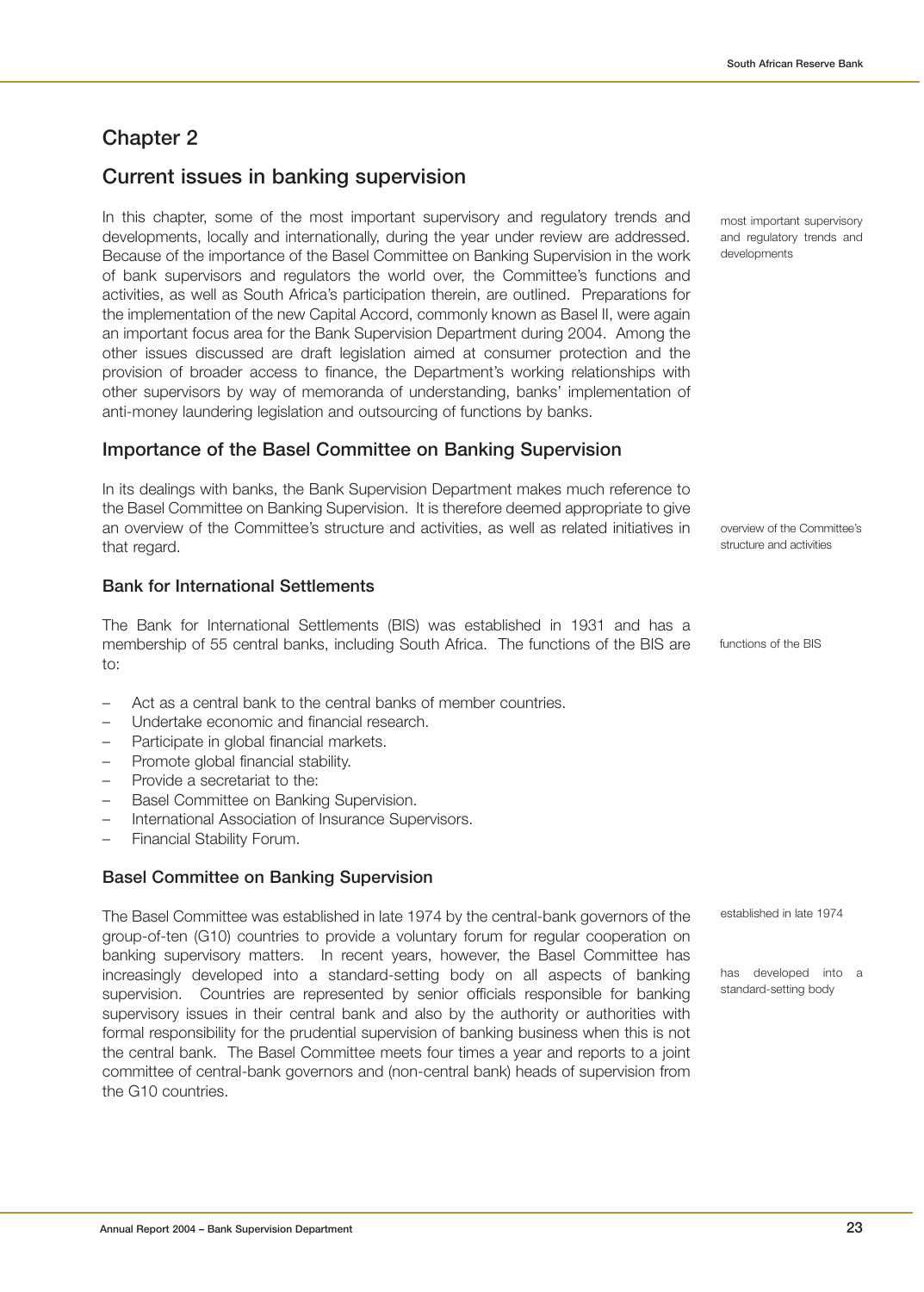| 13 member countries                 | The 13 member countries of the Basel Committee (and the institutions representing<br>those countries) are currently the following:                                                                                                                                                                                                                                                                                                                                                                                                                                                                                             |
|-------------------------------------|--------------------------------------------------------------------------------------------------------------------------------------------------------------------------------------------------------------------------------------------------------------------------------------------------------------------------------------------------------------------------------------------------------------------------------------------------------------------------------------------------------------------------------------------------------------------------------------------------------------------------------|
|                                     | Belgium (National Bank of Belgium and Banking and Finance and Insurance<br>Commission).<br>Canada (Bank of Canada and Office of the Superintendent of Financial Institutions).<br>$\qquad \qquad -$<br>France (Bank of France and General Secretariat of the Banking Commission).<br>$\overline{\phantom{m}}$<br>Germany (Deutsche Bundesbank and Federal Financial Services Agency).<br>$\qquad \qquad -$<br>Italy (Bank of Italy).<br>$\overline{\phantom{0}}$<br>Japan (Bank of Japan and Financial Services Agency).<br>$\qquad \qquad -$                                                                                  |
|                                     | Luxembourg (Surveillance Commission for the Financial Sector).<br>$\qquad \qquad -$<br>The Netherlands (Nederlandsche Bank).<br>$\qquad \qquad -$<br>Spain (Bank of Spain).<br>$\qquad \qquad -$                                                                                                                                                                                                                                                                                                                                                                                                                               |
|                                     | Sweden (Sveriges Riksbank and Swedish Financial Supervisory Authority).<br>$\qquad \qquad -$<br>Switzerland (Swiss National Bank and Swiss Federal Banking Commission).<br>$\overline{\phantom{0}}$<br>United Kingdom (Bank of England and Financial Services Authority).<br>$\qquad \qquad -$<br>United States of America (Board of Governors of the Federal Reserve System and<br>$\qquad \qquad -$<br>Office of the Comptroller of the Currency, as well as Federal Reserve Bank of New<br>York and Federal Deposit Insurance Corporation).                                                                                 |
| key holders of office               | The key holders of office of the Basel Committee are currently the Chairman (Mr Jaime<br>Caruana, Governor of the Bank of Spain), the Vice-Chairman (Mr Nicholas LePan,<br>Superintendent of Financial Institutions, Canada) and the Secretary General (Mr Ryozo<br>Himino), supported by a staff of 14. In this regard, the Bank Supervision Department<br>wishes to thank the Basel Committee for inviting one of its staff members to serve a two-<br>year tour of duty in the Secretariat, indeed a great privilege.                                                                                                       |
| links with supervisors              | With a view to strengthening prudential supervisory standards in all major markets, the<br>Basel Committee maintains links with supervisors that do not directly participate in the<br>Committee. These efforts take a number of different forms, including:                                                                                                                                                                                                                                                                                                                                                                   |
|                                     | Development and dissemination throughout the world of policy papers on a wide<br>$\qquad \qquad -$<br>range of supervisory matters.<br>Pursuit of supervisory cooperation through support for regional supervisory<br>committees and sponsorship of an international conference every two years.<br>Cooperation with the Financial Stability Institute in providing supervisory training,<br>both in Basel and at regional or local level, as also mentioned later in this chapter.                                                                                                                                            |
| extensive structure of<br>subgroups | The above-mentioned links with supervisors are achieved by means of an extensive<br>structure, consisting of the following 13 subgroups:                                                                                                                                                                                                                                                                                                                                                                                                                                                                                       |
|                                     | Accord Implementation Group.<br>Accounting Task Force.<br>—<br>Capital Group.<br>$\qquad \qquad -$<br>Capital Task Force.<br>$\overline{\phantom{m}}$<br>Core Principles Liaison Group (with 16 non-G10 countries).<br>$\qquad \qquad -$<br>Cross-Border Banking Group.<br>$\qquad \qquad -$<br>Electronic Banking Group.<br>$\qquad \qquad -$<br>Joint Forum (with the International Association of Insurance Supervisors and the<br>$\overline{\phantom{m}}$<br>International Organization of Securities Commissions - IOSCO).<br>Joint IOSCO-Basel Committee Working Group on Trading Book Matters.<br>Reception Tack Force |

– Research Task Force.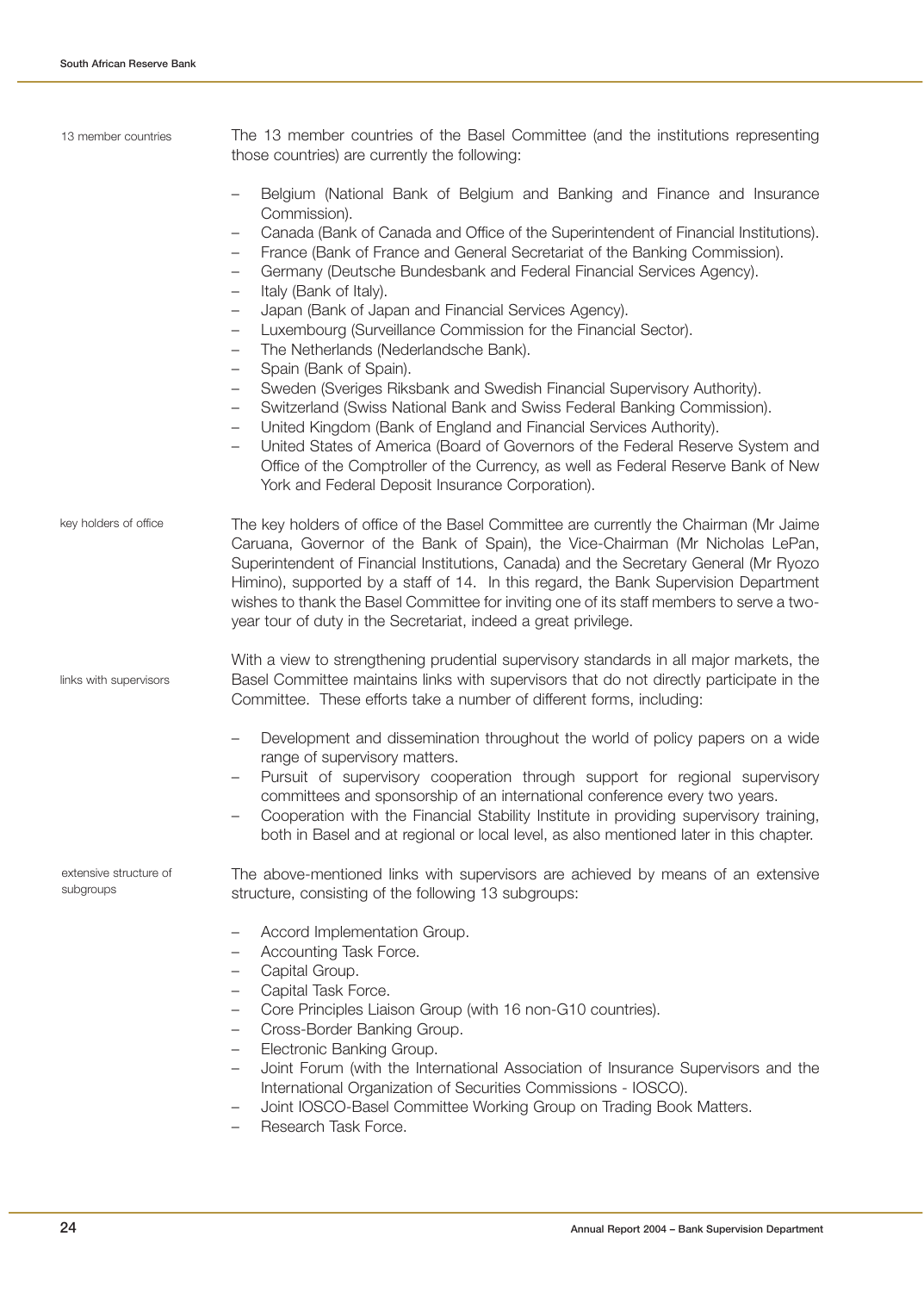- Risk Management Group.
- Securitisation Group.
- Transparency Group.

Some of the more important subgroups are depicted in figure 1 below.

## **Figure 1: Important Basel Committee subgroups**



The functions of the subgroups depicted in figure 1 are briefly described below.

## **Accord Implementation Group (AIG)**

The AIG was established specifically to address the implementation challenges of Basel II and is primarily involved in:

- Home/host relationships.
- Issues of national discretion.
- Issues relating to and arising from pillar 2 (supervisory review process) and pillar 3 (market discipline).
- Data and validation.
- Operational risk.
- Meetings with non-G10 supervisors.
- Loss given default (LGD) and stress testing.

## **Capital Task Force (CTF)**

The CTF was responsible for the development of Basel II and is currently involved primarily in the following: development of Basel II

- With regard to Basel II, modifications to and interpretation of text, monitoring of the development of disclosure requirements under accounting standards, as well as the impact thereof on pillar 3, and LGD and stress testing.
- Joint IOSCO-Basel Committee Working Group on Trading Book Matters.

functions of the subgroups

implementation challenges of Basel II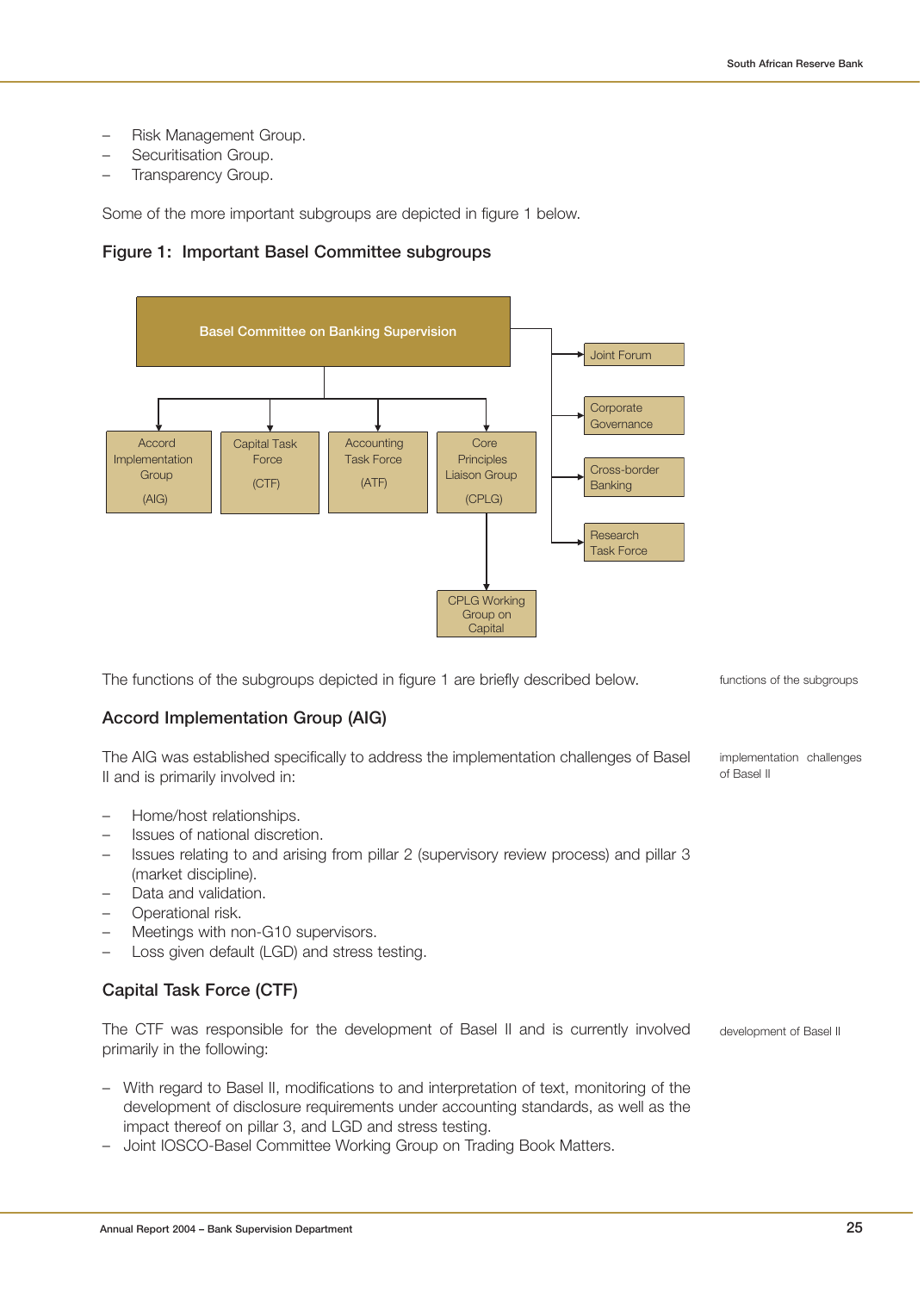## **Accounting Task Force (ATF)**

The ATF is primarily involved in:

- General accounting and auditing issues.
- Monitoring of the development of disclosure requirements under accounting standards and the impact thereof on pillar 3 of Basel II.
- Evaluation of International Accounting Standards Board proposals for the disclosure of financial instruments.
- Compliance function in banks.

## **Core Principles Liaison Group (CPLG)**

The CPLG focuses mainly on the following:

– A technical working group overseeing the application of the Core Principles for Effective Banking Supervision. – A forum for Basel Committee liaison with non-G10 countries, the World Bank, the International Monetary Fund and the European Commission. – Active participation in and contribution to the revision of the Core Principles by the Basel Committee. – Basel II implementation by way of a subgroup, the CPLG Working Group on Capital. The CPLG consists of eight committee member countries and 16 strategic non-G10 members, being Argentina, Australia, Brazil, Chile, China, the Czech Republic, Hong Kong, India, Korea, Mexico, Poland, Russia, Saudi Arabia, Singapore, South Africa and the West African Monetary Union. The European Commission, International Monetary Fund, World Bank and the Financial Stability Institute are also represented on the CPLG. The CPLG Working Group on Capital consists of CPLG members, but excludes Basel Committee member countries, and focuses on the implementation of Basel II in non-G10 countries. The Working Group functions under the chairmanship of Mr Charles Freeland, Deputy Secretary General of the Basel Committee, and serves as a useful vehicle for elevating non-G10 issues relating to Basel II implementation to the attention of the Basel Committee. The Working Group also meets with the AIG twice a year. **Work of other groups** As regards the other working groups depicted in figure 1 above, the Joint Forum, the members of which represent the Basel Committee, the International Association of Insurance Supervisors and IOSCO, focuses on cross-sectoral issues relating to banking, insurance and securities. Anti-money laundering, know-your-client measures and the countering of terrorist financing are the focus of the Cross-border Banking Group. The Research Task Force focuses on research issues relevant to future work of the Basel Committee, and corporate-governance issues are addressed by the Corporate Governance Working Group. Core Principles for Effective Banking Supervision CPLG Working Group on **Capital** Joint Forum Cross-border Banking **Group** Research Task Force Corporate Governance

#### **South Africa's participation**

South Africa contributes to and participates in the work of the Basel Committee via the Core Principles Liaison Group (CPLG), the CPLG Working Group on Capital, the Accord Implementation Group, the Financial Stability Institute (FSI) and the biennial International Conference of Banking Supervisors.

Working Group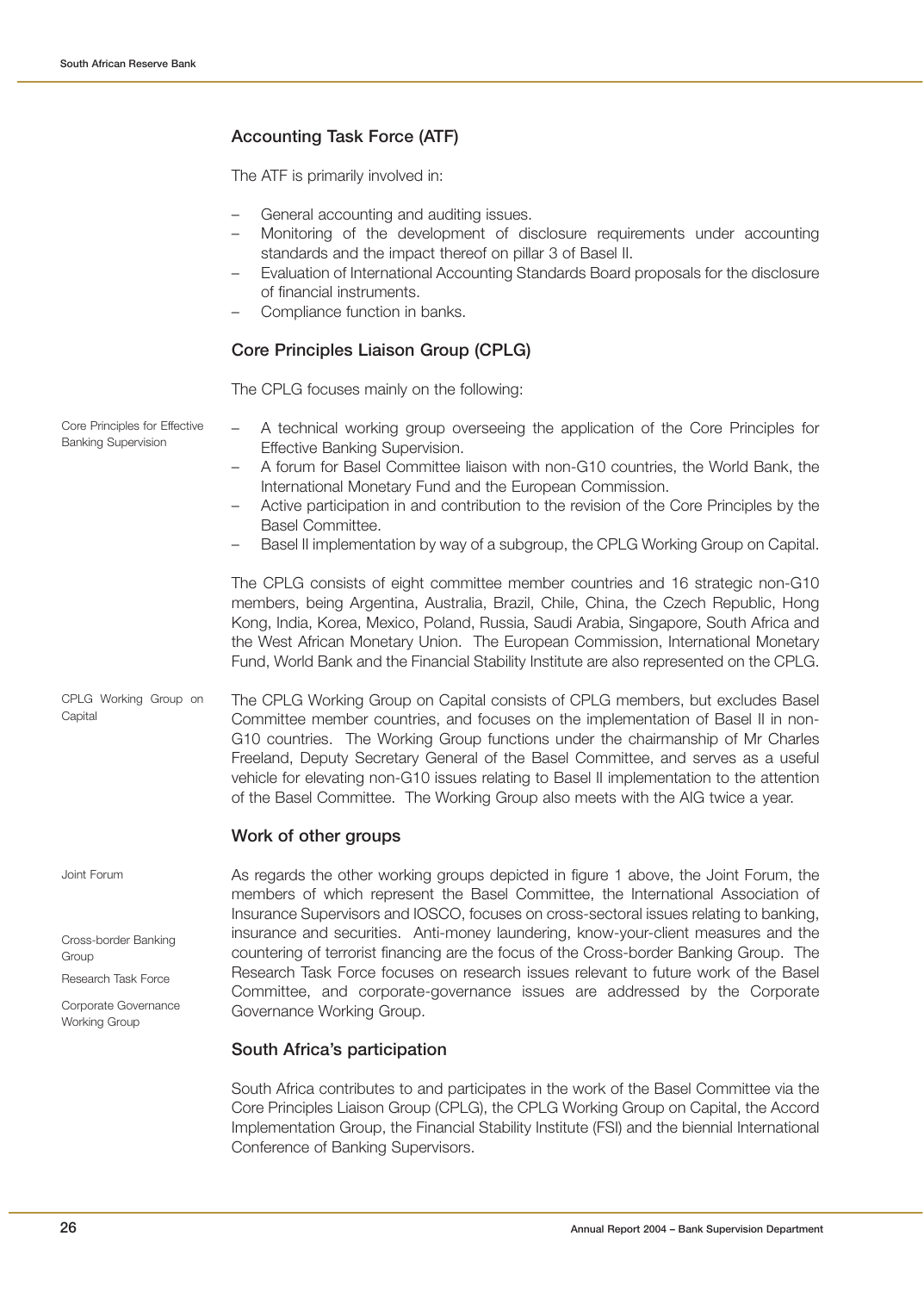active participant

The Bank Supervision Department has been an active participant in all initiatives of the FSI in which it has been requested to participate since the FSI's establishment in 1999. The Department is represented on both the CPLG and the CPLG Working Group on Capital (CPWG). It is via the CPLG that South Africa can fully interact with the Basel Committee and be part of the Committee's standard-setting activities. In addition, the Department attends joint meetings of the CPWG/AIG Validation Group and interacts with the Working Group on Quantitative Impact Studies.

It is always heartening for the Department to experience the all inclusive approach adopted by the Basel Committee. The Department is kept up to date on a wide range of supervisory matters by means of Basel Committee policy papers and by attending the International Conference of Banking Supervisors every two years.

#### **Online training initiative of the Financial Stability Institute**

The Basel Committee and the BIS jointly created the Financial Stability Institute (FSI) in 1999 to assist supervisors around the world with improving and strengthening their financial systems.

A major new initiative of the FSI launched in 2004 is FSI Connect, an online Web-based information and learning resource, which has been developed specifically to support financial-sector supervisors. FSI Connect offers courses on important topics, such as credit, market risk, operational risk and capital adequacy (including Basel II). Tutorials on a full range of other banking and supervisory topics will be added on an ongoing basis. The courses are designed for supervisors at all levels of experience and expertise and are regularly updated to reflect latest developments. FSI Connect is available on a subscription basis to all central banks and supervisory authorities, but is not available to individual subscribers.

The Bank Supervision Department has subscribed to this initiative, in order for all its supervisory staff to be in a position to qualify and equip themselves further for their complex task.

## **International Conference of Banking Supervisors**

The Basel Committee has sponsored the International Conference of Banking Supervisors (ICBS) on a biennial basis since 1979. The ICBS promotes cooperation among national authorities in the supervision of internationally active banking organisations. The basic purpose of the ICBS is to foster cooperation among supervisors worldwide. The next ICBS will be hosted by the Mexican Comisión Nacional Bancaria de Valores in Mexico, in 2006.

Some of the important issues addressed at the 2004 ICBS, hosted by the Bank of Spain in Madrid, in September 2004, were the following:

– In his keynote address, Mr Jaime Caruana, Governor of the Bank of Spain and Chairman of the Basel Committee, stressed the need to reinforce the infrastructure for banking and supervision by applying the principles underlying Basel II. He recognised that "adopting Basel II on the same timetable as the member countries of the Basel Committee may not be feasible for all countries". He highlighted, however, that the principles of the three pillars of Basel II were applicable to all banking systems. In that regard, he stated that "the preparations and hard work that we undertake today to prepare for Basel II will, at the same time, strengthen the

basic purpose is to foster cooperation

FSI Connect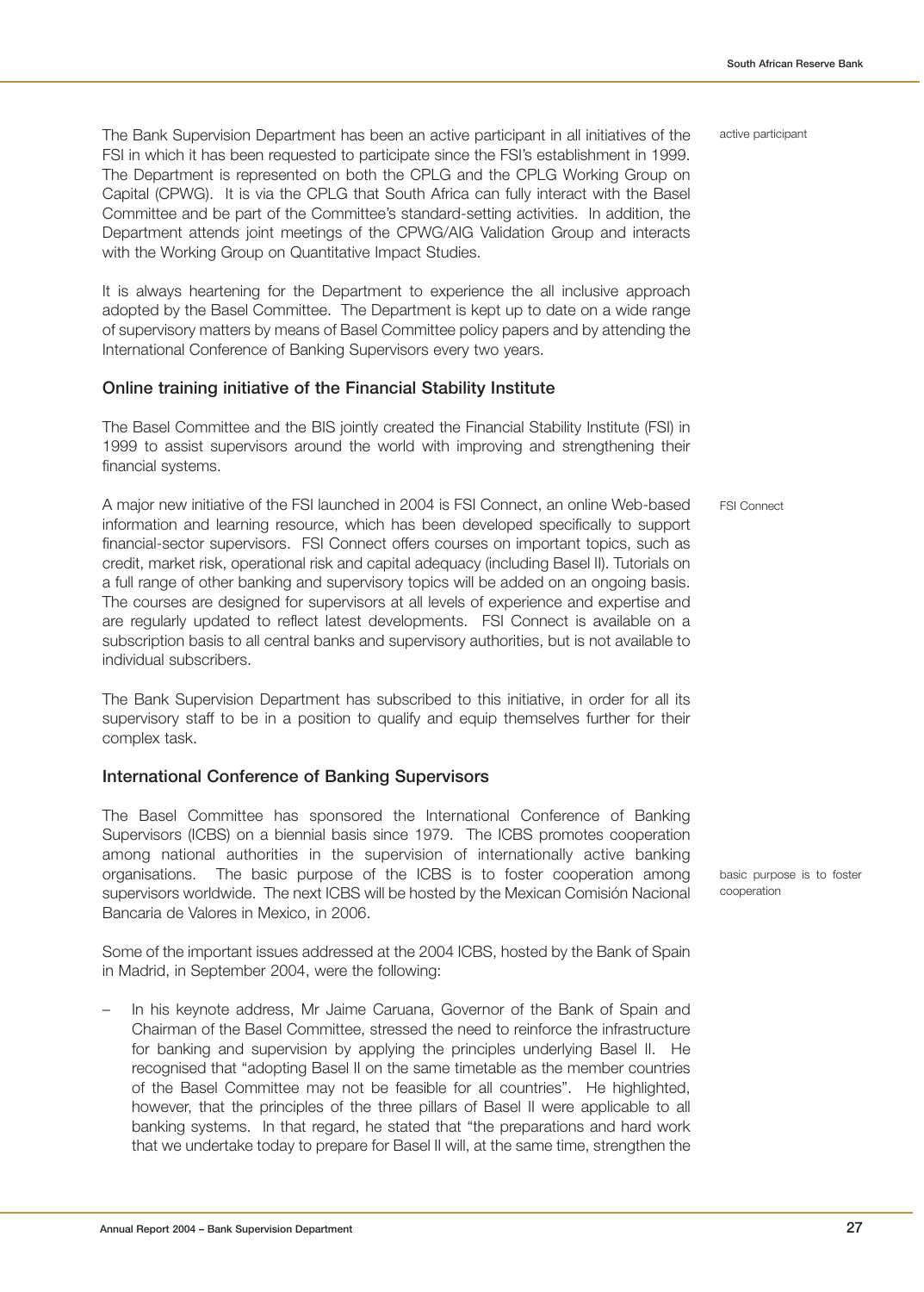financial and supervisory infrastructure in our countries more generally, even before we implement Basel II".

- Mr Nicholas LePan, the Canadian Superintendent of Financial Institutions and Vice Chairman of the Basel Committee, opened a panel discussion on practical issues related to the implementation of Basel II. He emphasised the importance of communication between not only supervisors, but also supervisors and banks, in preparing for Basel II. He reported that the Basel Committee's AIG encouraged practical work among supervisors on applying Basel II effectively and efficiently to internationally active banking organisations. In this regard, he said "I believe that enhanced trust and communication is not built solely by talking about it, but by doing".
- Professor Dr Arnold Schilder, Executive Director of De Nederlandsche Bank and Chairman of the Accounting Task Force of the Basel Committee, chaired a second panel on recent accounting developments relevant for effective banking supervision. In working groups, delegates discussed sound practices for loan accounting and accounting issues relevant to capital, as well as recent developments in fair-value accounting and in the relationship between supervisors and auditors.
- Representatives of the banking sector also offered views on capital, accounting and risk management.

## **Towards implementation of the new Capital Accord**

The Bank Supervision Department fully supports the principles underlying and incorporated in the new Capital Accord (Basel II) and the implementation of Basel II in South Africa.

## **Scope of application**

implementation date of 1 January 2008

guidelines

As from the Basel II implementation date of 1 January 2008, South African banks will no longer be able to use the current Capital Accord. The Department envisages that all approaches offered in terms of Basel II will in principle be available to banks in accordance with the following guidelines:

- Banks will be required to consult with the Department on their intended approach prior to adoption thereof.
- In the process of considering which Basel II approach is appropriate, banks will be expected to strive for a match between, on the one hand, the nature and extent of their risk exposures and the level of their international activities and, on the other hand, the level of sophistication of their intended approach. Accordingly, more sophisticated banks will be expected to adopt the more advanced approaches over time, in order to improve the level of sophistication of their risk-management practices.
- The Department is of the opinion that it will be possible for every registered bank in South Africa to migrate to the base approaches of Basel II without major disruption or risk to individual banks or the banking system.
- Banks intending to choose a base approach will not be required to undergo an explicit approval process.
- Banks intending to choose an advanced approach, however, will be required formally to make application. The more advanced approaches will be considered only on the basis of the ability and capacity of the particular banks to adopt and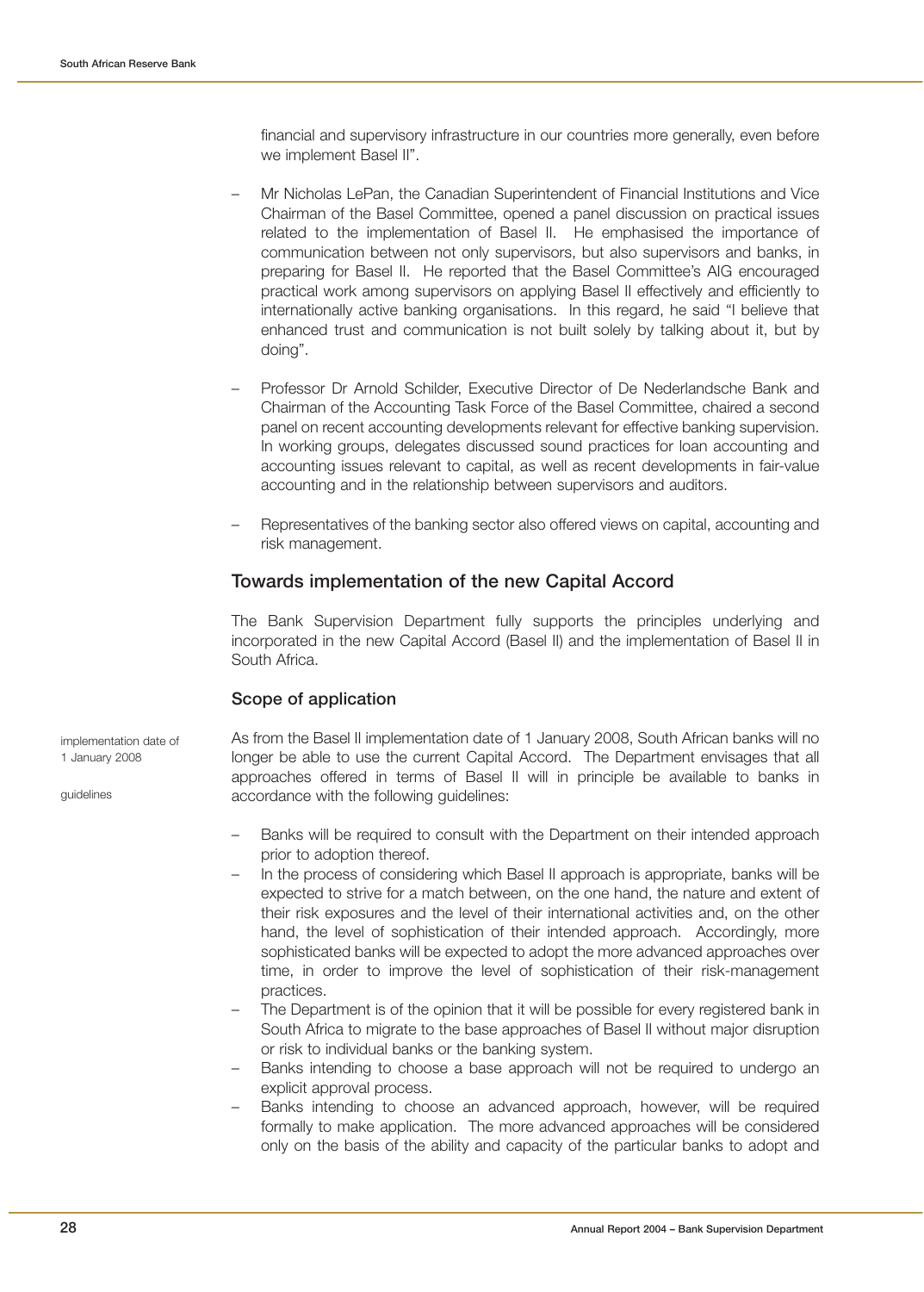implement these approaches efficiently provided that the Department has been able to put in place the appropriate skills and to develop processes and systems to supervise these approaches effectively.

## **Accord Implementation Forum**

During 2003, the Bank Supervision Department established the Accord Implementation Forum (AIF) to drive the Basel II implementation process. The AIF consists of representatives of the National Treasury, the South African Reserve Bank, the South African Institute of Chartered Accountants, The Banking Council South Africa and registered banks.

Having regard for South Africa's diverse banking interests, it was decided to give all local and locally registered international banks the opportunity to participate in the AIF. Each bank has appointed a Basel II coordinator, who has access to a Website, where all minutes and position papers generated by the AIF and information documents are stored. Banks are encouraged to participate in the AIF, and every effort has been made to ensure that no bank is excluded from the process.

As is illustrated in figure 2 below, the AIF consists of a steering committee and four subcommittees.



## **Figure 2: Structure of Accord Implementation Forum**

#### **Steering Committee**

The Steering Committee, which is chaired by the Registrar of Banks, is the only decision-making body within the AIF and is responsible for the overall implementation of Basel II. The Committee directs and guides the work of the subcommittees and goalfocused subcommittee task groups. During 2004, the Committee met four times.

The Communications Task Group, which was created recently and which meets on an ad hoc basis, is responsible for coordinating the publication of material produced by the AIF.

only decision-making body within the AIF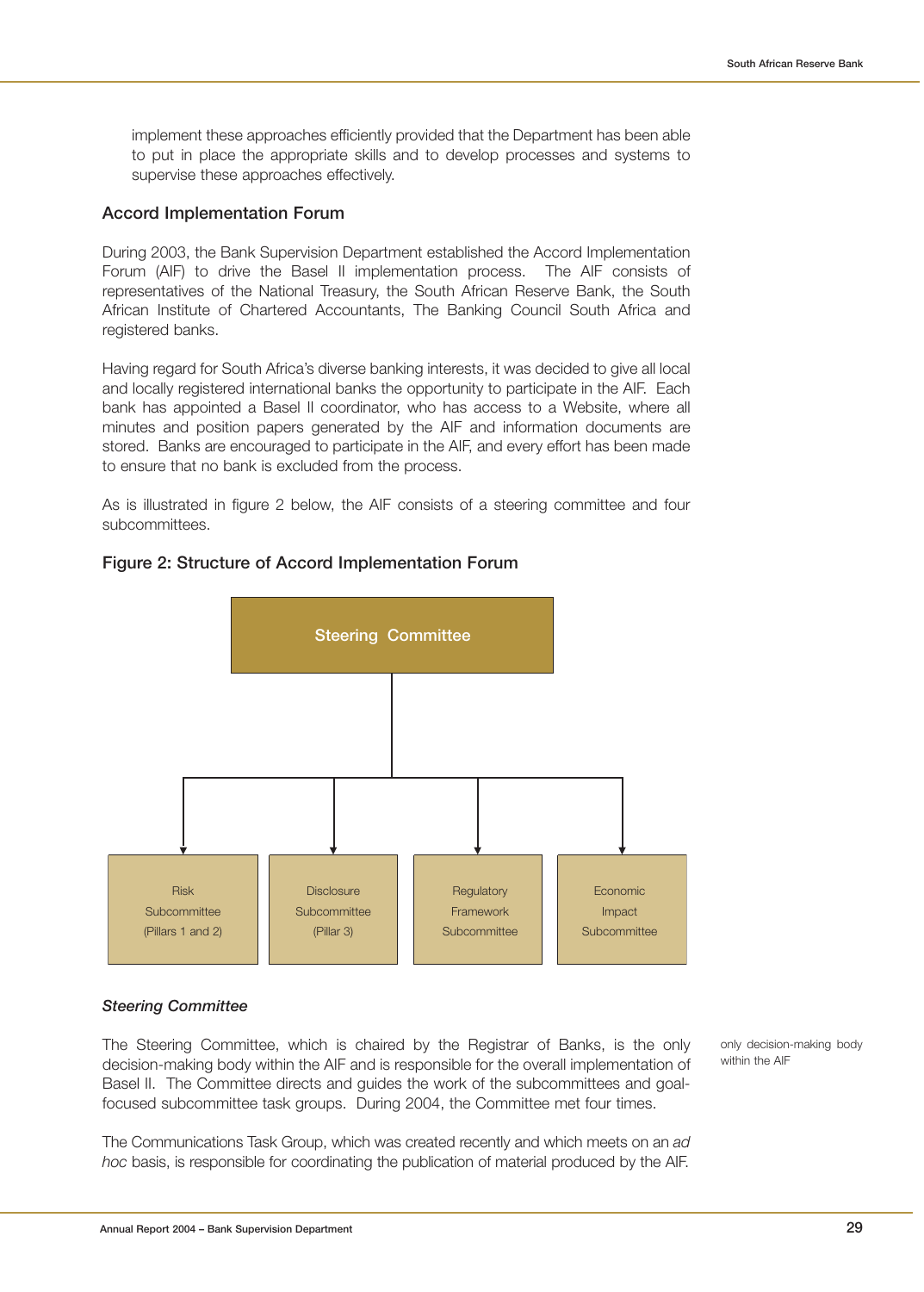## **Risk Subcommittee**

| responsible for the pillar<br>1 and pillar 2 dimensions | The Risk Subcommittee is responsible for the pillar 1 and pillar 2 dimensions of Basel II.<br>The Subcommittee focuses on all risk issues and drives the key initiatives around Basel<br>II implementation. During 2004, a number of task groups were created in order to<br>address specialist areas better. In addition to dealing with specialist topics and issues,<br>the following three task groups are involved in the development of the proposed<br>statutory information forms: |
|---------------------------------------------------------|--------------------------------------------------------------------------------------------------------------------------------------------------------------------------------------------------------------------------------------------------------------------------------------------------------------------------------------------------------------------------------------------------------------------------------------------------------------------------------------------|
|                                                         | Credit Risk Task Group.<br>$\overline{\phantom{m}}$<br>Market Risk Task Group.<br>$\qquad \qquad -$<br>Operational Risk Task Group.<br>$\overline{\phantom{m}}$                                                                                                                                                                                                                                                                                                                            |
|                                                         | The Cross-border Implementation and Consolidated Supervision Task Group was<br>created to provide a forum for discussion of these areas. The Task Group monitors<br>international trends and develops proposals appropriate for South Africa.                                                                                                                                                                                                                                              |
|                                                         | <b>Disclosure Subcommittee</b>                                                                                                                                                                                                                                                                                                                                                                                                                                                             |
| responsible for the pillar<br>3 dimension               | The Disclosure Subcommittee is responsible for the pillar 3 dimension of Basel II,<br>including the education requirements relating to Basel II. In particular, the Subcommittee<br>is responsible for developing disclosure standards in terms of pillar 3 and actively<br>promoting optimal convergence between accounting standards and the disclosure<br>requirements under pillar 3.                                                                                                  |
| three events are planned                                | The General Education Task Group was created to address the need to inform and to<br>educate target audiences. The following three events are planned for 2005:                                                                                                                                                                                                                                                                                                                            |
|                                                         | An introductory information session, targeted at relevant stakeholders, including the<br>$\overline{\phantom{m}}$<br>media, investment managers, investment analysts and rating agencies.<br>A technical workshop, focusing on the impact of Basel II on the banking sector and<br>individual banks.<br>An information session to present the report relating to an economic impact study,<br>discussed later in this chapter.                                                             |
|                                                         | <b>Regulatory Framework Subcommittee</b>                                                                                                                                                                                                                                                                                                                                                                                                                                                   |
| proposed draft regulations                              | The Regulatory Framework Subcommittee is responsible for amending the South<br>African regulatory structure to provide appropriately for the requirements of Basel II. A<br>first version of the proposed draft regulations will be circulated to the AIF structures, for<br>comment, by the end of May 2005. As discussed in more detail in chapter 3, it is<br>planned to circulate a further version of the proposed draft regulations within the AIF<br>structures later during 2005.  |
|                                                         | During 2004, a document, containing frequently asked questions, with answers, was<br>developed and is available on most banks' Websites. A layman's guide to Basel II will<br>be developed during 2005.                                                                                                                                                                                                                                                                                    |
| statutory financial<br>information forms                | The Banks Act Statutory Returns Task Group was created to address the development<br>of statutory financial information forms, namely, a balance sheet, an income statement<br>and a statement of changes in equity based on generally accepted accounting<br>principles. The information contained in these returns will constitute the basis to which<br>other statutory financial information submitted to the Bank Supervision Department will<br>be reconciled.                       |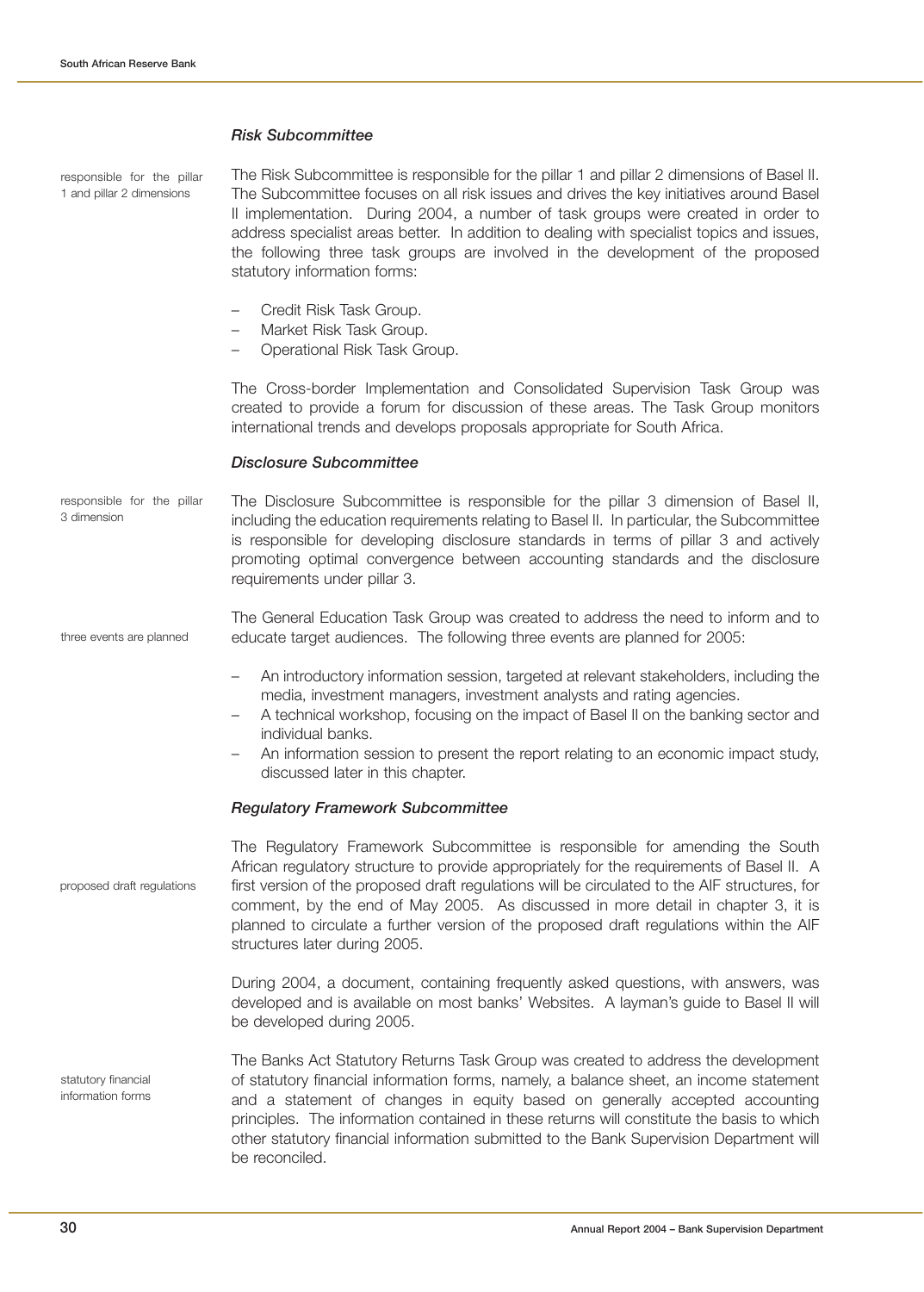## **Economic Impact Subcommittee**

The Economic Impact Subcommittee is responsible for issues relating to an economic impact study. The first task of the Subcommittee was to determine the areas of concern and to develop a request for proposal for an economic impact study, which was published by the National Treasury.

After a rigorous, objective and transparent process, the National Treasury decided on the successful bidder. The Economic Impact Study Task Group, consisting of members of the Economic Impact Study Subcommittee and three external members with extensive banking and economic experience, was created to liaise with the successful bidder, with a view to addressing information requests and giving guidance where required, but with strict instructions to avoid influencing the opinion to be contained in the report.

## **Process followed and main implementation initiatives**

A project-management approach is being applied to the implementation of Basel II. To this end, a master plan, consisting of key deliverables, deadlines and allocation of responsibilities, was compiled. The master plan is updated when required by changed circumstances or as unanticipated bottlenecks develop.

## **Familiarisation**

The first step in the process was familiarisation with Basel II. This entailed, amongst others, presentations and workshops within the banking industry. In view of the nature, extent and complexity of Basel II, as well as the fact that much may still be regarded as work in progress, a continuous process of updating and informing will take place. Accordingly, the Disclosure Subcommittee created the General Education Task Group, with the mandate to inform and educate identified target audiences.

## **Gap analysis and readiness assessment**

The first major step in the implementation process was to require banks to perform a high-level gap analysis and readiness assessment. This was based on the principle that, in the pursuit of any objective, it is necessary to start by determining the current and the intended status, in order to establish the gap that has to be closed. The process was initiated by the issue of Banks Act Circular 15/2004 of 21 September 2004 to all banks.

## **Economic impact study**

In the light of the potential economic impact of Basel II implementation on South Africa and to inform the decisions on Basel II adoption and implementation in South Africa, the National Treasury deemed it necessary for a scientific, independent economic impact study on the economic considerations and implications relating to the advisability and desirability of Basel II adoption and implementation in South Africa to be undertaken.

The National Treasury followed due process in accordance with the prescriptions relating to the appointment of a preferred bidder to perform the scientific study. In addition, a task group of the Economic Impact Subcommittee undertook independent work on the compilation of the request for proposal and evaluation of the proposals submitted, based on a number of objective criteria. This process resulted in a unanimous recommendation on the preferred bidder to National Treasury, which appointed the successful bidder during December 2004.

responsible for issues relating to an economic impact study

project-management approach

presentations and workshops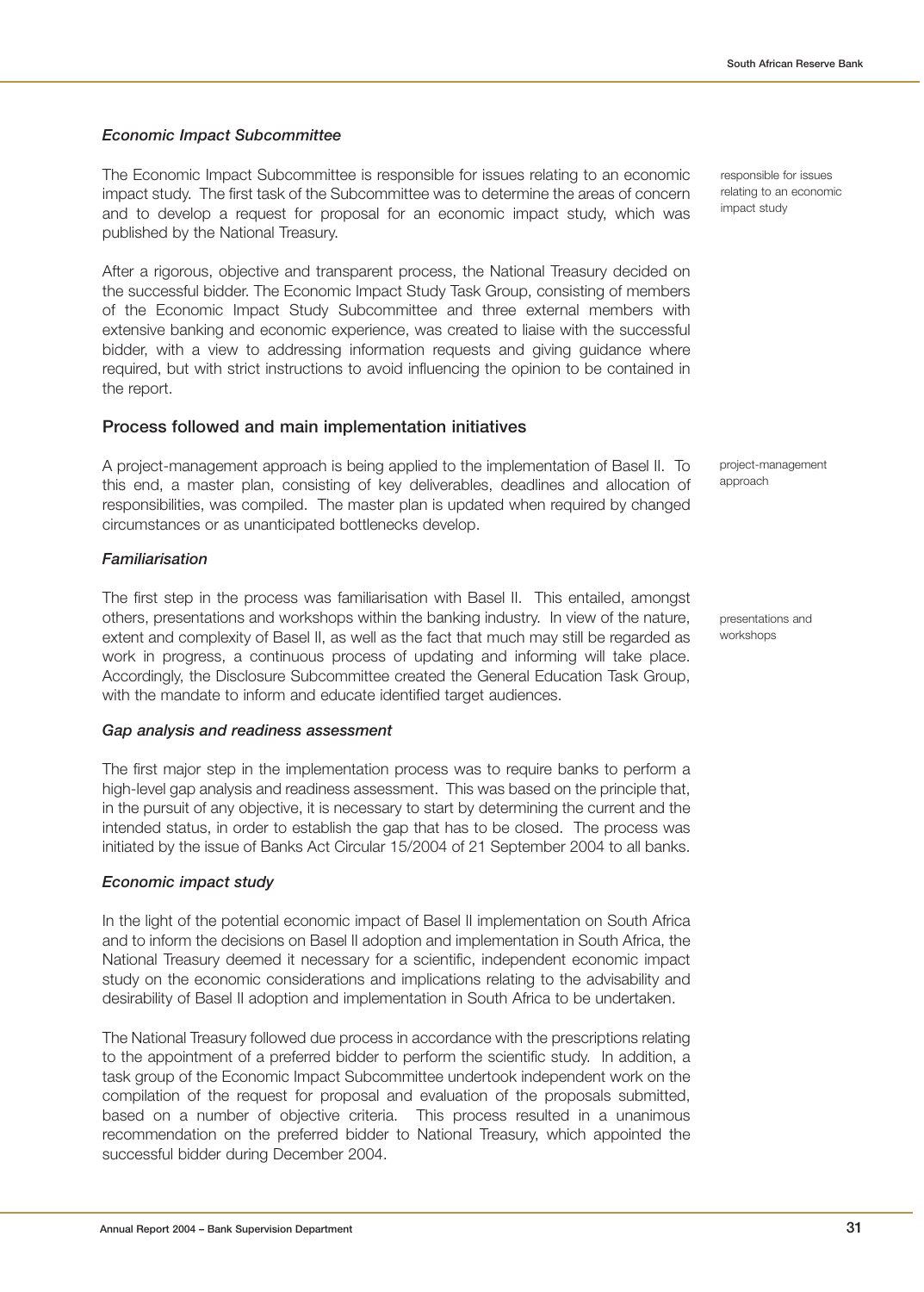#### **Impact studies**

objectives

Where necessary, for example, when there is insufficient knowledge about a vital part of a project, it may be prudent to perform impact studies as part of the planning and development phases of the project prior to initiating the implementation phase. The objectives of the impact study initiated in terms of Banks Act Circular 2/2005, issued early in January 2005, but conceived and prepared in 2004, included the following:

- Promoting sound project-management principles and practices in the planning for and implementation of Basel II.
- Obtaining relevant information pertaining to the impact of Basel II on banks in South Africa.
- Assessing the state of banks' preparedness for Basel II implementation.
- Giving guidance.

The Bank Supervision Department wishes to address specific aspects of the following areas of Basel II in the study:

- Pillar I Capital requirements.
- Pillar II Capital management.
- Pillar III Disclosure requirements.

As part of the iterative process of planning for the implementation of Basel II, all banks, branches of foreign banks and mutual banks are required to take part in the impact study and to comply with related requirements. It is envisaged that further impact studies will have to be undertaken to gain a better understanding of or obtain more information on other aspects of Basel II.

#### **Amendment of the South African regulatory framework**

As indicated earlier in this chapter, as well as in chapter 3 of this annual report, the South African regulatory framework has to be amended to provide for the requirements of Basel II. The Bank Supervision Department is responsible for drafting the statutory amendments required in that regard. An important issue that has come to the fore is the need for a more flexible statutory framework to accommodate the expansive, complex and ever developing nature of Basel II.

need for a more flexible statutory framework

possible approach

A possible approach to addressing this issue might be a three-layer regulatory framework, as follows:

- The top layer would be acts of Parliament, containing the regulatory framework and matters of an enduring nature. This layer would contain enabling provisions, in terms of which the other two layers would be developed, constituted and framed.
- The second layer would consist, as it currently does, of the regulations promulgated under the Banks Act, 1990, and issued by the Minister of Finance in terms of the powers vested in him by the Banks Act to deal with specified matters, as well as matters requiring updating from time to time.
- The third layer is envisaged to be in the nature of guidance notes issued by the Registrar of Banks in terms of powers vested in him in terms of the Banks Act to deal with specified matters. These guidance notes would deal with detailed matters, subject to fairly frequent changes.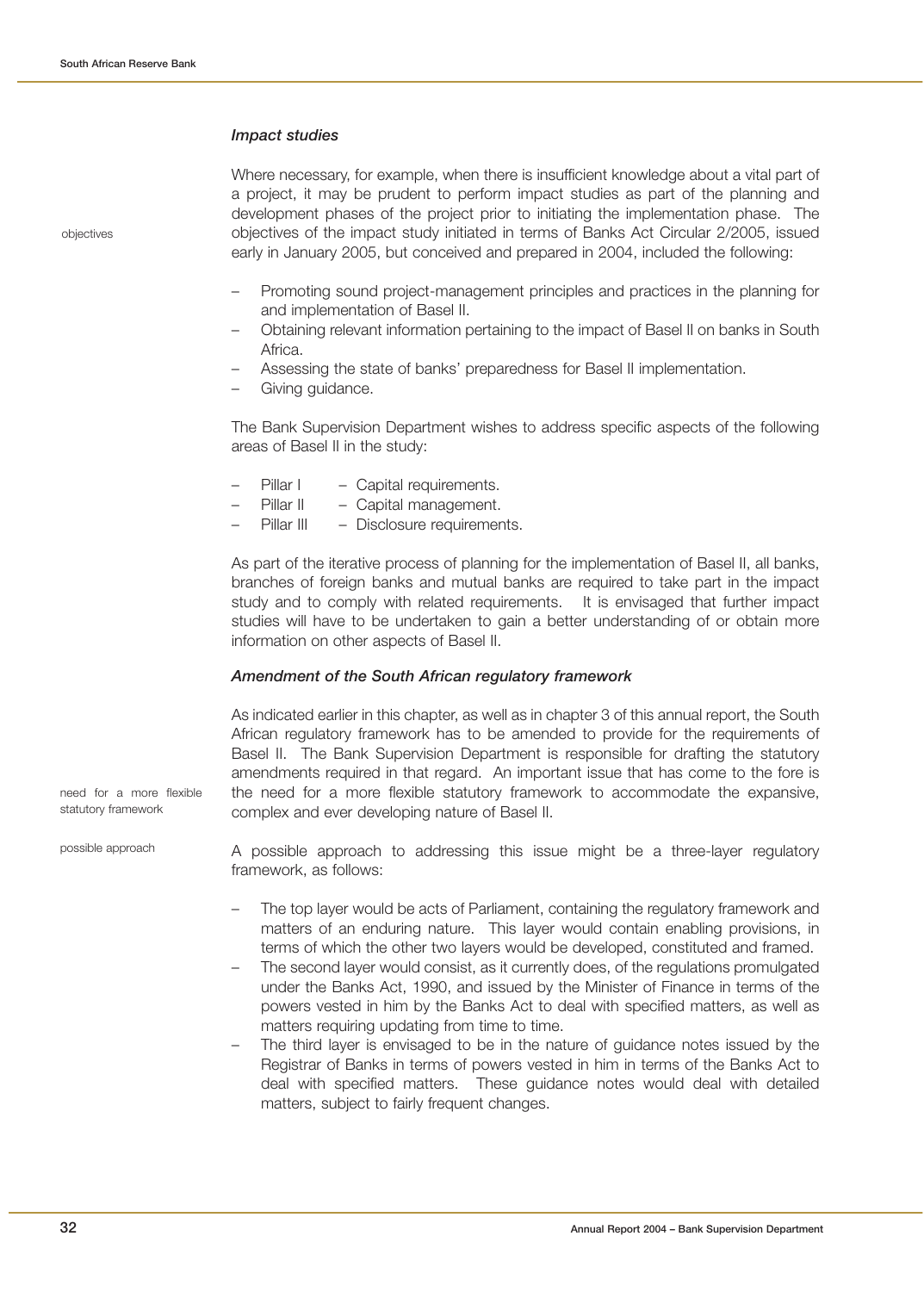#### **Development of statutory information forms**

Access to relevant, reliable, consistent and timely information is a prerequisite for the performance of efficient and effective supervision. To this end, it is necessary to develop statutory information forms that have not only a board of directors' perspective, but cover both accounting and risk-based information and focus on key decision variables.

Responsibility for the development of the statutory information forms was allocated to various AIF task groups, each of which consists of members with specialist knowledge, skills and experience in a particular area, such as accounting, credit risk, market risk and operational risk. Development of the statutory information forms constitutes an iterative process and requires much coordination among the various task groups.

#### **Quantitative models - survey, approval application and validation**

Much work of a technical nature has to be done in the area of surveying, considering applications for and validating quantitative models. The AIF has been very active in improving the level of understanding of the relevant issues and developing proposed guidance on these topics. work of a technical nature

#### **Home/host supervisors - communication, interaction and coordination**

Much work has been done to ensure that the home and host supervisory authorities have clarity on their respective responsibilities, in order to achieve optimal coordination between these authorities.

#### **Circulars issued to banks**

The Bank Supervision Department issued four circulars relating directly to Basel II during 2004, as well as one very early in 2005.

A consultative document relating to Basel II was distributed to banks by means of Banks Act Circular 2/2004 dated 27 February 2004. In the circular, the Bank Supervision Department stated that it believed that it was more prudent to implement Basel II appropriately than to meet strict timelines.

In Banks Act Circular 12/2004 dated 5 July 2004, the Department informed the banking sector that the Basel Committee had issued the Basel II publication, titled International Convergence of Capital Measurement and Capital Standards: a Revised Framework and representing the culmination of more than five years' work by the Basel Committee.

Banks Act Circular 15/2004 of 21 September 2004 envisaged that the implementation of Basel II in South Africa would include, amongst others, four key steps, namely, familiarisation with Basel II and its implications, a gap analysis and readiness assessment, an impact study and generation of an implementation plan. Each of these steps requires ongoing interaction between banks and the Department, especially as regards banks' progress with their implementation efforts.

In Banks Act Circular 20/2004 dated 14 December 2004, banks (including branches of foreign banks and mutual banks) were informed that 1 January 2008 would be the common implementation date for the implementation of Basel II and that the 1988 statutory information forms

optimal coordination

four circulars during 2004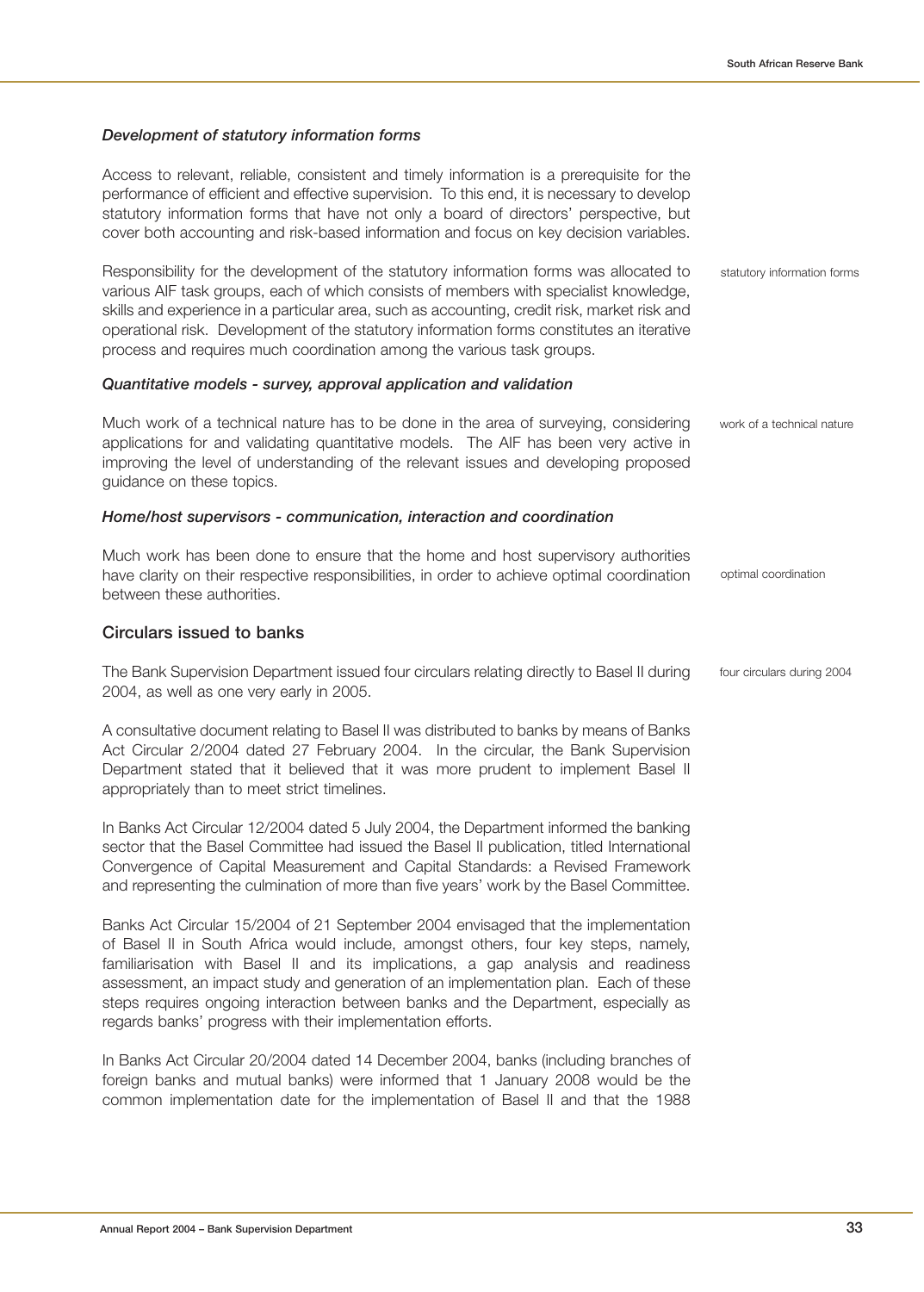two pilot runs planned for 2006

impact on banks during 2007

of this challenge

Capital Accord would no longer be available to any bank as from that date. Banks were also informed that they would be required to perform parallel calculations during 2007 and that two pilot runs were planned for 2006.

In the light of the common implementation date of 1 January 2008 in South Africa, the impact on all banks during 2007 will be as follows:

- Banks will continue to submit the required DI returns to the Department, thereby continuing to comply with the 1988 Capital Accord.
- In addition, banks will be required to comply with Basel II by performing parallel calculations.

As discussed earlier in this chapter, an impact study was initiated early in January 2005 by means of Banks Act Circular 2/2005 of 4 January 2005. The study represents a logical next step in the process of implementing Basel II.

### **Challenges**

The Bank Supervision Department remains committed to providing a regulatory environment that will allow South African banks to adopt international best practice. South Africa's financial sector is held in high regard, and the introduction of Basel II in 2008 will enable South African banks to maintain their international standing, to the benefit of the economy.

The size, nature and complexity of this challenge should, however, not be underestimated. Some of the more pertinent dimensions of this challenge are the following: more pertinent dimensions

- The worldwide Basel II skills shortage is amplified in South Africa by the simultaneous implementation of various pieces of legislation impacting on and regulating aspects of the business of banks, such as regulations on money laundering, full harmonisation with international accounting standards and increasing emphasis on onsite supervision, to name but a few.
- Basel II is not merely a revision of the 1988 Capital Accord. It represents a change in the way in which banks are to be regulated and supervised. Consequently, the supervisory process and regulatory framework will require more frequent revisions as the Basel Committee updates Basel II. To ensure that changes can be effected in a timely fashion, the South African regulatory environment will have to be streamlined.
- International developments are being monitored, since a number of areas within Basel II have been conceptualised, but require further guidance.
- Data quality and availability in general and for operational risk in particular are proving a challenge for smaller countries.
- Model approval and validation will require supervisors to have or acquire the necessary skills and resources.
- Cross-border implementation and consolidated supervision will be influenced by reciprocal arrangements to be developed by supervisors.

The groundwork done during 2004 has laid a solid foundation for the successful implementation of Basel II in South Africa. Much work, however, still needs to be done. The workload planned for 2005 is very substantial and will require extreme dedication and effort, and the AIF will need to finalise a number of key issues. The year 2005 will prove to be the most challenging yet in the process of preparing for Basel II.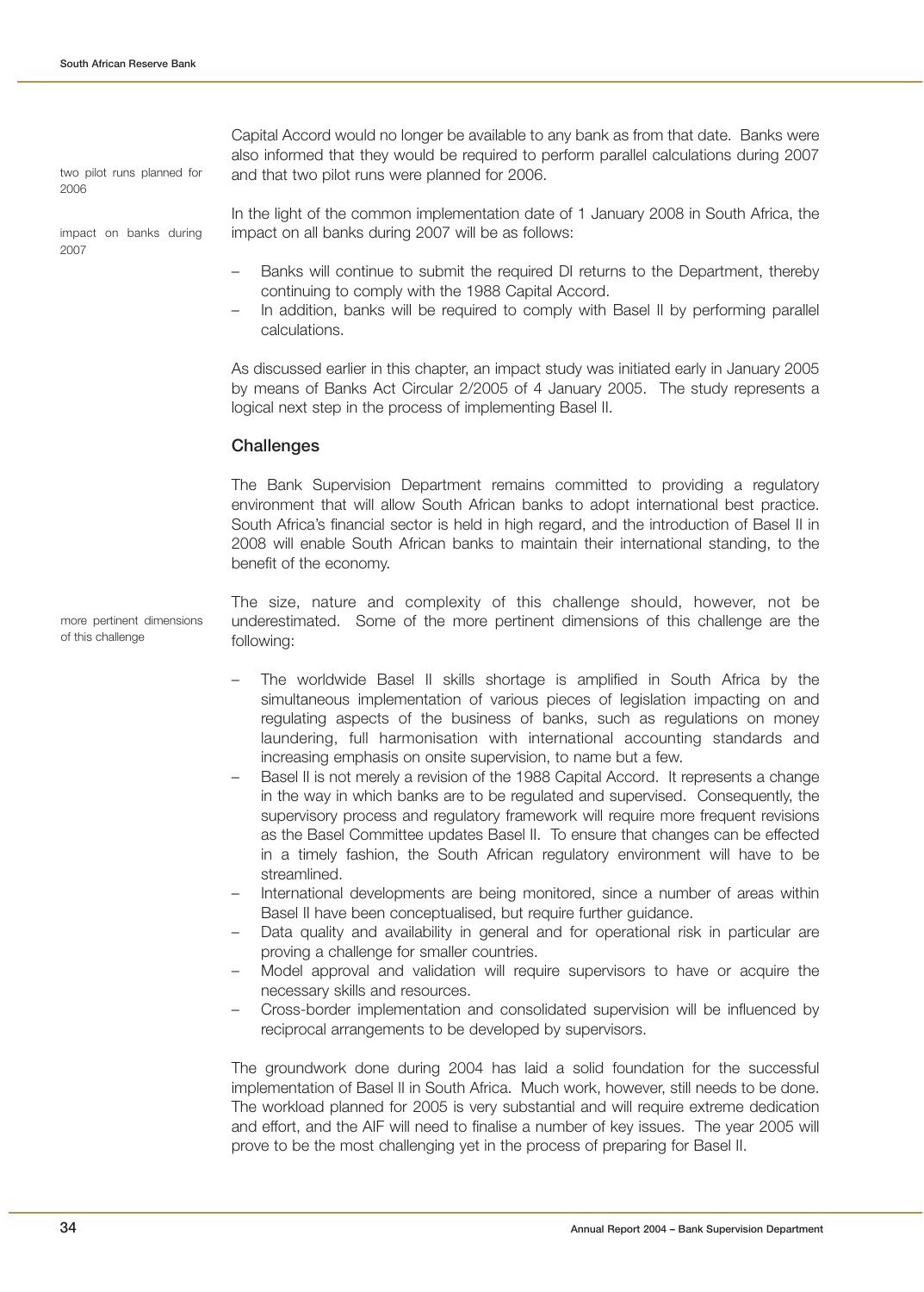The Department is particularly grateful for the positive attitude displayed by and the cooperation obtained from the banking sector. A special word of thanks goes to the members of The Banking Council team, who have worked tirelessly on the secretarial, project-management and logistical aspects of the Basel II project.

## **Consumer credit and broader access to finance**

During the year under review, several pieces of draft legislation relating to consumer protection and the provision of broader access to finance were published for comment. This draft legislation is likely to affect not only the banking industry, but also the ongoing regulation and supervision of banks. draft legislation

## **Consumer credit and consumer protection**

Under existing law, consumer credit is regulated by the Usury Act, the Credit Agreements Act, the Magistrate's Court Act and common law. The National Credit Bill, 2005 (NCB), originally known as the Consumer Credit Bill, 2004, proposes to repeal the Usury Act and the Credit Agreements Act, replacing both with a single National Credit Act. The last-mentioned Act will also give priority to its own procedures for enforcement over those of the Magistrate's Court Act, while leaving the latter unchanged, and will modify common law in several respects.

The NCB will apply to all credit agreements within the Republic of South Africa, with the exception of, amongst others, loans to the State or any organ of State, real property mortgages, insurance policies, real property leases and transactions whose principal value exceeds a prescribed threshold, not yet determined.

The NCB proposes the establishment of two entities, which, together will provide for effective administration of the NCB:

- A national credit regulator, as the primary administrative body to undertake education, research, policy development, registration of credit providers, investigate complaints and ensure enforcement of the NCB.
- A national consumer tribunal to adjudicate a wide variety of applications and to conduct hearings into complaints under the NCB.

The NCB will replace the existing Micro Finance Regulatory Council, which currently regulates microlenders, and will regulate all credit extension. Consequently, loans and advances by banks that fall within the parameters of the NCB will also be subject to the prescriptions and requirements of the NCB, and all banks, as credit providers, will be subject to regulation by the national credit regulator.

The objective of the regulation and supervision that the Bank Supervision Department undertakes in terms of the provisions of the Banks Act, 1990, and the Regulations relating to Banks is to promote the safety and soundness of the banking system, the efficiency of the market, financial and economic stability in general and to protect the interests of consumers.

The Department is well aware of the problems and abuses prevalent in the consumercredit market and agrees with and supports the initiatives of the Department of Trade and Industry to revise the relevant legislation. The Department supports the purpose of the NCB, subscribes to the NCB's stated objectives in general and has provided its comments on the NCB to the Department of Trade and Industry.

National Credit Bill

will apply to all credit agreements

establishment of two entities

will replace the existing Micro Finance Regulatory Council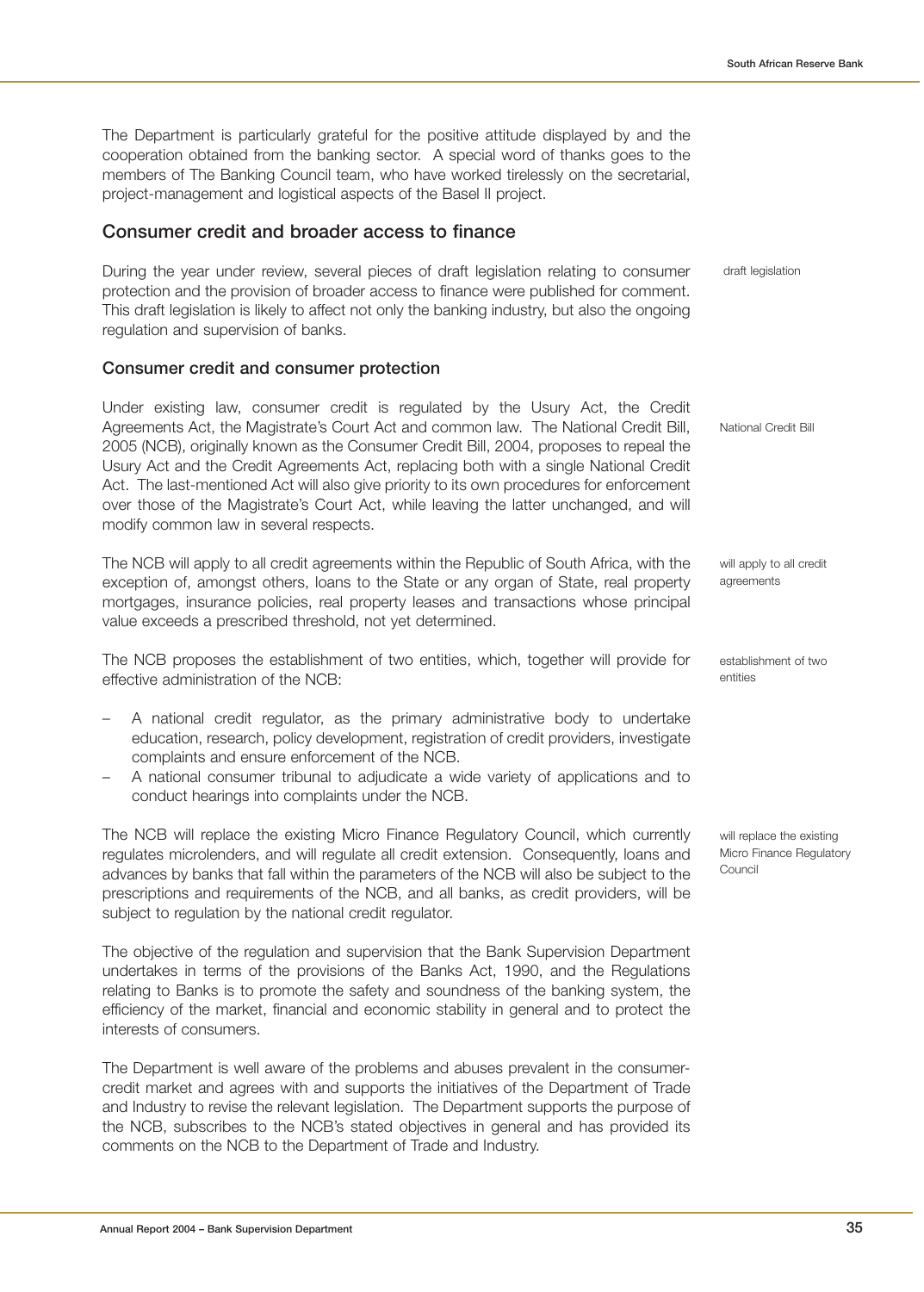### **Broader access to finance**

On 16 November 2004, the National Treasury published the Dedicated Banks Bill, 2004, and the Co-operative Banks Bill, 2004, for comment. These bills are aimed primarily at broadening access to finance for persons not currently served by the formal banking sector.

#### **Second-tier and third-tier banking institutions**

Policy research in South Africa identified a need for market deepening beyond banks at the top end and microlenders at the bottom end long ago. In view of the current focus on the expansion of services to small businesses and for housing purposes, a more fully developed financial landscape has become even more critical. Development of a significant second tier of deposit-taking institution to serve the lower end of the market has been an objective for well over a decade, but has proved to be difficult to implement. The Mutual Banks Act, 1993, has also been unable to support this objective fully.

Banks and branches of foreign institutions, registered as such in terms of the Banks Act, comprise the pinnacle of the broad banking industry. Although banks provide a wide variety of financial services to their customers and although the industry as a whole is regarded as sophisticated and well regulated, banks serve only a portion of the population in South Africa. banks

> Mutual banks, registered as such in terms of the Mutual Banks Act, were intended to provide financial services to a greater portion of the population, especially after the disappearance of the erstwhile building societies. The structure of a mutual bank was designed to be less formal and simpler than that of a bank; the principle of mutuality is paramount. There are currently two registered mutual banks operating in the country.

The lower end of the market is served by stokvels or savings clubs, credit unions and financial service co-operatives, which have been exempted from the provisions of the Banks Act, subject to certain conditions, and which are largely self-regulated. These institutions, although growing in number, provide limited financial services at a micro or community level only. stokvels, credit unions and financial service cooperatives

Microlenders, in general, undertake consumption lending and are not authorised to take deposits from the general public. They may, however, be regarded as an important player within the broader financial-services industry in South Africa. Microlenders are regulated by the Micro Finance Regulatory Council, in terms of an exemption notice issued in terms of the Usury Act, 1968. microlenders

#### **Dedicated banks**

- The Dedicated Banks Bill, 2004 (DBB), is the result of a study commissioned during 2002 by the Standing Committee for the Revision of the Banks Act,1990, and undertaken under the leadership of Dr Hans Falkena. The study was based on a working paper, WP01/159, issued by the International Monetary Fund during 2001 and relating to so-called core and narrow banks. Dedicated Banks Bill
- The main purpose of the DBB is to increase competition in the banking sector as regards savings accounts and affordable banking services. To this end, the DBB makes provision for two types of dedicated bank, namely, a savings bank (narrow bank) and a savings and loans bank (core bank). main purpose two types of dedicated bank

mutual banks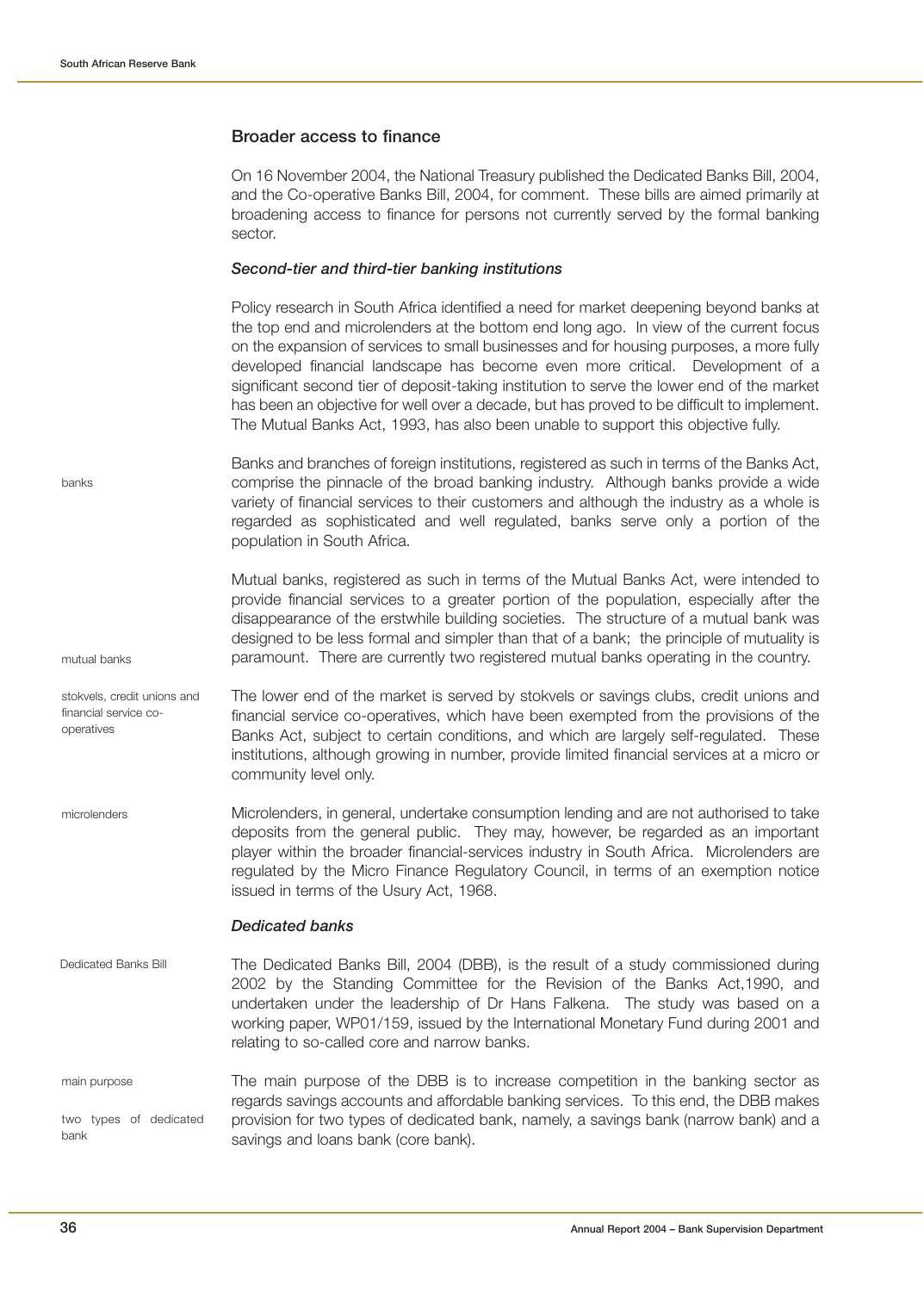A savings bank will be permitted to take deposits, but will be required to invest all such deposits in liquid assets, as prescribed, only. A savings and loans bank will be permitted to take deposits and to on-lend a prescribed percentage of such funds to the public, but will be required to invest a prescribed percentage in liquid assets. The ratio, however, has not yet been determined.

Dedicated banks will be required to be public companies and will be regulated and supervised according to the same principles as banks registered in terms of the Banks Act. The prudential requirements applicable to dedicated banks, however, will be set at lower levels than those for banks.

### **Co-operative banks**

The main purpose of the Co-operative Banks Bill, 2004 (CBB), is to provide banking services to a broader base of the population. Agreements concluded at the Financial Sector Summit of the National Economic Development and Labour Council during 2002 provided for formalisation of the industry and drafting of appropriate legislation. The National Treasury, therefore, took the lead in this regard. Although members of the Bank Supervision Department were involved in the initial stages of the project, the CBB is the product of research and drafting done by or for the National Treasury.

A co-operative bank will be required to register as a co-operative in terms of the provisions of the Co-operatives Act, 1981, and will be permitted to take deposits and provide financial services only to its members, as defined in the co-operative's constitution. Co-operative banks will replace the existing self-regulating financial services co-operatives and credit unions mentioned earlier.

#### **Comments**

Both bills have designated the Bank Supervision Department to regulate and supervise dedicated banks and co-operative banks. This will not only place an added responsibility and burden on the Department, but will also require the supervisory processes employed by the Department, especially in respect of co-operative banks, to be altered drastically. In terms of the process, the Department has provided its comments on the two bills to the National Treasury.

### **Reporting of financial instruments at fair value**

During the year under review, there was a further development with the South African Statement of Generally Accepted Accounting Practice (GAAP) AC 133 (Financial instruments: recognition and measurement), previously released by the South African Institute of Chartered Accountants (SAICA) and based on International Accounting Standard IAS 39. In terms of AC 133, all derivatives had to be carried at fair value, and banks had to possess valuation systems capable of performing the necessary valuations. All financial assets that were not carried at fair value through the income statement were subject to the impairment rules of AC 133. The South African statement differed from IAS 39 in that AC 133 allowed the full fair-value option, which was not permitted under IAS 39.

AC 133 was originally issued to become effective for financial periods commencing on or after 1 January 2001. Following submissions by The Banking Council South Africa, however, the Accounting Practices Board (APB) approved a postponement of the implementation of AC 133 at a meeting held in July 2001, in order to allow banks more

will be regulated and supervised as banks

Co-operative Banks Bill

will be required to register as a co-operative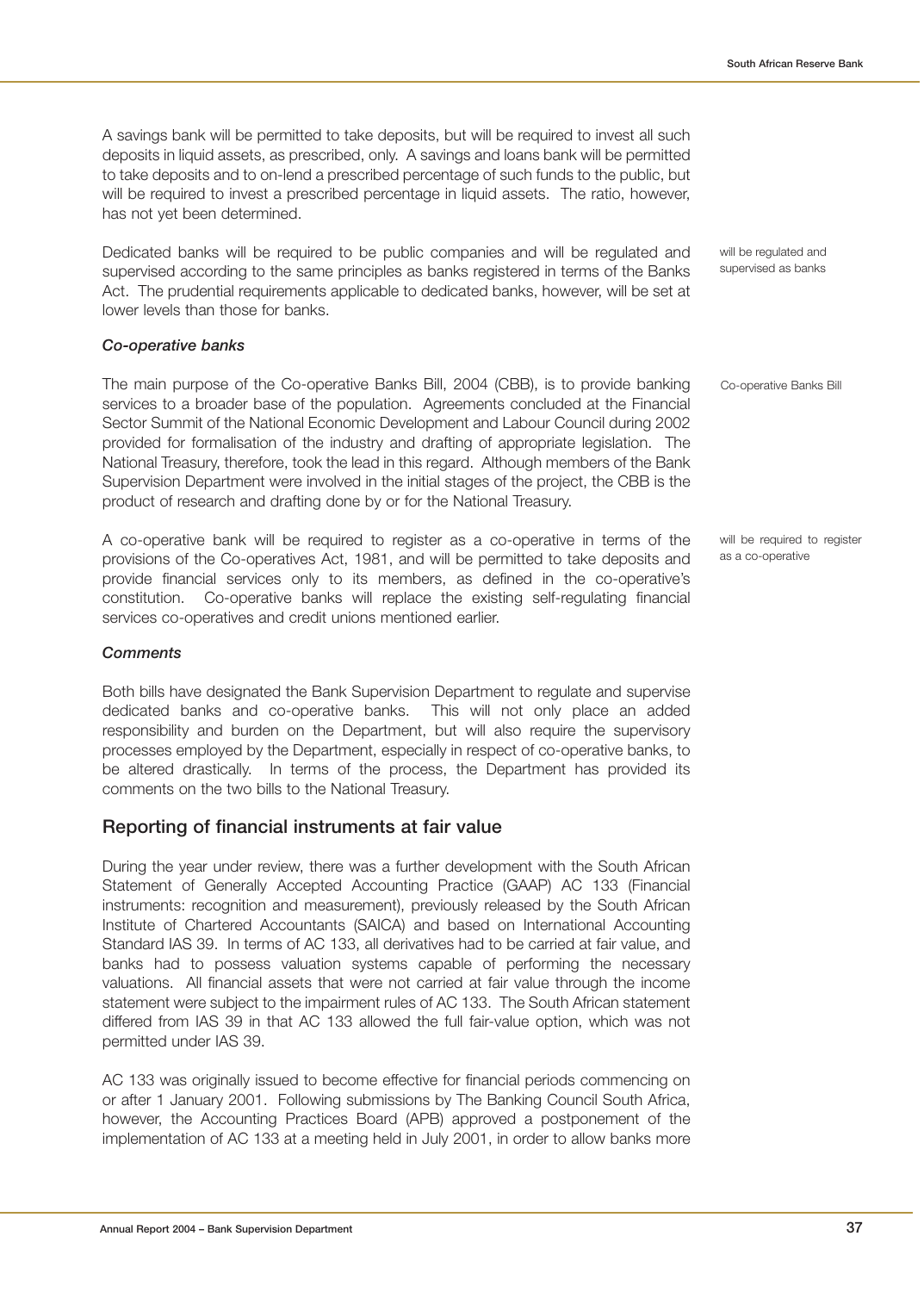time to adapt their systems to the new reporting requirements. The statement became effective for financial periods commencing on or after 1 July 2002, but early adaptation was encouraged.

The International Accounting Standards Board (IASB) subsequently embarked on a project to improve the practical implementation of IAS 39. A particularly significant proposed improvement was to permit the use of fair values to measure any financial instrument and for changes in such fair values to be reflected in the income statement. An amendment to AC 133 allows an entity to designate any financial instrument irrevocably, on initial recognition, as held for trading and measured at fair value. The amended version was approved by the APB as IAS 39 (AC 133). SAICA introduced the dual numbering system, whereby the international name precedes the parenthesised local equivalent, as South African Statements of GAAP, since local statements of GAAP are exact replicas of the international standards.

Exposure Draft ED 177, however, proposed to restrict the use of the fair-value option. Owing to widespread international dissent on the application, ED 177 was amended to contain only some restrictions. Since South African banks had already been applying the full fair-value option, they were well positioned to contribute to the IASB's deliberations and participated in various round-table discussions with the IASB.

IAS 39 (AC 133) has already had a significant effect on the operations, system capabilities and reported results of all divisions of banks.

### **Bank-supervisory activities at regional level**

The Bank Supervision Department continued to participate in the activities of regional bank-supervisory bodies.

At a meeting in April 2003, the Committee of Central Bank Governors (CCBG) of the Southern African Development Community (SADC) passed a resolution to establish a bank-supervisory body in the SADC region. The CCBG informed the East and Southern African Supervisors Group (ESAF) of the decision, which had been made in view of the importance of regional integration in Africa.

The objective of ESAF, in whose activities the Department participated actively since ESAF's establishment in mid-1993, was to bring together the views of regional banksupervisory bodies, in order to promote and harmonise the overall standard of bank supervision in ESAF member countries, in line with best international practice. A decision formally to dissolve ESAF was tabled at its annual general meeting, in Madrid, Spain, on 21 September 2004. ESAF was formally dissolved on 19 November 2004, and the inaugural meeting for the establishment of the SADC Subcommittee of Bank Supervisors (SSBS) was held on 19 and 20 November 2004.

The objectives of the SSBS in the SADC region include:

- Promotion and enhancement of bank supervision, through adherence to and promotion of international supervisory standards
- Harmonisation of banking legislation, supervision systems and practices.
- Implementation of the Core Principles for Effective Banking Supervision.
- Anti-money-laundering compliance and combating of terrorist financing.
- Formulation of training programmes in conjunction with regional and international bodies.

amendment to AC 133

ESAF was formally dissolved

objectives of the SSBS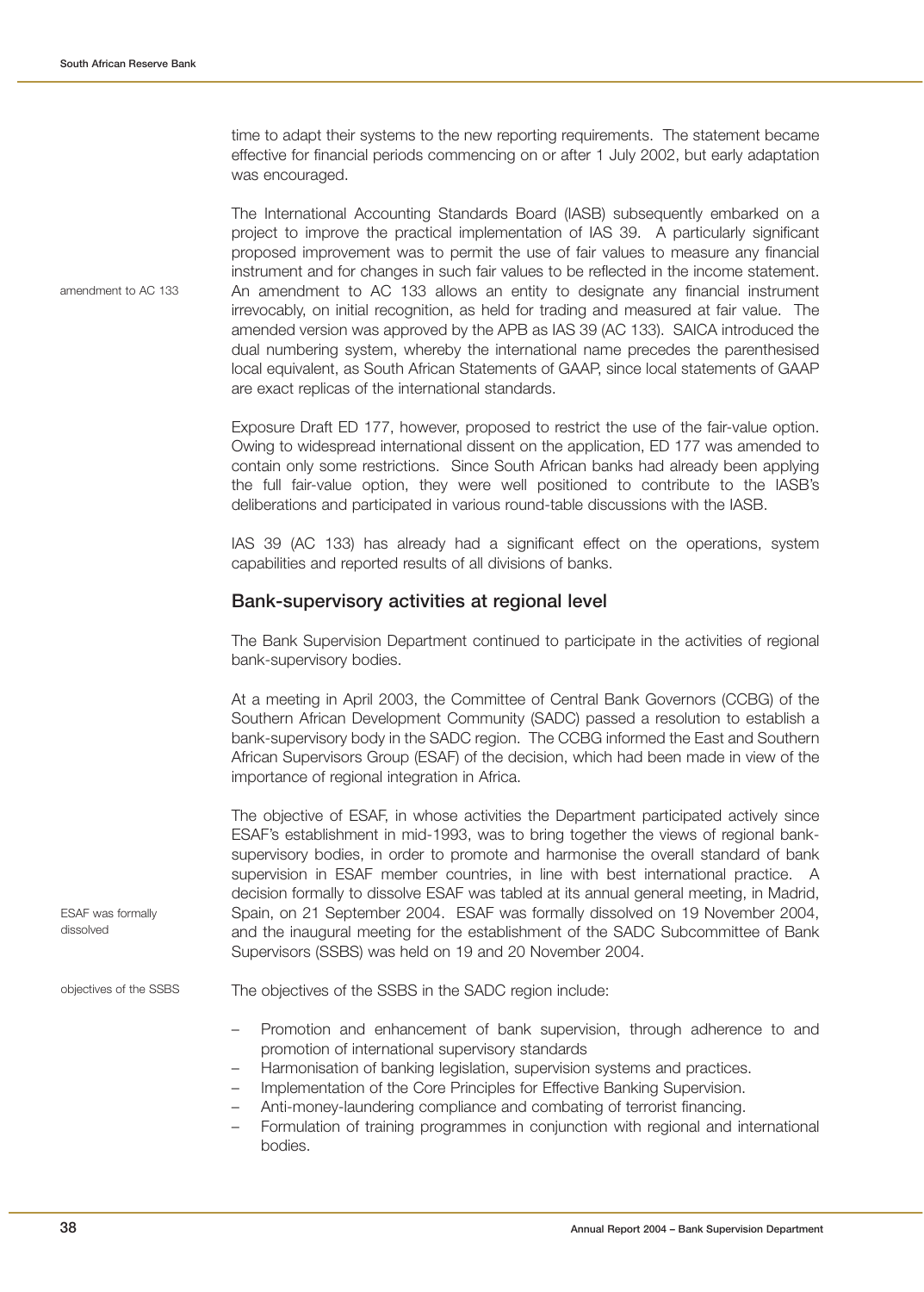# **Courses in banking supervision**

During the year under review, the Financial Stability Institute (FSI) of the Bank for International Settlements presented two regionally focused seminars for ESAF members. The first seminar, which covered the new Capital Accord (Basel II) and corporate governance, was held in Lusaka, Zambia, and was attended by 18 participants from ten ESAF member countries. The second seminar, which covered anti-money-laundering measures and problem-bank resolution, was held in Bagamoya, Tanzania, and was attended by 20 participants from seven ESAF member countries.

The FSI also presented the High Level Meeting on the Practical Application of Basel II for the Africa Region in Pretoria, on 16 and 17 November 2004. The meeting was attended by 23 participants from Africa, including six from the South African Reserve Bank, and was addressed by seven speakers, representing the FSI, the Basel Committee on Banking Supervision, the World Bank, the Financial Services Authority of the United Kingdom and the central bank of the Netherlands.

The Bank Supervision Department again hosted a successful intermediate course in banking supervision, which was attended by 19 participants from 11 ESAF member countries.

A seminar on updates and trends in banking was held on 18 November 2004 and was attended by 244 delegates from banks, their external auditors and members of the Department. The topics presented by a panel of experts included:

- Anti-money-laundering developments.
- The Continuous Linked Settlement System.
- Proposed second- and third-tier banking legislation.
- Basel II issues.

# **Memoranda of understanding**

In recent years, supervisors have found a need to formalise and embody working relationships between themselves and other relevant supervisors in a document, commonly referred to as a memorandum of understanding (MOU). In some jurisdictions, an MOU between supervisors is a prerequisite for the sharing of supervisory information. An MOU is not a legal document and does not create any legal rights and obligations in respect of the parties thereto, but merely establishes a bilateral working relationship between them, especially when a bank of one of the countries is conducting business in the other country, and vice versa. The purpose of an MOU is to provide a framework for an agreement between supervisors, whilst allowing them sufficient discretion and flexibility to deal with practical aspects when they occur.

In May 2001, the Basel Committee on Banking Supervision issued a paper entitled "Essential elements of a statement of cooperation between banking supervisors", which provided some guidelines on the preferred content of an MOU. The Basel Committee encourages convergence towards the common modality and standard set out in its paper, particularly for countries that are seeking to develop an institutional framework for supervisory cooperation or which are in the process of doing so. The need for supervisory authorities to have a good working relationship with their counterparts in other countries with which they have a cross-border relationship has been advocated by the Basel Committee since the 1975 Concordat.

regionally focused seminars

intermediate course in banking supervision

seminar on updates and trends

establishes a bilateral working relationship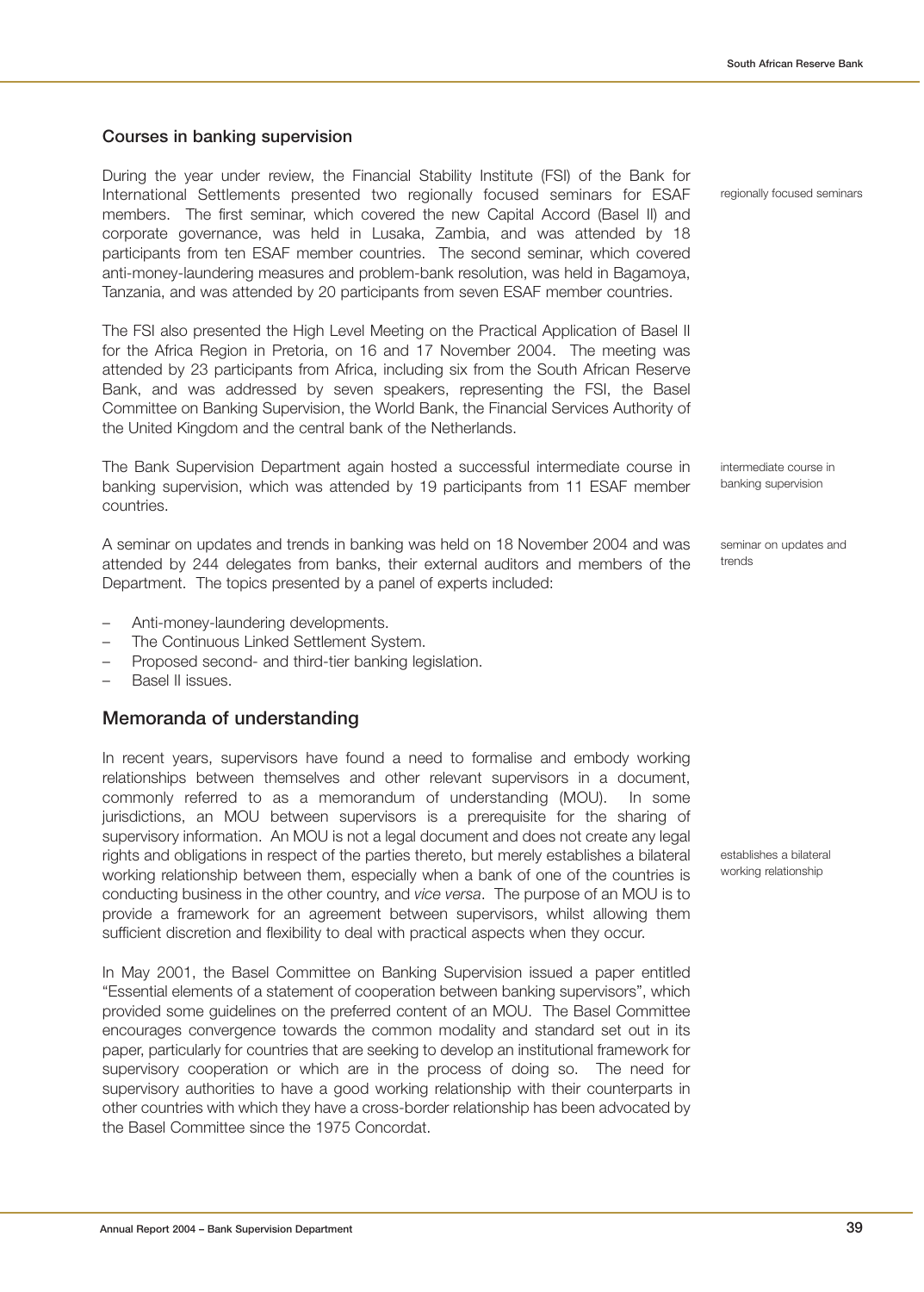Although communication between supervisors does not necessarily need to be frequent, there has to be a basis of mutual trust and a willingness to share information when justified by the circumstances. National laws, such as laws designed to protect the legitimate interest of bank customers, may limit the transmission of information between supervisory authorities. Therefore, an MOU of mutual cooperation cannot override such laws. In agreeing to an MOU, each supervisor should inform the other of any legislative or administrative restrictions on information exchange, and if both sides so wish, such restrictions should be detailed in the MOU. The Basel Committee has identified the following as essential elements to be included in an MOU between two supervisors: – The MOU should demonstrate the commitment of the supervisors to the principles of effective consolidated supervision and cooperation between banking supervisors and to their respective responsibilities, as laid down in the Basel Concordat and the Core Principles for Effective Banking Supervision. – The supervisors should express their willingness to cooperate with each other on the basis of mutual trust and understanding in the supervision of cross-border establishments within their respective jurisdictions. – The MOU should recognise that information should be shared between the relevant supervisors in order to facilitate effective consolidated supervision of financial institutions operating across their national borders. Sharing of information should include contact during the authorisation and licensing process, in the supervision of the ongoing activities of such entities and in the handling of problem institutions. Requests for information should generally be made in writing. When there is a need for expedited action, requests might be initiated in any form, but should subsequently be confirmed in writing. – The MOU should recognise that cooperation is particularly useful to the supervisors in assisting each other in undertaking onsite inspections of cross-border establishments in the host country. Prior to deciding whether an onsite inspection is necessary, the home supervisor should review any relevant examination or other supervisory report prepared by host supervisors. The home supervisor should notify the host supervisor of plans to examine a cross-border establishment, or to appoint a third party to conduct an examination on its behalf, and should indicate the purposes and scope of the visit. The host supervisor should allow the home supervisor or its delegated agent to conduct onsite inspections. – The MOU should recognise that mutual trust between supervisory authorities can be achieved only if exchanges of information can flow, with confidence, in both directions. The supervisor receiving the information must provide the assurance that all possible steps will be taken to preserve the confidentiality of the information received. In this regard, employees of supervisory authorities should be bound to treat all information obtained in the course of their duties as confidential. Any confidential information received from the other supervisor should be used exclusively for lawful supervisory purposes. In the event of a supervisor being legally compelled to disclose information that has been provided in accordance with an MOU to a third party, including a third-party supervisory authority, the supervisor should promptly notify the supervisor from whose jurisdiction the information originated and should indicate which information the supervisor is compelled to release and the circumstances surrounding the release of such information. Supervisors should therefore inform their counterparts of circumstances in which they may be subject to legal compulsion to release information. an MOU cannot override laws release of information confidentiality of information onsite inspections sharing of information willingness to cooperate commitment to consolidated supervision and cooperation essential elements in an MOLI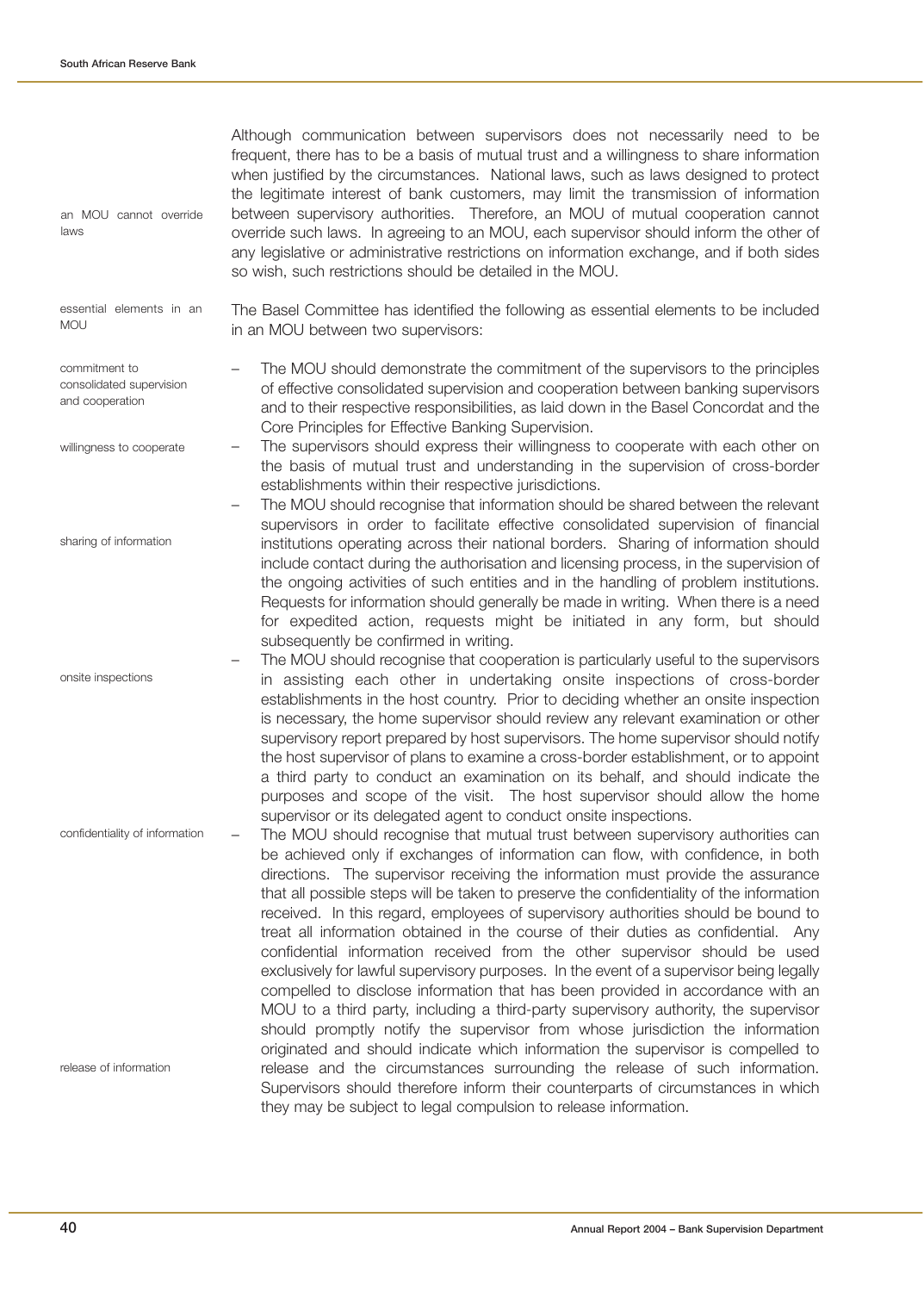The Bank Supervision Department has concluded MOUs with the following foreign supervisors:

- Bundesanstalt für Finanzdienstleistungsaufsicht, Germany.
- Financial Services Authority, United Kingdom, relating to specific issues.
- Financial Supervision Commission, Isle of Man.
- Irish Financial Services Regulatory Authority, Ireland.
- Bank of Namibia, Namibia.
- Bank of Mauritius, Mauritius.

The Department is in the process of finalising MOUs with the following foreign supervisors:

- Financial Services Authority, United Kingdom, relating to general issues.
- Hong Kong Monetary Authority, China.
- Australian Prudential Regulatory Authority, Australia.

As regards local regulators, the Bank Supervision Department has a comprehensive and well-established MOU with the Financial Services Board, which is the regulator of nonbank financial institutions, and recently also concluded an MOU with STRATE (Share Transactions Totally Electronic). The Department has not yet concluded an MOU with the Competition Commission, although the Department does have a well-established working relationship with the Commission.

# **Implementation of anti-money-laundering legislation**

From February 2004, frequent and regular meetings took place between the Registrar of Banks and the banking industry to explore the impact of section 21(2) of the Financial Intelligence Centre Act, 2001 (FICA), aimed at preventing banks from being used for purposes of money laundering. In terms of section 21(2) of FICA, an accountable institution would not have been permitted to conduct a transaction in the course of an existing business relationship with a client after 30 June 2004 unless the institution had established and verified the identity of the client. These meetings intensified in June 2004, when there was almost daily consultation between all stakeholders.

As from 1 July 2004, accountable institutions would not have been able to enter into new transactions with clients unless the institutions had obtained and verified the required information on the identities of such clients. Accountable institutions that had not yet obtained or verified the required information would have had to freeze the accounts of the clients concerned.

Full compliance with the prohibition of FICA on transacting with unidentified customers presented a unique challenge to the banking industry. It was foreseen that the prohibition would disrupt business relations and transactions between a bank and its clients and between clients of different banks.

Neither the Financial Intelligence Centre (FIC) nor the Registrar of Banks was in a position to excuse or pardon non-compliance with the legal obligations imposed on accountable institutions by FICA. This impasse resulted in intensive consultation between the FIC, the Registrar and the banking industry. The parties were faced with two possible ways of avoiding a disruption of the business of accountable institutions in terms of the law.

impact of section 21(2) of the Financial Intelligence Centre Act

intensive consultation

MOUs with foreign supervisors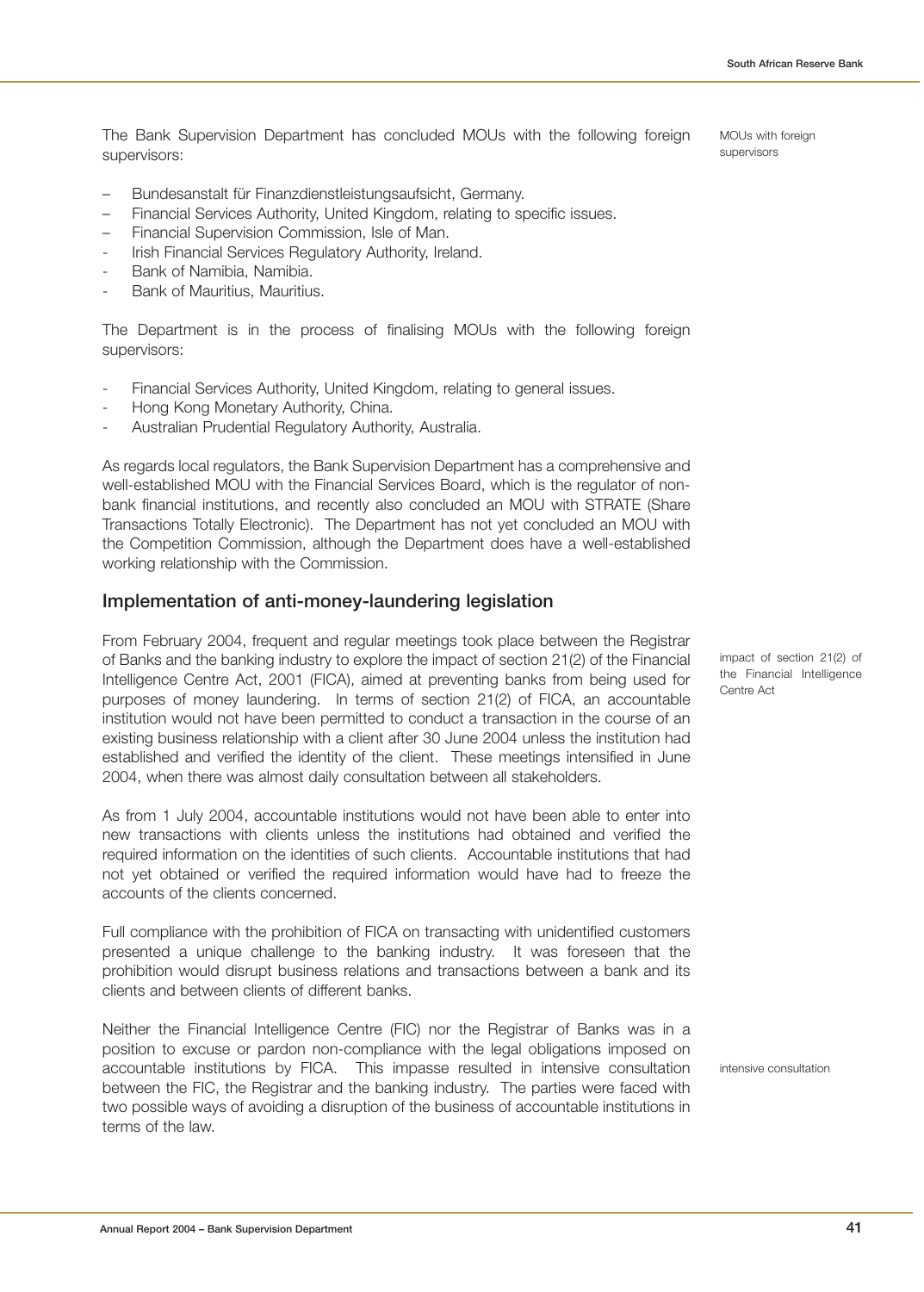Firstly, Parliament could pass an amendment to the time frame for the coming into force of the relevant provisions of FICA. This option could not be considered, since the parliamentary calendar did not provide for Parliament to resume its activities in time to accommodate the passing of such an amendment.

Secondly, the affected accountable institutions could petition the Minister of Finance for an appropriate exemption under FICA, in order to be allowed more time to continue transacting with existing clients, while verifying the information of affected clients. The process followed in this regard is described below.

#### **Guidance provided by the FIC**

FICA empowers the FIC to provide guidance on a number of matters. The FIC, therefore, prepared two guidance notes to assist accountable institutions and supervisory bodies with the practical application of the client-identification requirements of section 21(2) of FICA.

#### **FIC's Guidance Note 1**

risk-based approach

Guidance Note 1 advocated a risk-based approach to the establishment and verification of the identities of clients. It pointed out that, in many instances, reference was made in the Regulations to FICA to the fact that accountable institutions would have "to verify certain particulars against information that could be reasonably expected to achieve such verification and could be obtained by reasonably practical means".

Accountable institutions were therefore called upon to exercise their judgement and decide on the appropriate balance between the level of verification and the most practical means to achieve such verification. The balance between the accuracy of the verification required on the one hand and the level of effort invested in the means to achieve such verification on the other had to be commensurate with the nature of the risk involved in a given business relationship or transaction. Each accountable institution, therefore, had to document and use a risk framework. Due regard also had to be given to the practicability of segregating different risk categories.

#### **FIC's Guidance Note 2**

most appropriate course of action in petitioning the Minister

Guidance Note 2 recommended the most appropriate course of action to be followed in petitioning the Minister for an appropriately structured exemption on terms that would achieve two objectives simultaneously, namely:

- To avoid a large-scale disruption of business in the banking industry.
- To move the industry to full compliance through a series of targets and objectives acceptable to the Minister of Finance and other stakeholders.

Each institution also had to submit a well-motivated request to the Minster, explaining what it had done to prepare for compliance with section 21(2) of FICA and detailing obstacles to compliance, volumes of unverified information, strategic plans and expected time frames for compliance.

### **Conditions of exemption from section 21(2) of FICA**

On 21 June 2004, the Minister of Finance granted an exemption from the provisions of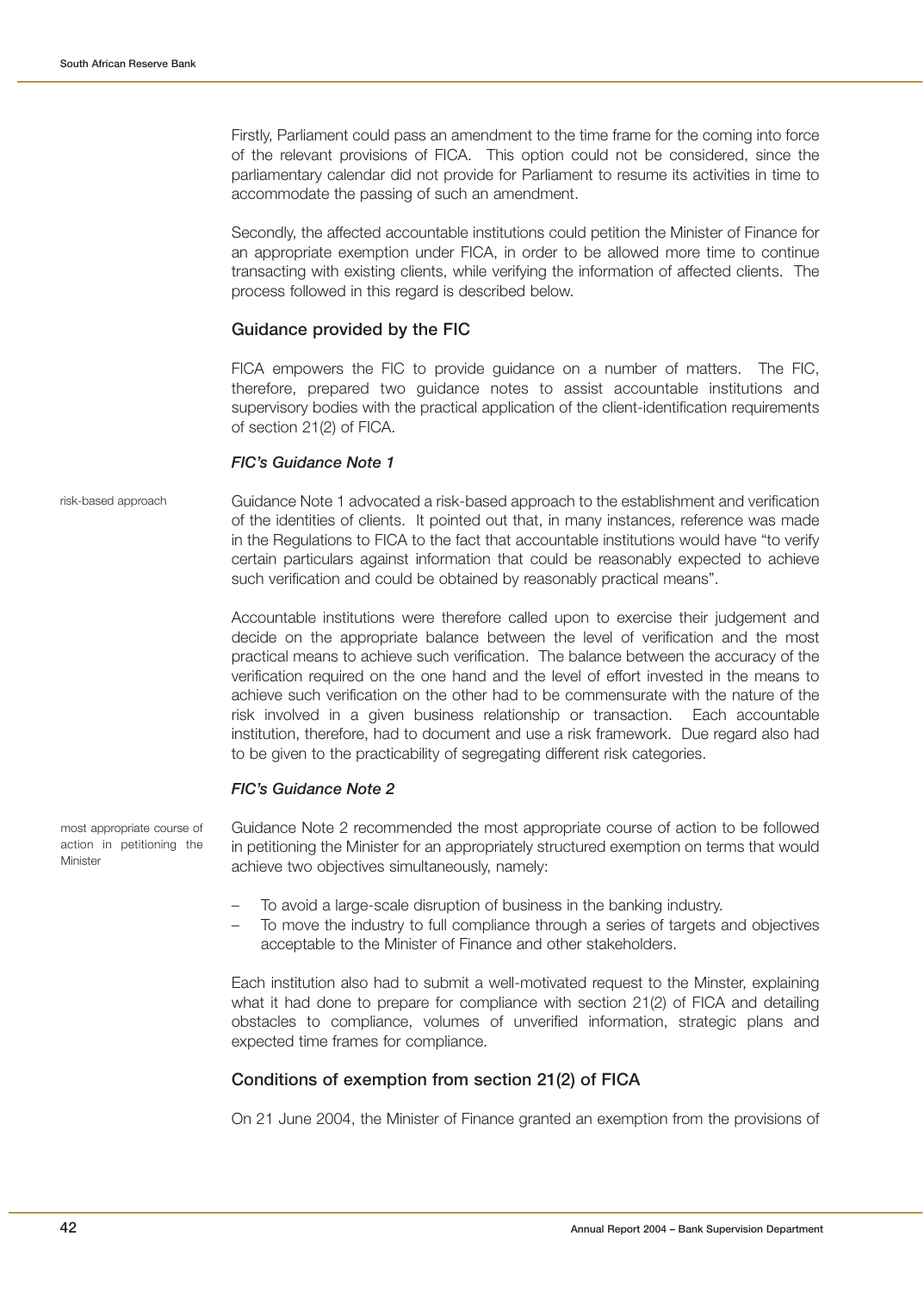section 21(2) of FICA in Government Gazette No. 26487, on the following conditions:

- Each bank had to develop a risk-sensitive framework with respect to trusts and partnerships, as well as all clients falling into the category of 20 per cent of the bank's individual clients and the category of 20 per cent of its legal-person clients with the highest average monthly value of transactions during the period from 1 April 2004 to 30 June 2004.
- The verification of all other high-risk clients was to be completed by 31 December 2004.
- Verification of 50 per cent of medium-risk clients was to be completed by 31 May 2005, whereas the remainder was to be completed by 30 September 2005.
- Verification of all clients characterised as low risk had to be completed by 30 September 2006.

# **Supervisory process**

The Bank Supervision Department supervises compliance with the stipulated deadlines by banks and holds regular meetings with the FIC. The Department not only receives quarterly reports on banks' progress towards compliance with FICA, but also meets with banks encountering difficulties and addresses such matters with the FIC.

# **Combating of illegal deposit-taking**

An auxiliary function of the Bank Supervision Department is to combat the establishment and continued operation of illegal deposit-taking schemes. During the year under review, the Department continued to inspect and investigate persons and institutions suspected of taking deposits from the general public in contravention of the provisions of the Banks Act, 1990. In brief, the taking of deposits from the general public by persons neither registered as a bank nor falling within or complying with one of the exemptions provided for in the Banks Act is a criminal offence. The investigation and ultimate prosecution of a person that commits a criminal offence fall within the area of responsibility of the South African Police Services (SAPS) and the prosecuting authorities. The role and function that the Department performs in this regard are clearly set out in the Banks Act. As a creature of statute, the Department is therefore permitted to perform only the duties and functions for which the Banks Act provides.

The Department is afforded certain powers in terms of the provisions of sections 81 to 84 of the Banks Act to "control" the activities of unregistered persons. These "activities", however, are confined to illegal deposit-taking only. The aforementioned provisions provide, amongst others, that the Registrar of Banks may (not must) do the following in that regard:

- Apply to court for an order prohibiting anticipated or actual schemes involving illegal deposit-taking.
- Obtain information from unregistered persons.
- Inspect the affairs of an unregistered person. It should be noted that inspectors are appointed by the Governor or Deputy Governors of the South African Reserve Bank in terms of the provisions of the South African Reserve Bank Act, 1989.
- Direct the person to repay the money if the Registrar is satisfied that an unregistered person has illegally taken deposits from the general public.
- Appoint a manager to manage and control the repayment of money obtained unlawfully.

Department supervises compliance

the Registrar may do the following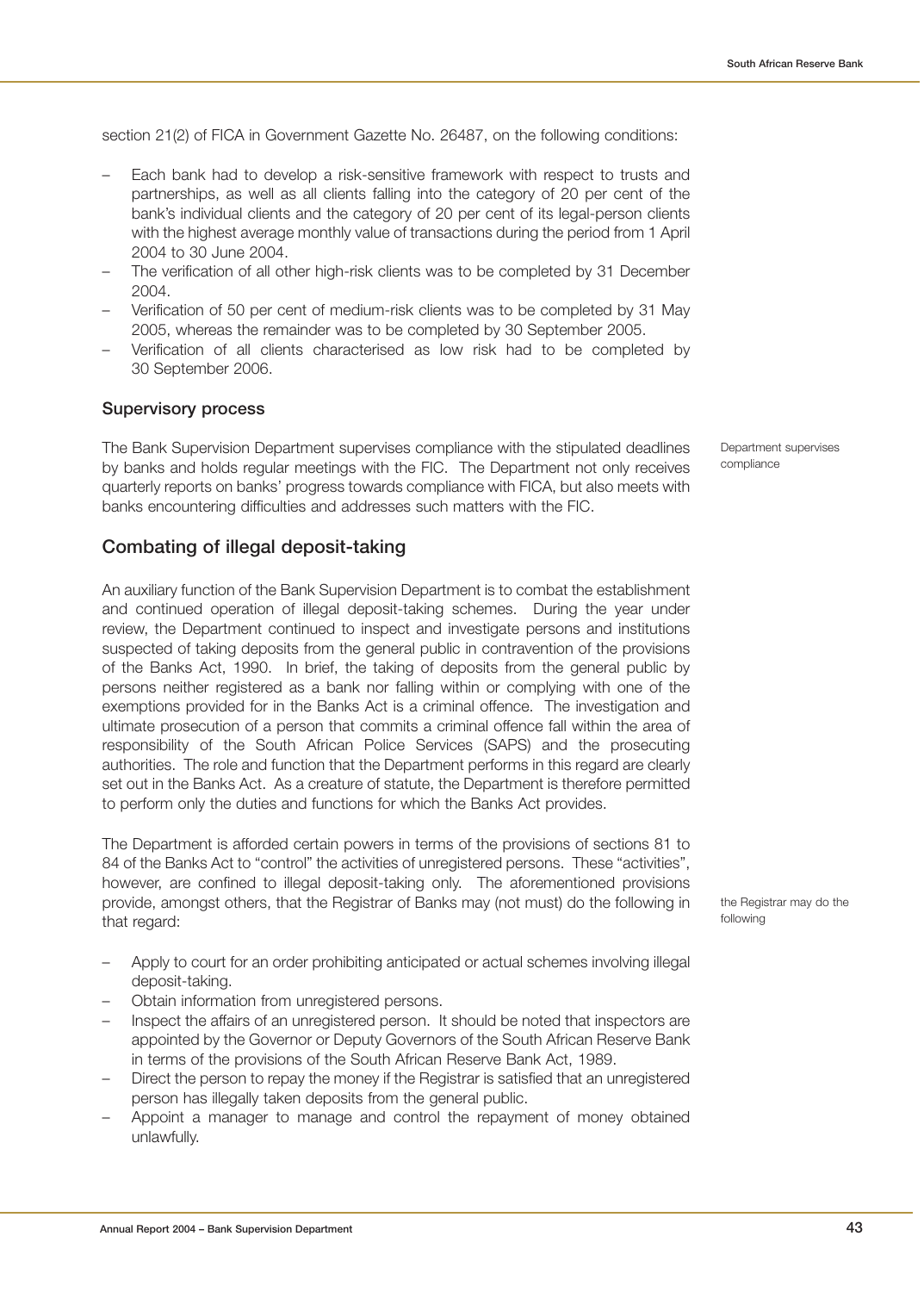rationale for the abovementioned powers

Department can act only when complaints are

received

The rationale for the above-mentioned powers is the following:

- Since banks have to be regulated and supervised for the right to accept deposits from the general public, it would be irresponsible to allow unregistered persons to take deposits from the general public whilst not registered and not subject to intense regulation. In order to prevent unfair competition with registered banks, the Department is therefore empowered to institute action against unregistered persons.
- Besides the fact that the taking of deposits from the general public by an unregistered person is a criminal offence, such schemes are generally operated on a fraudulent basis and are harmful not only to the established and regulated banking system, but also to the economy as a whole. In order, therefore, to prevent the development of a secondary illegal, harmful and fraudulent "banking" system, it is necessary for the Department to have the above-mentioned powers. The funds obtained by means of an illegal deposit-taking scheme are sometimes illegally transferred to accounts in other countries, and evasion of taxation provisions is also commonplace within such schemes. Both of the aforementioned practices could have a negative effect on the South African economy.
- Although the Department is of the view that investors have a duty to take care and are ultimately responsible for their investments, the provisions of the Banks Act do contain elements of consumer protection.

Since the Department does not register, regulate or supervise unregistered persons, it is generally not aware of such illegal deposit-taking schemes unless it is informed thereof by members of the public. In general, therefore, the Department can act only when complaints are received, provided that such complaints contain sufficient details and documentary evidence to justify the Department invoking its powers in terms of the Banks Act.

In many instances, however, illegal deposit-taking schemes are not reported to the Department, but are handled independently - more often than not without the knowledge of the Department - either by the SAPS in terms of a criminal investigation and prosecution or, when a scheme is liquidated, by the liquidator appointed to wind down the scheme. In such cases, the Department merely provides assistance when requested to do so. When a scheme has been liquidated, the provisions of the Insolvency Act take precedence over the provisions of the Banks Act in respect of the repayment process.

- During 2004, seven new inspections, together with 42 inspections carried over from the previous year, were undertaken. These inspections were delegated to nine forensic auditing firms, although one scheme was investigated by members of the Department. Some of the Department's members were also assigned to act as witnesses in court proceedings. The Department also forwarded information to other regulatory bodies to ensure that all possible contraventions that might have been committed by unregistered persons were brought to the attention of the appropriate authorities. inspections
- In the opinion of the Department, the continued prevalence of illegal deposit-taking schemes may be ascribed to factors such as greed on the one hand and ignorance on the other. It would appear that there will always be persons, some of them highly sophisticated and wealthy members of society, who are willing to participate in illegal deposit-taking schemes, whilst being well aware of the risks associated with such schemes, in order to obtain the excessive returns offered. Unfortunately, however, the "success" of the initial participants often results in less sophisticated and less wealthy members of society following suit in order to share in the "success" of the initial factors such as greed and ignorance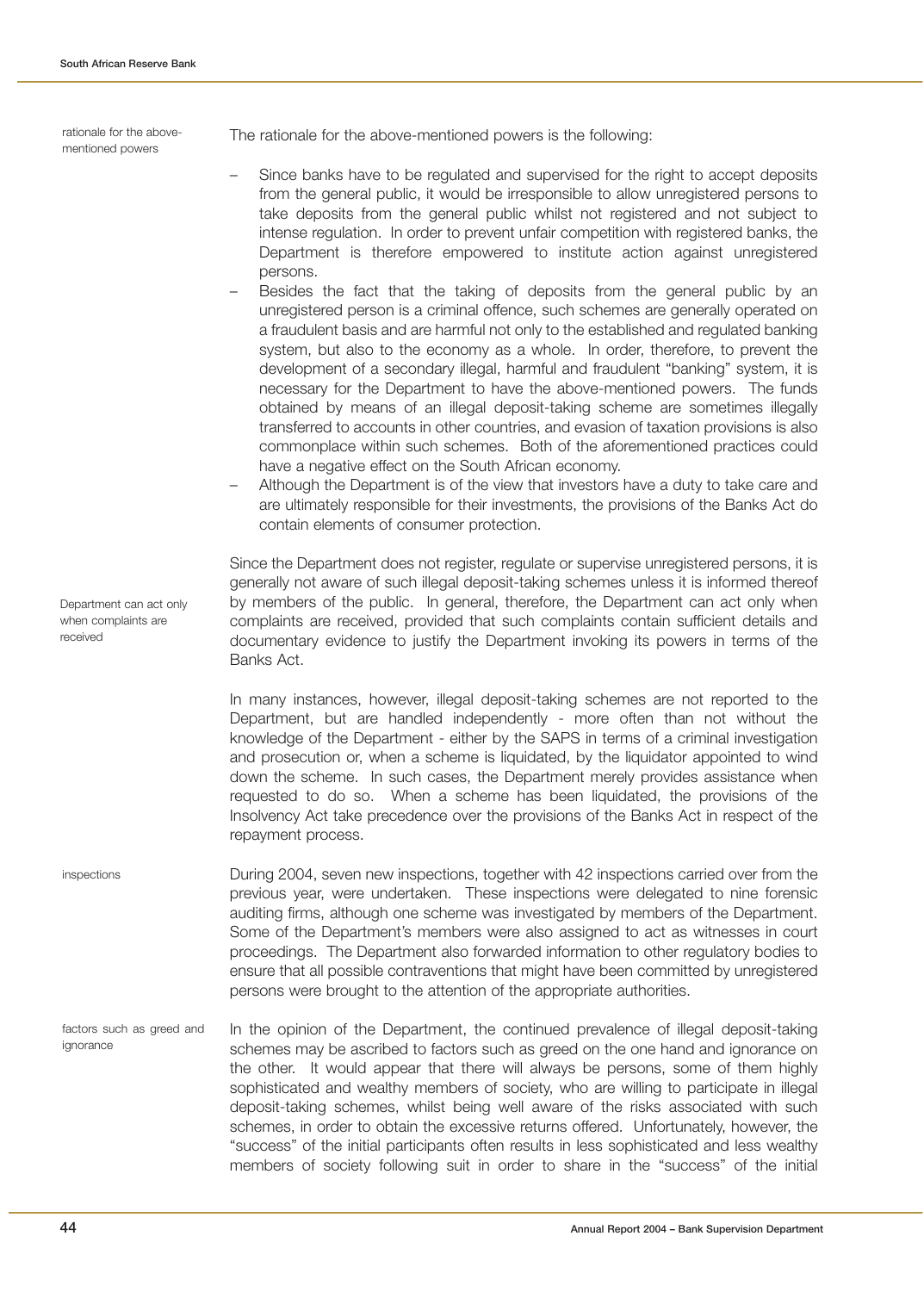participants, only to find that their investments have been utilised partly for the benefit of the initial participants and partly for the benefit of the administrators of the scheme. Apart from factors such as greed and ignorance, other contributing factors may include a general perception that the perpetrators of illegal deposit-taking schemes are either not investigated by the SAPS, or not prosecuted in the courts on a regular basis, or perpetrators finding innovative and ingenious ways of convincing members of the public to place their hard-earned money in schemes that are unregistered, unregulated, unsupervised and fraught with risk.

### **Outsourcing of functions within banks**

The Bank Supervision Department has increasingly received approaches from banks regarding outsourcing arrangements. The proposed outsourcing arrangements cover a variety of functions traditionally performed in-house by banks, such as treasury management, internal audit and compliance, amongst others. The Department recognises that, in general, the outsourcing of certain functions and activities could be beneficial to banks and their customers. The outsourcing of important in-house functions of banks, however, could have direct implications for either banks' risk profile, or the Department's supervisory process. The Department, therefore, issued Banks Act Circular 14/2004 on 20 September 2004 to provide banks with guidelines on outsourcing arrangements.

It is important for the management of banks to take cognisance of the possible implications of outsourcing arrangements and to consider the following factors, amongst others:

### **Incurring of risk**

Important banking functions performed independently of a bank could result in the bank having less control over those activities and, thereby, increase the risks to the bank. The management of a bank should therefore carefully consider this factor before entering into outsourcing arrangements. Outsourcing arrangements could also impair the Bank Supervision Department's ability to exercise its powers under the Banks Act, 1990, especially when the relevant service-level agreements do not specifically cater therefor.

#### **Scope of outsourcing arrangements**

The Department is concerned only about outsourcing arrangements that could:

- Have a bearing on the risk profile of a bank.
- Affect the systems and controls of a bank.
- Be classified by the management of a bank as being of strategic importance.
- Have implications for the discharge of duties in respect of the Department's supervisory processes.

In the opinion of the Department, functions or activities that are outsourced to institutions forming part of a banking group are unlikely to pose the same risks to banks as outsourcing arrangements with other external suppliers. The management of a bank, however, has to ensure that the same amount of care is taken with all outsourcing arrangements.

The management of a bank should therefore not only analyse the impact of a proposed outsourcing arrangement, but also take into account the above-mentioned factors regarding the scope of the arrangement. Management also has to ensure that the

other contributing factors

guidelines on outsourcing arrangements

could increase the risks to the bank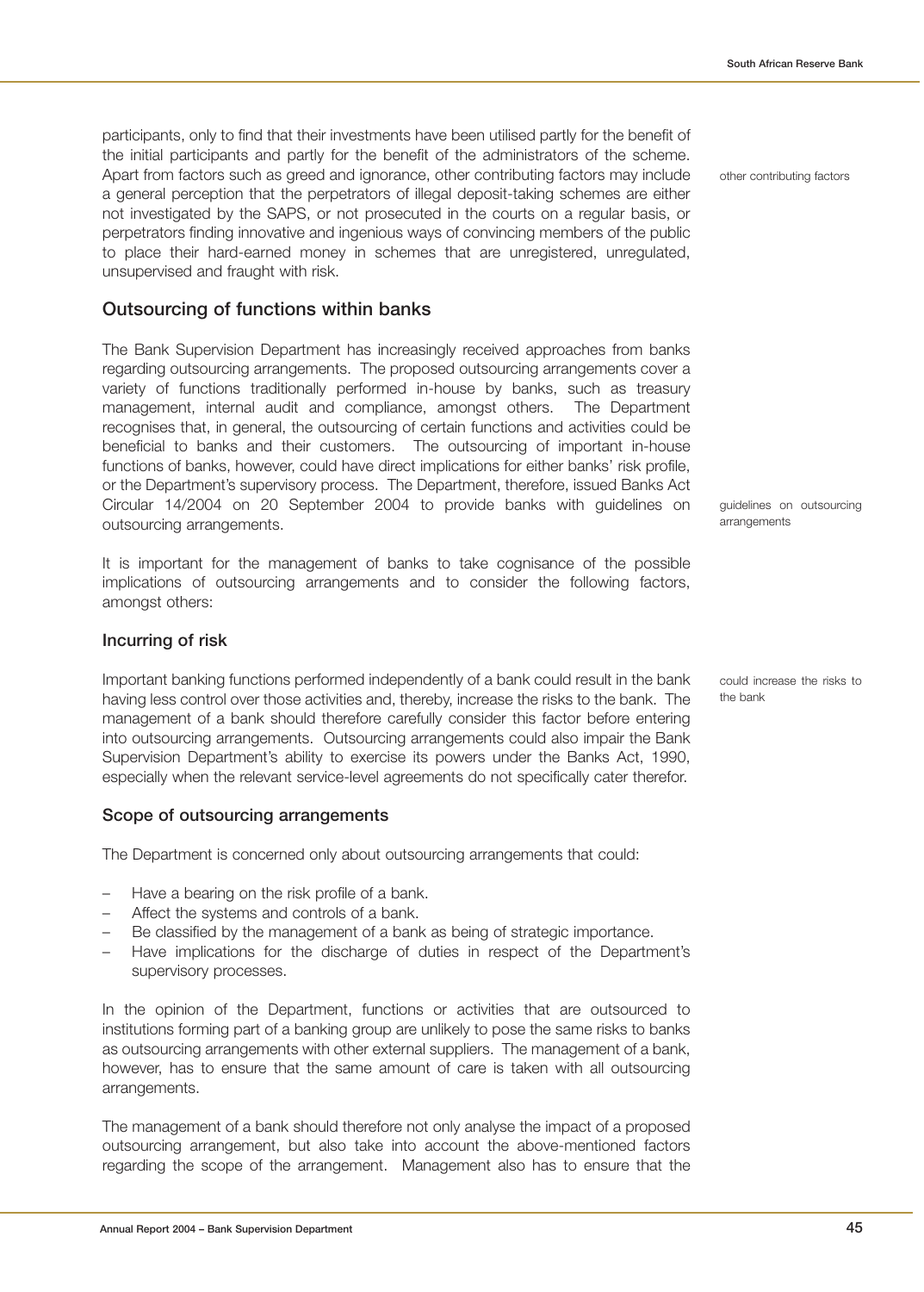in accordance with proper internal policies and

standards

SLAs have to be comprehensive

Department and other parties, such as the banks' external auditors, will have access to required information to enable them to exercise their duties under the Banks Act and other relevant legislation. Furthermore, management should immediately inform the Department of any material problem encountered with outsourcing arrangements after their implementation.

### **Ongoing monitoring of relationships with suppliers**

The Department requires the management of a bank to ensure that all outsourced functions are performed not only adequately, but also in accordance with proper internal policies and standards. The integrity of the bank's systems and controls has to be maintained at all times. In order to ensure that a proposed supplier will be able to guarantee the level of performance required by a bank, the management of the bank has to investigate the soundness and competence of the supplier. A bank's management should also be able to demonstrate the steps taken to verify a supplier's performance levels.

Management should further ensure that proper structures are created at the appropriate organisational levels to ensure the ongoing management and monitoring of the terms of outsourcing arrangements. In this regard, it is essential to ensure that the integrity of the systems and controls of suppliers is maintained, and management constantly has to remain aware of any problem encountered with a supplier. Management should ensure that a particular supplier is not only committed to providing, but is able to provide, the required service at agreed levels, for the duration of an outsourcing arrangement.

#### **Service-level agreements**

Service-level agreements (SLAs) have to be comprehensive and should undergo legal scrutiny before implementation. The management of the bank should ensure that written agreements exist for all outsourced functions and activities.

Management should also consider including, in SLAs, provisions for periodic reviews and appropriate remedies (including early-exit options) should problems arise, as well as for amendments based on a supplier's performance against agreed and specified targets. In addition, management should consider including specifications pertaining to subcontracting by suppliers. In certain cases, management may wish to ensure that, depending on the importance of the outsourced function or activity, suppliers are not permitted to make use of subcontractors.

### **Contingency planning**

Outsourcing of any function carries a risk that the supplier may fail, or that the contract may be terminated prematurely. The management of a bank should therefore put in place contingency plans to ensure business continuity and should review such plans regularly.

Issues requiring particular consideration are the availability of alternative suppliers, handover procedures to new suppliers and the procedures that have to be in place to ensure minimum disruption to business when an alternative supplier is sought. Since the handover process may be time consuming, detailed planning is required.

A bank might also need to reinstate an outsourced function or activity in-house should a supplier fail. Such reinstatement is likely to require a high level of detailed planning and consideration of issues such as resources and system capacity.

contingency plans to ensure business continuity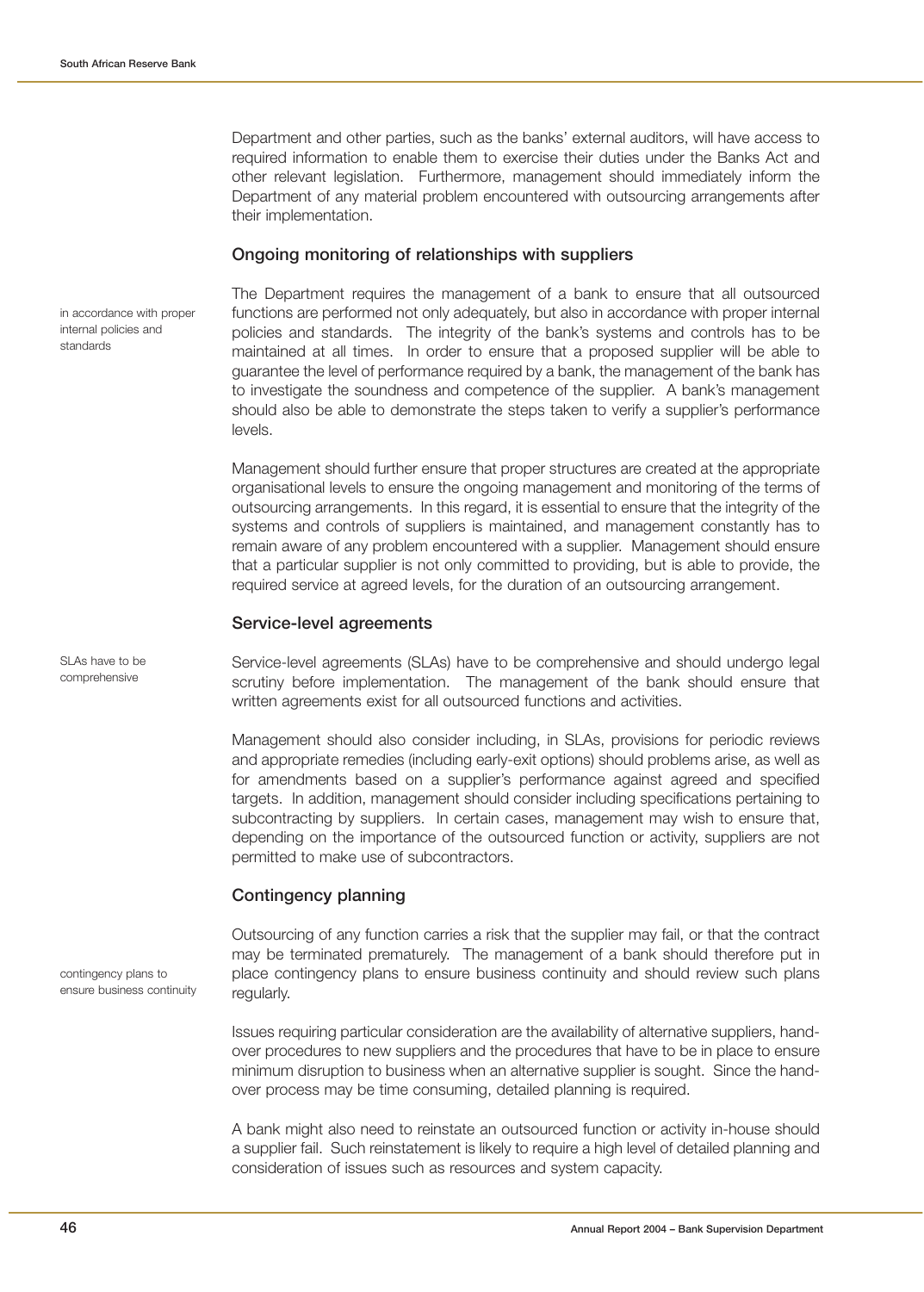# **Supervisory access to information**

It is of critical importance for a bank's management to ensure that SLAs are structured in such a way as to ensure that the bank is at all times able to provide the Bank Supervision Department with the necessary information on the outsourced functions or activities, regardless of whether or not such functions or activities have been outsourced within the group of institutions to which the bank belongs, or to external suppliers.

Consideration should also be given to jurisdictional issues. When a function or activity has been outsourced to a supplier that is located outside the borders of the Republic of South Africa, management should ensure that the information required by the Department to conduct effective supervision is available at all times.

Whenever management becomes aware of any possible restriction on the provision of information relating to an outsourced function, the Department has to be informed. Other jurisdictional issues may include permission to undertake onsite inspections having to be obtained from host regulators, access to information having to be granted by host authorities, such as taxation and law-enforcement agencies, legal claims on assets and secrecy provisions.

# **Provision of information to other parties**

The management of a bank should also ensure that the bank has processes in place to identify and deal with any weakness in a supplier's service that may have an adverse impact on the service provided to the bank. This may include access to the supplier by the bank's internal and external auditors, as well as access by external agencies conducting independent reviews for assessment by management. Management should therefore ensure that there is capacity to address problems that may arise from such investigations and that appropriate actions are taken when required.

# **Outsourcing of internal audit and compliance**

The Department does not support the outsourcing of the compliance function, which the Department should be housed within a bank.

The Department is also concerned about the outsourcing of a bank's internal audit function. Generally, the Department would not support the outsourcing of that function to any service provider, including a bank's external auditors. A bank should have an internal audit function that is independent from the external audit function, in order to guard against the segregation of responsibilities being compromised.

# **Role of board of directors**

The above-mentioned issues do not constitute a complete list of the issues to be considered when the management of a bank decides to outsource a function or activity. In essence, management should be satisfied that all decisions and information flows pertaining to outsourced functions or activities are covered by an overarching internal policy. The policy should address proper structures, controls and systems and other necessary factors to ensure that the standard of the outsourced functions or activities are of a standard similar to internally performed functions or activities. Outsourcing arrangements to which the management of a bank has agreed should also be endorsed by the board of directors.

jurisdictional issues

capacity to address problems

compliance function should be housed within a bank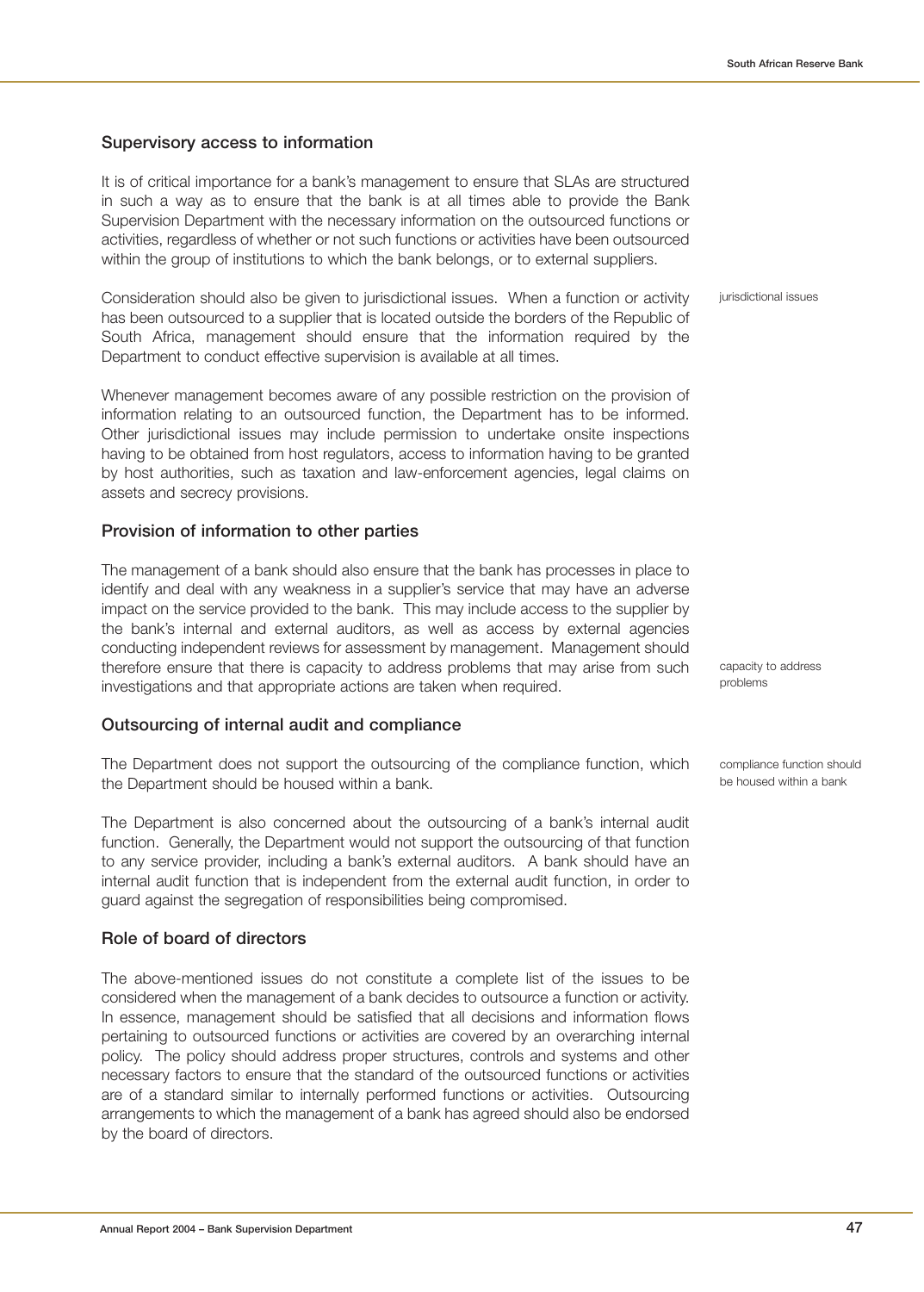The Department requires the board risk subcommittee of a bank to participate in decisions on and to sign off all outsourcing arrangements that qualify in terms of the criteria outlined above, in order to ensure that all important factors have been considered before a bank concludes an outsourcing arrangement.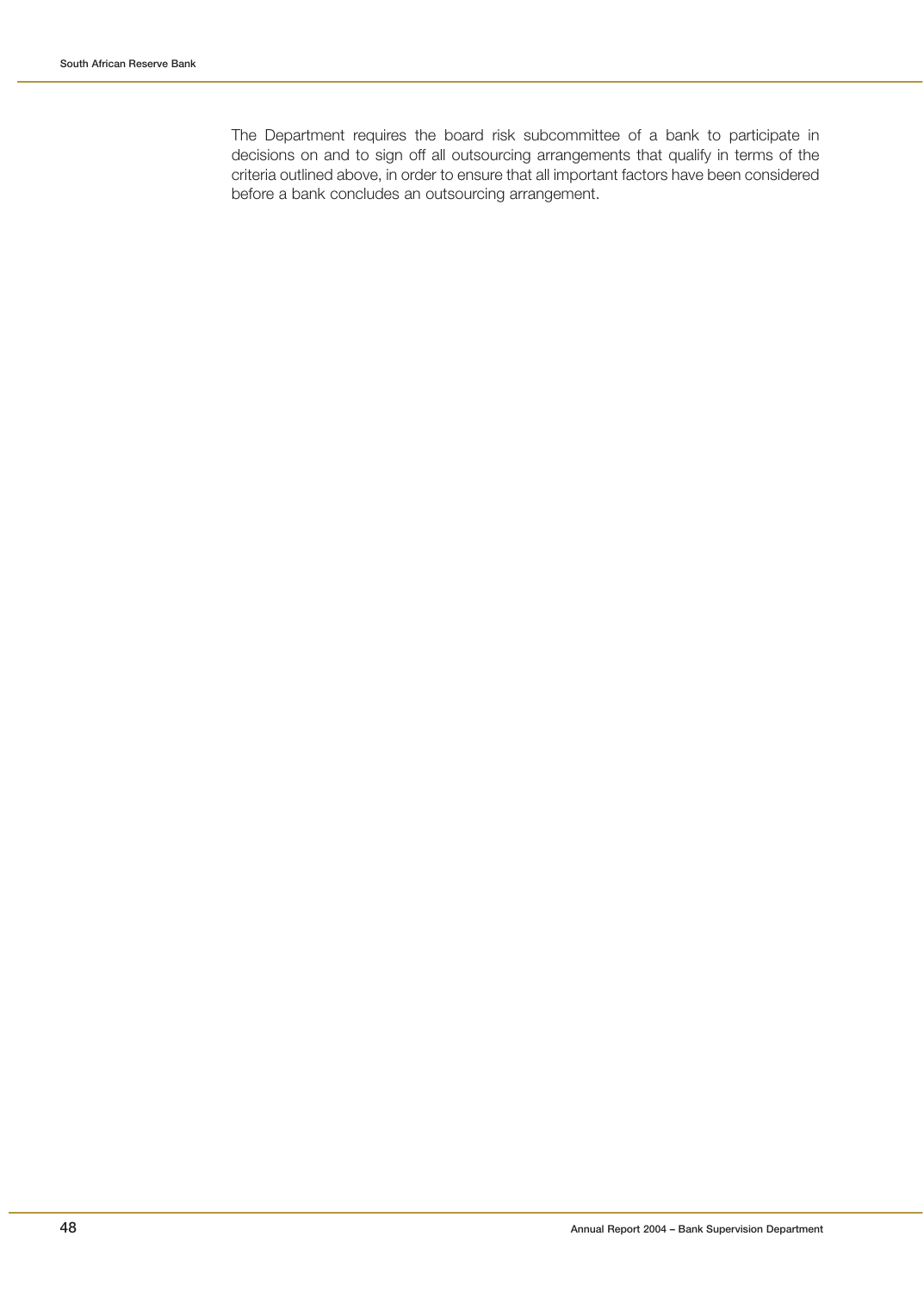# **Chapter 3**

# **Developments related to banking legislation**

An important responsibility of the Bank Supervision Department is to ensure that the legal framework for the regulation and supervision of banks and banking groups in South Africa remains relevant and current. Consequently, the legal framework pertaining to banking regulation has to take account of local and international developments in the markets and the regulatory standards applicable thereto. The Department, therefore, has to review the banking legislation – that is, the Banks Act, 1990, the Mutual Banks Act, 1993, the Regulations thereto and other pieces of related banking legislation – on an ongoing basis and effect the necessary amendments.

As a result of the general election in 2004, the parliamentary programme was somewhat congested, and amendments to the banking legislation could not be tabled in Parliament during the year under review.

This chapter contains an overview of some of the proposed amendments to the Banks Act planned for 2005, including a high-level plan for the incorporation of requirements relating to the new Capital Accord (Basel II) into the legal framework. Also outlined are revised requirements relating to synthetic securitisation schemes, preference-share investment schemes and auditor rotation.

### **Proposed amendments to the Banks Act, 1990**

Among the proposed amendments to the Banks Act are the following:

### **Maintenance of a register of controlling companies**

Although the Bank Supervision Department is obliged to keep a register of all registered banks, it is not obliged to keep such a record for registered controlling companies of banks. As a result of the importance of consolidated supervision and proper recordkeeping, however, it is regarded as efficacious that a register of registered controlling companies also be kept. To this end, certain sections of the Banks Act have to be amended.

Section 30 of the Banks Act, which deals with the publication of a notice in respect of certain information relating to banks and foreign representative offices in the Government Gazette, has to be amended to provide for such publication in respect of the registration, deregistration and change of name of a controlling company.

The certificate of registration in the Regulations relating to Banks will also have to be amended to provide for controlling companies.

### **Registration of controlling companies**

Section 43(1) of the Banks Act provides that a public company that "desires" to exercise control over a bank may apply for registration as a controlling company.

It is proposed that the section be amended to read that a public company that exercises control or that intends to exercise control over a bank has to apply for registration as a controlling company. The objective of this proposal is to ensure that when a company amendments could not be tabled

proposed amendments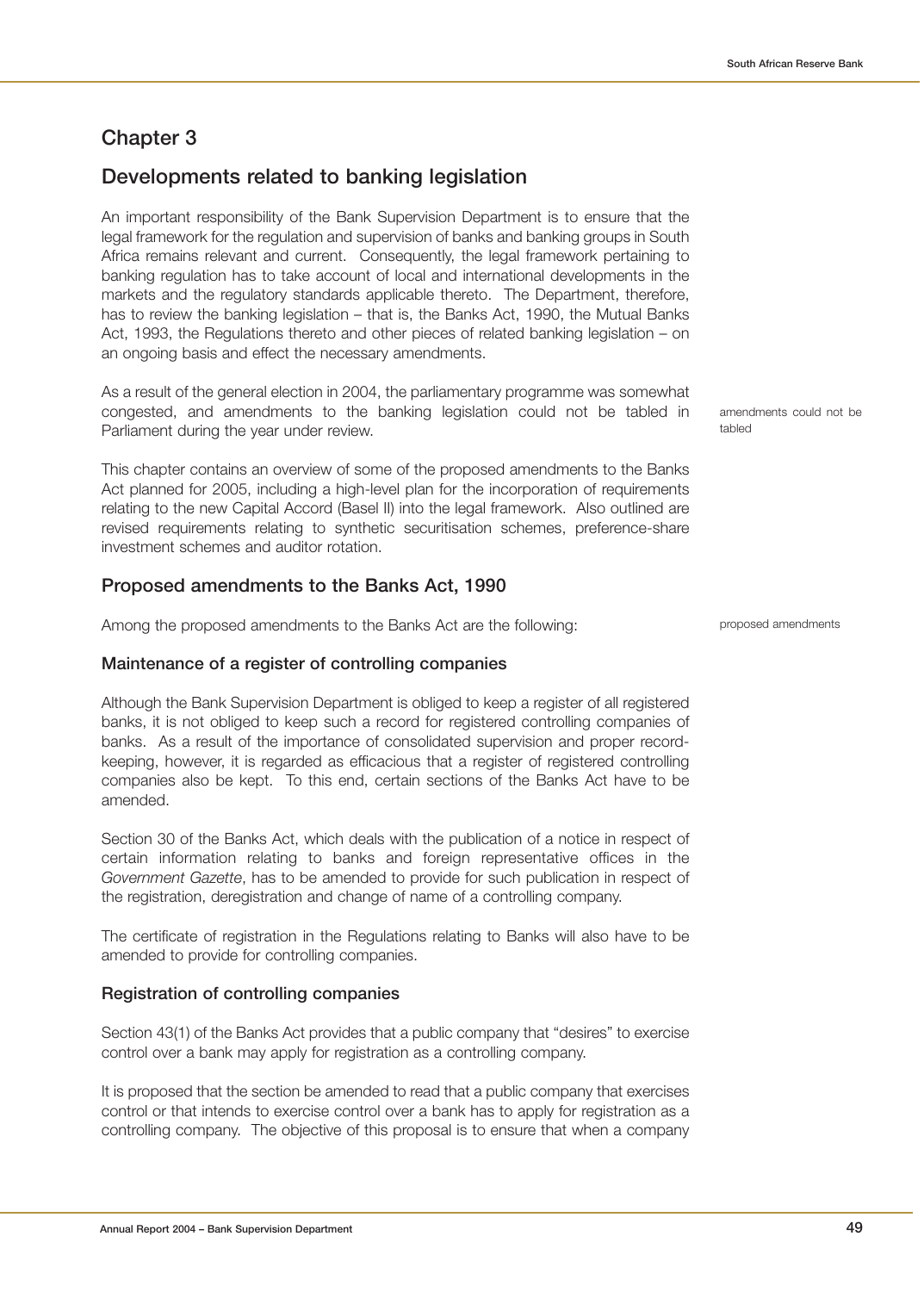exercises control over a bank, it is obliged to be registered as a controlling company and, consequently, will be subject to regulation and supervision in terms of the provisions of the Banks Act. obliged to be registered

#### **Investments in controlling companies**

Section 50 of the Banks Act provides that a controlling company that invests money in undertakings other than banks or in fixed property not used for the purpose of conducting the business of a bank shall manage such investments in such a way that the amount of the investments does not at any time exceed 40 per cent of the sum of the controlling company's share capital and reserve funds.

The provisions of the Banks Act are to be amended to reflect the accounting standards in this regard. It is proposed that section 50 be amended to provide that the amount of the said investments does not exceed 40 per cent of the share capital and reserve funds of the controlling company calculated on a consolidated basis, as prescribed by regulation. The amendment, therefore, will enable details pertaining to the accounting standards in this regard to be prescribed by regulation. accounting standards

### **Subsidiaries, branches, other interests and representative offices of banks and controlling companies**

Enforcement and interpretation of section 52 of the Banks Act, relating to subsidiaries, branches, other interests and representative offices of banks and controlling companies, have proved to be problematic, owing to the wording of some of the provisions of the section. Although the interpretation that the Bank Supervision Department attached to section 52(1)(c) of the Banks Act by means of Banks Act Circular 8/2004 went a long way towards providing clarity, the Department is of the opinion that the section has to be reviewed substantially.

#### **Compromises, amalgamations, arrangements and affected transactions**

Certain difficulties have been encountered with the interpretation and practical application of some of the provisions of section 54 of the Banks Act, relating to compromises, amalgamations, arrangements and affected transactions. Therefore, it is proposed that certain provisions of section 54 be reviewed in consultation with the Minister of Finance and the National Treasury.

#### **Minimum share capital and unimpaired reserve funds**

necessary to amend section 70

section 52 to be reviewed

substantially

Since certain innovative capital instruments and funding mechanisms have become available to banks in structuring their capital in recent years, it has become necessary to amend section 70 of the Banks Act, in order to provide for and adequately to regulate the use of such innovative instruments, including hybrid capital instruments, by banks.

It is proposed that section 70 of the Banks Act be amended to enable the structuring of a bank's capital and reserve funds in the following respects:

- Issue of capital instruments.
- Amounts to be deducted therefrom.
- Percentage of qualifying capital after deductions.

The above-mentioned proposed amendments will enable detailed requirements to be prescribed by regulation.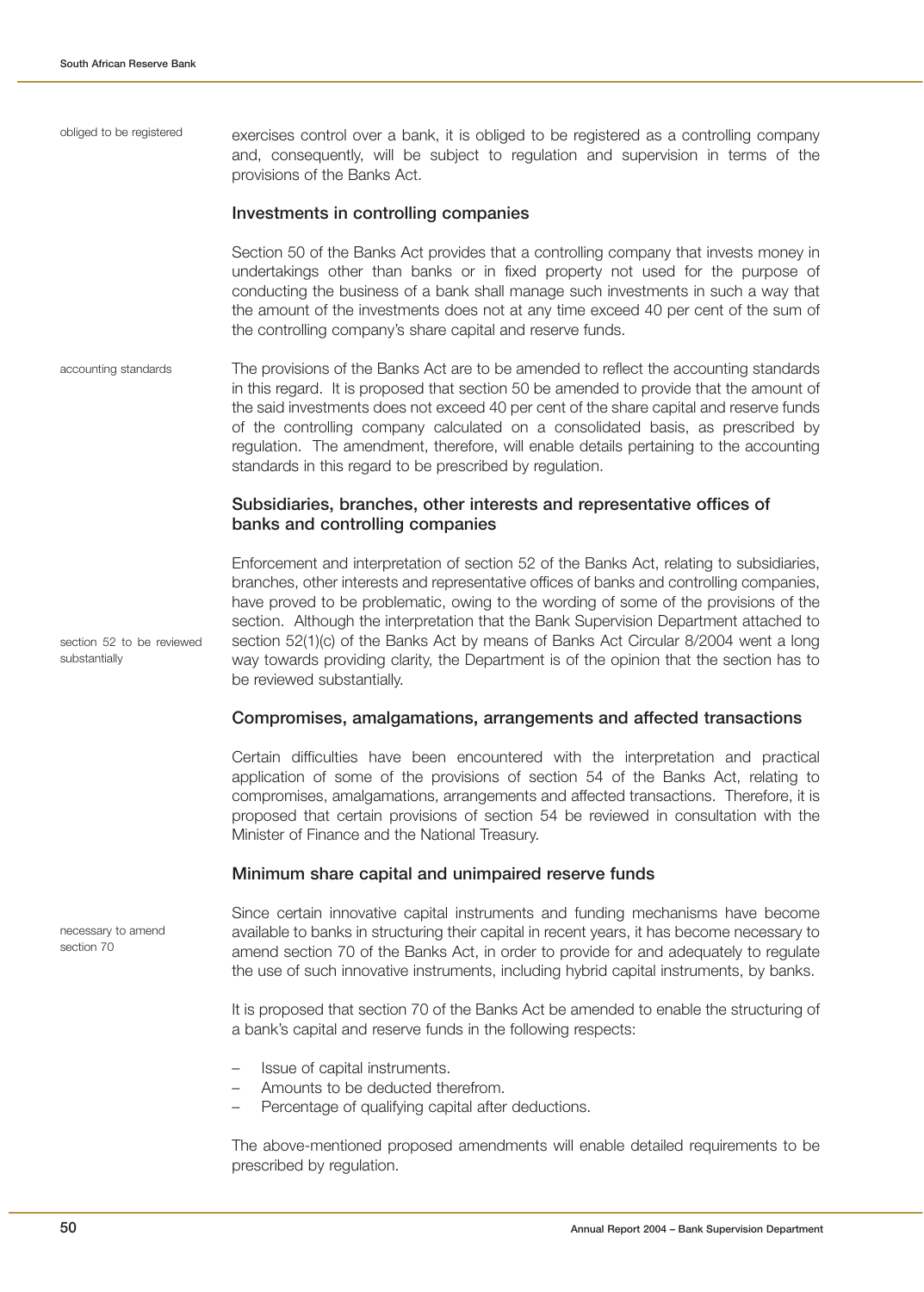# **Control of certain activities of unregistered persons**

One of the main problems in enforcing sections 81 to 84 of the Banks Act is that after inspectors have been appointed to investigate an alleged illegal deposit-taking scheme, a creditor of such a scheme often successfully applies to the court for liquidation of the scheme. Consequently, the appointed liquidator takes control of the assets of the scheme, and the powers of the inspectors are subordinated to those of the liquidator. This results in the liquidator having to duplicate much of the work that the inspectors have done or to gain access to any report or list of investors that the inspectors might already have compiled. This duplication of work, together with the higher rate of a liquidator's fees, increases the cost of liquidation, which, inevitably, results in payment of a lower dividend to investors in the particular scheme.

Furthermore, in a number of cases, the Bank Supervision Department has noted that the operators of such illegal schemes have abused the system by either applying for liquidation of the scheme in their own name or by inducing a "friendly" creditor to do so. This has resulted in the operators indirectly determining who is appointed as the liquidator and in ending the investigation by the appointed inspectors.

It is proposed that a new section be inserted into the Banks Act to deal with matters relating to the liquidation or insolvency of persons operating illegal deposit-taking schemes that are being either investigated by inspectors or managed by fund managers.

The proposed amendment will provide that whilst a person operating an alleged illegal scheme is under either investigation or management and notwithstanding the provisions of any law relating to insolvency, such a person may not be liquidated or sequestrated by any person, unless the court has granted leave to do so and unless application papers have been served on the Department beforehand. In the event of the court granting leave to a person to apply for liquidation of the scheme and in the event of such an application being successful, the Registrar of Banks would then be able to recommend the person(s) to be appointed as liquidator(s).

It is also proposed that a duly appointed fund manager would be required to report to the Department on the solvency of the person or persons operating the illegal scheme, as well as on the solvency of the scheme itself. In the event of the scheme being found to be solvent, the fund manager would be able to repay the investors, as provided for in section 84 of the Banks Act. In the event of the scheme being found to be insolvent, however, the Registrar would be able to apply for the liquidation of the scheme and to recommend the person(s) to be appointed as liquidator(s).

### **Implementation of Basel II**

It is envisaged that further amendments to the Banks Act will be effected to incorporate, amongst others, the principles and requirements set out in Basel II. As reported in chapter 2 of this annual report, the Department established the Accord Implementation Forum (AIF) to manage and co-ordinate the implementation of Basel II within the banking industry and the Department. In order for banks to make adjustments to their riskmanagement process and reporting systems by the implementation date of 1 January 2008, it is necessary to have the legal and regulatory framework in place well in advance of the aforementioned date.

The high-level plan for the process to amend the legal and regulatory framework so as

main problems in enforcing sections 81 to 84

proposed that a new section be inserted

solvency of the scheme

high-level plan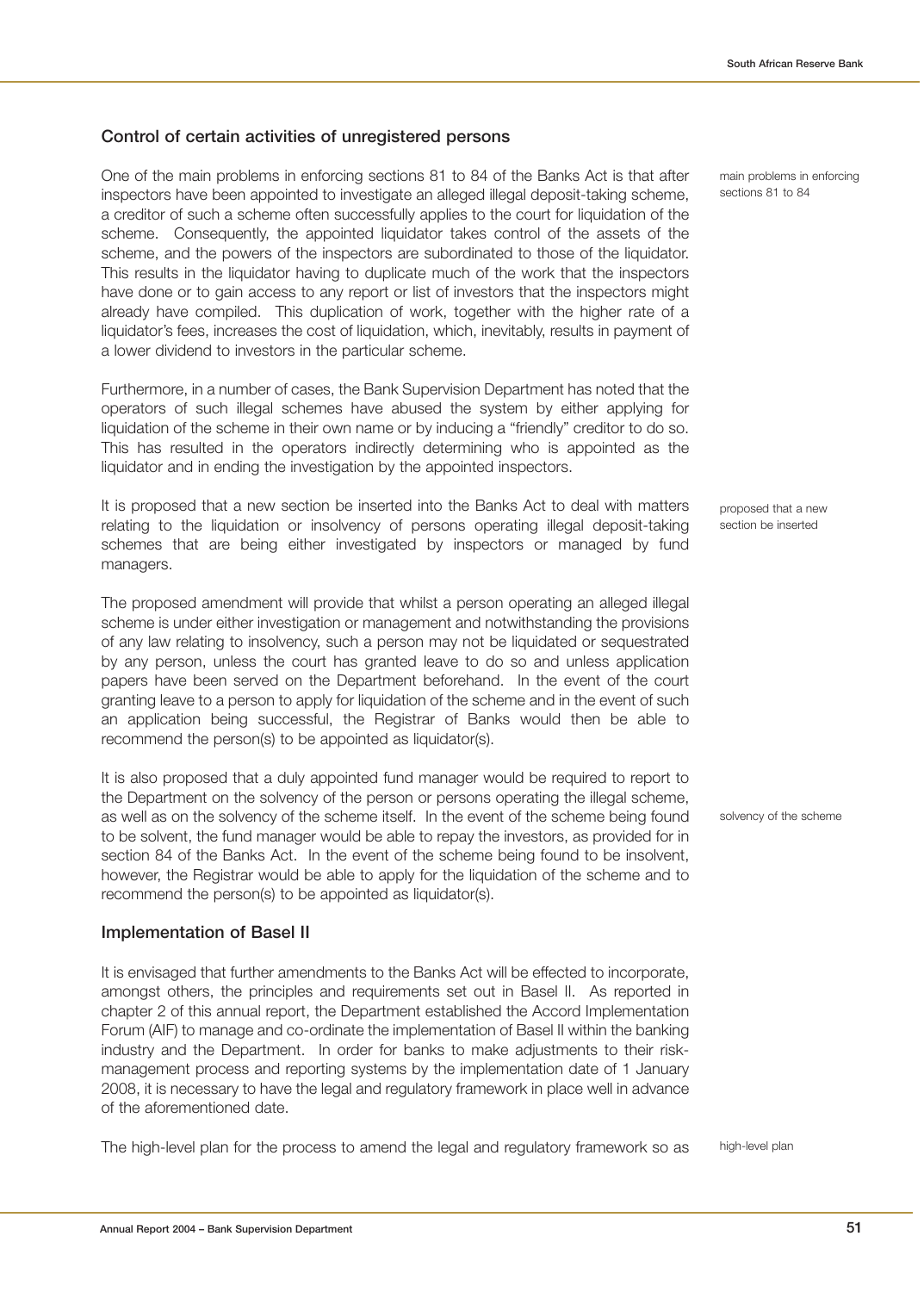to facilitate the implementation of Basel II adequately includes the following:

#### May 2005

– Completion of draft 1 of the amendments to the Regulations relating to Banks, which will include selected parts of Basel II, hybrid capital instruments and consolidation of previous amendments.

#### June 2005 to September 2005

– Comment on draft 1 by the banking industry and debate of the issues, as well as refinement of the proposed provisions, by the Regulatory Framework Subcommittee of the AIF.

#### October 2005 to November 2005

- Completion of draft 2 of the amendments to the Regulations relating to Banks, incorporating the comments received, as well as the proposed information forms to be completed by banks.
- Identification and drafting of the required amendments to the Banks Act.

#### December 2005 to April 2006

– Comment on draft 2 by the banking industry and debate of the issues, as well as refinement of the proposed provisions, by the Regulatory Framework Subcommittee of the AIF.

#### May 2006

– Completion of draft 3 (final draft), incorporating the comments received, as well as the principles of International Accounting Standard IAS 39 (Accounting Statement AC 133).

#### June 2005 to July 2006

– Comment on draft 3 and debate of the issues.

#### August 2006

- Submission of the final draft of the necessary amendments to Regulations relating to Banks to the Standing Committee for the Revision of the Banks Act, 1990, and the Minister of Finance, for approval.
- Initiation of the parliamentary process, in order to effect the necessary amendments to the Banks Act.
- Promulgation of the amendments to the Banks Act and the Regulations.

#### June 2006 and September 2006

– Two pilot runs of the revised regulatory and reporting requirements by banks.

#### 2007

– Parallel runs of the current and the revised regulatory and reporting requirements by banks.

### **Synthetic securitisation schemes**

An amended regulatory framework for asset securitisation, referred to as the securitisation notice, was published as Government Notice No. 1375, in Government Gazette No. 22948 on 13 December 2001.

In order to distinguish between traditional and synthetic securitisation schemes,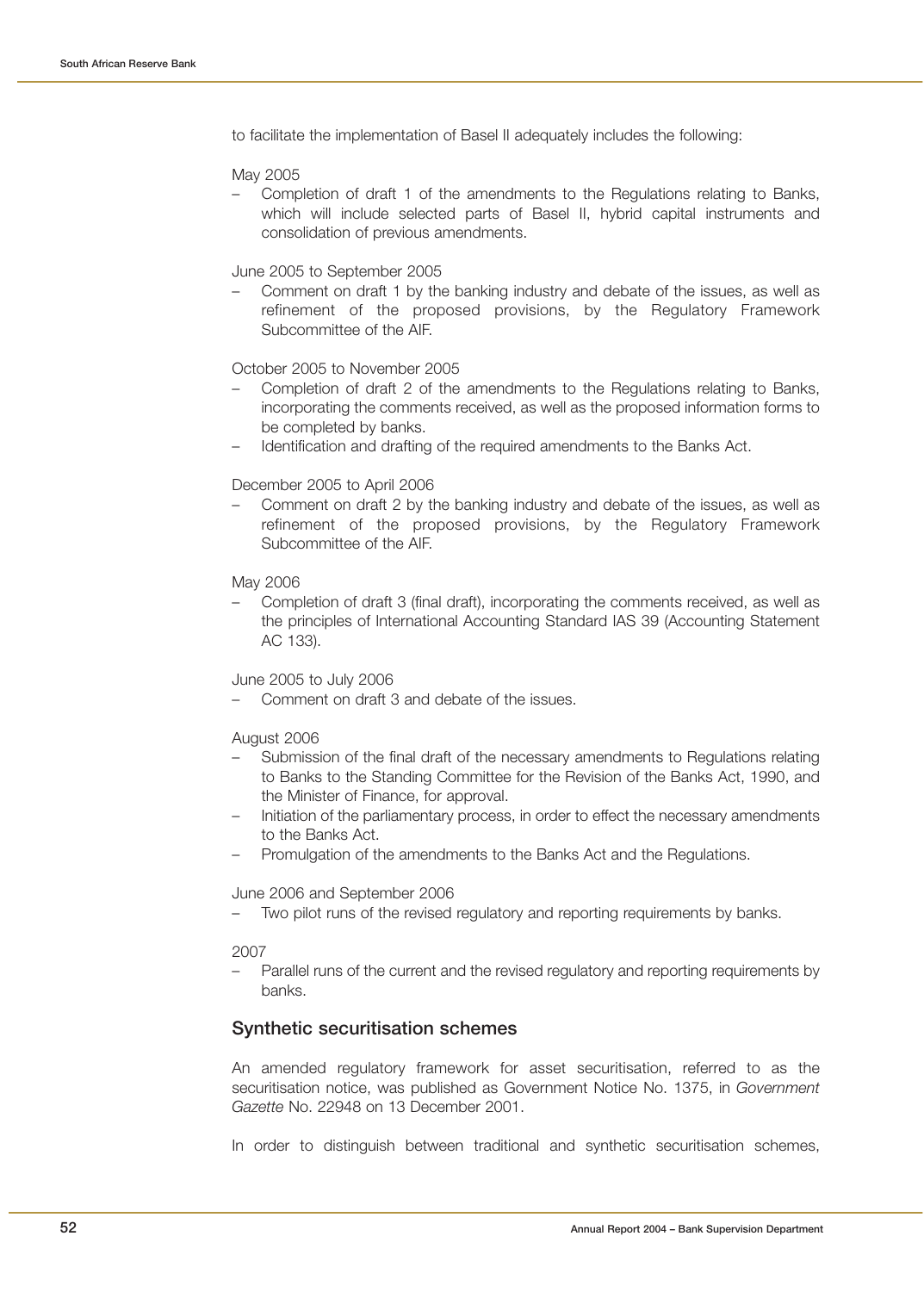however, the above-mentioned securitisation notice had to be amended. An amended regulatory framework, referred to as the new securitisation notice, making provision for both traditional (asset) securitisation schemes and synthetic securitisation schemes, was published as Government Notice No. 681, in Government Gazette No. 26415 on 4 June 2004.

A traditional securitisation scheme involves the legal and economic transfer of assets to a special-purpose institution issuing asset-backed securities that are claims against a specific asset pool. In such a scheme, different asset-backed securities classes are issued, and each class has a different priority claim on the cash flows originating from the underlying pool of assets. A synthetic securitisation scheme, on the other hand, refers to a structured transaction whereby an institution uses a portfolio credit-derivative instrument to tranche and transfer the credit risk and/or market risk associated with a specified pool of assets to a special-purpose institution. The resulting credit exposures have different levels of seniority.

By the end of 2004, the Bank Supervision Department had approved only one so-called synthetic securitisation scheme, since only one application for approval in this regard had been received. The Department, however, is of the opinion that the new securitisation notice creates an environment that will allow for the development of a strong corporate-debt market in the South African capital market.

### **Preference-share investment schemes**

In order to ensure strict adherence to the provisions of the Banks Act and the Regulations thereto, the Department has to prescribe guidelines on the interpretation of the aforementioned provisions from time to time.

The Department issued Banks Act Circular 6/99 on 8 July 1999, in order to alert banks of its stance on preference-share investment schemes. During November 2000, the Department issued Banks Act Circular 10/2000, in order to set out directives, with a view to regularising preference-share investment schemes. During September 2001, the Department issued Banks Act Circular 12/2001, in order to obtain information from banking institutions on the nature and size of the preference-share investment schemes conducted by banking institutions.

The Department received a number of objections from certain banking institutions, as well as a number of legal opinions, following the issue of the above-mentioned circulars. The Department then studied both the objections raised and the legal opinions received and also liaised with the Financial Services Board (FSB), in order to ascertain the nature and extent of similar schemes, if any, being conducted by the insurance industry, as had been alleged by certain banking institutions. During January 2004, the FSB confirmed that, in its view, insurers were not conducting preference-share investment schemes, but were indeed investors in such schemes.

In the opinion of the Department, the preference-share investment schemes contemplated in Banks Act Circular 6/99 by trusts and/or subsidiaries of banks constitute deposit-taking and, therefore, "the business of a bank", as defined in the Banks Act. It was therefore deemed prudent for the Department to apply the abovementioned stance to all preference-share activities, regardless of whether such activities were facilitated by institutions within the banking sector through trusts, companies or any other form, or by institutions outside the banking sector through trusts, companies or any other form.

new securitisation notice

traditional securitisation scheme

synthetic securitisation scheme

constitute deposit-taking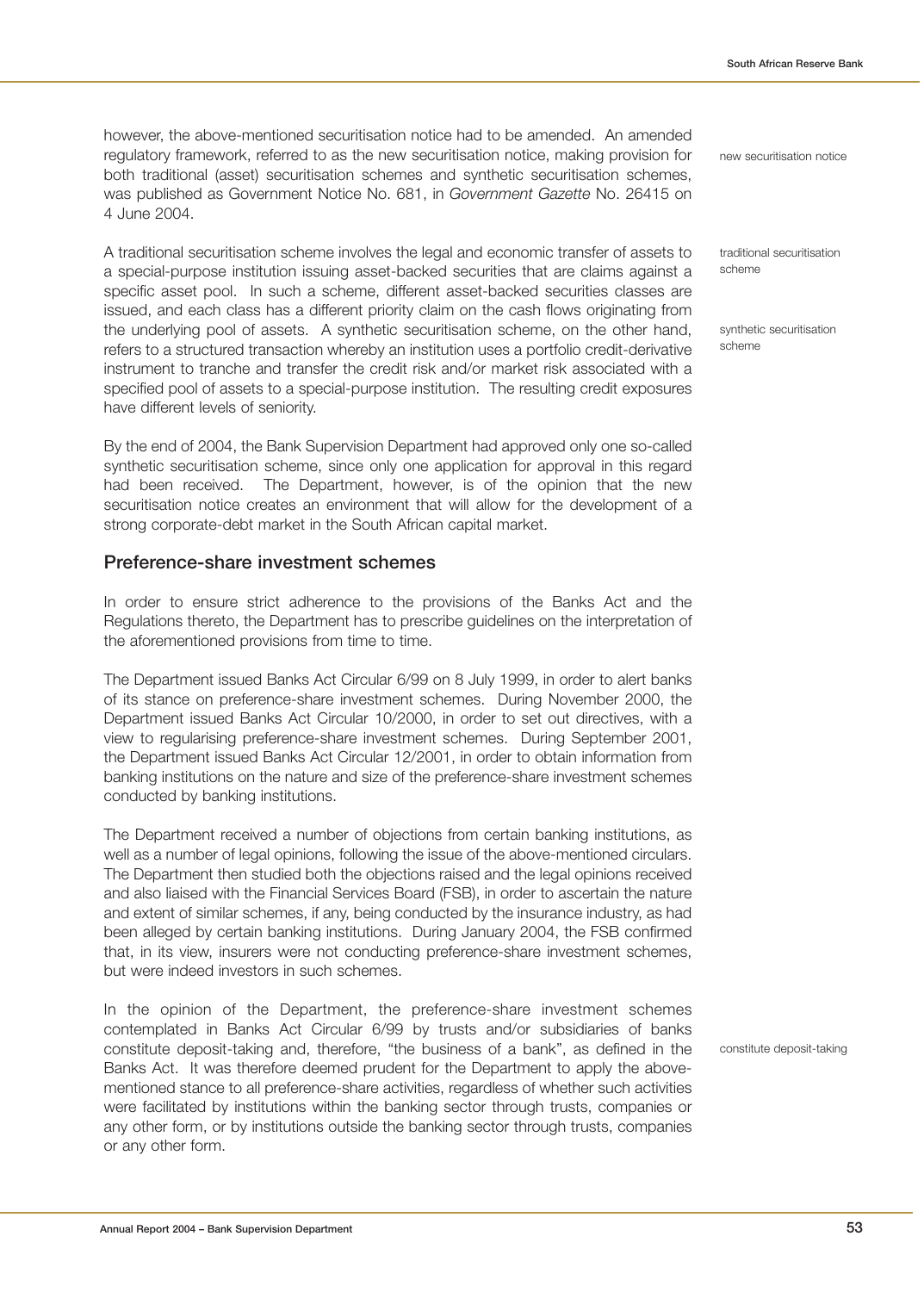the Department issued

directives

Section 11 of the Banks Act provides that a person shall not conduct "the business of a bank" unless such a person is a public company and is registered in terms of the Banks Act. Therefore, should any entity, whether or not it is a public company that is regulated by any other legislation, conduct "the business of a bank" without that entity being registered as a bank in terms of the Banks Act, such an entity would be in contravention of the Act. The Banks Act, therefore, takes precedence over all other legislation in this regard, since an entity wishing to conduct "the business of a bank" would ultimately have to be registered not only as a public company, but also as a bank in terms of the Banks Act.

In the light of the duties imposed on the Department and the legal position outlined above, the Department issued the following directives by means of Banks Act Circular 7/2004:

#### **Banking sector**

All existing preference-share investment schemes conducted in South Africa by means of trusts or subsidiaries of banks shall be wound down or liquidated by 31 May 2005, since such schemes are accepting deposits from the general public in contravention of the Banks Act.

All preference-share investment schemes that are created or in operation as from 1 June 2005 and that are conducting "the business of a bank" will be in contravention of the Banks Act, and the Department will act against such structures in accordance with the provisions of the Banks Act.

#### **Non-banking institutions**

Since the Department is of the opinion that most preference-share structures constitute "the business of a bank", such structures have to be regulated in terms of the Banks Act. Should entities conduct "the business of a bank" without being registered as a bank in terms of the Banks Act, or should such entities not be in compliance with any exemption notice issued in terms of the Banks Act, the entities would be conducting such business illegally.

When such activities come to the attention of the Department, it will act against the entities conducting such activities in terms of the provisions of the Banks Act.

The intention of the Department is neither to outlaw the issue of preference shares by companies, nor to outlaw legal preference-share investment schemes. The objectives of the Department are, firstly, to issue a warning that certain preference-share investment schemes may be operating in contravention of the Banks Act and, secondly, to place a responsibility on those persons operating illegal preference-share investment schemes either to regularise or to wind down such schemes.

### **Auditor rotation**

At a meeting of the Standing Committee for the Revision of the Banks Act, 1990, held on 7 June 2002, it was decided that the Bank Supervision Department should investigate the feasibility of effecting an amendment to section 61 of the Banks Act, in order to incorporate the rotation of auditors of banks. International corporate failures in recent years, such as those of Enron and WorldCom, called for the adoption of an approach of rotation of auditors of banks and controlling companies of banks, in order to enhance the independence of auditors and, thereby, maintain an objective approach

objectives of the **Department**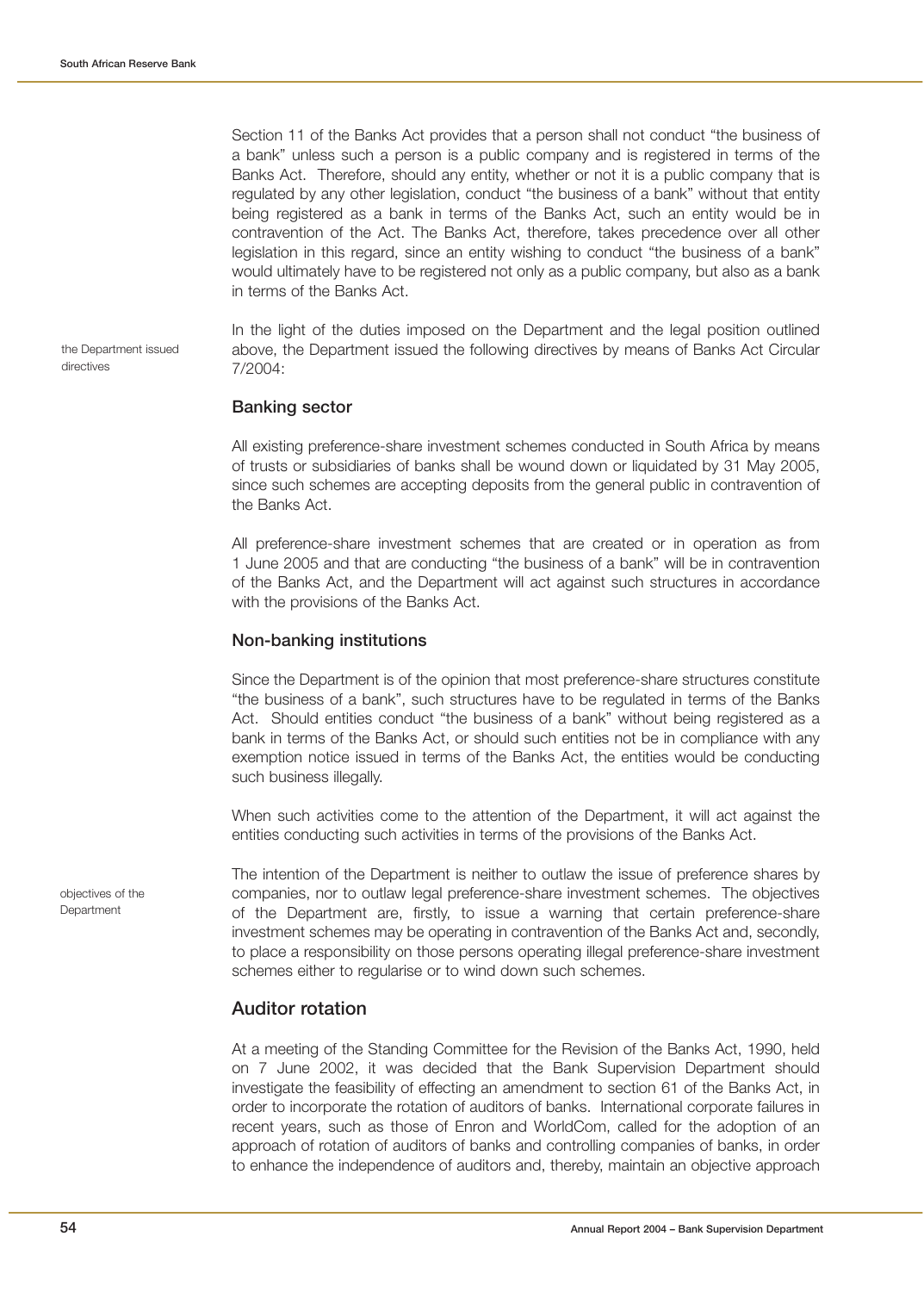to the auditing and disclosure of banks' financial affairs. Several of the more prominent banking and insurance regulators worldwide have in recent years adopted such an approach.

An amendment to section 61 of the Banks Act was effected during August 2003 by the Banks Amendment Act, 2003 (Act No. 19 of 2003). In terms of section 61(1)(b) of the Banks Act, "any person contemplated in paragraph (a) shall be appointed for such period and on such conditions as may be prescribed". In line with the said requirement, the Bank Supervision Department sent a letter to the auditing profession and several other affected parties, explaining the process that the Department envisaged for the rotation of the auditors of banks and controlling companies of banks. Comments received from banks and auditing firms were duly considered, and final implementation details were then formulated. These were distributed to banks as Banks Act Circular 16/2004, issued on 26 October 2004, and are outlined below.

### **Application of rotation**

Rotation of an auditing firm is not required, but rather rotation of an auditing firm's partners. The rotation of auditing partners applies only to the lead partners and engagement partners conducting the audit of a bank or controlling company of a bank when such a controlling company is registered in the Republic of South Africa.

The terms lead partner and engagement partner may broadly be defined as follows:

Lead partner – The lead partner is the partner who has overall and final responsibility for the audit of a bank or the controlling company of a bank. The lead partner also has responsibility for signing the annual financial statements and presenting the findings of an audit to a bank's audit committee.

Engagement partner - The engagement partner has responsibility for managing and coordinating the auditing work that is being undertaken in respect of a bank or its controlling company. The engagement partner may also have responsibility for auditing one or more of the segments, divisions or subsidiaries of a bank or controlling company. The engagement partner would normally liaise with the lead partner on important matters relating to the latter's area of responsibility.

In certain auditing firms, use is made of a concurring partner to provide another level of objectivity on the auditing work undertaken by the lead and engagement audit partners. Although requests were received to include concurring partners in the rotation process, the Department was of the opinion that the inclusion of concurring partners in the rotation process was unnecessary. The roles and functions of concurring partners in the audits of banks and controlling companies of banks should be managed by auditing firms themselves, in order to ensure that the roles and functions of concurring partners do not encroach on those of the lead or engagement partners.

After rotation, both lead partners and engagement partners may not be involved in the audit of a bank or its controlling company for a specified period. Therefore, after rotation, an engagement partner may not become the lead partner of the same bank or controlling company for a specified period, as set out below.

#### **Time periods applicable**

The maximum period for which a partner may be involved as a lead partner or engagement partner is five years. Thereafter, the lead and engagement partners may final implementation details were formulated

rotation of an auditing firm's partners

lead partner and engagement partner defined

concurring partner

maximum period is five years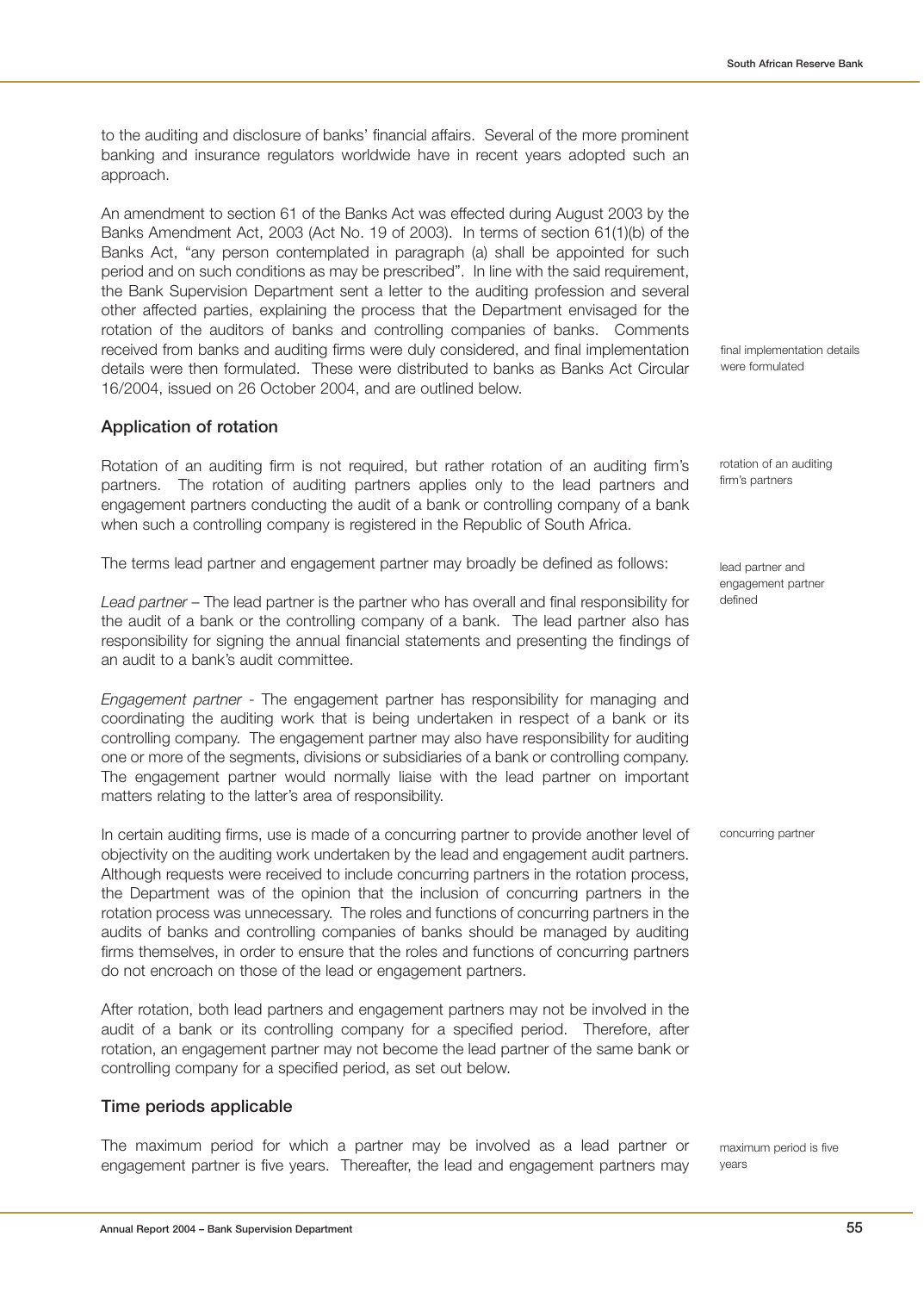time-out period

not become the lead or engagement partner of the same bank or its controlling company for a period of three years, the so-called time-out period. Although requests were received to shorten the time-out period to two years, the Department was of the opinion that in order to align the time-out period with current corporate-governance structures, the time-out period should remain three years.

#### **Commencement of rotation**

The rotation of partners applies retrospectively, starting with the rotation of lead partners after completion of 2004 financial year-end audits until and including 31 December 2004. Lead partners who would have audited a particular bank or its controlling company in that capacity for a period of five years or longer as at completion of the 2004 financial year-end audit shall rotate on completion of the year-end audit until and including 31 December 2004. Lead partners who have audited a particular bank or its controlling company in that capacity for a period of less than five years as at 31 December 2004 shall complete the remaining portion and shall rotate on completion of the five-year period. rotation of partners applies retrospectively

> In order to ensure continuity, the rotation of engagement partners will commence after completion of the 2005 financial year-end audits until and including 31 December 2005. Engagement partners who would have audited a particular bank or its controlling company in that capacity for a period of five years or longer as at completion of the 2005 financial year-end audit shall rotate on completion of the 2005 financial year-end audit until and including 31 December 2005. Engagement partners who would have audited a particular bank or its controlling company in that capacity for a period of less than five years as at 31 December 2005 shall complete the remaining portion and shall rotate on completion of the five-year period.

Although requests were received to allow the five-year period to be interrupted, the Department is of the opinion that, in the interest of stability, interruption of the five-year period should not be allowed. Therefore, should the engagement period of a lead partner or engagement partner for any reason be less than the envisaged period of five years, the time-out rule will apply before such a partner may be reinstated as lead or engagement partner. interruption of the five-year period not allowed

#### **Joint auditors**

If two auditing firms have been appointed by a bank or controlling company of a bank, rotation of the first lead partner starts after completion of the 2004 financial year-end audit until and including 31 December 2004. The second lead partner may rotate one year thereafter, after completion of the 2005 financial year-end audit until and including 31 December 2005. Rotation of the first engagement partner will take place after completion of the 2005 financial year-end audit until and including 31 December 2005, and the second engagement partner will rotate after completion of the 2006 financial year-end audit until and including 31 December 2006. Such rotational plans should be discussed with the management of the particular bank or controlling company and should be implemented in an orderly fashion, under prior advice to the Registrar of Banks.

#### **Specialist partners**

The Department does not require the rotation of so-called specialist partners, that is, partners dealing with issues of a specialised nature, such as taxation issues.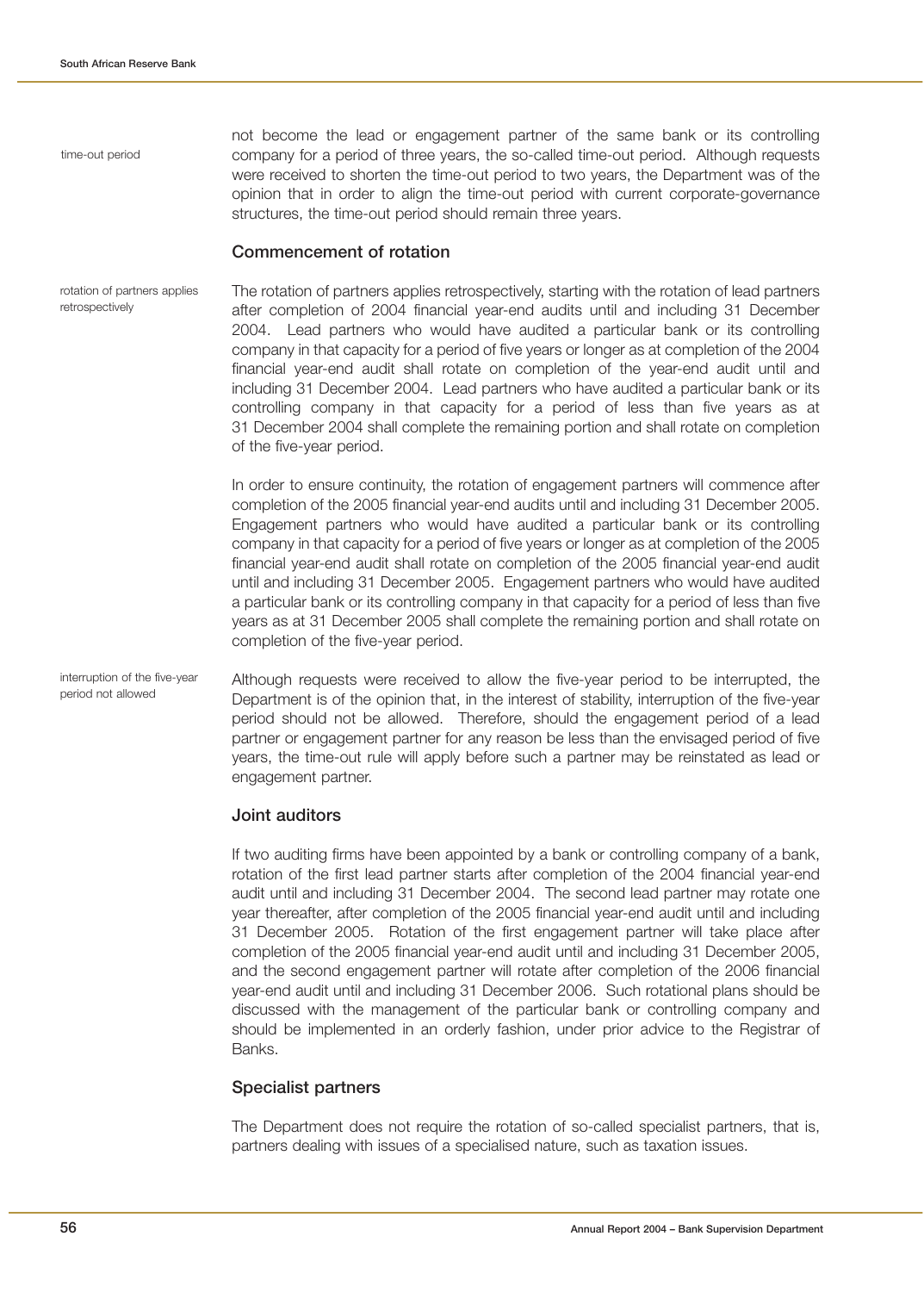# **Chapter 4**

# **Trends in South African banks**

This chapter reflects the main trends and industry statistics that are apparent from the information received from registered banks.

Aggregated information of individual banks is contained in the reports and graphs in sections 4.1 to 4.7 below. Certain of the comparative figures in respect of 2003 may differ from those reported in the 2003 annual report, because banking institutions subsequently submitted amended returns.

The reports and graphs that follow are largely affected by the position of the "big four" banks, which constituted 83,7 per cent of the banking sector in December 2004 (80,8 per cent in December 2003). The five largest banks constituted 88,5 per cent of the banking sector as at the end of December 2004 (86,9 per cent in December 2003).

# **4.1 Balance-sheet structure**

The balance-sheet structure is analysed to determine the type and spread of a bank's business activities, as well as to consider the impact of changes thereto on the risk profile of the banking sector. The aggregated balance sheet of the banking sector in South Africa, as at 31 December 2004, equalled R1 498,1 billion, as opposed to R1 379,8 billion as at 31 December 2003 and R1 100 billion as at 31 December 2002.

comparative figures may differ from those reported in the 2003 annual report

type and spread of a bank's business activities



### **Figure 1: Aggregated balance sheet**

Figure 1 graphically depicts the quarter-end value of, and percentage growth (measured over 12 months) in, the aggregated balance sheet of the banking sector for the period from March 2002 to December 2004. From December 2002, when a growth rate of 4,8 per cent was recorded, growth in the aggregated balance sheet increased uninterruptedly until September 2003 (27,5 per cent), to end the year 2003 at 25,4 per cent.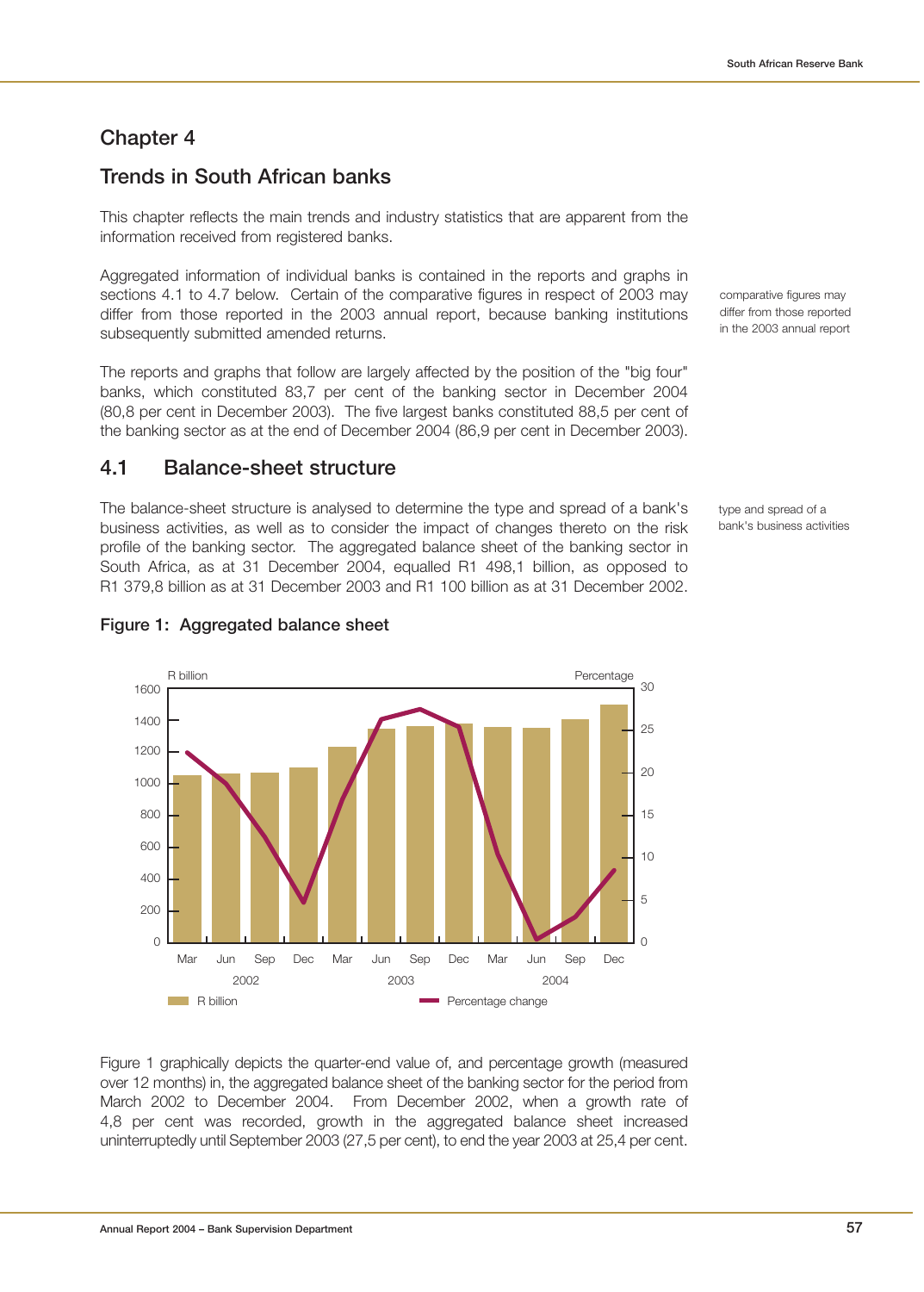sharp decrease in total assets during the first six months of 2004

The sharp increase in total assets during 2003 was due to an amendment to the Regulations relating to Banks in 2003, whereby banks were required, from 1 January 2003, to report their trading-book positions on the basis of gross values instead of net balances. For six consecutive months in 2004, however, growth in the aggregated balance sheet decreased, to a level of 0,4 per cent in June 2004. The sharp decrease in total assets during the first six months of 2004 was due to, amongst others, the deregistration of two A-2 rated banks and a decrease in the total assets of some foreign branches. By the end of 2004, however, a growth rate of 8,6 per cent had been recorded.

### **Liabilities**

A year-on-year comparison of the composition of liabilities is reflected in figure 2.



#### **Figure 2: Liabilities – year-on-year comparison**

domestic deposits from the public remained the main source of funding

decrease in other liabilities

Domestic deposits from the public, in the amount of R910 billion, remained the main source of funding for the banking sector and constituted 60,7 per cent of total liabilities in December 2004, compared to 54,7 per cent in December 2003 and 60,2 per cent in December 2002. Repurchase agreements and other liabilities as a percentage of total liabilities, on the other hand, decreased from 4,1 per cent and 25,3 per cent in December 2003 to 3,4 per cent and 19,6 per cent in December 2004, respectively. The decrease in other liabilities was due mainly to less activity in derivatives. Foreign funding and share capital and reserves, on the other hand, increased from 2,8 per cent and 8 per cent, respectively, in December 2003 to 3,1 per cent and 8,3 per cent, respectively, in December 2004. Interbank funding decreased slightly, from 4,93 per cent in December 2003 to 4,85 per cent in December 2004.

# **Composition of non-bank deposits**

Figure 3 reflects a year-on-year comparison of the composition of non-bank deposits. Fixed and notice deposits decreased by 3,8 percentage points during 2004. Demand deposits as a percentage of total non-bank deposits decreased from 52 per cent to 47,1 per cent. Negotiable certificates of deposit (NCDs) as a percentage of non-bank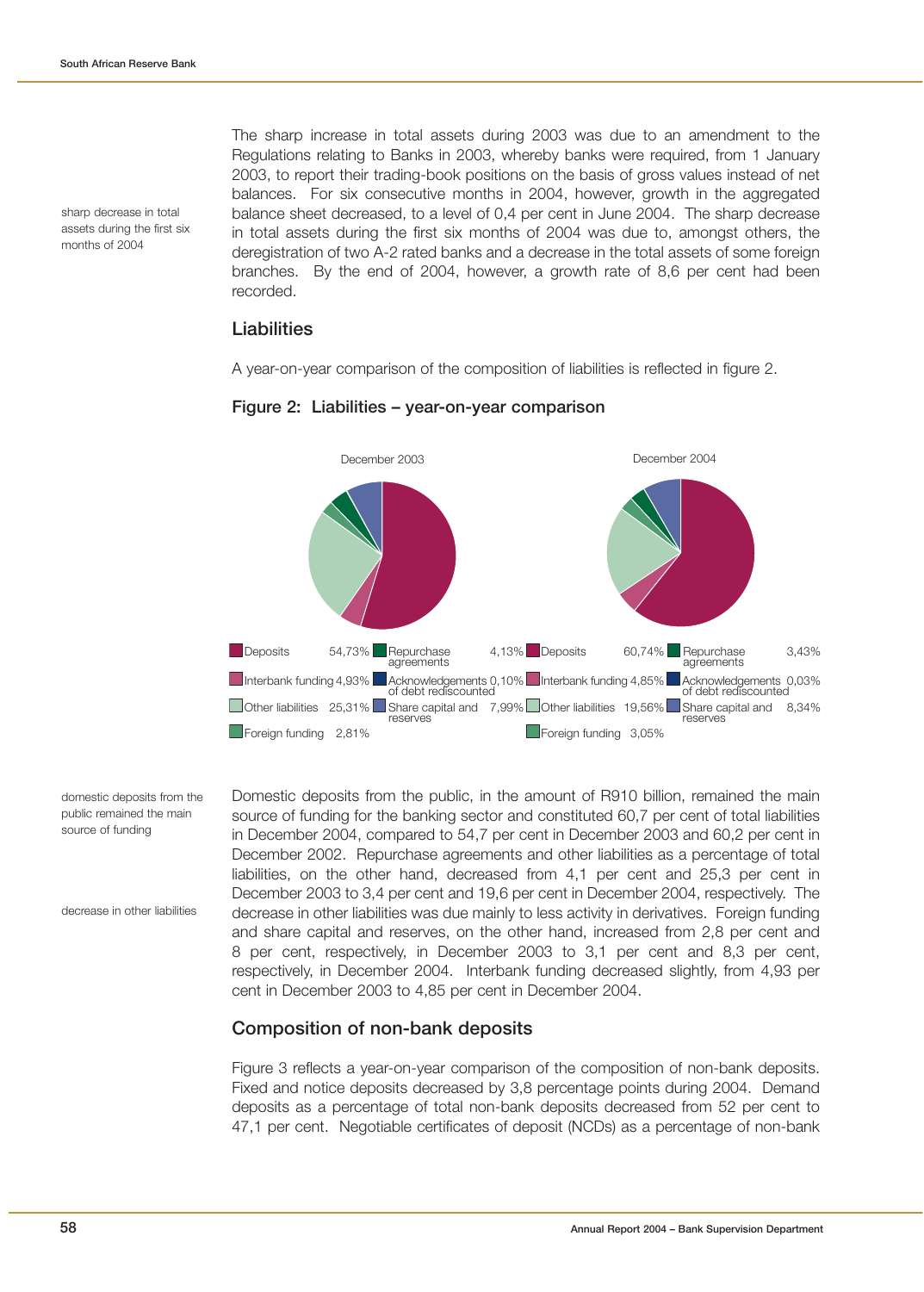deposits increased significantly, from 3 per cent at the end of December 2003 to 12,1 per cent at the end of December 2004. The sharp increase in NCDs during 2004 was due to the Minister of Finance removing stamp duties on NCDs in his 2004 budget speech, consequently decreasing the cost of NCDs.

The sharp increase in NCDs



**Figure 3: Composition of non-bank deposits**

### **Maturity structure of non-bank deposits**

Figure 4 reflects the composition of non-bank deposits (according to maturity) for the period from March 2002 to December 2004. As can clearly be seen from figure 4, shortterm deposits remained the largest component of total non-bank funding and accounted for 67,4 per cent of total non-bank funding as at 31 December 2004, compared to 73 per cent at the end of December 2003 and 69,6 per cent at the end of December 2002. Medium-term deposits accounted for 22,9 per cent as at 31 December 2004, compared to 18,7 per cent and 19,6 per cent at the end of December 2003 and the end of December 2002, respectively. Long-term deposits remained the smallest component of total non-bank funding and accounted for 9,7 per cent of total non-bank funding as at 31 December 2004, compared to 8,3 per cent and 10,8 per cent at the end of December 2003 and the end of December 2002, respectively.

Although long-term deposits remained the smallest component of total non-bank funding, growth in long-term deposits increased markedly from March 2004 (see figure 5). Measured over a 12-month period, growth in long-term deposits had increased by 40,9 per cent by the end of December 2004. This increase in long-term deposits can be attributed to the low interest-rate environment in the South African economy since 2003. The significant decrease in interest rates in 2003 resulted from a relaxation in South Africa's monetary policy during that year. From June 2003, the repurchase rate was reduced by 450 basis points. Currently, the big five banks hold more than 89,6 per cent of long-term deposits.

Growth in medium-term deposits, on the other hand, decreased from 10,6 per cent in January 2004 to 0,2 per cent in June 2004. This decrease in medium-term deposits during the first six months of 2004 was due to the deregistration of an A-2 rated bank. short-term deposits remained the largest component of total nonbank funding

growth in long-term deposits increased

decrease in medium-term deposits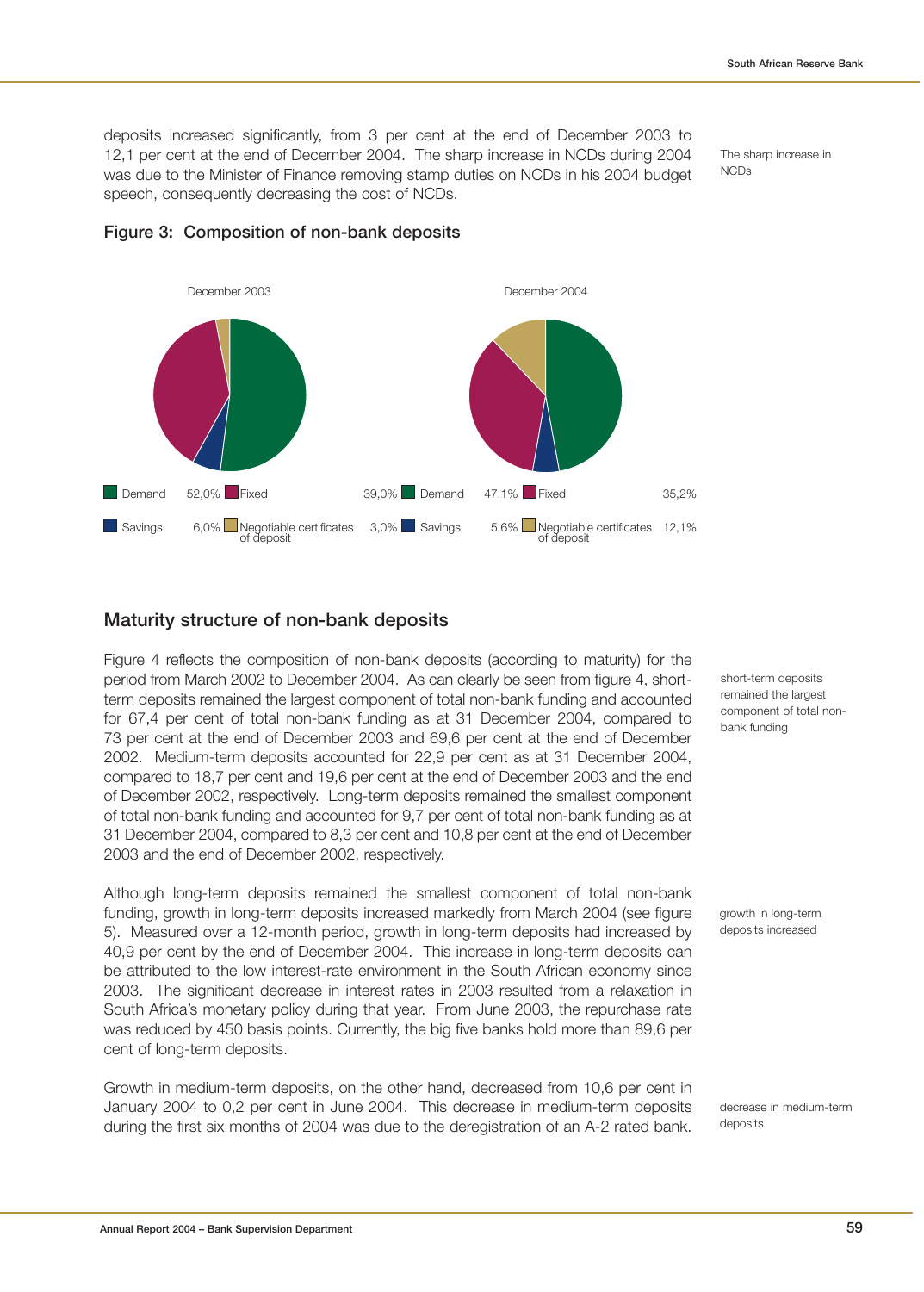By November 2004, however, growth in medium-term deposits had increased more noticeably to 54,3 per cent, before moderating slightly to 47,4 per cent in December 2004.



**Figure 4: Composition of non-bank funding according to maturity**

Growth in short-term deposits fluctuated slightly over the past three years and increased from 10,9 per cent in December 2002, to 19,6 per cent in December 2003 and, by the end of December 2004, had decreased to 11,3 per cent (measured over a period of 12 months).



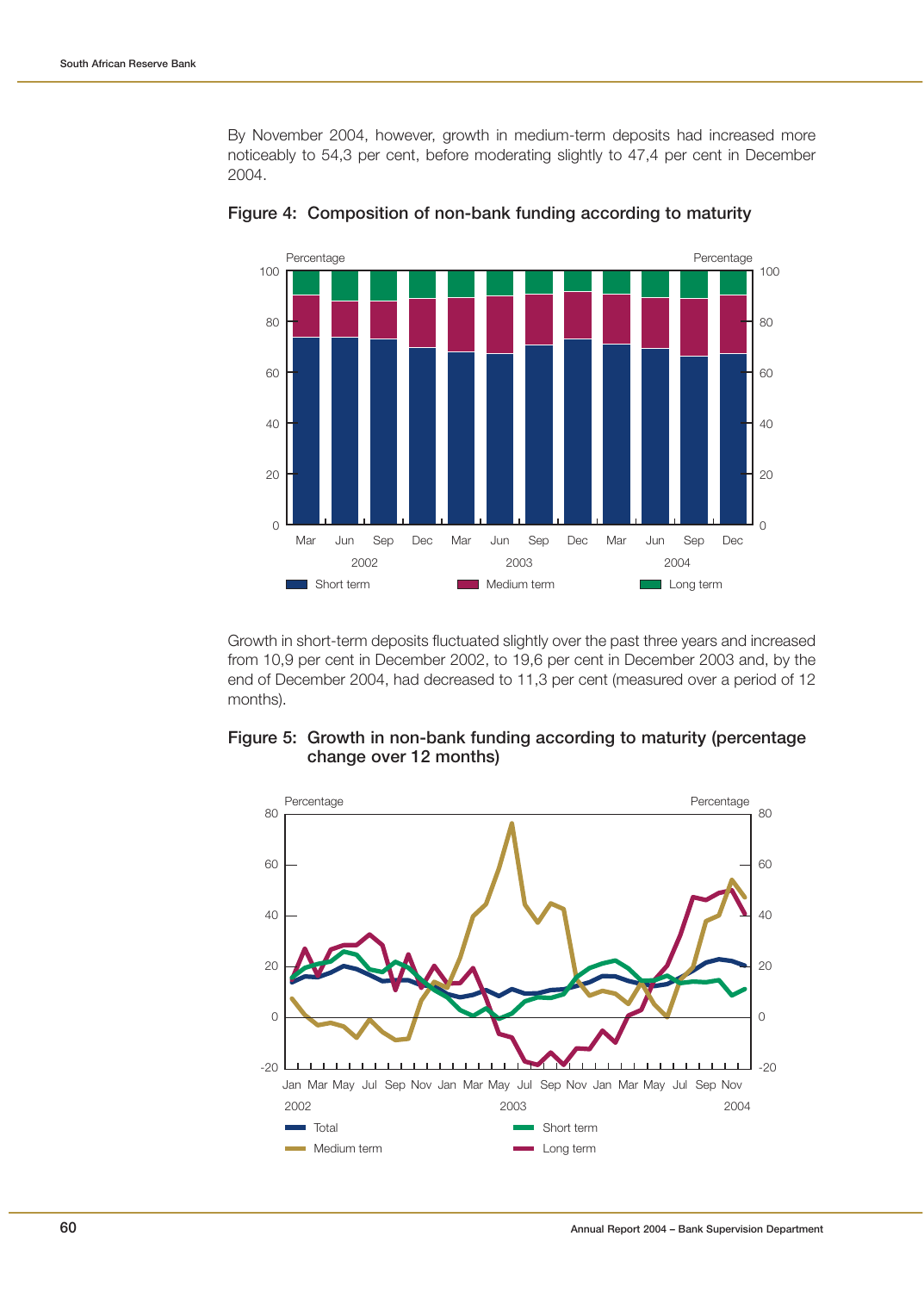other major liabilities

Other major liabilities of the banking sector as at 31 December 2004 included foreign funding of R45,8 billion (which increased by 18 per cent when compared to the December 2003 level of R38,8 billion), capital and reserves of R124,9 billion (which increased by 13,4 per cent when compared to the December 2003 level of R110,2 billion) and interbank funding of R72,7 billion (representing a growth rate of 6,8 per cent when compared to the December 2003 level of R68,1 billion). Other liabilities, on the other hand, decreased to R292,9 billion as at 31 December 2004 (a decrease of 16,1 per cent when compared to the amount of R349,2 billion at the end of December 2003).

### **Assets**

Figure 6 graphically reflects a year-on-year comparison of the composition of assets as at 31 December 2003 and 31 December 2004. The banking sector's assets increased by R118,3 billion (representing a growth rate of 8,6 per cent) during 2004, to a total of R1 498,1 billion at the end of December 2004. Factors contributing to this growth were the following:

banking sector's assets increased

- Monetary assets grew by 12 per cent, from R28,8 billion as at 31 December 2003 to R32,3 billion as at 31 December 2004.
- Non-bank advances grew by 15,8 per cent, from R876 billion at the end of December 2003 to R1 014,1 billion at the end of December 2004.
- Loans granted under resale agreements decreased by 37,2 per cent, from R46,4 billion at the end of December 2003 to R29,2 billion at the end of December 2004.
- Trading and investment assets grew by 0,9 per cent, from R328,1 billion at the end of December 2003 to R330,9 billion as at 31 December 2004.
- Non-financial assets decreased by 5,1 per cent, from R12,3 billion at the end of December 2003 to R11,6 billion at the end of December 2004.
- Other assets decreased by 5,9 per cent, from R26,7 billion at the end of December 2003 to R25,1 billion at the end of December 2004.



### **Figure 6: Assets – year-on-year comparison**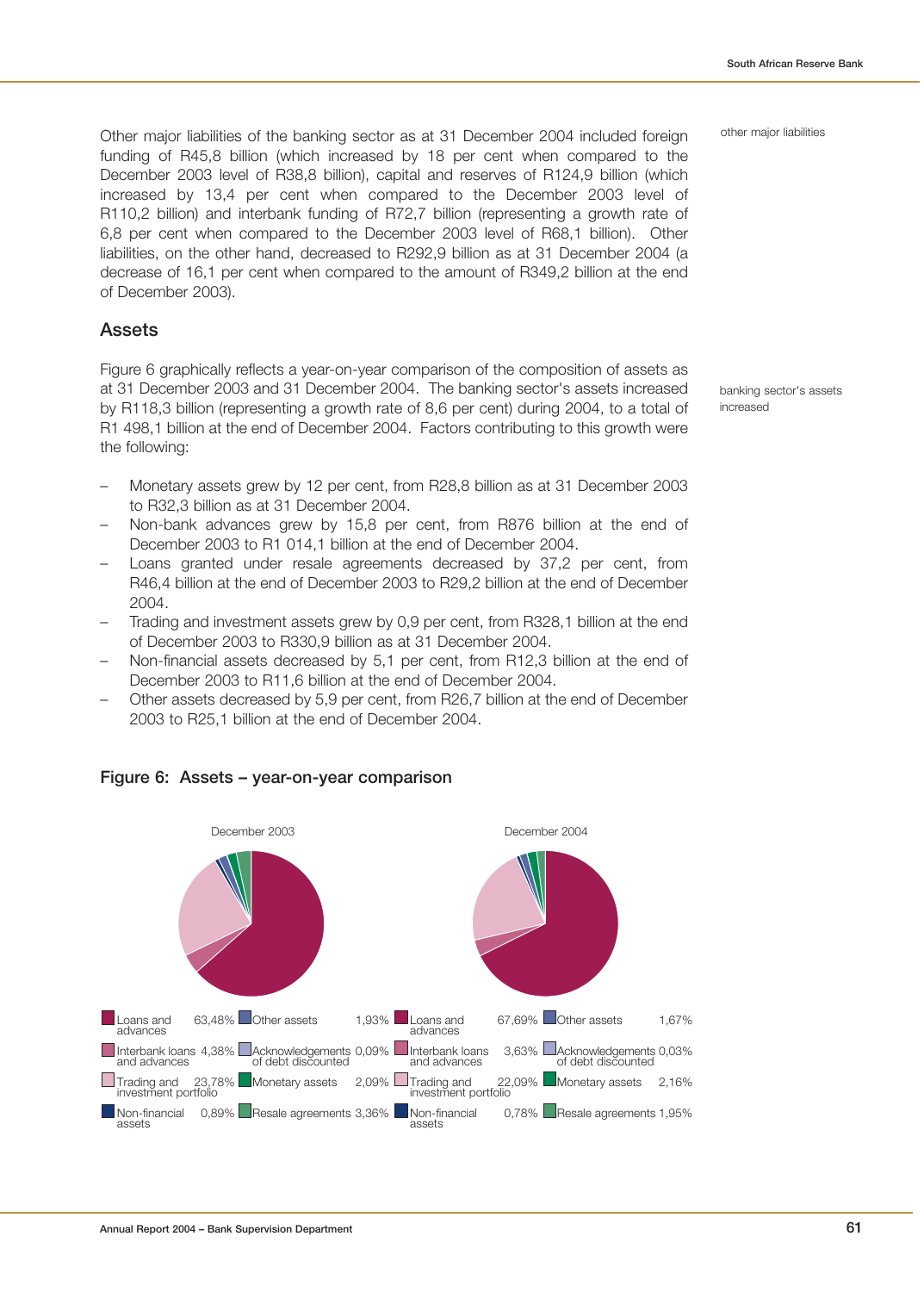After a significant slowdown in the growth of total loans and advances during the latter half of 2002 (see figure 7), growth in total loans and advances resumed from April 2003 and, by the end of December 2003, had increased by 11,1 per cent (measured over a period of 12 months). During 2004, growth in total loans and advances fluctuated slightly, from 13,7 per cent in January 2004 to 8,1 per cent in June 2004 and to 11,2 per cent in December 2004. At the end of December 2004, loans and advances accounted for about 73,3 per cent of total assets (see figure 8).



**Figure 7: Total loans and advances**



**Figure 8: Loans and advances as a percentage of total assets**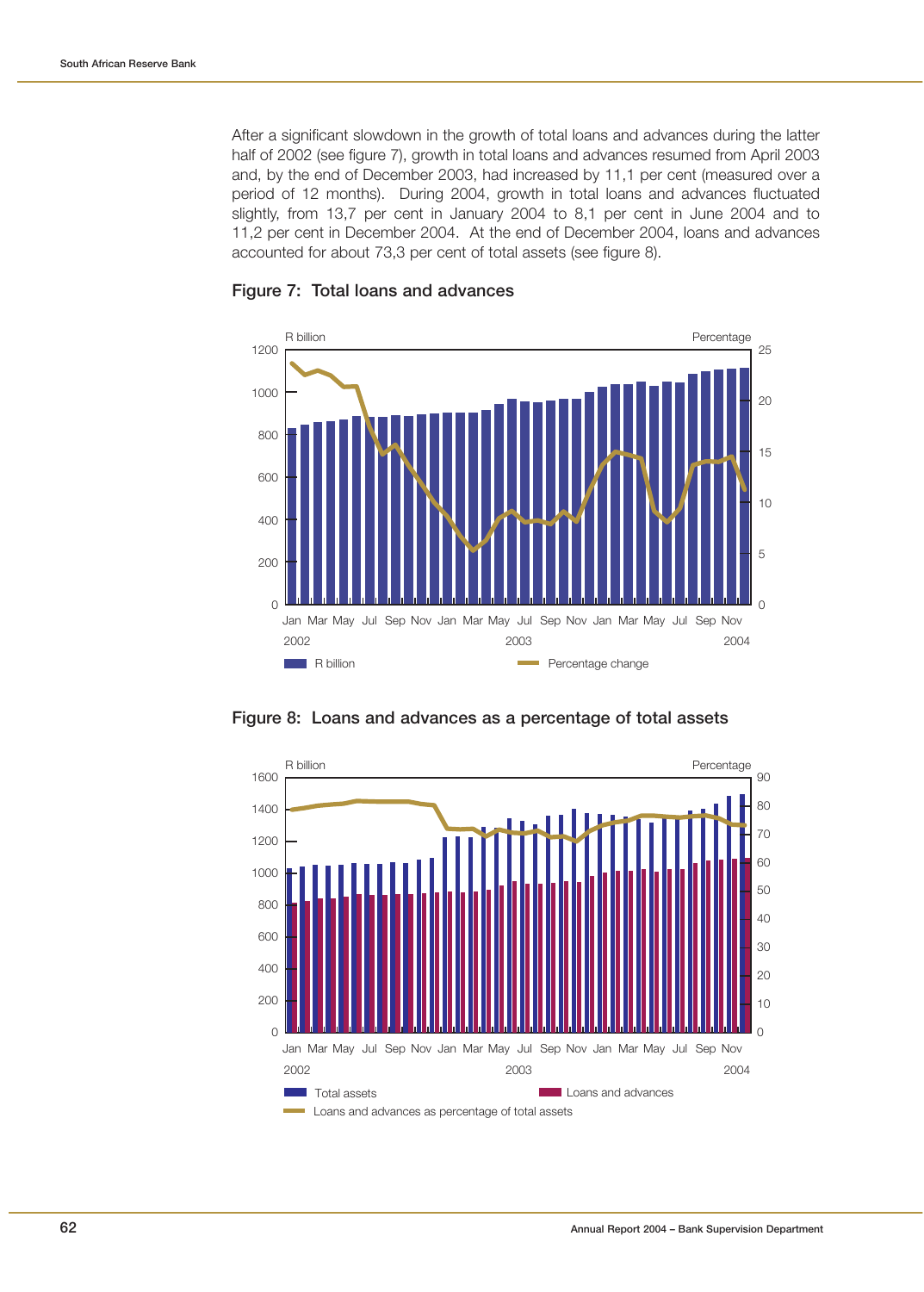Loans and advances as a percentage of total assets decreased from 80,3 per cent in December 2002 to 71,2 per cent in December 2003, before increasing throughout 2004 to 73,5 per cent in November 2004. Loans and advances as a percentage of total assets decreased somewhat during the last month of 2004, to end the year at 73,3 per cent (see figure 8).

### **Composition of loans and advances**

The composition of loans and advances is shown graphically in figure 9. A comparison of the composition of loans and advances in 2003 and 2004 clearly shows that mortgage loans as a percentage of total loans and advances increased notably, from 32,3 per cent in December 2003 to 36,5 per cent in December 2004, whereas overdrafts and loans decreased slightly, from 26,4 per cent in December 2003 to 25 per cent in December 2004.

As at the end of December 2004, non-bank loans and advances constituted 67,7 per cent (December 2003: 63,5 per cent) of the banking sector's assets and, thus, represented the main area of focus for the management of on-balance-sheet credit risk. The increase of R138,2 billion (2003: R75,7 billion), representing a growth rate of 15,8 per cent (2003: 9,5 per cent), achieved in respect of non-bank advances during 2004 and can be attributed to the following areas (see also figure 10):

- Mortgage loans increased by R82,7 billion, to a level of R406,2 billion, representing an increase of 25,6 per cent. The sharp increase in mortgages during 2004 was due to, amongst others, the decrease in interest rates from June 2003.
- Overdrafts and loans increased by R14,8 billion, to a level of R278,9 billion, representing a growth rate of 5,6 per cent. It is noticeable, however, from figure 10 that growth in overdrafts and loans was on a declining trend from April 2004, before moderating to 5,6 per cent at the end of December 2004. The decreasing trend in the growth rate of overdrafts and loans was due to lower utilisation of funding from banks by corporates, resulting from a number of corporates funding themselves by the issue of their own paper.
- Instalment debtors increased by R26,3 billion, to a level of R152,4 billion, representing an increase of 20,9 per cent.
- Foreign-currency loans and advances increased by R2,3 billion, to a level of R116,7 billion, representing an increase of 2 per cent.
- Credit cards increased by R4,2 billion, to a level of R21,2 billion, representing an increase of 24,9 per cent. The sharp increase in credit cards was due to, amongst others, the previously mentioned decrease in interest rates from June 2003.
- Acknowledgements of debt discounted decreased by R2,4 billion, to a level of R22,5 billion, representing a decrease of 9,7 per cent.
- Redeemable preference shares increased by R0,3 billion, to a level of R15,7 billion, representing an increase of 2 per cent.

mortgage loans increased notably

overdrafts and loans decreased slightly

increase in non-bank advances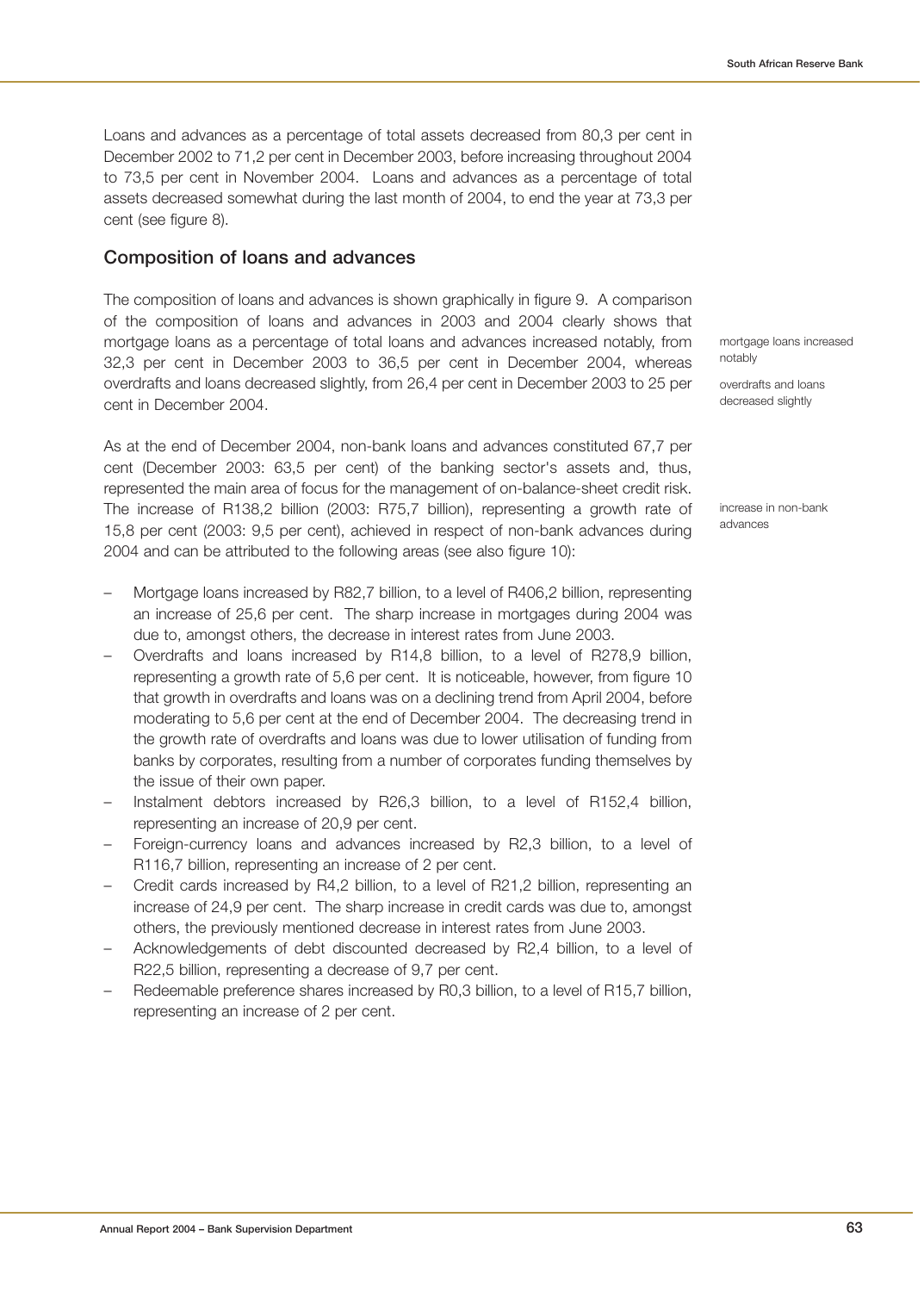

#### **Figure 9: Composition of loans and advances**





### **4.2 Capital adequacy**

Capital provides a safety net to depositors and other providers of loan finance against losses that a bank might incur. For this reason, it is very important that only banks that are adequately capitalised be authorised to accept deposits from the public. As experience has shown, however, the existence of adequate capital does not provide a guarantee against the failure of a bank that is badly managed.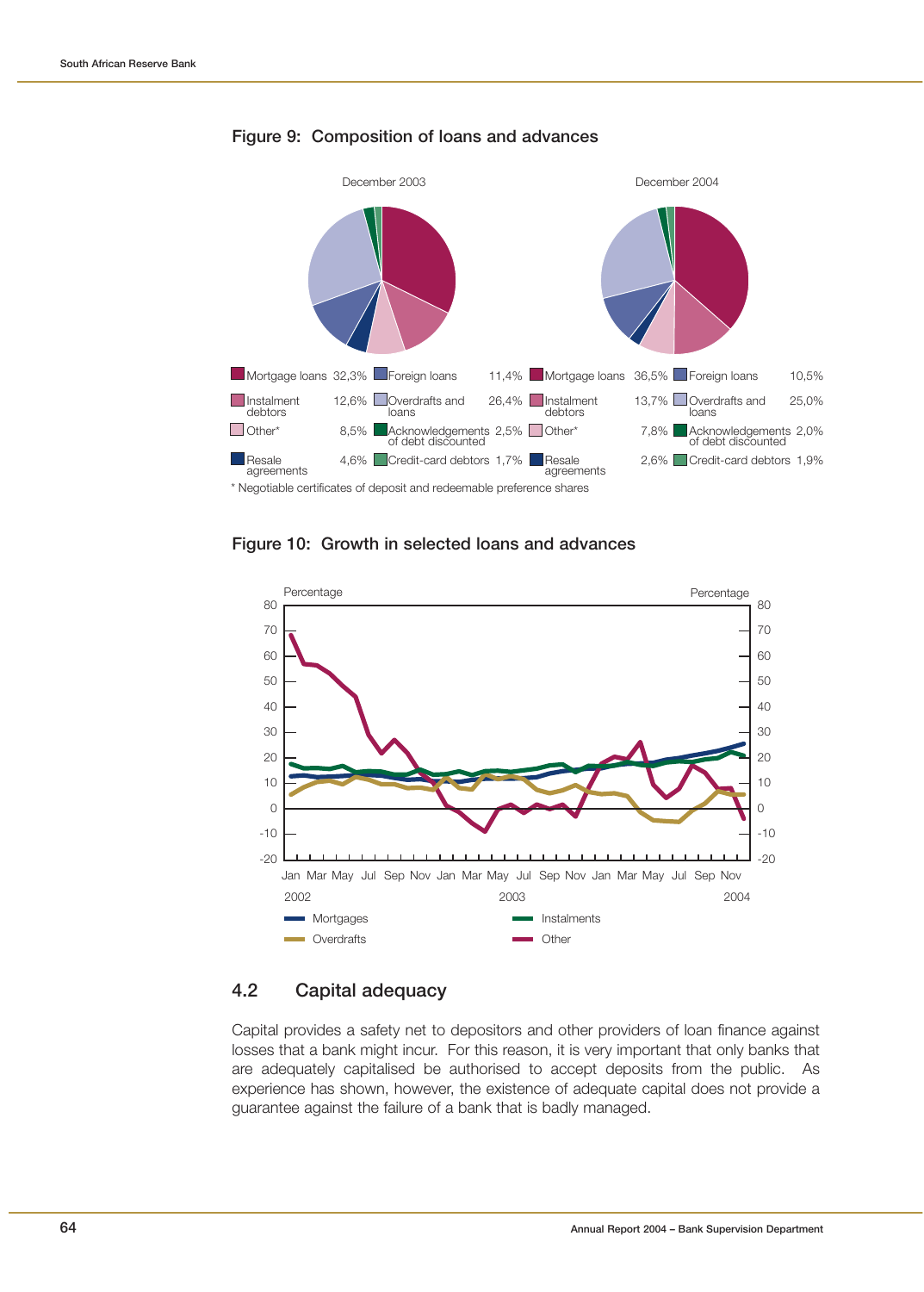For the year under review, the average capital and reserves held by the banking sector amounted to R116,6 billion (R105,6 billion in December 2003), and R107,6 billion (R94,8 billion in December 2003) thereof constituted qualifying capital and reserves for purposes of assessing capital adequacy. The capital-adequacy ratio for the banking sector as at the end of December 2004 was 13,5 per cent (2003: 12,2 per cent).

An analysis of the percentage distribution of banks in terms of capital adequacy at the end of December 2004 (see figure 11) reveals that only 2,9 per cent (2003: 0 per cent) of the total number of banking institutions – in fact, only one bank – did not meet the minimum capital-adequacy ratio of 10 per cent, whereas 45,7 per cent of banking institutions (2003: 50 per cent) had capital-adequacy ratios that exceeded 20 per cent.

only one bank did not meet the minimum capitaladequacy ratio



# **Figure 11: Distribution of banks in terms of capital adequacy**

**Figure 12: Banks' capital adequacy in terms of total asset value**

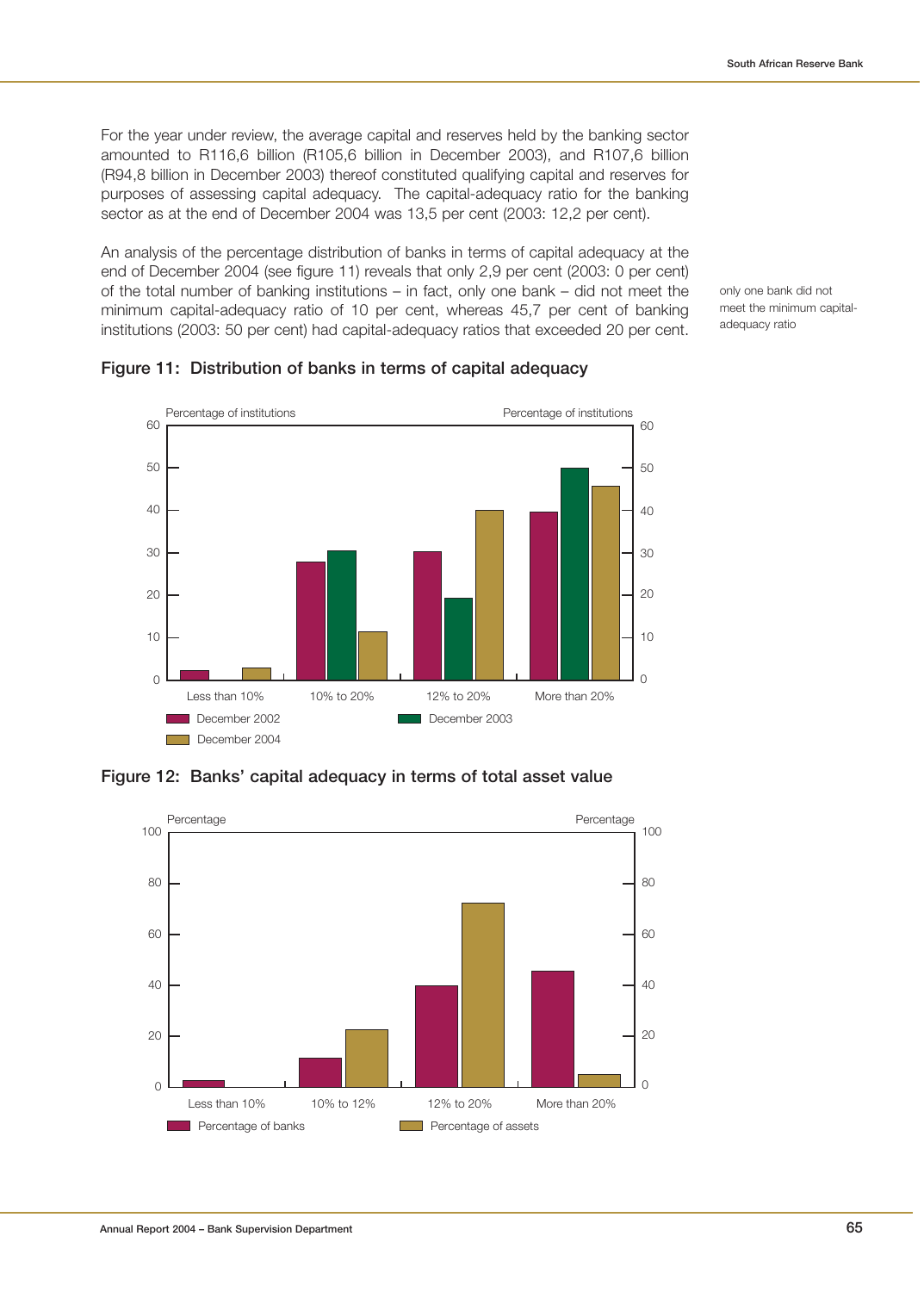Banking institutions that reported capital-adequacy ratios of above 20 per cent (that is, 45,7 per cent of institutions) represented only 5,1 per cent of total banking-sector assets (see figure 12). Banking institutions with a capital-adequacy ratio of between 12 per cent and 20 per cent (40 per cent of banking institutions) represented the largest portion of total banking-sector assets, namely, 72,3 per cent.

Figure 13 reflects the rand values of the split, over time, between primary and secondary capital, as well as required capital and actual qualifying capital. At the end of December 2004, primary capital and reserves constituted 71,3 per cent (2003: 67,2 per cent) of qualifying capital and reserves before deduction of impairments amounting to R7,8 billion (2003: R10,1 billion). Primary capital and reserves grew by 23,9 per cent (2003: 2,9 per cent) during 2004, to R90,2 billion at the end of December 2004. The increase in the growth of primary capital and reserves was due to the issue of nonredeemable non-cumulative preference shares and the appropriation of profits by some banks. Secondary capital and reserves increased by 3,4 per cent (2003: 1,4 per cent), to R34,3 billion at the end of December 2004. Banks continued to hold a buffer in excess of the required capital.







### **Risk profile of on- and-off-balance-sheet items**

Figure 14 graphically depicts the risk-weighted percentages of assets and off-balancesheet items and of the combined total of assets and off-balance-sheet items. The risk weighting of the banking sector's assets increased slightly, from 64,8 per cent at the end of December 2004 to 65,5 per cent at the end of December 2004. The risk weighting of off-balance-sheet items decreased from 37,1 per cent at the end of December 2003 to 35 per cent at the end of December 2004. The decrease in off-balance-sheet items was due to a marked decrease of more than 44 per cent in central securities depository participation, risk weighted at 0 per cent, during 2004. The change in the composition of off-balance-sheet-items had the effect of increasing the combined risk weighting of

marked decrease in central securities depository participation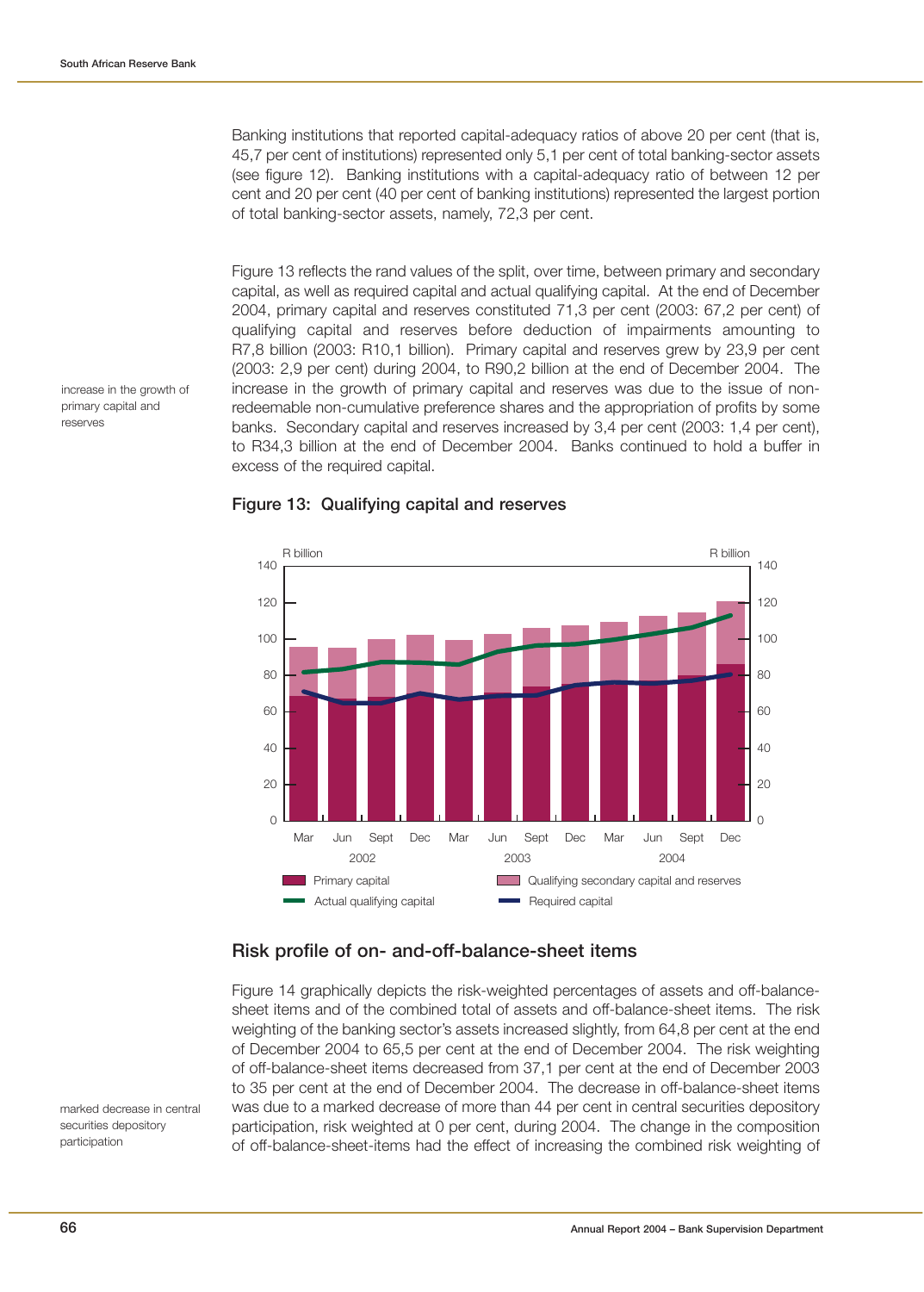assets and off-balance-sheet items slightly, from 62,2 per cent in 2003 to 62,6 per cent in 2004.



**Figure 14: Risk profile of on- and off-balance-sheet items**

# **4.3 Profitability**

An evaluation of the profitability of banks focuses on an assessment of the quality of income and the long-term sustainability of the activities that generate the income. For this reason, the analyses focus on the following aspects:

- Quality of earnings (nature of earnings, that is, whether or not recurring, and the risk sensitivity of earnings).
- Sources of income (such as a fair spread of generation/sources of income).
- Nature of income (such as the intermediation function, or trading and advisory activities).
- Integrity of the information.
- Profitability of assets and effectiveness of activities.
- Cost control and cost optimisation.
- Balance between the effort expended on activities and the income generated therefrom.

As can be seen in figure 15, the intermediation function again constituted the main source of income for banks. The intermediation function generates interest margin (an average of 2,3 per cent of total assets for 2004) and transaction-based fee income (an average of 1,8 per cent of total assets for 2004). The income derived from the intermediation function (R61,3 billion) during 2004 was generally sufficient to cover the sum of operating expenses and provisions (R54,3 billion). The generation of additional income from investments, including Government stock and Treasury bonds, and from knowledge-based fee income derived from trading and advisory activities also contributed to the continued profitability of banks. Fee income and investment and trading income as a percentage of total assets were equivalent to 1,9 per cent and the analyses focus on the following aspects

intermediation function again constituted the main source of income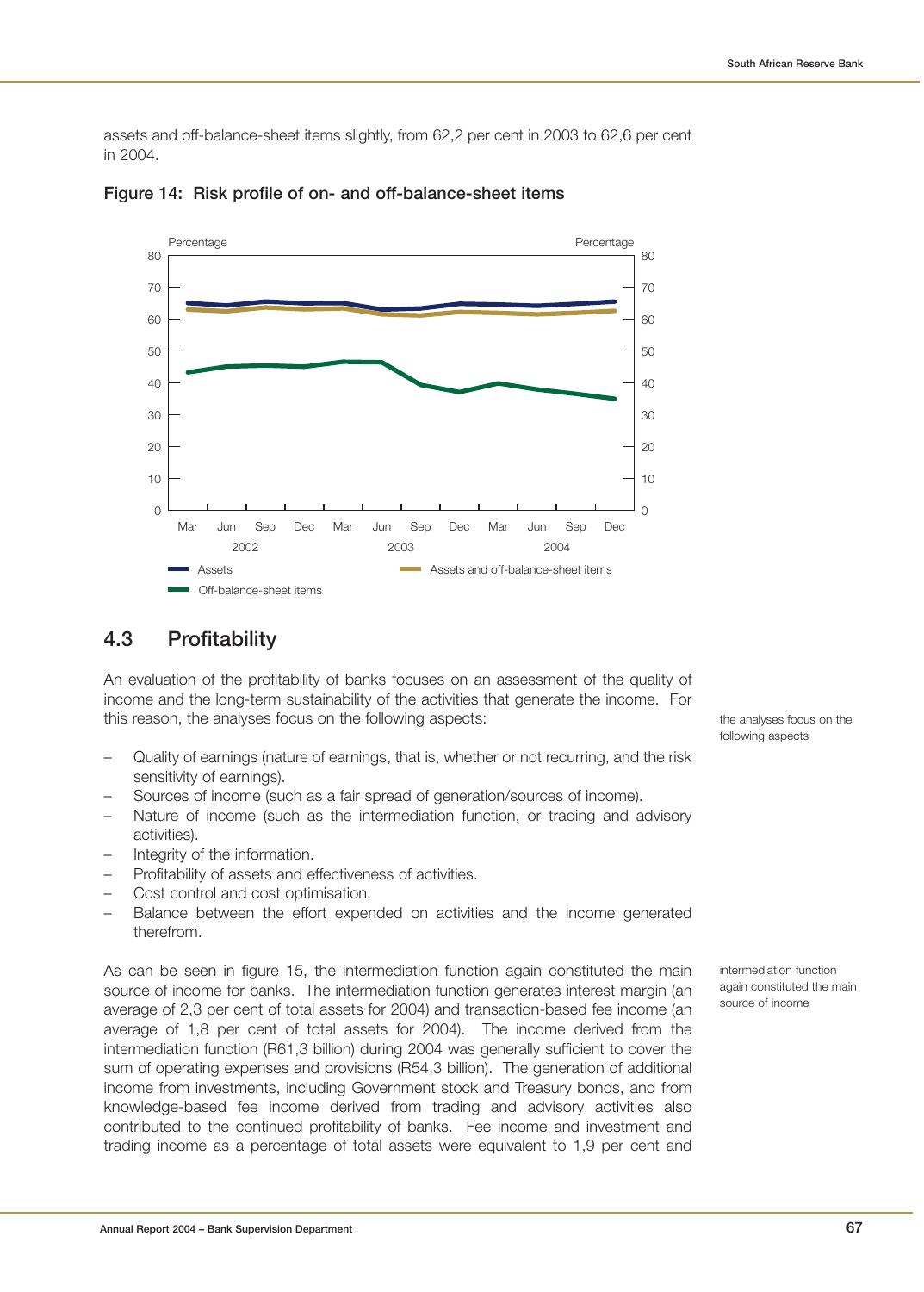0,9 per cent, respectively, during 2004 (as opposed to 1,8 per cent and 0,4 per cent, respectively, during 2003).



### **Figure 15: Composition of the income statement**

interest expense decreased

For the year 2004, interest expense decreased by about 24,1 per cent, which was 8,4 percentage points higher than the decrease of 15,7 per cent in interest income. The net result thereof was that the interest margin increased by 9,2 per cent, whereas it increased by 5,3 per cent in 2003. Interest derived from mortgage bonds and overdrafts and loans constituted 35,4 per cent and 26,5 per cent, respectively, of total interest income during 2004 (as opposed to 33,6 per cent and 28,4 per cent, respectively, during 2003).

The main components of interest expense were interest in respect of demand deposits at 28,1 per cent of the total interest expense (2003: 30,3 per cent) and interest in respect of fixed and notice deposits at 34 per cent of the total interest expense (2003: 32,3 per cent).

Figure 16 graphically depicts the interest margin of the banking sector for the period from January 2002 to December 2004, whereas figure 17 depicts the percentage-point change in the components of the interest margin for the aforementioned period. The interest margin for the year was on average higher in 2004 than in 2003. By the end of December 2004, the interest margin was 3,5 per cent, compared to 2,7 per cent in 2003 and 4,5 per cent in 2002. The margin at the end of December 2003 was affected mainly by half-year reporting adjustments by some A1-rated banks and the reporting of a decrease in interest income on derivative instruments by some A2-rated banks. An analysis of the relative monthly percentage-point change in the underlying components, as well as in the interest margin (see figure 17), displayed clear cyclical tendencies.

interest margin was on average higher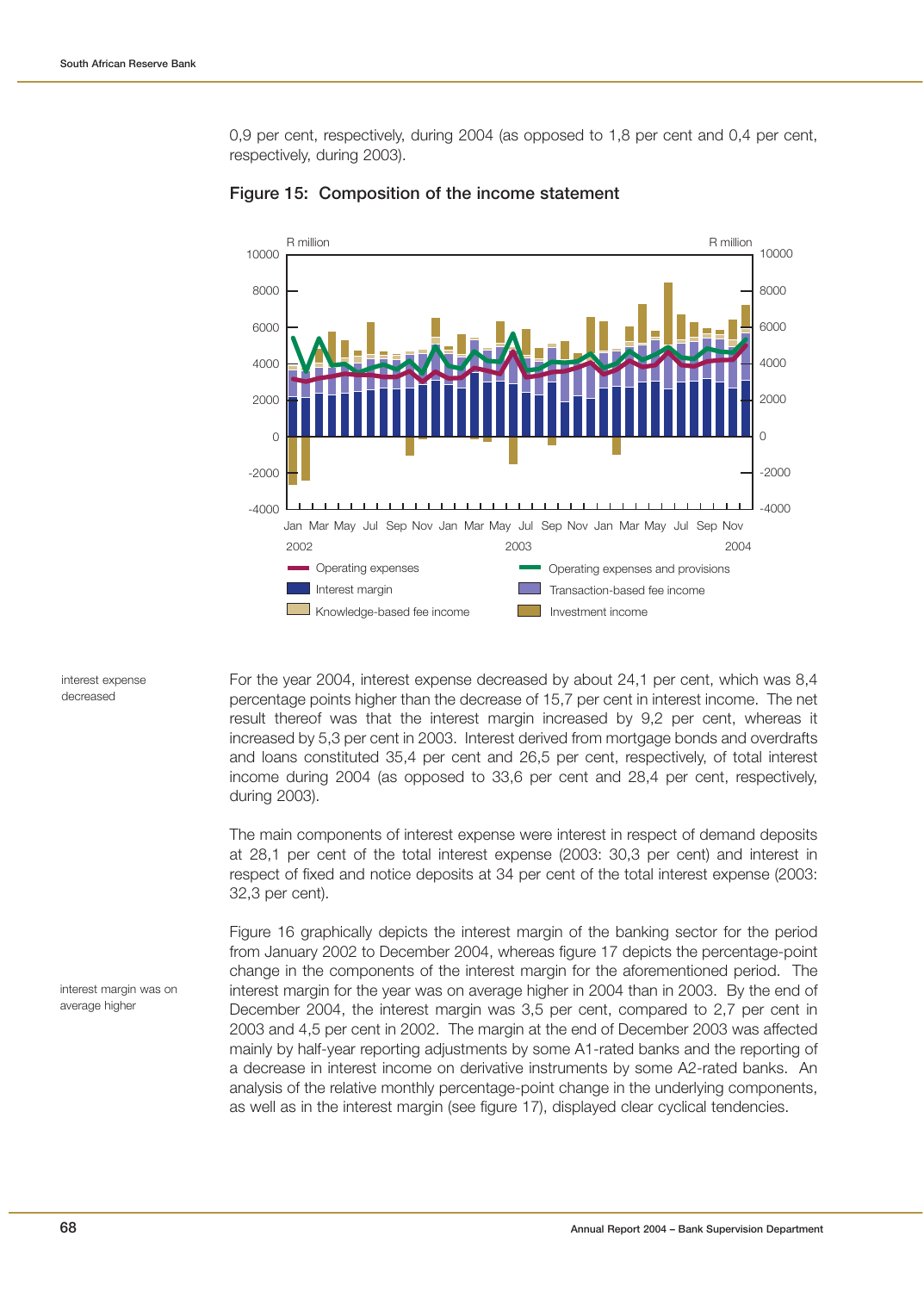



**Figure 17: Percentage-point change in interest margin**



The operating expenses of the total banking sector increased by 12,5 per cent in 2004 (9,8 per cent in 2003), mainly as a result of an increase of 17,1 per cent in total staff expenses, which accounted for about 55,4 per cent (2003: 52 per cent) of total operating expenses. Figure 18, graphically depicts the percentage change (measured over a 12-month period) in total staff expenses, the number of employees and the number of branches for the past three years. During 2004, both the number of

operating expenses increased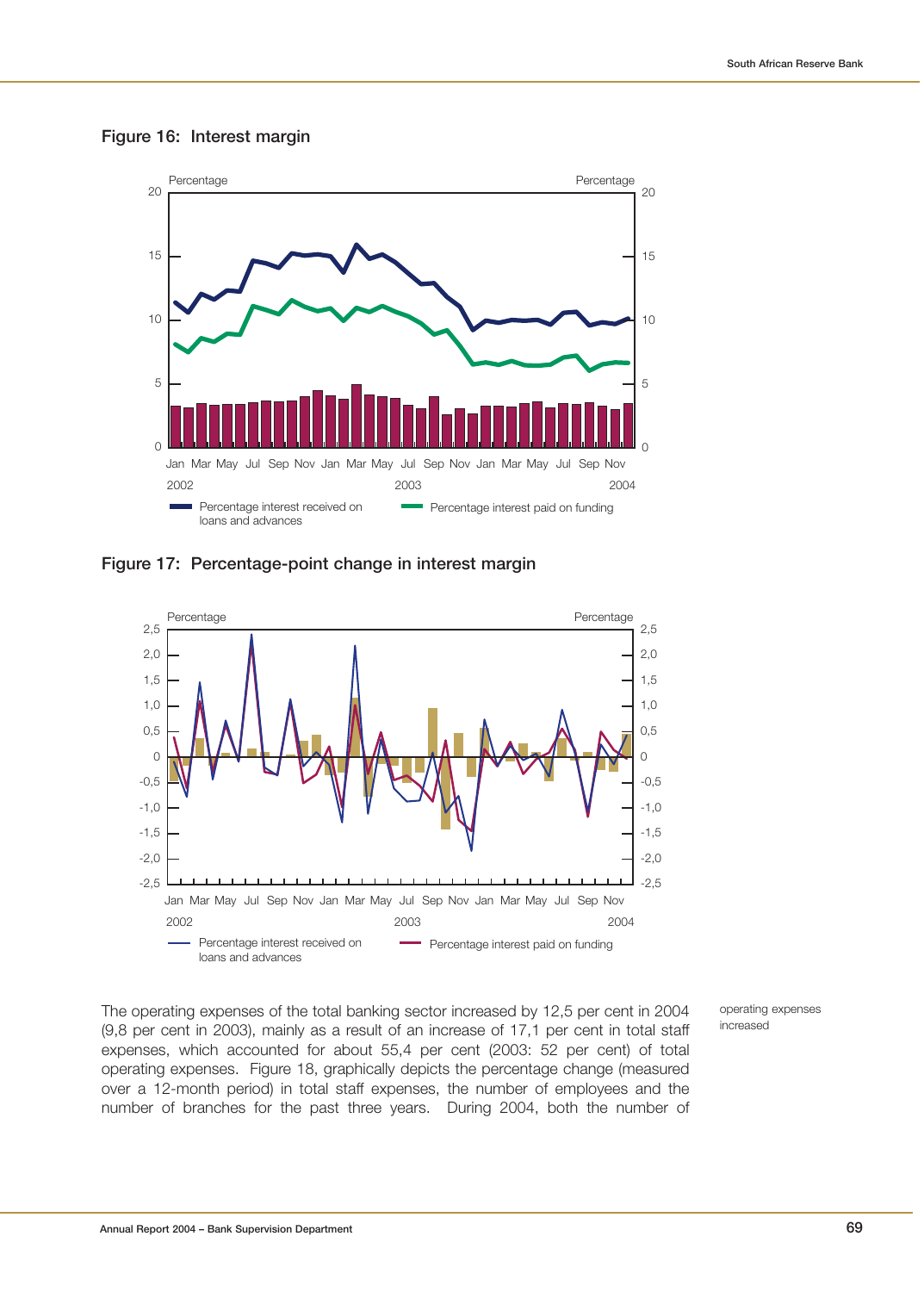employees and number of branches increased

employees in the banking sector and the number of branches increased, by 1,1 per cent and 12,8 per cent, respectively, as opposed to a decrease of 5,4 per cent and 1,9 per cent, respectively, during 2003. An increase in administrative expenses also contributed to the growth in operating expenses. Compared to the previous year, administrative expenses increased by 9,7 per cent and accounted for 40,6 per cent (41,7 per cent in 2003) of total operating expenses in 2004.





**Figure 19: Efficiency ratio of South African banking sector**

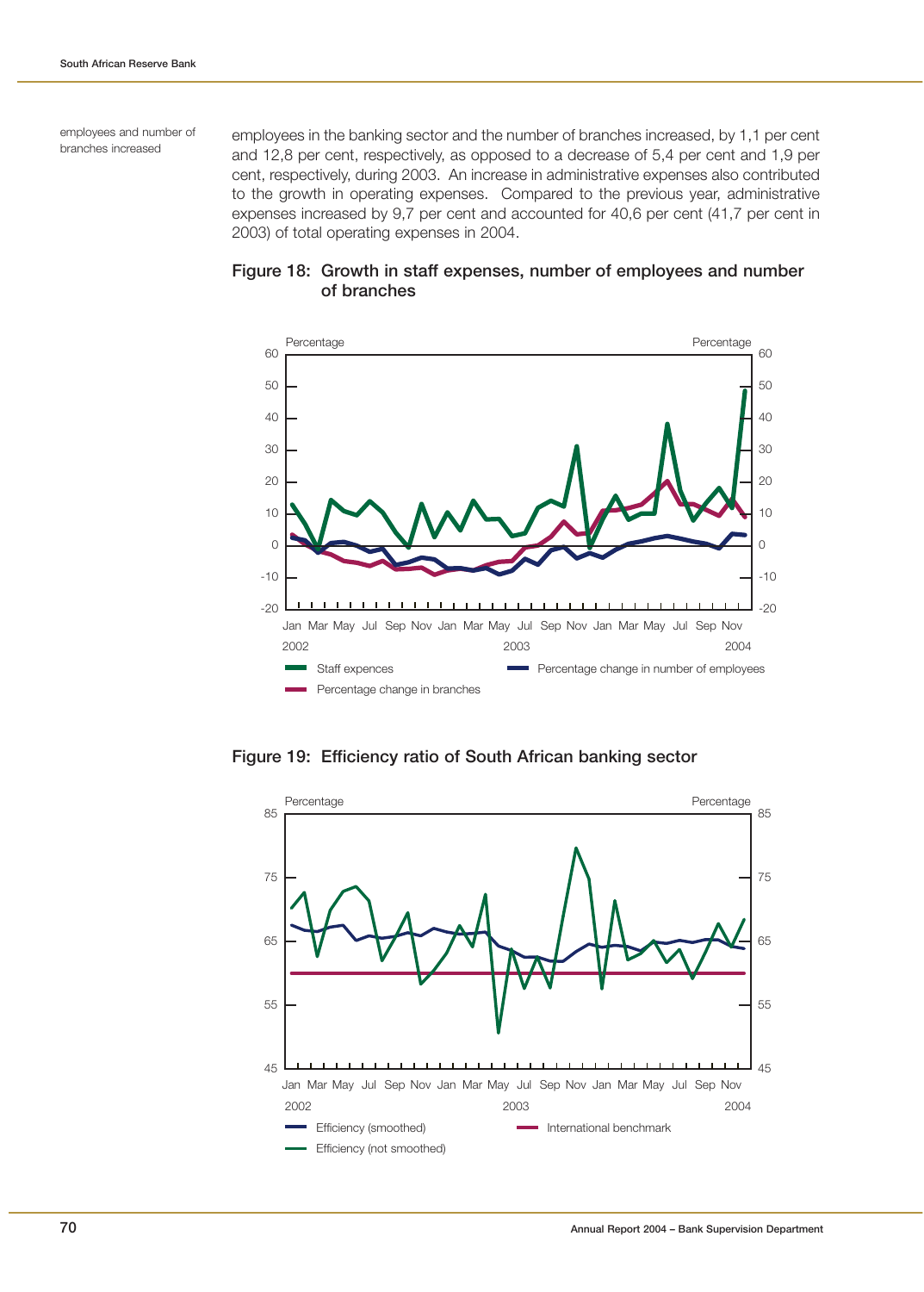A widely used indicator of the efficiency of the banking sector is the ratio, expressed as a percentage, of operating expenses to total income. The lower the ratio is, the more efficient a bank is considered to be. Currently, it is considered desirable for the ratio to be 60 per cent, and a ratio of below 50 per cent is considered to indicate a highly efficient institution or sector.

Figure 19 reflects the efficiency ratio of the South African banking sector for the past three years. Smoothed over a 12-month period, the efficiency ratio of the banking sector improved from 64,6 per cent in December 2003 to 63,9 per cent in December 2004. The improvement in the efficiency ratio in December 2004 (compared to December 2003) can be attributed mainly to an increase in total income (from R5,5 billion to R7,3 billion).

The actual values of, and the percentage growth (smoothed over a 12-month period) in, the determinants of the efficiency ratio are graphically illustrated in figure 20. Growth of 13,8 per cent in total income offset the increase of 12,5 per cent in operating expenses, resulting in an improved efficiency ratio for the banking sector (see figure 19) during 2004.



### **Figure 20: Determinants of efficiency ratio**

Figure 21 graphically depicts the efficiency ratio of the various categories (according to asset size) of banking institution for the year ended December 2004. The graph shows that, in December 2004, banks with assets of above R5 billion, but below R10 billion, were the most efficient, with an efficiency ratio of 55,2 per cent, followed by banks with assets of below R1 billion (65,9 per cent). The least efficient were banks with asset values of above R1 billion, but below R5 billion. It should be borne in mind, however, that these figures are compiled for one month at a time. Because operating expenses and total-income components can fluctuate drastically from one month to another, the average efficiency ratios of different banks will fluctuate accordingly.

the efficiency ratio improved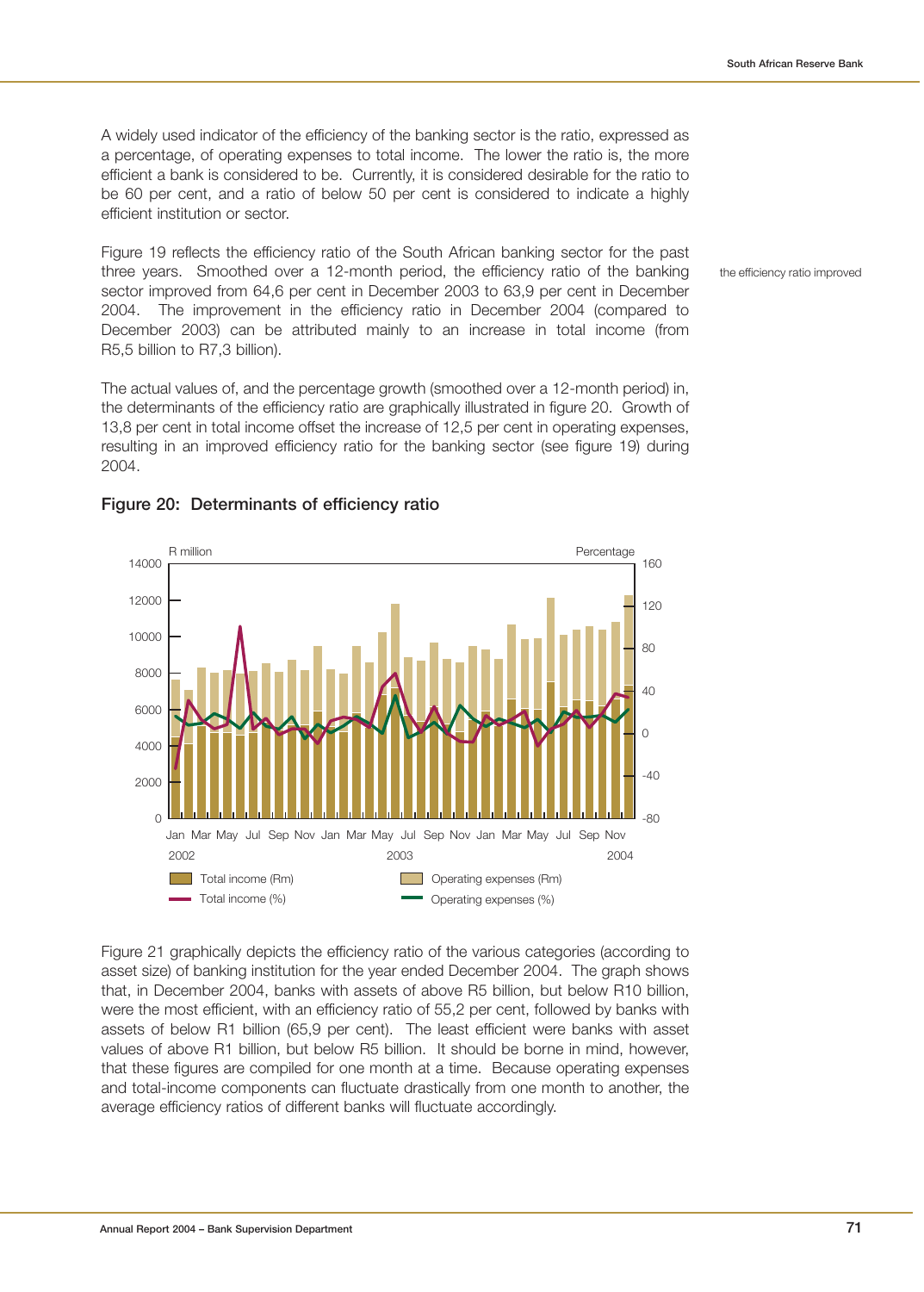

### **Figure 21: Efficiency ratio of banking institutions according to asset size – December 2004**

**Figure 22: Profitability (12-month smoothed average)**



The trends (calculated on the basis of a 12-month moving average) in return on equity (ROE) and return on assets (ROA) for the past three years are graphically displayed in figure 22. The banking sector achieved a before-tax return of approximately 1,5 per cent on total assets (1,2 per cent in 2003). For 2004, an after-tax return of approximately 1,2 per cent on total assets (0,8 per cent for 2003) was reported, whereas an after-tax return of approximately 14,7 per cent was reported on net qualifying capital and reserves (11,2 per cent for 2003). The significant improvement in both the ROE and the ROA during 2003 continued gradually during 2004, owing to higher net income after tax being recorded from March 2004.

improvement in both the ROE and the ROA continued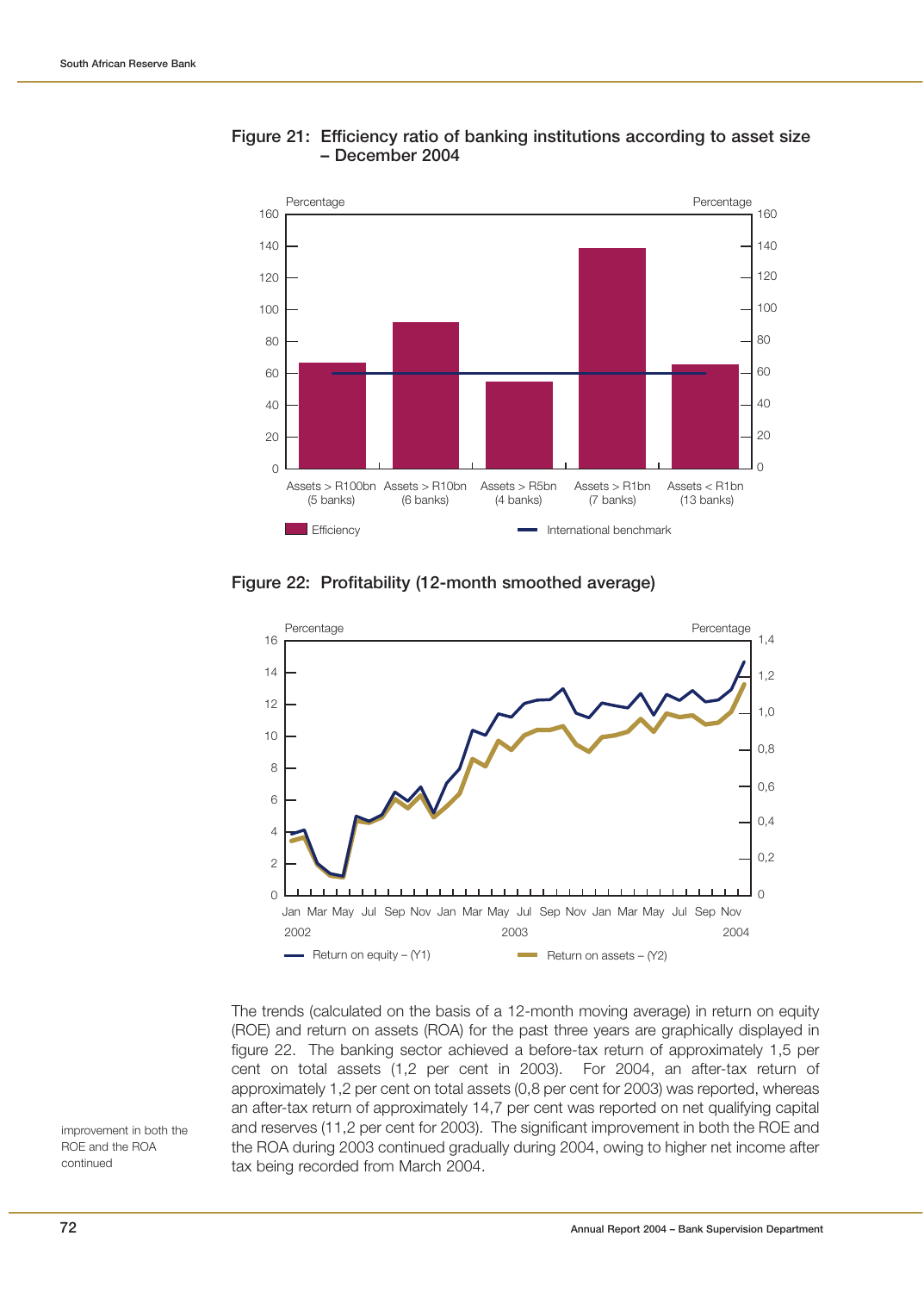

### **Figure 23: Productivity**

Productivity can be measured by comparing the expenditure on employees with the amount of income generated. Figure 23 graphically depicts the productivity of the banking sector for the past three years. During 2004, the total income generated per employee was on average R55 362, as opposed to R49 165 in 2003. The average staff expenses per employee, on the other hand, were R17 475 in 2004 (R15 088 in 2003). Also reflected in figure 23 is the average (smoothed over a 12-month period) net income generated per employee. The net income generated per employee was R37 887 in 2004, as opposed to R34 076 in 2003.

## **4.4 Liquidity risk**

Liquidity risk is the potential risk of an entity not being able to meet payments when they fall due, as a result of a duration mismatch between its maturing assets and liabilities.

An evaluation of liquidity-risk management involves an analysis of the short-term liquidity mismatch in relation to total funding and the trend thereof, an assessment of the sources of liquid funds available for funding such mismatches and a consideration of the volatility of the funding sources available.

## **Statutory liquidity**

The liquid-asset requirement is calculated on total liabilities less capital and reserves (referred to as adjusted liabilities). The total liabilities are adjusted, owing to the use of cash-management schemes by banks' clients and the setting off of some asset balances against liability balances. Figure 24 shows that the average daily amount of liquid assets held by banks exceeded the statutory liquid-asset requirement throughout 2004. For the month of December 2004, the average daily amount of liquid assets represented 114,2 per cent of the statutory liquid-asset requirement, compared to 115,6 per cent for December 2003.

liquid assets held exceeded the statutory requirement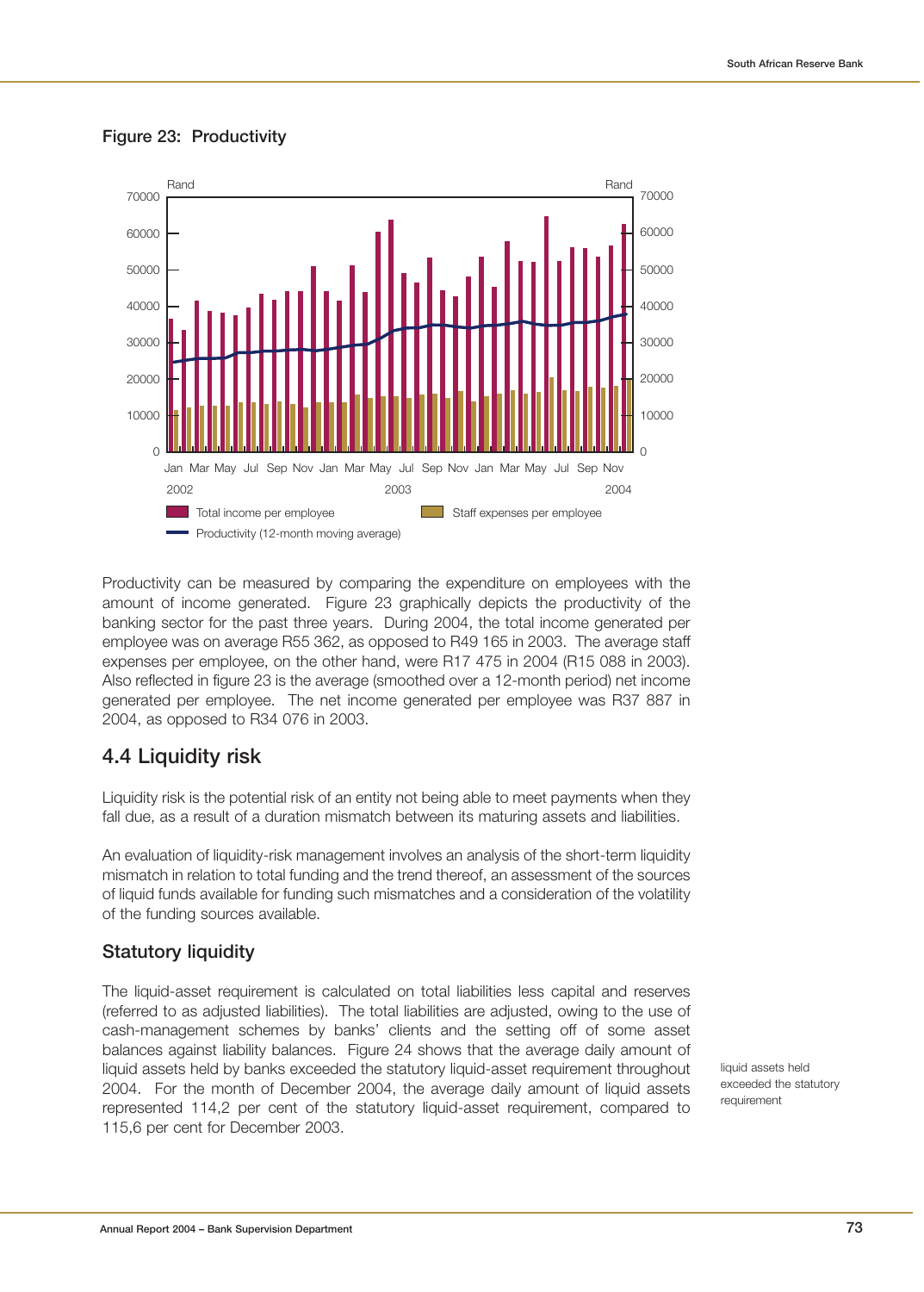

#### **Figure 24: Statutory liquid assets – actual versus required**

Approximately 54,4 per cent (2003: 52 per cent) of the average daily amount of liquid assets held during December 2004 consisted of securities issues by virtue of section 66 of the Public Finance Management Act, 1999, whereas 28,4 per cent (2003: 27,8 per cent) consisted of Treasury bills of the Republic of South Africa, and 1,1 per cent (2003: 1,1 per cent) consisted of short-term bills issued by the Land Bank. Cash-management schemes managed on behalf of banks' clients increased by about 18,1 per cent (2003: 17,3 per cent). Set-off increased by 50,4 per cent (2003: 27,3 per cent), measured over a 12-month period, as at the end of December 2004 and represented approximately 11,2 per cent (2003: 8,7 per cent) of adjusted liabilities.

### **Volatility of funding**

As at 31 December 2004, total wholesale deposits constituted 94,8 per cent (2003: 95,3 per cent ) of total wholesale and retail deposits. As can be seen in figure 25, wholesale deposits shorter than three months represented 57,5 per cent of total funding for December 2004.

The aggregate amount of the 10 largest depositors of individual banks averaged R194,3 billion (2003: R147,6 billion) during 2004. Large depositors constituted 17,1 per cent (2003: 14,3 per cent) of the aggregate amount of total funding-related liabilities to the public at the end of December 2004 (see figure 25).

Short-term wholesale deposits (0 to 31 days) represented 43,3 per cent of total funding in December 2004, as opposed to 51,1 per cent for December 2003 (see figure 26). As at the end of December 2004, wholesale deposits shorter than seven days and wholesale deposits between eight and 31 days represented 31,4 per cent and 12 per cent, respectively, of total funding.

total wholesale deposits constituted 94,8 per cent of deposits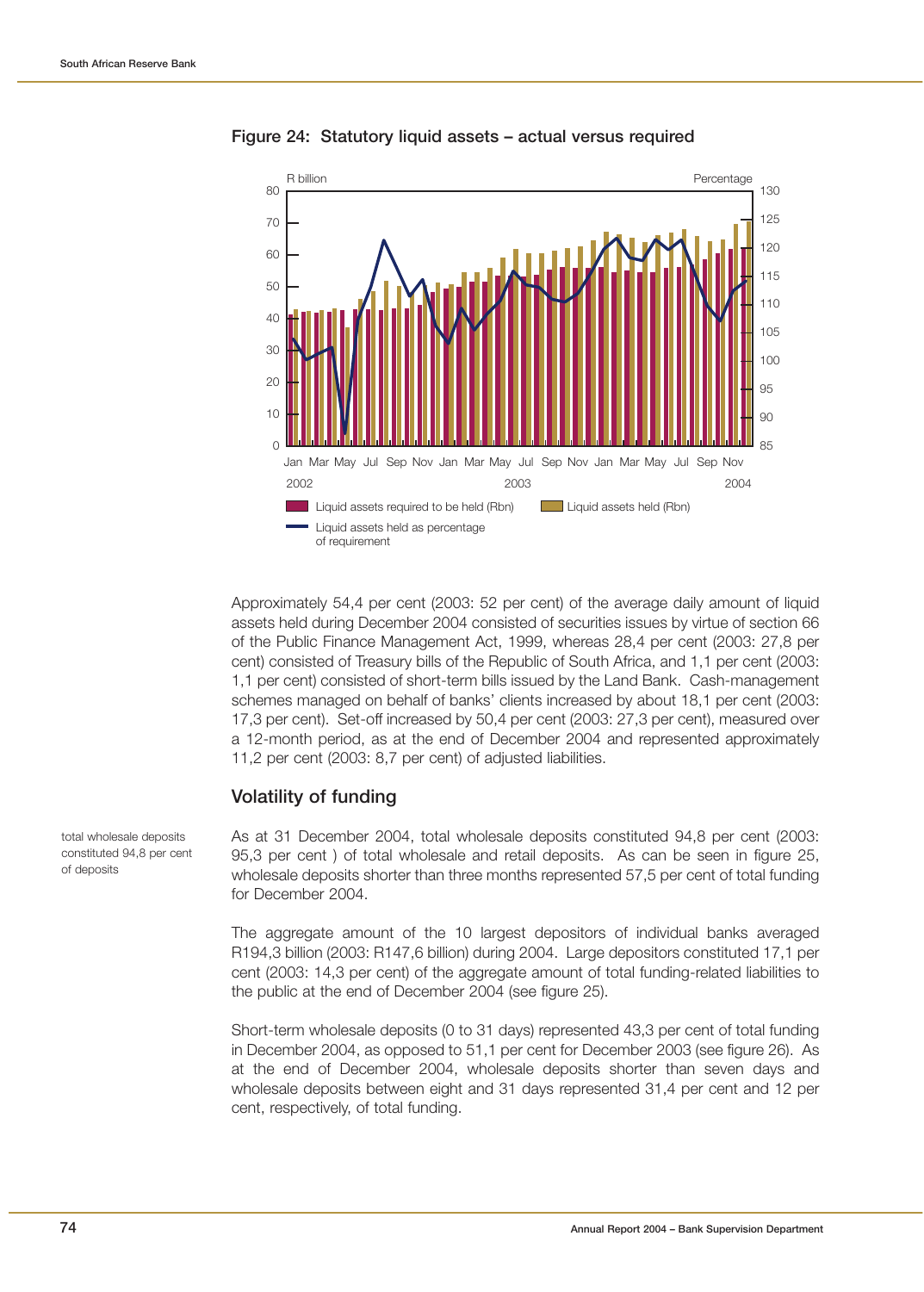

**Figure 25: Wholesale deposits shorter than three months and large depositors**

**Figure 26: Short-term wholesale deposits**



Figure 27 depicts the composition (measured over a 12-month period) of wholesale deposits according to maturity for 2004. Wholesale deposits with a maturity greater than 91 days and wholesale deposits with a maturity shorter than seven days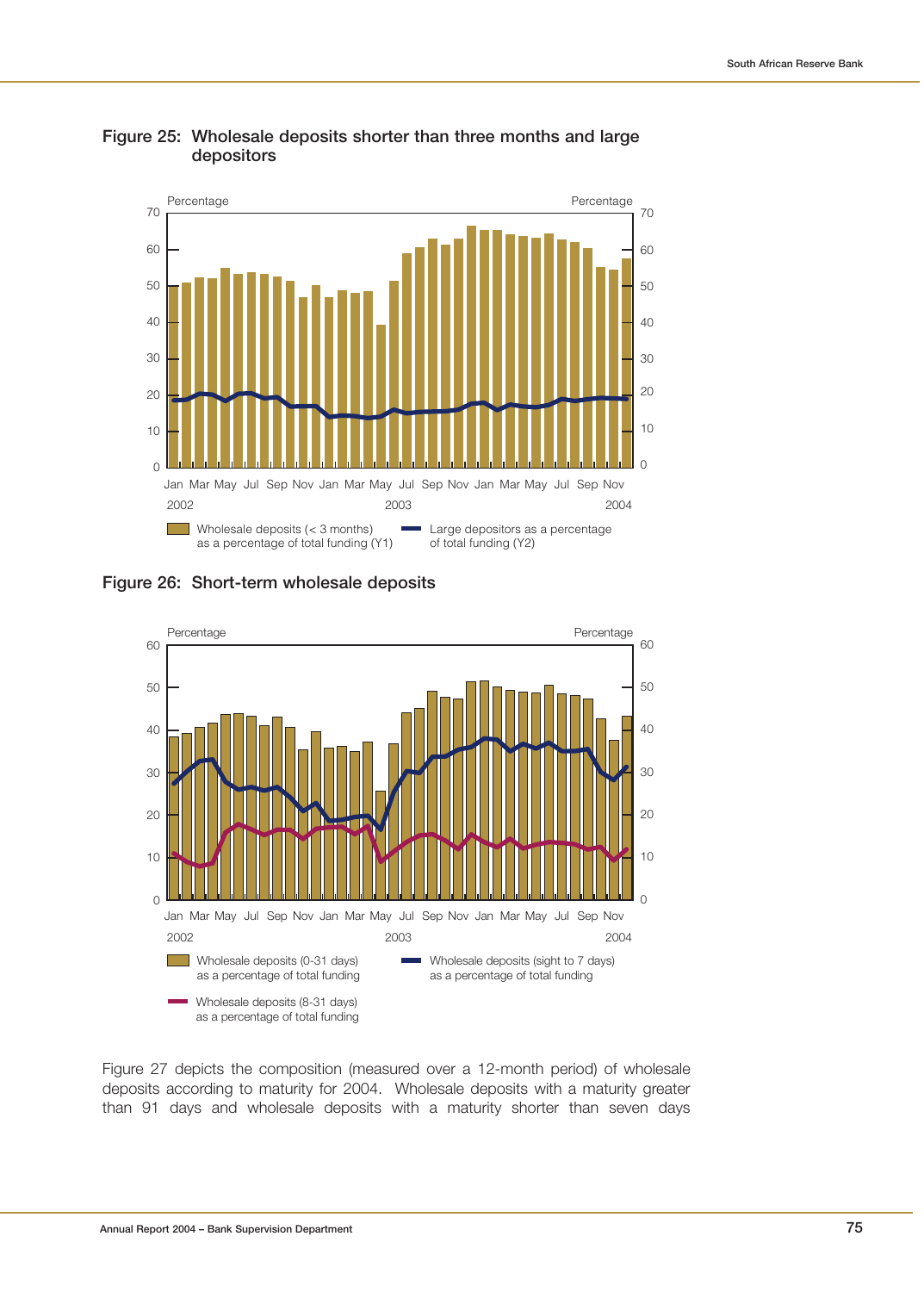constituted the largest portion of wholesale deposits in December 2004, namely, 39,3 per cent and 33,1 per cent, respectively. Wholesale deposits with a maturity of 32 to 60 days constituted only a small portion of total wholesale deposits, namely 8,6 per cent, followed by deposits with a maturity of eight to 31 days at 12,6 per cent of total wholesale deposits. Wholesale deposits with a maturity of 61 to 91 days constituted the smallest portion of total wholesale deposits, namely, 6,4 per cent.



#### **Figure 27: Composition of wholesale deposits according to maturity**

## **4.5 Market risk**

Market risk is the risk that the market price of an asset may change, which may result in a loss to the reporting bank on realisation of that asset.

Turnover in derivatives fluctuated during the year, from approximately R577,3 billion in January 2004 to R659,7 billion in October 2004 and to R428,3 billion in December 2004 (see figure 28). Forward contracts decreased from R1 577,2 billion in January 2004 to a level of R1 203,6 billion in December 2004.

Figure 29 reflects the value and growth (measured over a 12-month period) in total unexpired derivative contracts. The total value of unexpired exchange-traded derivatives amounted to R126,8 billion at the end of December 2004 (R433,3 billion at the end of December 2003) or 8,5 per cent of the banking sector's total assets (31,3 per cent at the end of December 2003). Average monthly balances of exchange-traded derivative contracts, computed on a quarterly basis, were reported as R229,1 billion, R193,9 billion, R192,1 billion and R187,5 billion for the quarters ended March 2004, June 2004, September 2004 and December 2004, respectively. Compared to 2003, total unexpired derivative contracts decreased by 12 per cent. As at 31 December 2004, the total value of unexpired derivative contracts was R7 711,8 billion (December 2003: R8 763,9 billion), representing 514,8 per cent of total assets (December 2003: 635,2 per cent). As at 31 December 2004, over-the-counter derivatives accounted for 98,4 per cent (2003: 95,1 per cent) of all unexpired derivative contracts.

turnover in derivatives fluctuated

total unexpired derivative contracts decreased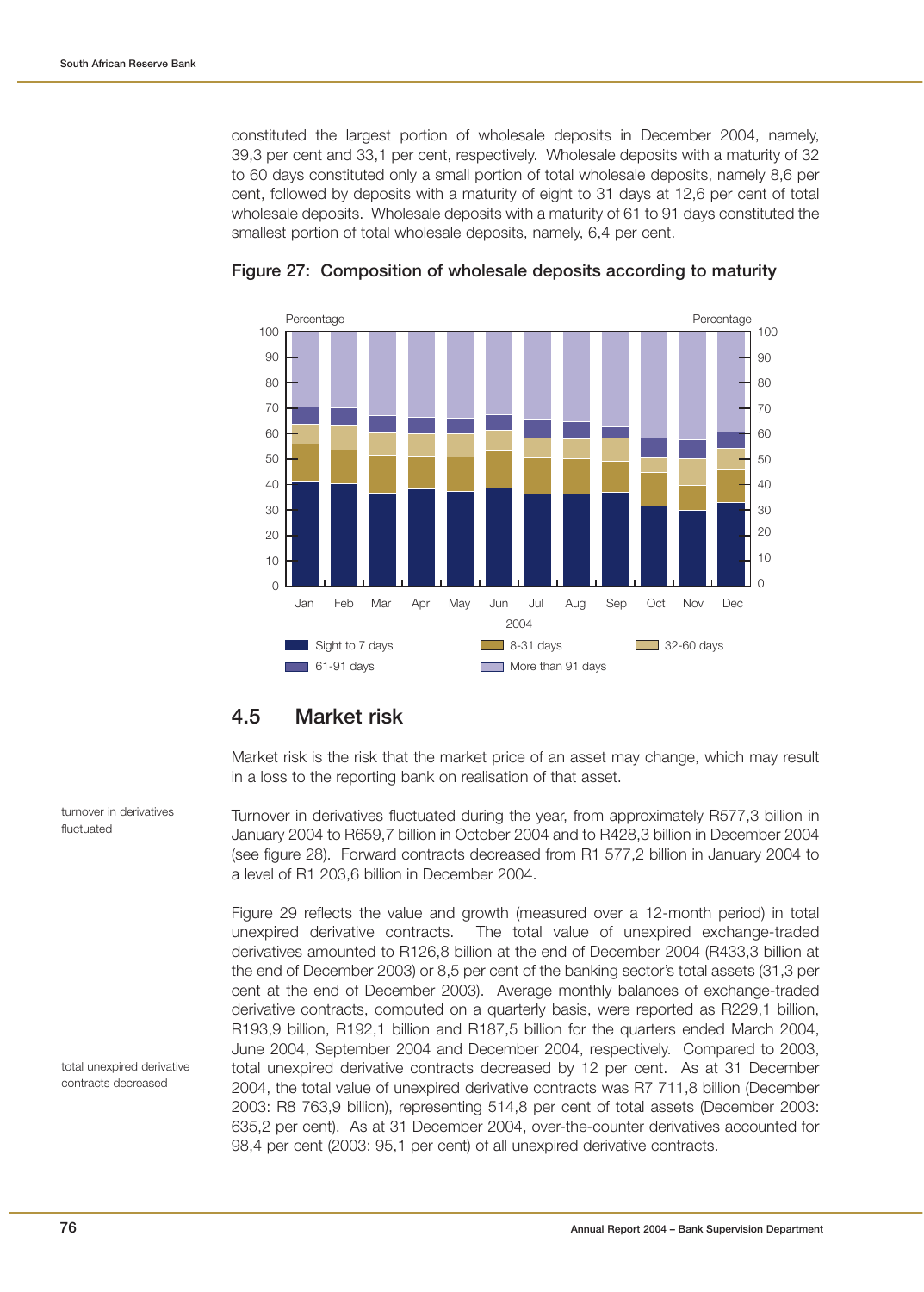

**Figure 28: Turnover in derivative contracts**

**Figure 29: Total unexpired derivative contracts**



## **4.6 Credit risk**

Credit risk is the risk that a counterparty to a financial obligation, such as a loan, will default on repayments linked to the obligation.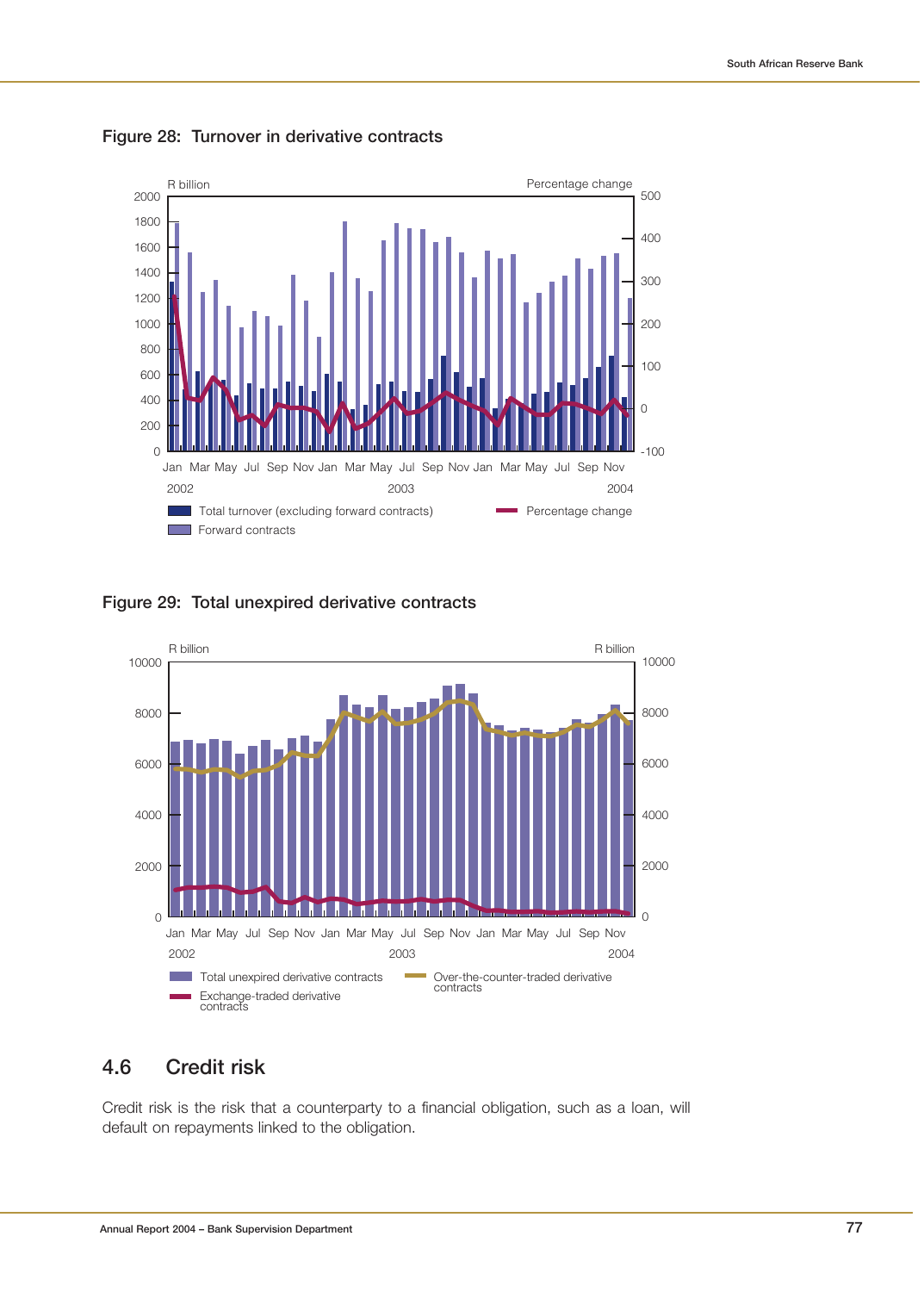### **Analysis of overdue amounts**

gross overdues decreased

Figure 30 graphically depicts the level of total overdues for the banking sector for the period from January 2002 to December 2004. Over the past two years, gross overdues decreased markedly. From December 2003 to the end of December 2004, gross overdues decreased from R23,8 billion to R20,4 billion, representing a net decrease of R3,4 billion.



#### **Figure 30: Total banking-sector overdues**

**Figure 31: Net overdues as a percentage of net qualifying capital and reserves**

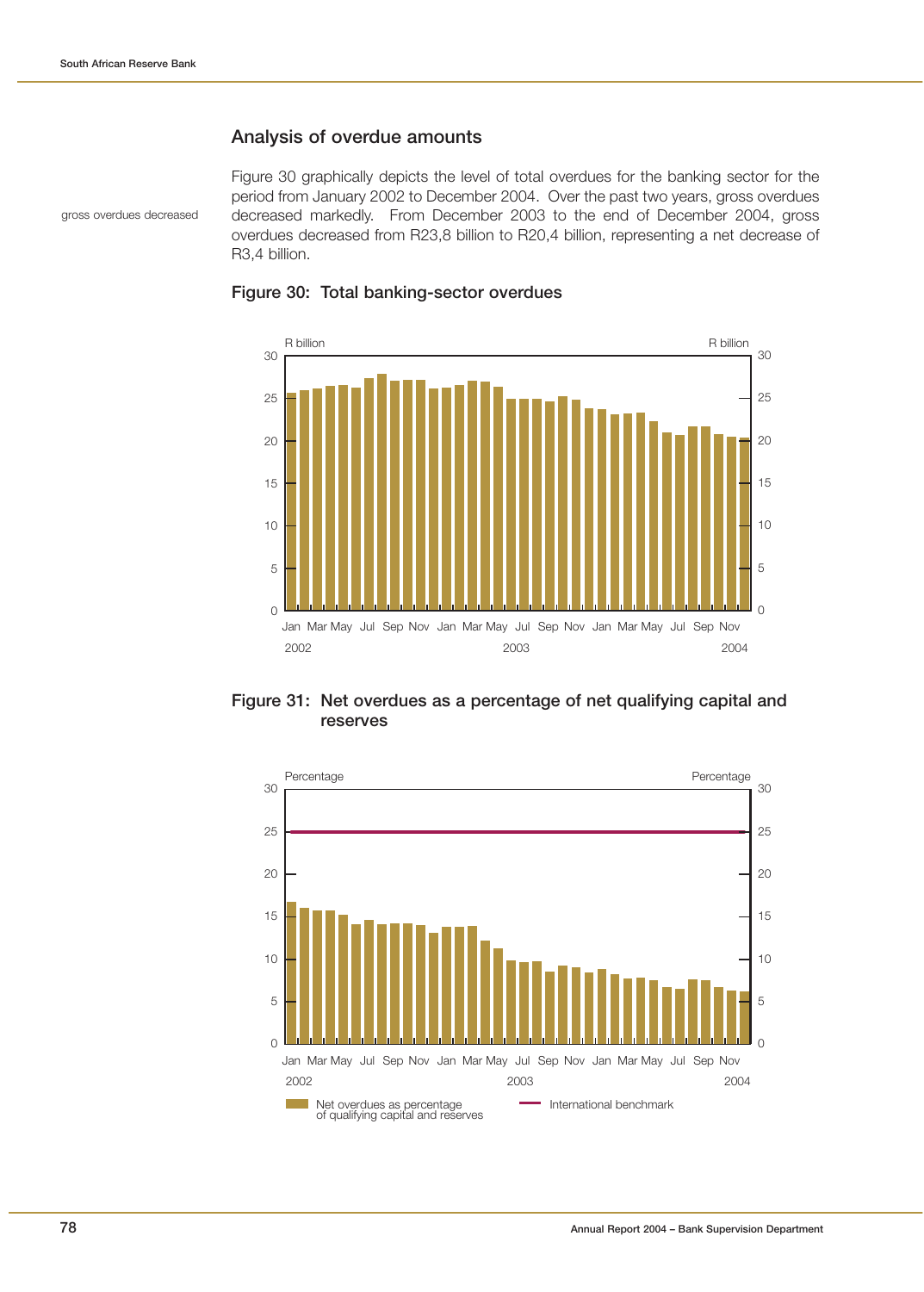The ratio of net overdues (that is, gross overdues less specific provisions) to net qualifying capital and reserves is an indicator of the extent to which credit risk has materialised. Figure 31 depicts this ratio for the past three years. It is evident from this figure that net overdues as a percentage of net qualifying capital and reserves decreased from 12,2 per cent in April 2003 to 8,5 per cent in December 2003. By the end of December 2004, this ratio had decreased to 6,2 per cent.

net overdues decreased



### **Figure 32: Composition of overdues (as a percentage of loans and advances)**

Expressed as a percentage of total loans and advances (see figure 32), gross amounts overdue improved from 2,9 per cent in December 2002 to 2,4 per cent in December 2003. By the end of December 2004, this ratio had improved to 1,8 per cent. From December 2003 to December 2004, mortgage loans overdue (as a percentage of total mortgage loans and advances) and other loans and advances (as a percentage of total other loans and advances) improved from 2,6 per cent to 1,7 per cent and from 2,4 per cent to 2 per cent, respectively. Instalment sales overdue (as a percentage of total instalment sales) improved slightly, from 1,74 per cent in 2003 to 1,72 per cent in 2004.

Figure 33 graphically depicts an analysis of overdue accounts for the period from January 2002 to December 2004. The gross overdues in respect of other loans and advances decreased from R13,4 billion in December 2003 to R10,9 billion in December 2004. Overdues in respect of other loans and advances still constituted the biggest portion of amounts overdue and, by the end of December 2004, exceeded mortgage accounts overdue by R4,1 billion. Mortgage accounts overdue decreased from R8,3 billion in December 2003 to R6,9 billion in December 2004, whereas instalment accounts overdue increased from R2,2 billion to R2,6 billion.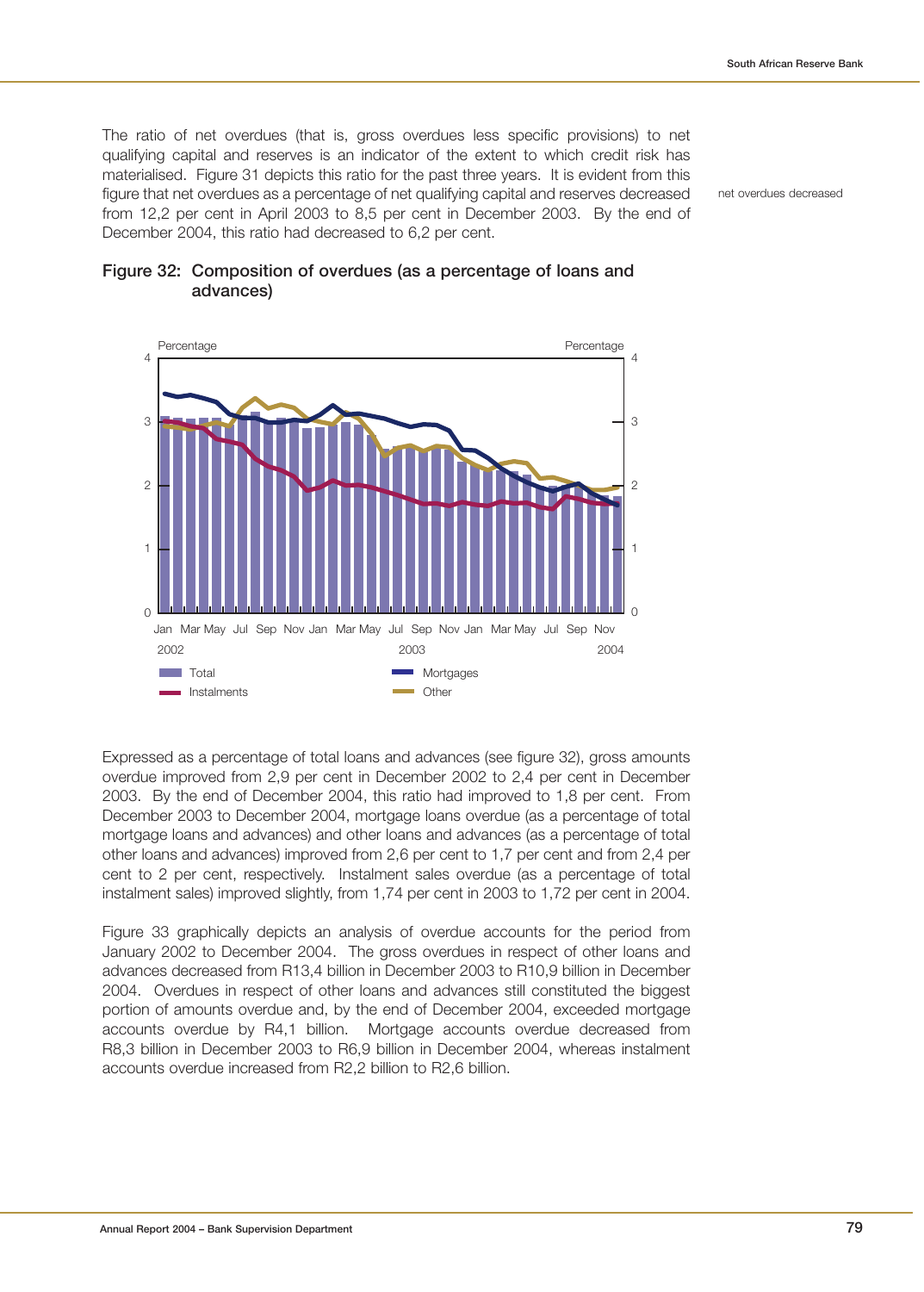

**Figure 33: Analysis of overdue accounts**

### **Provisioning policy for bad and doubtful loans and advances**

**Figure 34: Adequacy of provisions**



provisions remained adequate

Figure 34 indicates that provisions by banks remained adequate throughout 2004. By the end of December 2004, specific provisions covered about 63,8 per cent (December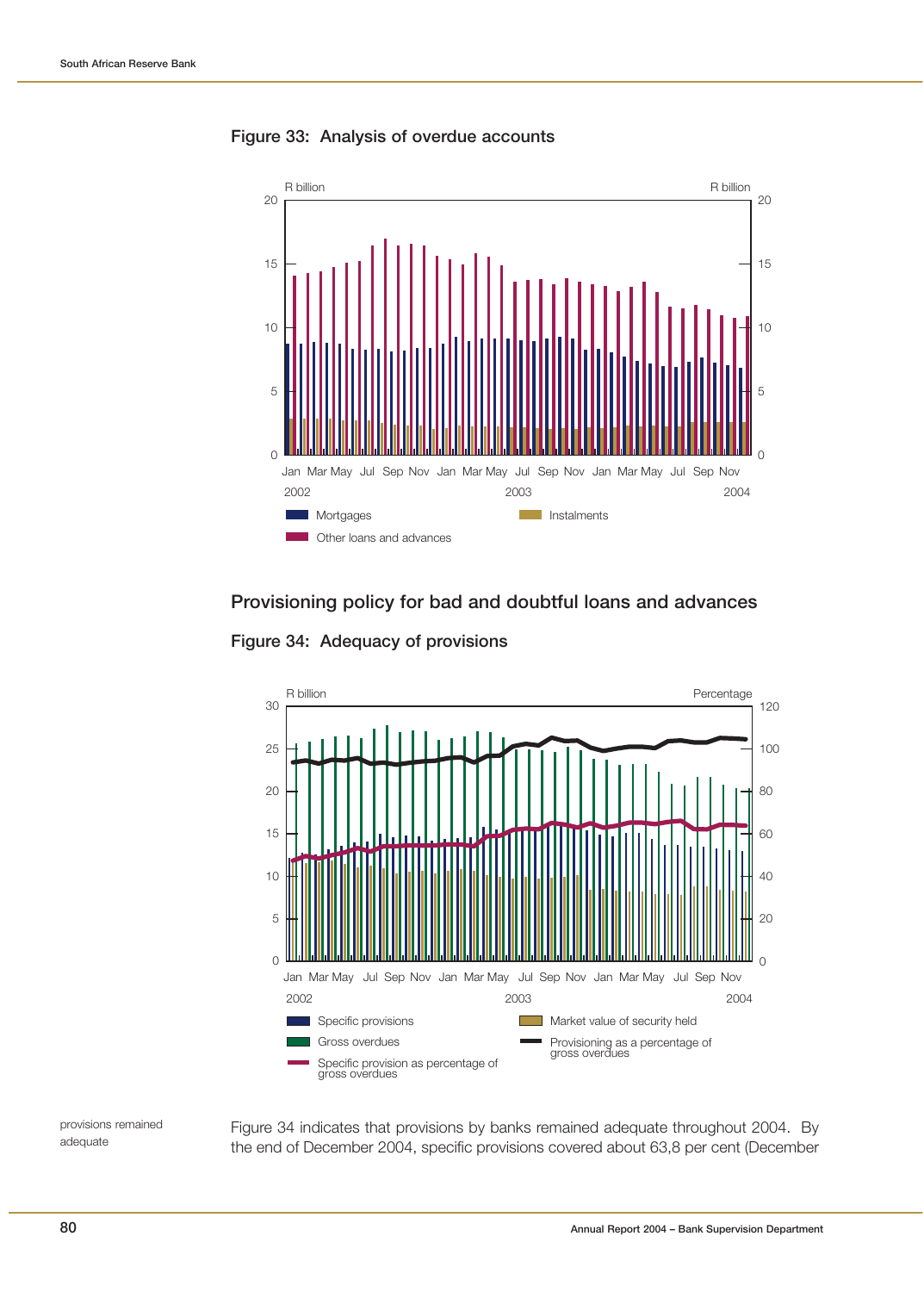2003: 65 per cent) of all overdues. At the end of December 2004, specific provisions and the market value of security held covered about 104,5 per cent of overdues, compared to 100,6 per cent in December 2003.

As at the end of December 2004, specific provisions, by loan type and expressed as a percentage of overdue amounts, were as follows:

- Mortgages 38 per cent (41 per cent on 31 December 2003).
- Instalment sales 56 per cent (68 per cent on 31 December 2003).
- Other loans and advances 82 per cent (80 per cent on 31 December 2003).

**Figure 35: Specific provisions as percentage of total overdues**



Figure 35 graphically depicts the relationship of specific provisions to total gross overdues for the past three years. On average, about 64,2 per cent of overdues were covered by specific provisions during 2004 (2003: 60,4 per cent).

### **Large exposures**

In terms of the Regulations relating to Banks, large exposures granted that exceed 10 per cent of capital and reserves should not exceed, in total, 800 per cent of capital and reserves, and any single exposure exceeding 25 per cent should be an impairment against the capital of the bank. It should be borne in mind, however, that this refers only to large exposures to private-sector non-bank borrowers and that the total of the large exposures analysed in this annual report includes, amongst others, exposures to Government and interbank settlements.

The position of large exposures granted and utilised during the period from March 2002 to December 2004 is illustrated graphically in figure 36. The decrease in large exposures granted from March 2002 to June 2002 was due mainly to a reporting correction by one of the A1-rated banks.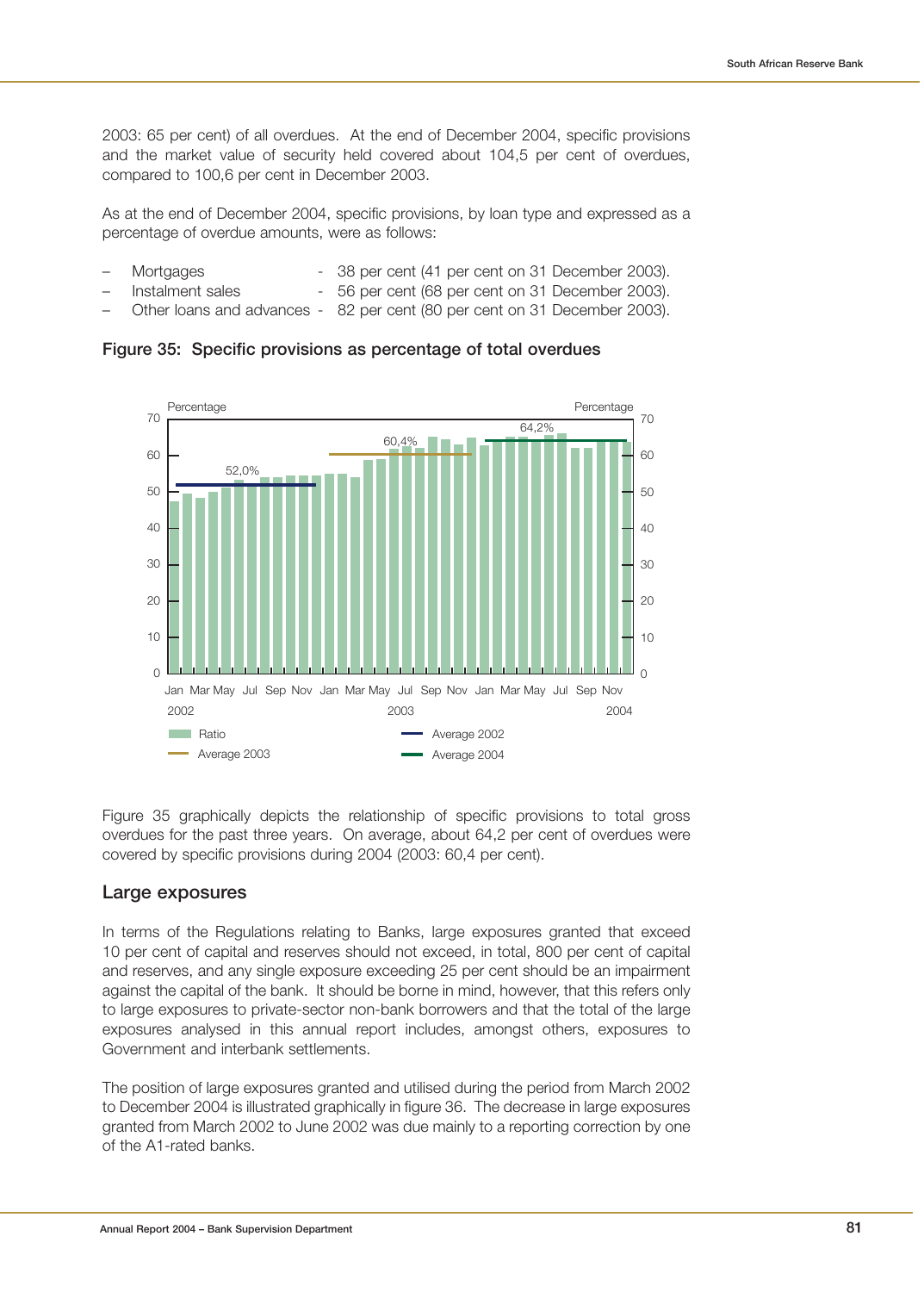

### **Figure 36: Large exposures granted and utilised as a percentage of capital**

Large exposures granted increased by R67 million, to a level of R485 million in June 2004 (representing 452,7 per cent of net qualifying capital and reserves), compared to R367,7 million (representing 374,6 per cent of net qualifying capital and reserves) in December 2003. By the end of December 2004, large exposures granted had increased to a level of R547 million (representing 461,5 per cent of net qualifying capital and reserves). Overdues in respect of large exposures decreased from R92,8 million in December 2003 to R85,7 million in June 2004. By the end of December 2004, overdues in respect of large exposures had decreased to R37,2 million, and specific provisions covered 10 per cent of overdues. The remaining overdues were covered by the value of the security held by banks.

### **Quality of assets**



#### **Figure 37: Asset performance**

large exposures granted increased

overdues in respect of large exposures decreased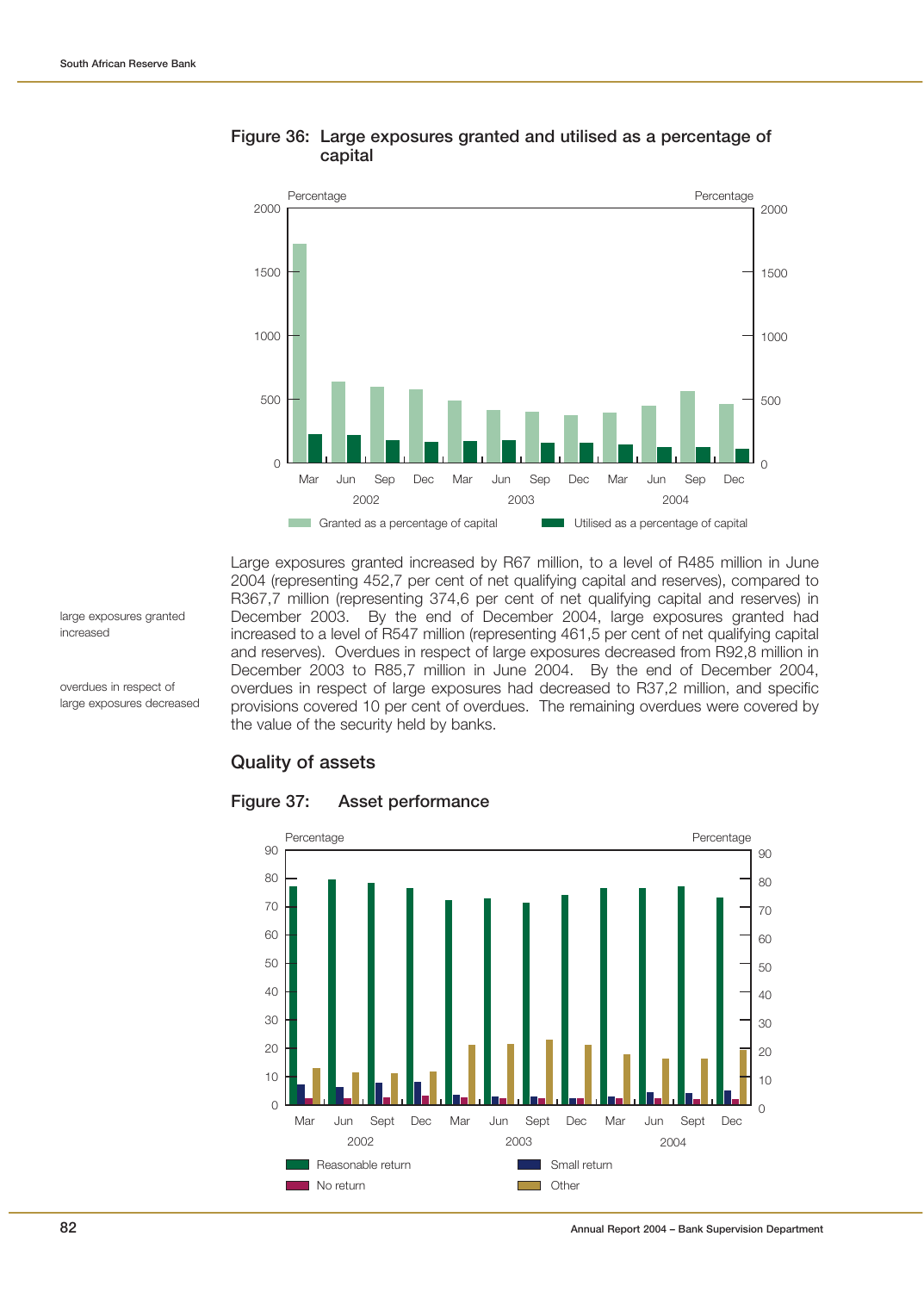By the end of December 2004, about 73,2 per cent of the banking sector's assets (December 2003: 74,1 per cent) earned a reasonable return, whereas 5,3 per cent (December 2003: 2,4 per cent) earned a small return, and the remaining 21,5 per cent (December 2003: 23,5 per cent), including infrastructure, earned no return (see figure 37).

### **4.7 Currency risk**

In 2004, the aggregated net open foreign-currency position after hedging remained within the limit of 10 per cent of net qualifying capital and reserves. The aggregated net effective open foreign-currency position of individual banks, expressed as a percentage of net qualifying capital and reserves, amounted to 0,89 per cent in December 2003 and, by the end of December 2004, the ratio had decreased slightly, to 0,86 per cent. The aggregated net effective open foreign-currency position of the total banking sector is depicted in figure 38.





From December 2003 to December 2004, the maximum net open position in foreign currency after hedging decreased from 1,3 per cent to 0,9 per cent and remained safely within the limit of 10 per cent of net qualifying capital and reserves (see figure 39).

Figure 40 graphically depicts the position in foreign-currency instruments for the period from January 2002 to December 2004, whereas figure 41 depicts the liquidity-maturity structure of foreign assets, liabilities and commitments for the aforementioned period. From June 2003, both the physical position and the net forward position in foreigncurrency instruments increased noticeably. An analysis of the liquidity-maturity structure of foreign assets, liabilities and commitments indicates that banks maintained a small net open foreign-currency position during the past three years.

maximum net open position decreased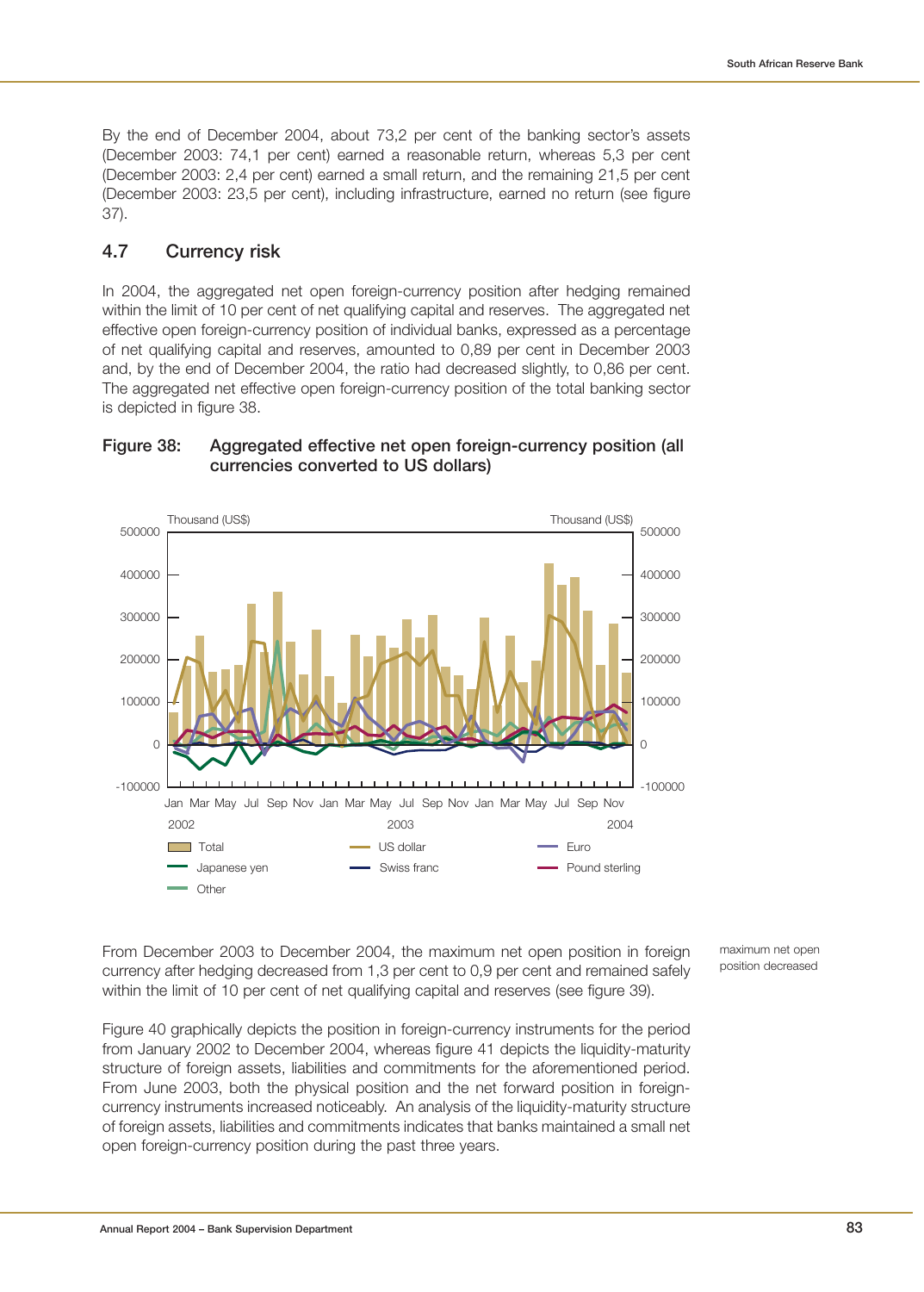



### **Figure 40: Position in foreign-currency instruments**

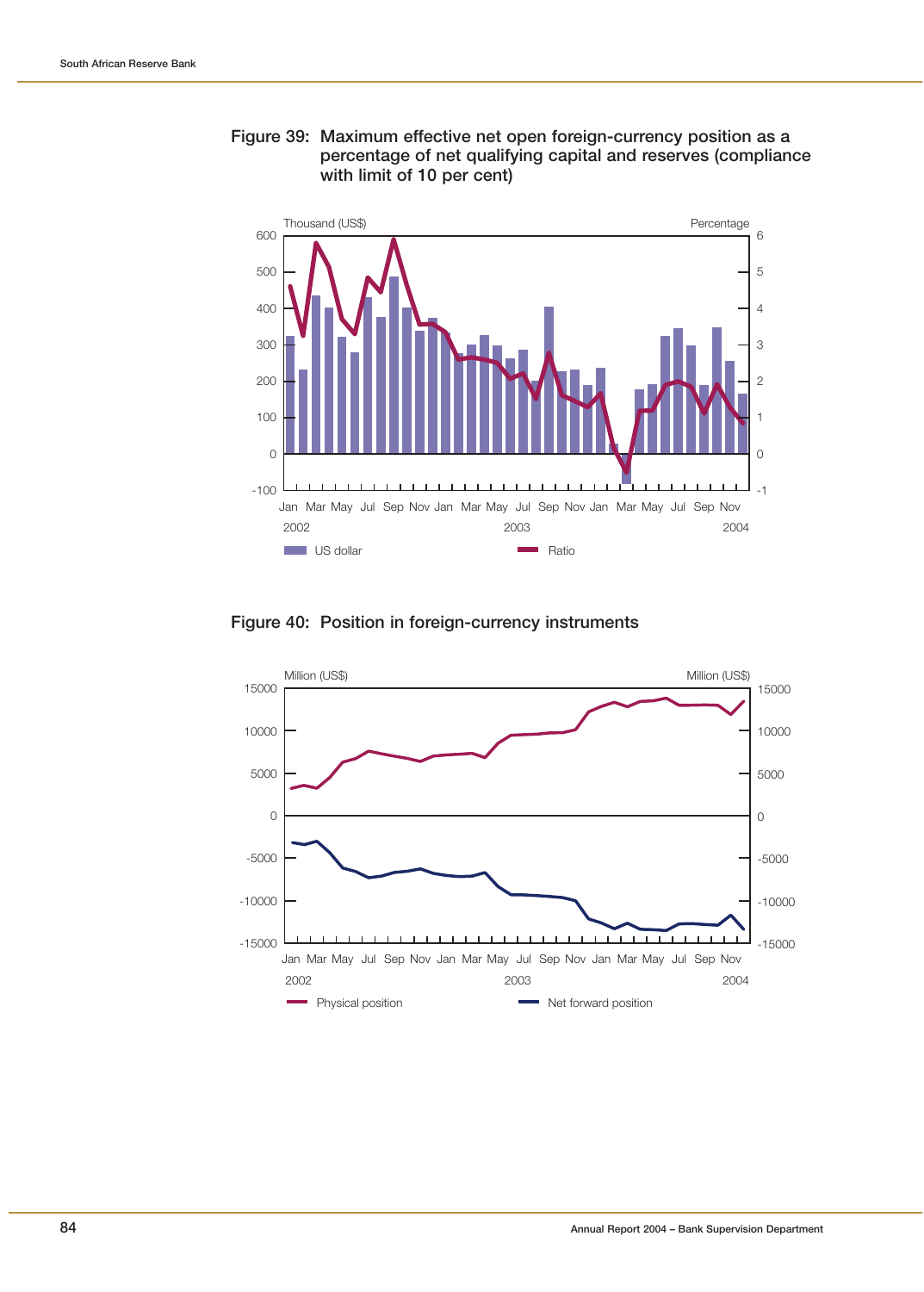

**Figure 41: Liquidity-maturity structure (US dollars)**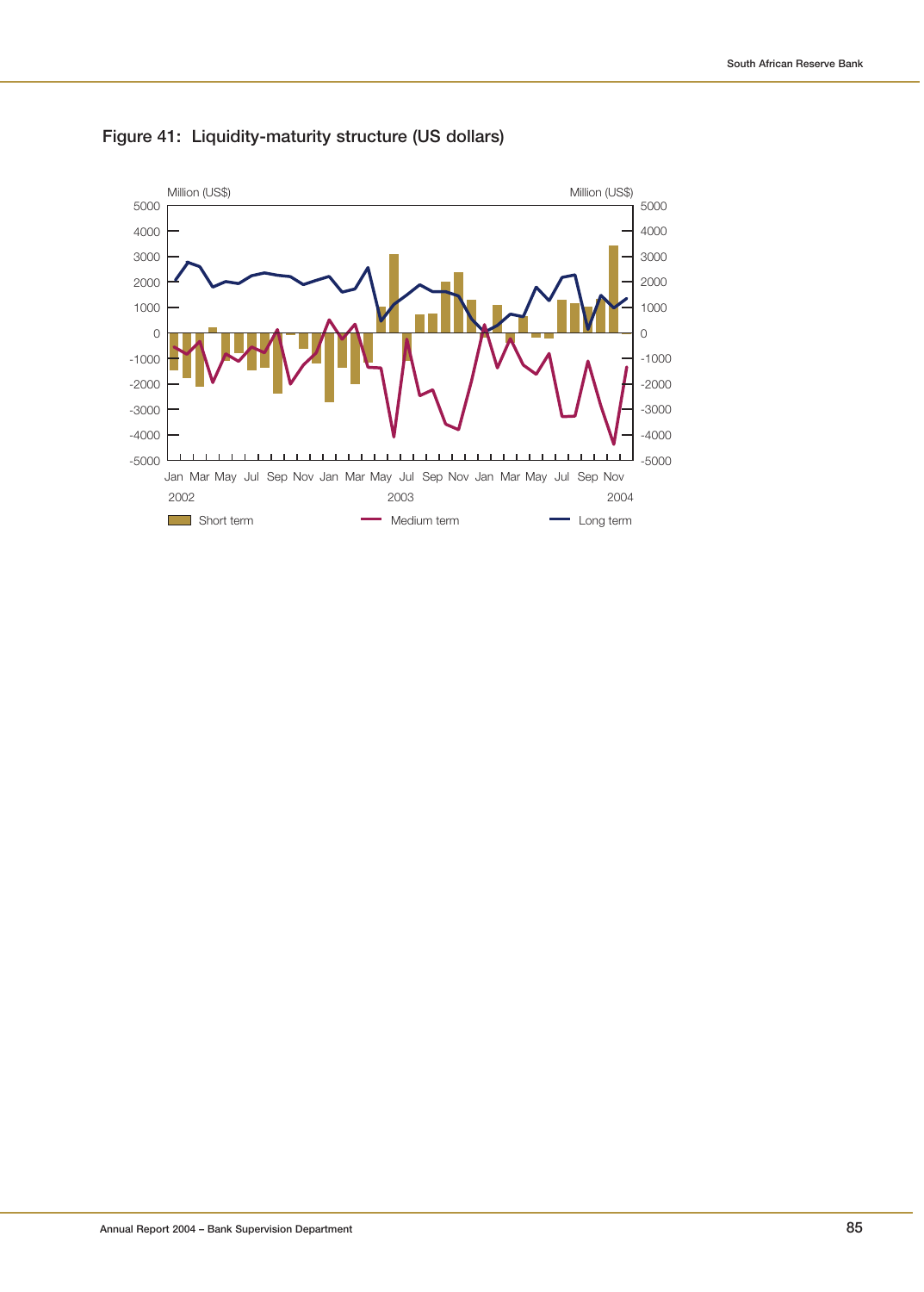# **Organisational structure of the Bank Supervision Department**

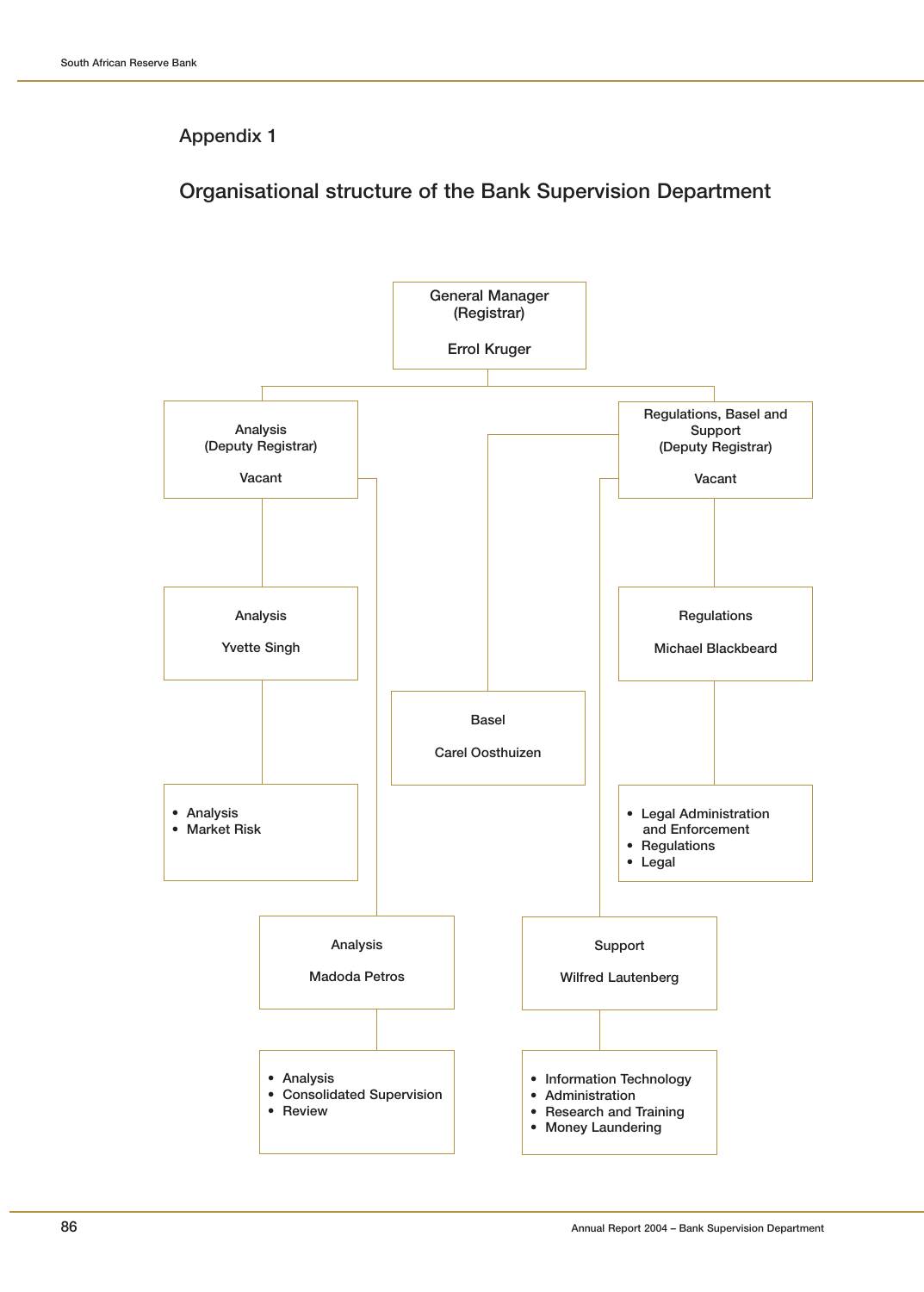# **Registered banks and mutual banks as at 31 December 2004**

# **Registered banks**

|                                                             |                                                 |                   | Total assets at   |                      |
|-------------------------------------------------------------|-------------------------------------------------|-------------------|-------------------|----------------------|
| Institution                                                 | <b>Address</b>                                  | 31 December       |                   | Percentage<br>annual |
|                                                             |                                                 | 2003<br>R million | 2004<br>R million | growth               |
| 1. ABSA Bank Limited                                        | P O Box 7735,<br>Johannesburg, 2000             | 260 686           | 295 803           | 13,5                 |
| 2. African Bank Limited                                     | Private Bag X170,<br>Halfway House, 1685        | 6 0 9 5           | 7 3 3 2           | 20,3                 |
| 3. Albaraka Bank Limited                                    | P O Box 4395,<br>Durban, 4000                   | 862               | 983               | 14,0                 |
| <b>Capitec Bank Limited</b><br>4.                           | P O Box 12451,<br>Die Boord, Stellenbosch, 7613 | 410               | 728               | 77,5                 |
| 5. FirstRand Bank Limited                                   | P O Box 786273,<br>Sandton, 2146                | 255 533           | 263 262           | 3,0                  |
| 6. Habib Overseas Bank Limited                              | P O Box 62369,<br>Marshalltown, 2107            | 290               | 343               | 18,3                 |
| 7. HBZ Bank Limited                                         | P O Box 48449,<br>Qualbert, 4078                | 650               | 793               | 22                   |
| <b>Imperial Bank Limited</b><br>8.                          | P O Box 3567,<br>Edenvale, 1610                 | 13 003            | 16 912            | 30,1                 |
| 9. Investec Bank Limited                                    | P O Box 785700,<br>Sandton, 2146                | 83 837            | 72 396            | $-13,6$              |
| 10. Marriott Merchant Bank Limited                          | P O Box 3211,<br>Durban, 4000                   | 688               | 737               | 7,1                  |
| 11. Mercantile Bank Limited                                 | P O Box 782699,<br>Sandton, 2146                | 2 2 1 7           | 2 7 3 4           | 23,3                 |
| 12. Nedbank Limited                                         | P O Box 1144,<br>Johannesburg, 2000             | 280 541           | 308 955           | 10,1                 |
| 13. Peoples Bank Limited                                    | P O Box 1144,<br>Johannesburg, 2000             | 13 638            | 12 926            | $-5,2$               |
| 14. Rennies Bank Limited                                    | P O Box 185,<br>Johannesburg, 2000              | 317               | 335               | 5,6                  |
| 15. Sasfin Bank Limited                                     | P O Box 95104,<br>Grant Park, 2051              | 536               | 752               | 40,2                 |
| 16. TEBA Bank Limited                                       | Private Bag X174,<br>Halfway House, 1685        | 1891              | 2 2 1 9           | 17,3                 |
| 17. The South African Bank of Athens Limited                | P O Box 7781,<br>Johannesburg, 2000             | 518               | 618               | 19,2                 |
| 18. The Standard Bank of South Africa Limited P O Box 7725, | Johannesburg, 2000                              | 318 306           | 385 197           | 21                   |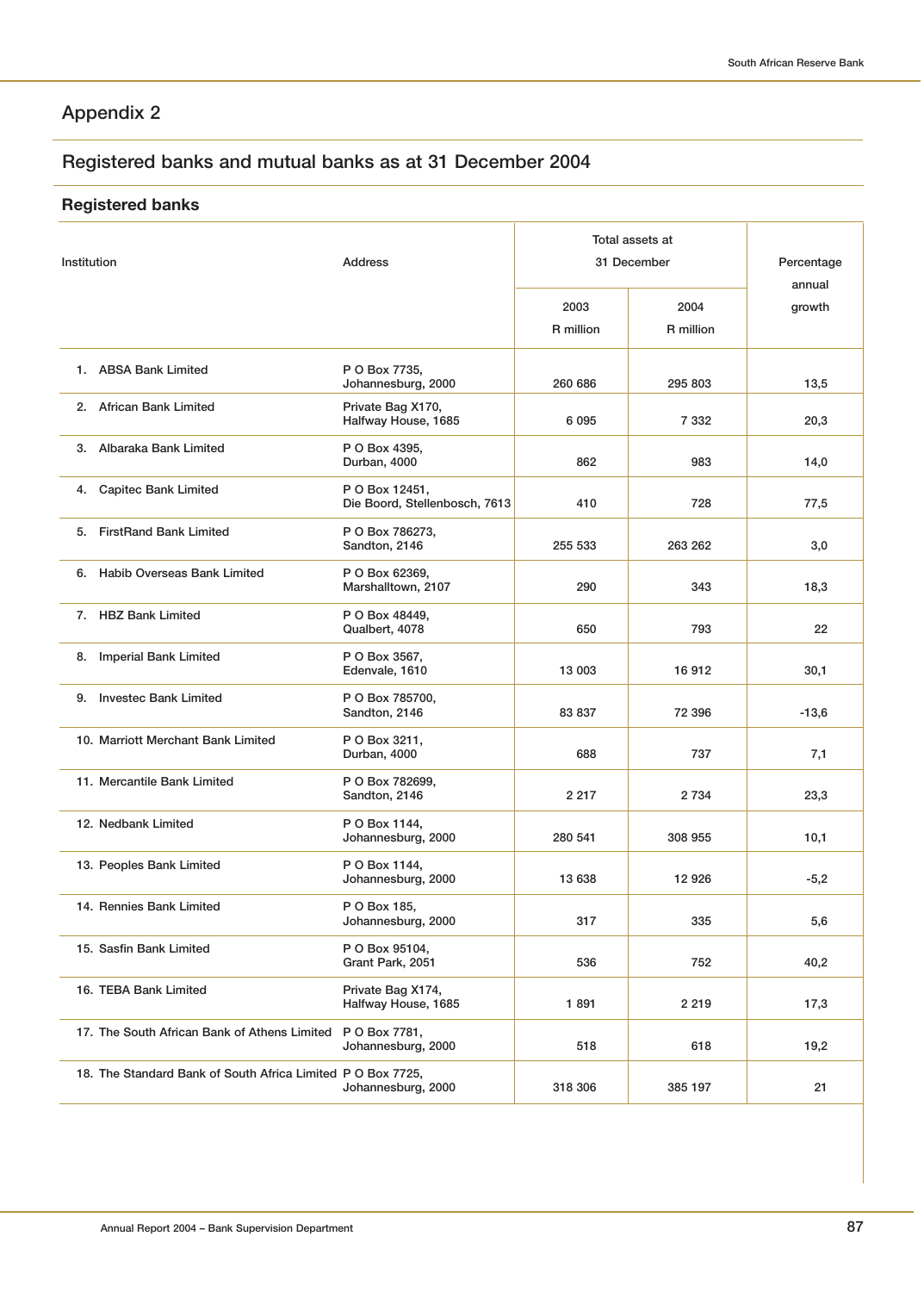## **Registered banks and mutual banks as at 31 December 2004 (continued)**

#### **Bank (with effect from 1 July 1996) in terms of the Supervision of Financial Institutions Rationalisation Act, 1996 (Act No. 32 of 1996)**

| Institution |                          | Address                           | Total assets at<br>31 December |           | Percentage<br>annual growth |
|-------------|--------------------------|-----------------------------------|--------------------------------|-----------|-----------------------------|
|             |                          |                                   | 2003                           | 2004      |                             |
|             |                          |                                   | R million                      | R million |                             |
| 1.          | <b>MEEG Bank Limited</b> | P O Box 429,<br>East London, 5200 | 767                            | 801       | 4,4                         |

### **Registered mutual banks**

| Institution<br>Type of registration |                        |             | Total assets as at<br>31 December      |                   | Percentage        |               |
|-------------------------------------|------------------------|-------------|----------------------------------------|-------------------|-------------------|---------------|
|                                     |                        |             | <b>Address</b>                         | 2003<br>R million | 2004<br>R million | annual growth |
| 1.                                  | <b>GBS Mutual Bank</b> | Final       | P O Box 114,<br>Grahamstown, 6140      | 351               | 421               | 20,1          |
| 2.                                  | <b>VBS Mutual Bank</b> | Provisional | P O Box 3618,<br>Louis Trichardt, 0920 | 199               | 209               | 5,4           |

### **Bank in final liquidation**

| Institution                            | Liquidator                                                                          | Date of order    |
|----------------------------------------|-------------------------------------------------------------------------------------|------------------|
| 1. Islamic Bank Limited                | Mr A D Wilkins of Deloitte & Touche                                                 | 13 January 1998  |
| 2. Regal Tresaury Private Bank Limited | Mr T A P du Plessis of D & N Trust and<br>Mr J Pema of Sekela Antrust (Pty) Limited | 10 February 2004 |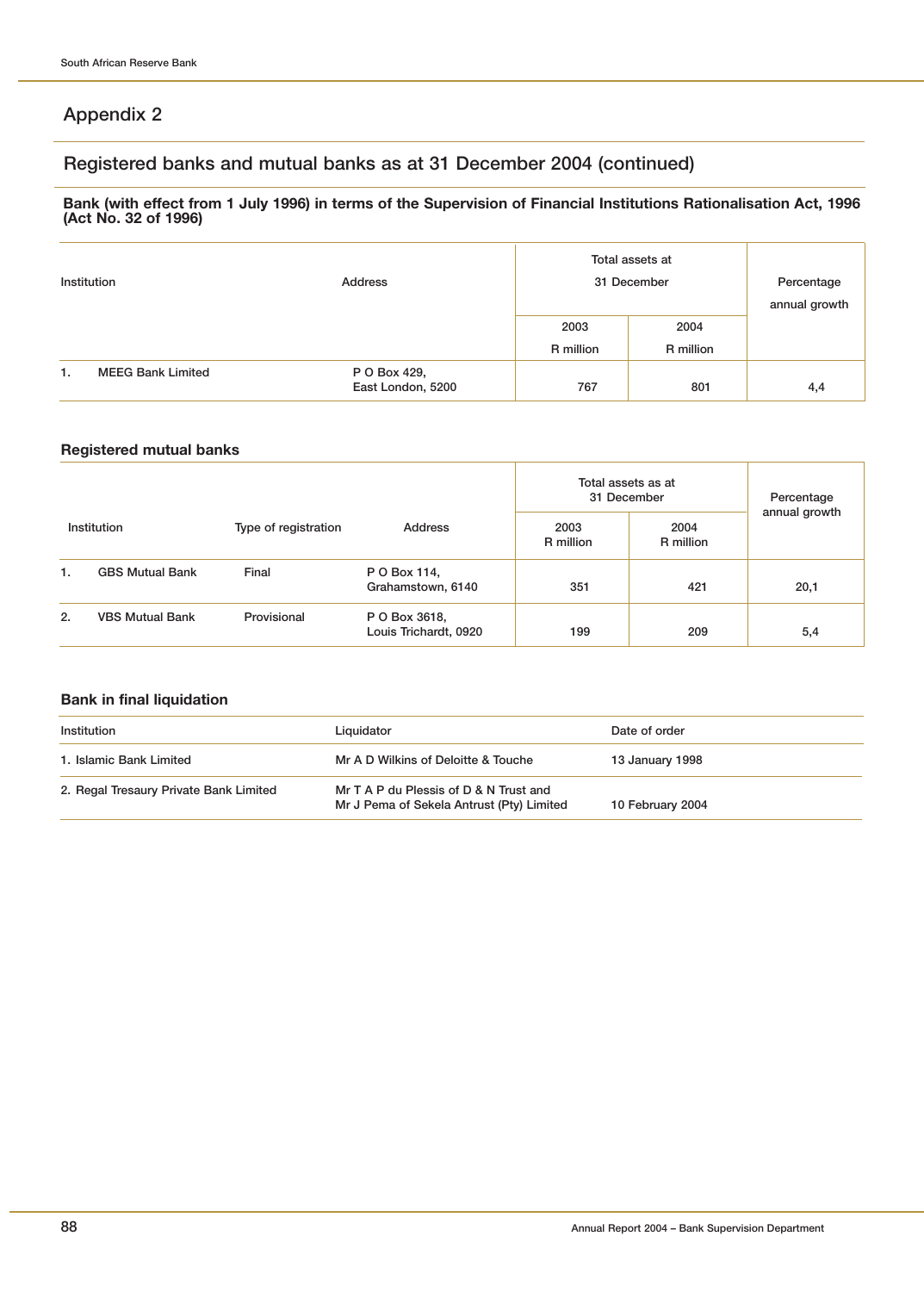# **Local bank branches of foreign banks as at 31 December 2004**

| Institution      |                                                                                             | <b>Address</b>                                     |
|------------------|---------------------------------------------------------------------------------------------|----------------------------------------------------|
|                  | 1. ABN AMRO Bank N.V.                                                                       | P O Box 78769, Sandton, 2146                       |
| 2.               | Bank of Baroda                                                                              | 91/121 Cowey Road, Cowey Park, Berea, Durban, 4001 |
| З.               | Bank of China Limited Johannesburg Branch (trading as<br>Bank of China Johannesburg Branch) | P O Box 782616, Sandton, 2146                      |
| 4.               | Bank of Taiwan South Africa Branch                                                          | P O Box 1999, Parklands, 2121                      |
| 5.               | Barclays Bank Plc, South Africa Branch                                                      | P O Box 1542, Saxonwold, 2132                      |
| 6.               | Calyon (trading as Calyon Corporate and<br>Investment Bank)                                 | Private Bag X10007, Sandton, 2146                  |
| 7.               | China Construction Bank Corporation -<br>Johannesburg Branch                                | Private Bag X10007, Sandton, 2146                  |
| 8. Citibank N.A. |                                                                                             | P O Box 1800, Saxonwold, 2132                      |
|                  | 9. Commerzbank Aktiengesellschaft                                                           | P O Box 860, Parklands, 2121                       |
|                  | 10. Deutsche Bank AG                                                                        | Private Bag X9933, Sandton, 2146                   |
|                  | 11. HSBC Bank Plc - Johannesburg Branch                                                     | Private Bag X951, Houghton, 2041                   |
|                  | 12. JPMorgan Chase Bank<br>(Johannesburg Branch)                                            | Private Bag X9936, Sandton, 2146                   |
|                  | 13. Société Générale                                                                        | P O Box 6872, Johannesburg, 2000                   |
|                  | 14. Standard Chartered Bank -<br>Johannesburg Branch                                        | P O Box 782080, Sandton, 2146                      |
|                  | 15. State Bank of India                                                                     | P O Box 2538, Saxonwold, 2132                      |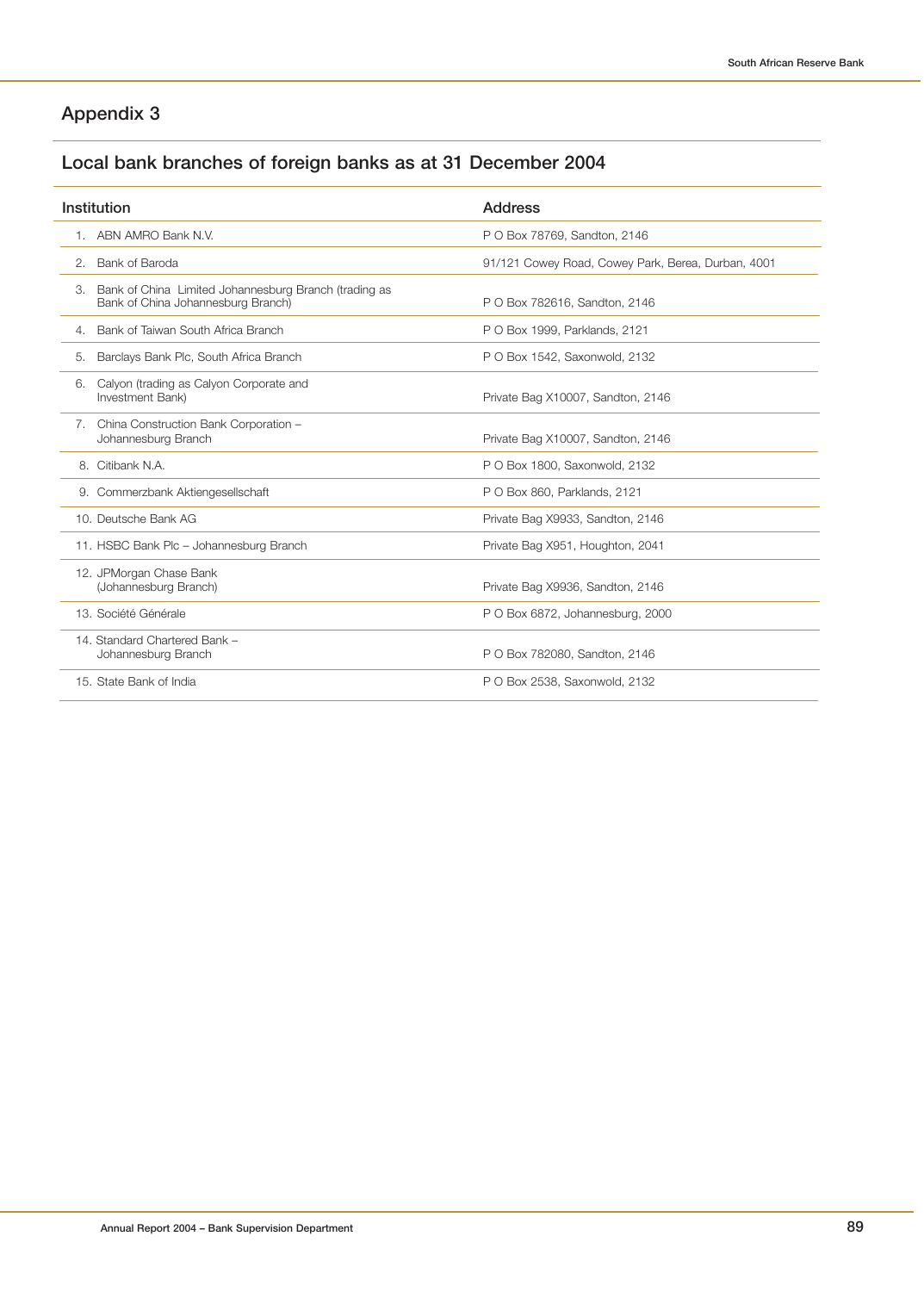### **Name changes and cancellation of registration of banks and branches of foreign banks during the period from 1 January 2004 to 31 December 2004**

#### **Name changes**

|    | Previous name                                                           | New name                                                                                       | Date of change    |
|----|-------------------------------------------------------------------------|------------------------------------------------------------------------------------------------|-------------------|
| 1. | Bank of China Limited (trading as<br>Bank of China Johannesburg Branch) | Bank of China Limited Johannesburg<br>Branch (trading as Bank of China<br>Johannesburg Branch) | 15 December 2004  |
|    | 2. China Construction Bank -<br>Johannesburg Branch                     | <b>China Construction Bank</b><br>Corporation - Johannesburg Branch                            | 15 September 2004 |
|    | Crédit Agricole Indosuez                                                | Calyon Coroporate and Investment Bank                                                          | 1 May 2004        |

#### **Cancellation of registration**

| Institution                      | Date of cancellation |
|----------------------------------|----------------------|
| <b>Gensec Bank Limited</b><br>1. | 21 June 2004         |
| <b>MLS Bank Limited</b><br>2     | 1 April 2004         |
| New Republic Bank Limited<br>3.  | 30 January 2004      |
| Saambou Bank Limited<br>4.       | 30 April 2004        |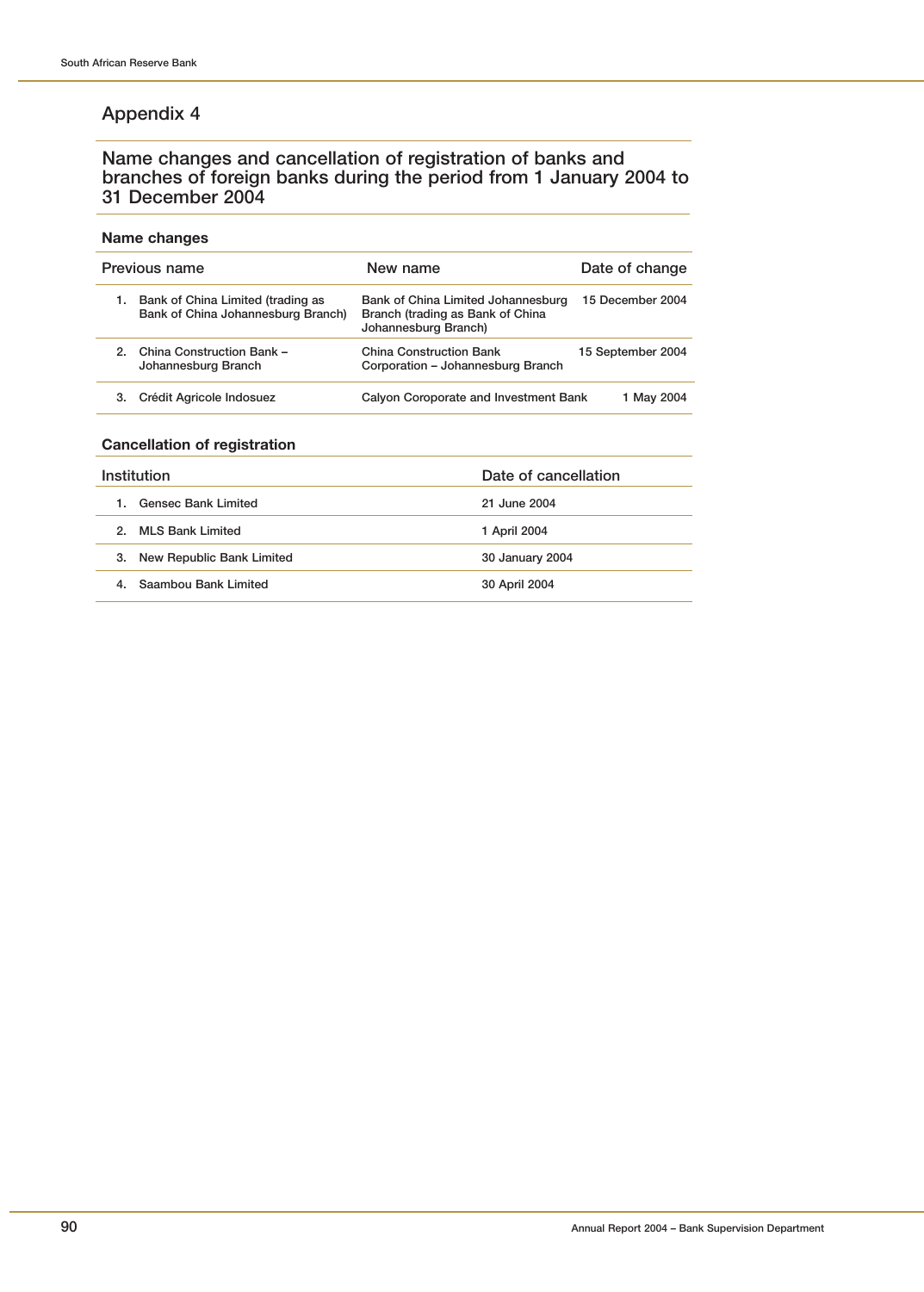# **Registered controlling companies as at 31 December 2004**

|     | <b>Institution</b>                           | <b>Address</b>                               |
|-----|----------------------------------------------|----------------------------------------------|
| 1.  | <b>ABSA Group Limited</b>                    | P O Box 7735, Johannesburg, 2000             |
| 2.  | African Bank Investments Limited             | P O Box X170 Halfway House, 1685             |
| 3.  | Capitec Bank Holdings Limited                | P O Box 12451, Die Boord, Stellenbosch, 7613 |
| 4.  | <b>FirstRand Bank Holdings Limited</b>       | P O Box 786273, Sandton, 2146                |
| 5.  | <b>Investec Limited</b>                      | P O Box 785700, Sandton, 2146                |
| 6.  | <b>Marriott Holdings Limited</b>             | P O Box 3211, Durban, 4000                   |
| 7.  | Mercantile Lisbon Bank Holdings Limited      | P O Box 782699, Sandton, 2146                |
| 8.  | <b>Nedcor Limited</b>                        | P O Box 1144, Johannesburg, 2000             |
| 9.  | <b>NRB Holdings Limited</b>                  | P O Box 4928, Durban, 4000                   |
| 10. | <b>Rennies Bank Holdings Limited</b>         | P O Box 87274, Houghton, 2041                |
| 11. | Sasfin Holdings Limited                      | P O Box 95104, Grant Park, 2051              |
| 12. | <b>Standard Bank Group Limited</b>           | P O Box 7725, Johannesburg, 2000             |
| 13. | <b>TEBA Bank Controlling Company Limited</b> | Private Bag X174, Halfway House, 1685        |

**The following institutions are deemed to be controlling companies in terms of section 42 of the Banks Act, 1990:**

| Albaraka Investment and Development Company P O Box 6854, Jeddah, 21452, Saudi Arabia |  |  |  |  |  |
|---------------------------------------------------------------------------------------|--|--|--|--|--|
|---------------------------------------------------------------------------------------|--|--|--|--|--|

| 2. | National Bank of Greece  | 86 Eolou Street, Athens TT 121, Greece                                        |
|----|--------------------------|-------------------------------------------------------------------------------|
| 3. | <b>Pitcairns Finance</b> | 121. Avenue de la Faiencerie. L-1511<br>Luxemburg, RCS Luxemburg, B nr 33-106 |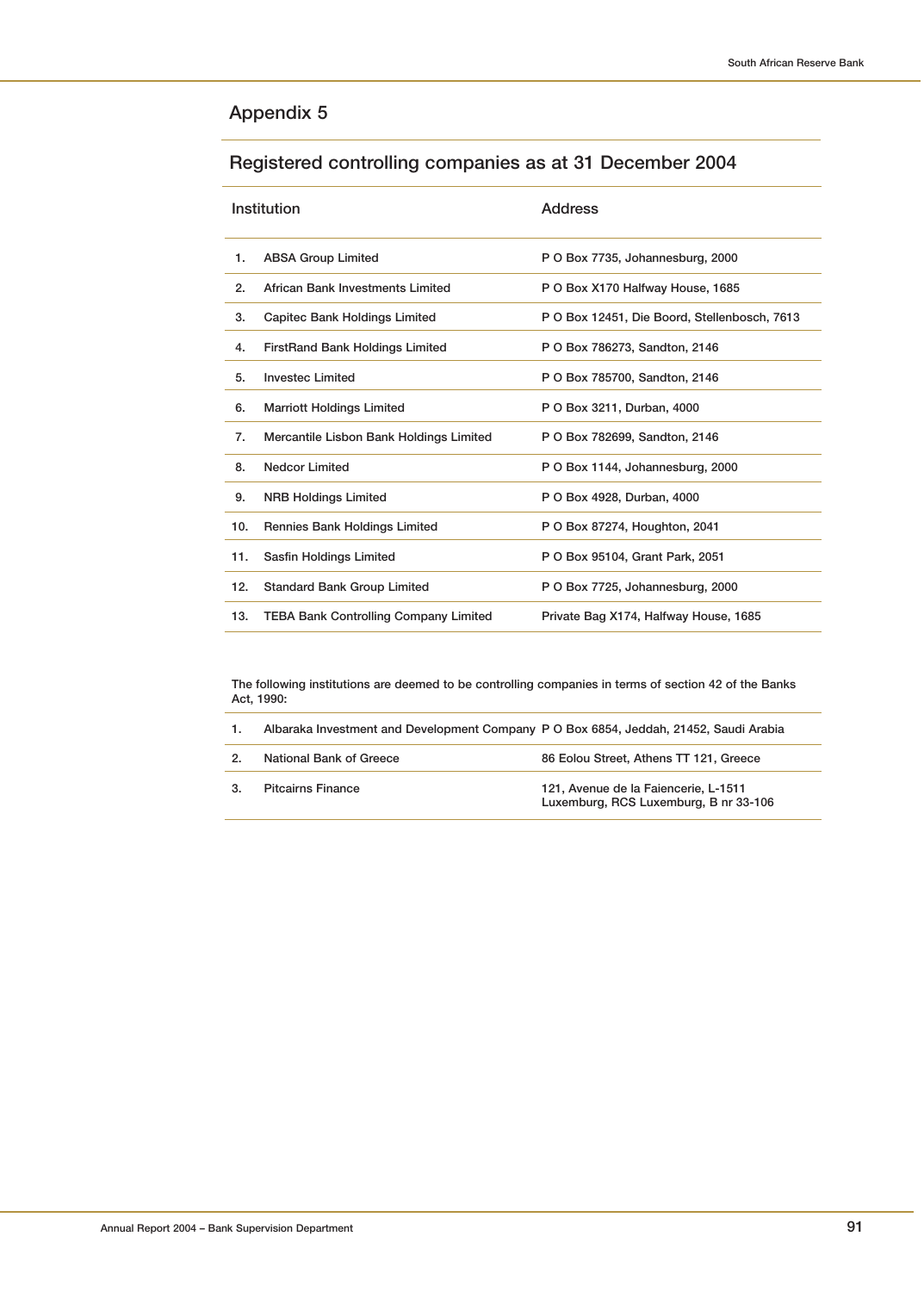# **Foreign banks with approved local representative offices**

|            | Institution                                                                                        | <b>Address</b>                                                                       |
|------------|----------------------------------------------------------------------------------------------------|--------------------------------------------------------------------------------------|
| 1.         | American Express Bank Limited                                                                      | P O Box 651, Parklands, 2121                                                         |
| 2.         | Banca di Roma                                                                                      | P O Box 787018, Sandton, 2146                                                        |
| 3.         | Banco BPI, SA                                                                                      | P O Box 303, Bruma, 2026                                                             |
| 4.         | Banco Espirito Santo e Comercial de Lisboa                                                         | P O Box 749, Bruma, 2026                                                             |
| 5.         | Banco Privado Português, SA                                                                        | P O Box 78407, Sandton, 2146                                                         |
| 6.         | Banco Totta & Açores SA                                                                            | P O Box 309, Bruma, 2026                                                             |
| 7.         | Bank Leumi Le-Israel BM                                                                            | Private Bag X41, Saxonwold, 2132                                                     |
| 8.         | <b>Bank of Cyprus Group</b>                                                                        | P O Box 652176, Benmore, 2010                                                        |
| 9.         | <b>BNP Paribas Johannesburg</b>                                                                    | P O Box 653002, Benmore, 2010                                                        |
| 10.        | <b>Barclays Private Bank Limited</b>                                                               | P O Box 1542, Saxonwold, 2132                                                        |
| 11.        | Bayerische Hypo- und Vereinsbank AG                                                                | P O Box 1483, Parklands, 2121                                                        |
| 12.        | <b>Belgolaise Bank</b>                                                                             | P O Box 652065, Benmore, 2010                                                        |
| 13.        | China Everbright Bank, South African                                                               |                                                                                      |
|            | Representative Office                                                                              | P O Box 78345, Sandton, 2146                                                         |
| 14.        | Commerzbank AG                                                                                     | P O Box 860, Parklands, 2121                                                         |
| 15.<br>16. | Crédit Industriel et Commercial<br>Credit Suisse (South Africa) (Pty) Limited                      | 302 Portofino, 30 9th Street, Killarney, 2193<br>P O Box 458, Green Point, 8051      |
| 17.        | Credit Suisse First Boston (Europe) Limited                                                        | Private Bag X9911, Sandton, 2146                                                     |
| 18.        | Dresdner Bank AG                                                                                   | P O Box 413355, Craighall, 2024                                                      |
| 19.        | Dresdner Kleinwort Wasserstein Limited                                                             | P O Box 413355, Craighall, 2146                                                      |
| 20.        | Export-Import Bank of India                                                                        | P O Box 2018, Saxonwold, 2132                                                        |
| 21.        | First Bank of Nigeria                                                                              | P O Box 784796, Sandton, 2146                                                        |
| 22.        | Fortis Bank (Nederland) N.V.                                                                       | P O Box 652065, Benmore, 2010                                                        |
| 23.        | Gerrard Private Bank (Isle of Man) Limited                                                         | P O Box 787549, Sandton, 2146                                                        |
| 24.        | Gerrard Private Bank (Jersey) Limited                                                              | P O Box 787549, Sandton, 2146                                                        |
| 25.        | <b>Hellenic Bank Limited</b>                                                                       | P O Box 783392, Sandton, 2146                                                        |
| 26.        | ING Bank (Switzerland) Limited                                                                     | P O Box 65660, Benmore, 2010                                                         |
| 27.        | Kredietbank SA Luxembourgeoise                                                                     | P O Box 1163, Stellenbosch, 7599                                                     |
| 28.        | Laiki Banking Group                                                                                | Suite #199, Private Bag X9916, Village Walk,<br>Sandton, 2146                        |
| 29.        | Millenium BCP                                                                                      | P O Box 273, Bruma, 2026                                                             |
| 30.        | N M Rothschild & Sons (CI) Limited                                                                 | 1st Floor, Kagiso House, 16 Fricker Road, Illovo<br>Boulevard, 2196                  |
| 31.        | Natexis Banques Populaires                                                                         | P O Box 1414, Morningside, 2057                                                      |
| 32.        | National Bank of Egypt                                                                             | P O Box 55402, Nolrthlands, 2116                                                     |
| 33.        | Royal Bank of Canada Europe Limited                                                                | P O Box 784568, Sandton, 2146                                                        |
| 34.        | Société Générale Representative Office for<br>Southern Africa                                      | P O Box 2805, Saxonwold, 2132                                                        |
| 35.        | Sumitomo Mitsui Banking Corporation                                                                | Private Bag X134, Bryanston, 2021                                                    |
| 36.        | The Bank of New York, Johannesburg<br><b>Representative Office</b>                                 | Postnet Suite 100, Private Bag X43, Sunninghill, 2157                                |
| 37.        | The Bank of Tokyo-Mitsubishi, Ltd                                                                  | P O Box 78519, Sandton, 2146                                                         |
| 38.        | The Representative office for Southern and<br>Eastern Africa of the Export-Import Bank<br>of China | 5th Floor, Fedsure Towers, 13 Fredman Drive,<br>Sandown, 2196                        |
| 39.        | The Royal Bank of Scotland                                                                         | Park Ridge Office Building, Block D, Ground Floor,<br>61 Empire Road, Parktown, 2193 |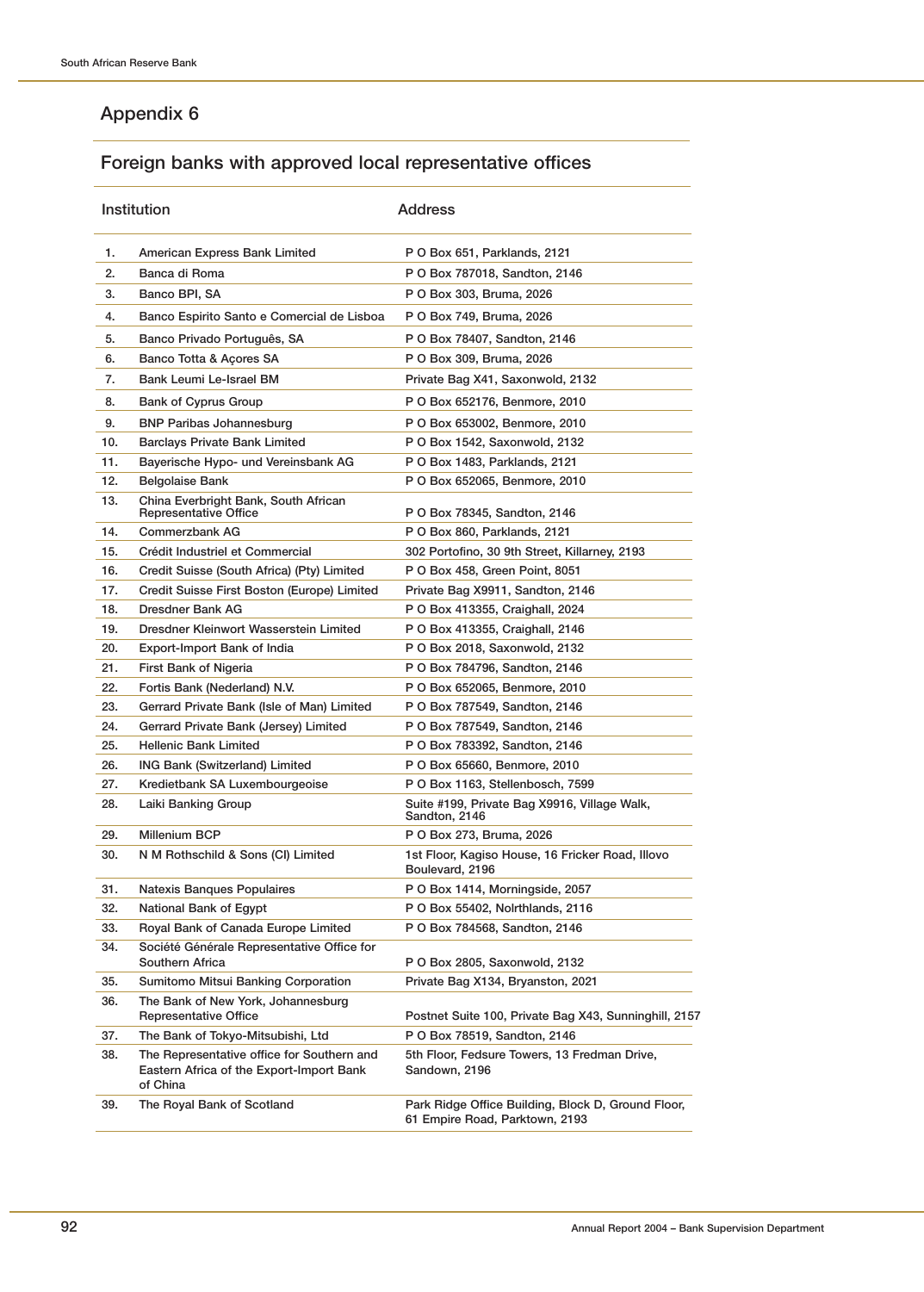**Foreign banks with approved local representative offices (continued)**

|     | Institution               | Address                         |
|-----|---------------------------|---------------------------------|
| 40. | UBS AG                    | P O Box 652863, Benmore, 2010   |
| 41. | Union Bank of Nigeria Plc | P O Box 653125, Benmore, 2010   |
| 42. | Vnesheconombank           | P O Box 413742, Craighall, 2024 |
| 43. | Wachovia Bank, NA         | P O Box 3009, Parklands, 2121   |
| 44. | WestLB AG                 | P O Box 786126, Sandton, 2146   |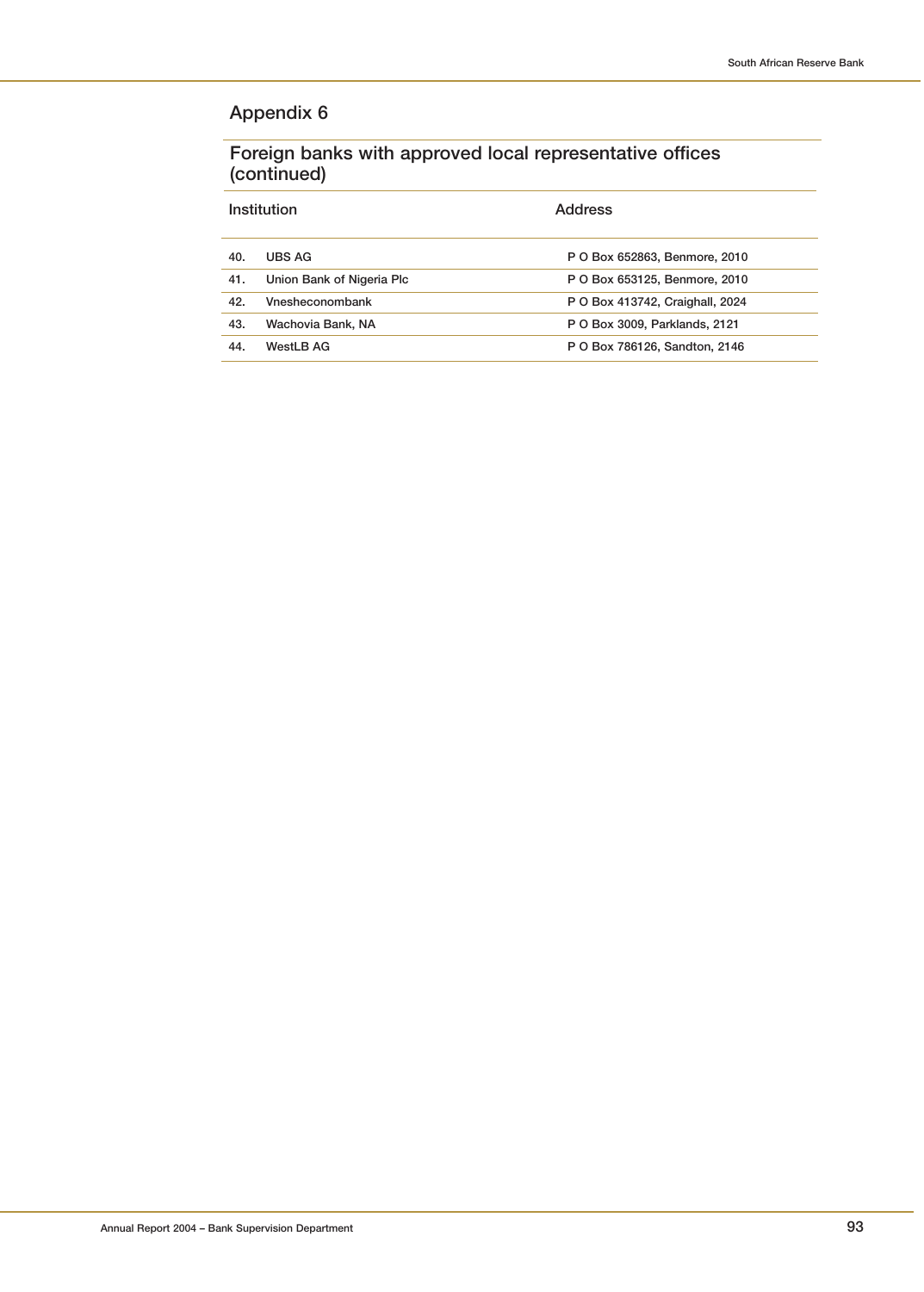### **Trends in South African banks**

**The following tables have been selected for publication because they disclose:**

- **The most important industry trends.**
- **-** Industry statistics that facilitate banks' evaluation of their own positions.<br>Note: Certain of the comparative figures in respect of 2002 and 2003 may differ Certain of the comparative figures in respect of 2002 and 2003 may differ **from those reported in the 2002 and 2003 Annual Reports owing to the submission of amended returns by banks after publication of those reports.**

| <b>TABLE</b>                                         | <b>PAGE</b> |
|------------------------------------------------------|-------------|
| Composition of balance sheet - liabilities<br>1.     | 95          |
| Composition of balance sheet - assets<br>2.          | 96          |
| Composition of selected liabilities<br>3.            | 97          |
| Composition of loans and advances to non-banks<br>4. | 98          |
| Funding maturity structure<br>5.                     | 99          |
| Analysis of capital and reserves<br>6.               | 100         |
| Risk profile of assets<br>7.                         | 101         |
| Risk profile of off-balance-sheet items<br>8.        | 102         |
| Risk profile of loans and advances<br>9.             | 103         |
| 10. Capital adequacy                                 | 105         |
| 11. Composition of income statement                  | 106         |
| 12. Profitability: operating ratios                  | 107         |
| 13. Profitability ratios                             | 108         |
| 14. Percentage composition of interest income        | 109         |
| 15. Percentage composition of interest expense       | 110         |
| 16. Calculation of liquid-asset requirement          | 111         |
| 17. Analysis of overdue accounts                     | 112         |
| 18. Analysis of overdue accounts: selected ratios    | 113         |
| 19. Large credit exposures                           | 114         |
| 20. Profitability of assets                          | 115         |
| 21. Open position in foreign currency                | 116         |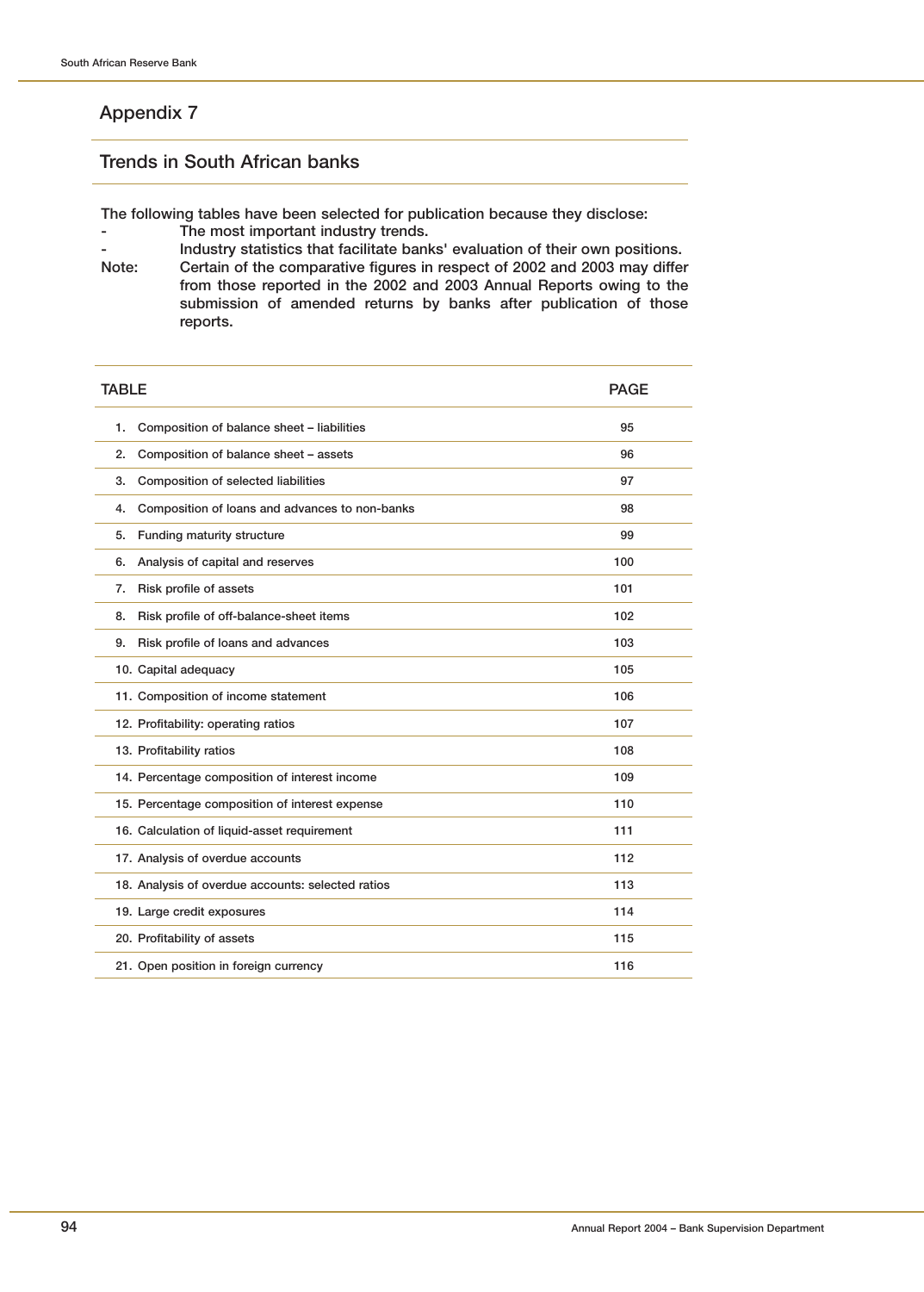# **Composition of balance sheet – liabilities**

|                                          | Interbank<br>funding<br>R million | Non-bank<br>funding<br>R million | Foreign<br>funding<br>R million | Loans<br>received<br>under<br>repurchase<br>agreements<br>R million | Other<br>liabilities<br>R million | Acknow-<br>ledge-<br>ment of<br>debt<br>R million | Capital<br>and<br>reserves<br>R million | Total<br>liabilities<br>R million |
|------------------------------------------|-----------------------------------|----------------------------------|---------------------------------|---------------------------------------------------------------------|-----------------------------------|---------------------------------------------------|-----------------------------------------|-----------------------------------|
| Average month-end<br>balance for quarter |                                   |                                  |                                 |                                                                     |                                   |                                                   |                                         |                                   |
| 2002:01                                  | 94 503                            | 607 976                          | 90 353                          | 24 620                                                              | 130 320                           | 3 1 3 6                                           | 92 651                                  | 1 043 559                         |
| 2002:02                                  | 97 055                            | 640 713                          | 73 191                          | 30 354                                                              | 115 659                           | 2 7 0 8                                           | 96 828                                  | 1 056 507                         |
| 2002:03                                  | 91 370                            | 650 973                          | 68 614                          | 24 692                                                              | 124 225                           | 2 3 7 5                                           | 100 944                                 | 1 063 193                         |
| 2002:04                                  | 85 541                            | 654 716                          | 65 832                          | 37 775                                                              | 136 270                           | 2 176                                             | 101 891                                 | 1 084 20                          |
| 2003:01                                  | 80 560                            | 661 461                          | 54 746                          | 37 366                                                              | 293 267                           | 1972                                              | 100 381                                 | 1 229 752                         |
| 2003:02                                  | 72 337                            | 706 333                          | 47 214                          | 44 672                                                              | 332 977                           | 2 3 9 4                                           | 103 490                                 | 1 309 416                         |
| 2003:03                                  | 69 733                            | 716 181                          | 43 599                          | 46 266                                                              | 351 035                           | 1893                                              | 105 720                                 | 1 334 426                         |
| 2003:04                                  | 68 000                            | 737 015                          | 38 446                          | 51 949                                                              | 377 669                           | 1 574                                             | 109 988                                 | 1 384 640                         |
| 2004:01                                  | 75 299                            | 765 467                          | 44 947                          | 45 696                                                              | 321 756                           | 1844                                              | 112 894                                 | 1 367 904                         |
| 2004:02                                  | 68 613                            | 798 164                          | 43 577                          | 48 130                                                              | 262 532                           | 945                                               | 115 877                                 | 1 337 838                         |
| 2004:03                                  | 69 907                            | 849 980                          | 45 120                          | 57 062                                                              | 244 023                           | 682                                               | 117 603                                 | 1 384 377                         |
| 2004:04                                  | 70 770                            | 898 657                          | 43 870                          | 54 421                                                              | 282 612                           | 528                                               | 122 215                                 | 1 473 073                         |
| Month-end balance for year               |                                   |                                  |                                 |                                                                     |                                   |                                                   |                                         |                                   |
| Dec 2002                                 | 81 784                            | 662 490                          | 58 402                          | 49 470                                                              | 142 343                           | 2 1 3 1                                           | 103 360                                 | 1 099 979                         |
| Dec 2003                                 | 68 082                            | 755 135                          | 38 785                          | 57 015                                                              | 349 203                           | 1415                                              | 110 188                                 | 1 379 823                         |
| Dec 2004                                 | 72 698                            | 909 968                          | 45 757                          | 51 408                                                              | 292 851                           | 480                                               | 124 949                                 | 1 498 111                         |
| Average for 12 months                    |                                   |                                  |                                 |                                                                     |                                   |                                                   |                                         |                                   |
| 2002                                     | 92 117                            | 638 594                          | 74 497                          | 29 360                                                              | 126 618                           | 2 5 9 9                                           | 98 0 79                                 | 1 061 865                         |
| 2003                                     | 72 657                            | 705 247                          | 46 001                          | 45 063                                                              | 338 737                           | 1958                                              | 104 895                                 | 1 314 558                         |
| 2004                                     | 71 147                            | 828 067                          | 44 379                          | 51 327                                                              | 277 731                           | 1 000                                             | 117 147                                 | 1 390 798                         |
| Percentage annual growth                 | %                                 | %                                | %                               | $\%$                                                                | %                                 | $\%$                                              | %                                       | $\%$                              |
|                                          |                                   |                                  |                                 |                                                                     |                                   |                                                   |                                         |                                   |
| 2002                                     | $-6,3$                            | 12,5                             | $-38,6$                         | 51,4                                                                | $-5,7$                            | $-24,3$                                           | 12,1                                    | 4,8                               |
| 2003                                     | $-16,8$                           | 14,0                             | $-33,6$                         | 15,3                                                                | 145,3                             | $-33,6$                                           | 6,6                                     | 25,4                              |
| 2004                                     | 6,8                               | 20,5                             | 18,0                            | $-9,8$                                                              | $-16,1$                           | $-66,1$                                           | 13,4                                    | 8,6                               |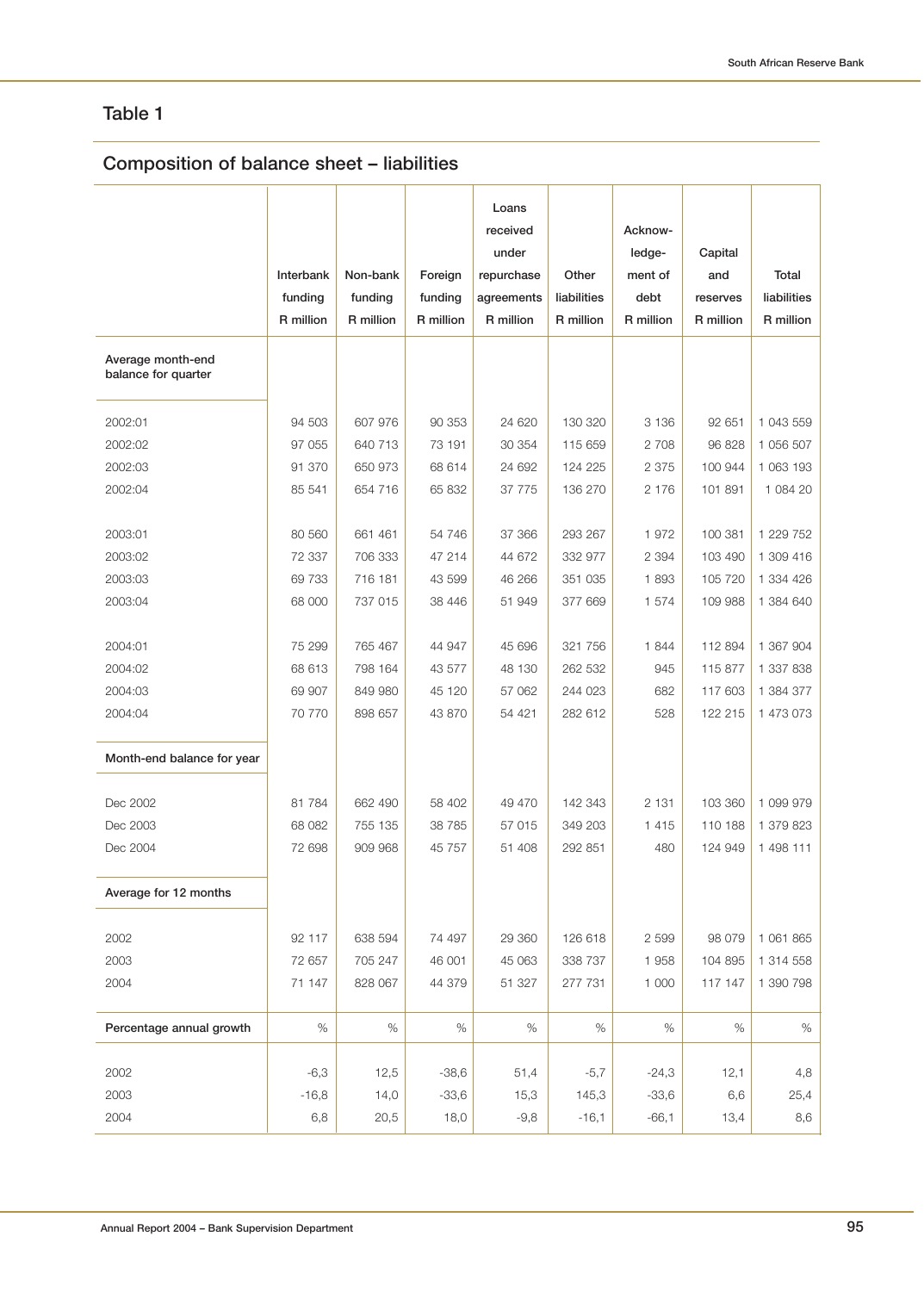# **Composition of balance sheet – assets**

|                                          |           |           |           | Loans<br>granted |           |           | Acknow-     |           |           |
|------------------------------------------|-----------|-----------|-----------|------------------|-----------|-----------|-------------|-----------|-----------|
|                                          |           |           |           | under            | Invest-   | Non-      | ledgement   |           |           |
|                                          |           | Interbank | Non-bank  | resale           | ment      | financial | of debt     | Other     | Total     |
|                                          | Money     | advances  | advances  | agreements       | portfolio | assets    | outstanding | assets    | assets    |
|                                          | R million | R million | R million | R million        | R million | R million | R million   | R million | R million |
| Average month-end<br>balance for quarter |           |           |           |                  |           |           |             |           |           |
| 2002:01                                  | 21 008    | 53 455    | 756 586   | 19 115           | 133 926   | 11 470    | 3 1 3 7     | 44 862    | 1 043 559 |
| 2002:02                                  | 21 768    | 58 181    | 776 615   | 22 367           | 121 584   | 11 991    | 2 708       | 41 293    | 1 056 507 |
| 2002:03                                  | 22 144    | 46 238    | 802 754   | 19 038           | 120 783   | 12 383    | 2 3 7 5     | 37 478    | 1 063 193 |
| 2002:04                                  | 24 774    | 46 175    | 803 021   | 28 074           | 124 909   | 12 357    | 2 176       | 42 714    | 1 084 201 |
|                                          |           |           |           |                  |           |           |             |           |           |
| 2003:01                                  | 22 869    | 50 086    | 802 870   | 32 286           | 256 087   | 12 543    | 1972        | 51 038    | 1 229 752 |
| 2003:02                                  | 23 332    | 54 203    | 835 243   | 34 781           | 311 348   | 12 188    | 2 3 9 4     | 35 927    | 1 309 416 |
| 2003:03                                  | 24 244    | 55 849    | 847 578   | 34 155           | 325 323   | 12 3 63   | 1 539       | 33 374    | 1 334 426 |
| 2003:04                                  | 26 371    | 59 729    | 861 084   | 39 912           | 353 192   | 12 310    | 1 2 1 7     | 30 825    | 1 384 640 |
| 2004:01                                  | 25 143    | 67 790    | 907 024   | 39 934           | 283 870   | 12 051    | 1769        | 30 323    | 1 367 904 |
| 2004:02                                  | 26 145    | 64 920    | 916 223   | 42 847           | 242 165   | 11 685    | 945         | 32 909    | 1 337 838 |
| 2004:03                                  | 27 664    | 68 094    | 945 310   | 44 323           | 254 257   | 11 383    | 682         | 32 664    | 1 384 377 |
| 2004:04                                  | 30 650    | 57 756    | 998 106   | 36 630           | 308 267   | 11 541    | 530         | 29 592    | 1 473 074 |
| Month-end balance<br>for year            |           |           |           |                  |           |           |             |           |           |
| Dec 2002                                 | 26 537    | 47 302    | 800 290   | 36 150           | 132 479   | 12 5 21   | 2 1 3 1     | 42 569    | 1 099 979 |
| Dec 2003                                 | 28 846    | 60 402    | 875 965   | 46 417           | 328 061   | 12 271    | 1 207       | 26 654    | 1 379 823 |
| Dec 2004                                 | 32 319    | 54 398    | 1 014 125 | 29 158           | 330 899   | 11 641    | 480         | 25 092    | 1 498 111 |
| Average for<br>12 months                 |           |           |           |                  |           |           |             |           |           |
| 2002                                     | 22 4 23   | 51 012    | 784 744   | 22 149           | 125 301   | 12 050    | 2 5 9 9     | 41 587    | 1 061 865 |
| 2003                                     | 24 204    | 54 967    | 836 694   | 35 284           | 311 488   | 12 351    | 1781        | 37 791    | 1 314 558 |
| 2004                                     | 27 401    | 64 640    | 941 666   | 40 933           | 272 140   | 11 665    | 982         | 31 372    | 1 390 798 |
| Percentage<br>annual growth              | $\%$      | $\%$      | $\%$      | %                | $\%$      | $\%$      | $\%$        | %         | $\%$      |
| 2002                                     | 10,4      | $-8,2$    | 9,2       | 75,0             | $-21,2$   | 5,7       | $-24,4$     | 11,5      | 4,8       |
| 2003                                     | 8,7       | 27,7      | 9,5       | 28,4             | 147,6     | $-2,0$    | $-43,4$     | $-37,4$   | 25,4      |
| 2004                                     | 12,0      | $-9,9$    | 15,8      | $-37,2$          | 0,9       | $-5,1$    | $-60,3$     | $-5,9$    | 8,6       |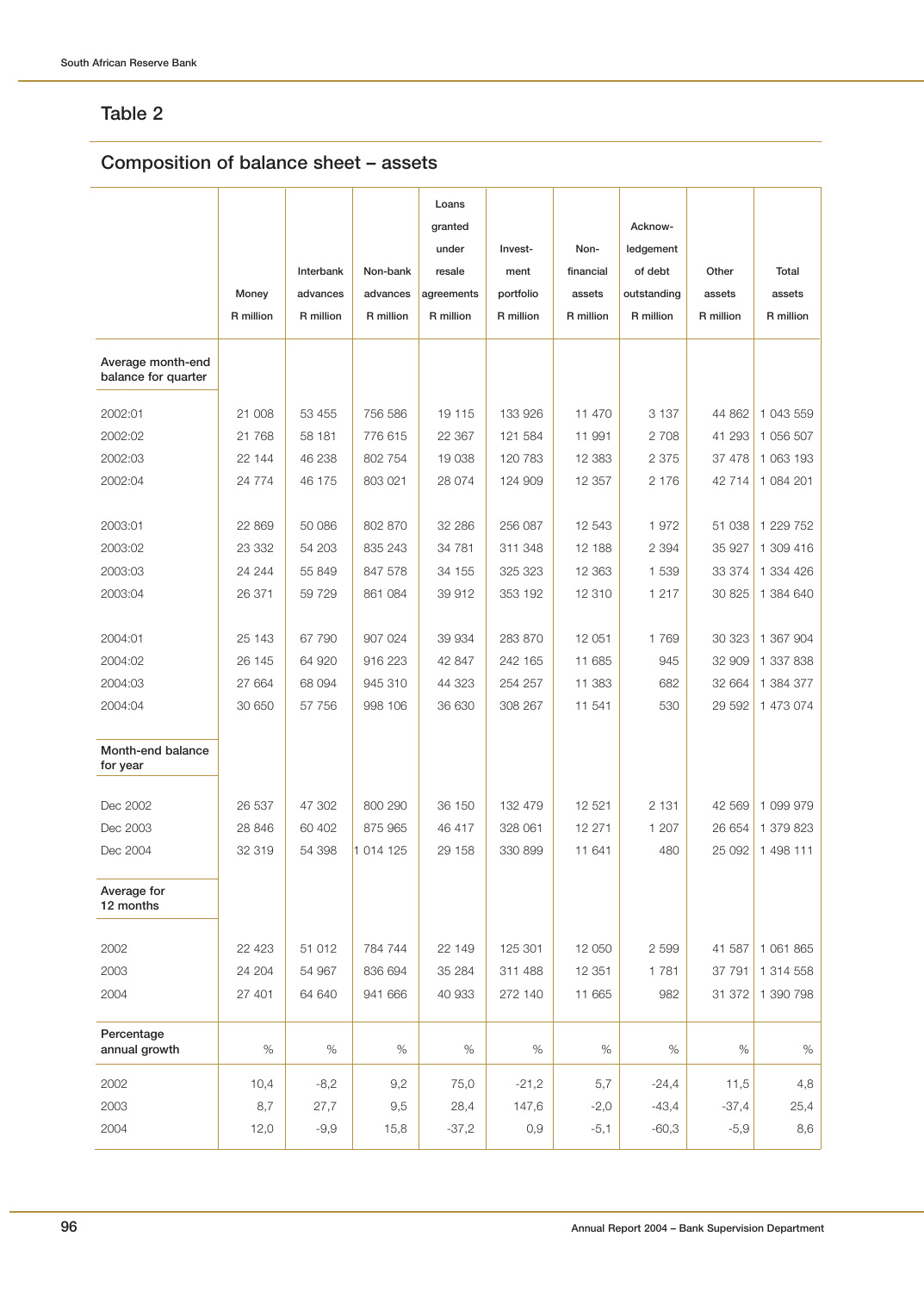# **Composition of selected liabilities**

|                                                |                     |                      |                                     |                                                       |                    | Loans under                                                    |                           |                            |                    |                           |                            |                           |
|------------------------------------------------|---------------------|----------------------|-------------------------------------|-------------------------------------------------------|--------------------|----------------------------------------------------------------|---------------------------|----------------------------|--------------------|---------------------------|----------------------------|---------------------------|
|                                                |                     |                      | Deposits                            |                                                       |                    |                                                                |                           | repurchase agreement       |                    |                           | Foreign funding            |                           |
|                                                | Demand<br>R million | Savings<br>R million | Fixed<br>and<br>notice<br>R million | Negotiable<br>certificates<br>of deposit<br>R million | Total<br>R million | SARB and<br>Corp<br>for Public<br><b>Deposits</b><br>R million | <b>Banks</b><br>R million | Non-<br>banks<br>R million | Total<br>R million | <b>Banks</b><br>R million | Non-<br>banks<br>R million | <b>Total</b><br>R million |
| Average<br>month-end<br>balance for<br>quarter |                     |                      |                                     |                                                       |                    |                                                                |                           |                            |                    |                           |                            |                           |
| 2002:01                                        | 319 058             | 34 906               | 195 500                             | 58 513                                                | 607 976            | 11 350                                                         | 7955                      | 5 3 1 5                    | 24 620             | 53 543                    | 36 810                     | 90 353                    |
| 2002:02                                        | 338 154             | 36 357               | 214 002                             | 52 199                                                | 640 713            | 13 4 14                                                        | 10 0 25                   | 6914                       | 30 354             | 40 760                    | 32 431                     | 73 191                    |
| 2002:03                                        | 336 317             | 37 573               | 225 440                             | 51 643                                                | 650 973            | 11 214                                                         | 7415                      | 6 0 63                     | 24 692             | 41 563                    | 27 051                     | 68 614                    |
| 2002:04                                        | 325 308             | 37 436               | 237 178                             | 54 794                                                | 654 716            | 11 634                                                         | 16 326                    | 9815                       | 37 775             | 37 519                    | 28 313                     | 65 832                    |
| 2003:01                                        | 328 751             | 37 095               | 248 879                             | 46 735                                                | 661 461            | 11 486                                                         | 13745                     | 12 134                     | 37 366             | 28 098                    | 26 647                     | 54 746                    |
| 2003:02                                        | 328 936             | 39 803               | 280 977                             | 56 617                                                | 706 333            | 11 569                                                         | 20 734                    | 12 3 68                    | 44 672             | 22 877                    | 24 336                     | 47 214                    |
| 2003:03                                        | 340 181             | 42 492               | 297 239                             | 36 269                                                | 716 181            | 12 085                                                         | 19 308                    | 14 873                     | 46 266             | 20 592                    | 23 006                     | 43 599                    |
| 2003:04                                        | 368 865             | 44 953               | 298 989                             | 24 208                                                | 737 015            | 13 190                                                         | 24 577                    | 14 182                     | 51 949             | 18713                     | 19 733                     | 38 446                    |
|                                                |                     |                      |                                     |                                                       |                    |                                                                |                           |                            |                    |                           |                            |                           |
| 2004:01                                        | 391 119             | 45 377               | 306 963                             | 22 008                                                | 765 467            | 13 383                                                         | 23 380                    | 8932                       | 45 696             | 25 860                    | 19 087                     | 44 947                    |
| 2004:02                                        | 383 028             | 46 880               | 315 041                             | 53 214                                                | 798 164            | 13 676                                                         | 25 864                    | 8 5 9 0                    | 48 130             | 25 949                    | 17 628                     | 43 577                    |
| 2004:03                                        | 393 411             | 48 308               | 321 775                             | 86 486                                                | 849 980            | 13 551                                                         | 30 132                    | 13 380                     | 57 062             | 24 965                    | 20 155                     | 45 120                    |
| 2004:04                                        | 415 640             | 50 552               | 325 880                             | 106 585                                               | 898 657            | 13 631                                                         | 26 765                    | 14 0 25                    | 54 421             | 21 541                    | 22 329                     | 43 870                    |
| Month-end<br>balance<br>for year               |                     |                      |                                     |                                                       |                    |                                                                |                           |                            |                    |                           |                            |                           |
| Dec 2002                                       | 334 143             | 37 083               | 234 672                             | 56 592                                                | 662 490            | 12 032                                                         | 20 752                    | 16 686                     | 49 470             | 33 101                    | 25 301                     | 58 402                    |
| Dec 2003                                       | 392 482             | 45 573               | 294 449                             | 22 631                                                | 755 135            | 13 006                                                         | 27 465                    | 16 545                     | 57 015             | 21 077                    | 17 708                     | 38 785                    |
| Dec 2004                                       | 428 740             | 51 095               | 320 224                             | 109 909                                               | 909 968            | 13 4 44                                                        | 23 889                    | 14 075                     | 51 408             | 20 612                    | 25 144                     | 45 757                    |
| Average for<br>12 months                       |                     |                      |                                     |                                                       |                    |                                                                |                           |                            |                    |                           |                            |                           |
| 2002                                           | 329 709             | 36 568               | 218 030                             | 54 288                                                | 638 594            | 11 903                                                         | 10 430                    | 7 0 2 7                    | 29 360             | 43 346                    | 31 151                     | 74 497                    |
| 2003                                           | 341 683             | 41 086               | 281 521                             | 40 957                                                | 705 247            | 12 083                                                         | 19 591                    | 13 390                     | 45 063             | 22 570                    | 23 4 31                    | 46 001                    |
| 2004                                           | 395 800             | 47 780               | 317 415                             | 67 073                                                | 828 067            | 13 560                                                         | 26 535                    | 11 232                     | 51 327             | 24 579                    | 19 800                     | 44 379                    |
| Percentage<br>annual growth                    | %                   | $\%$                 | %                                   | $\%$                                                  | $\%$               | $\%$                                                           | %                         | $\%$                       | $\%$               | %                         | %                          | %                         |
| 2002                                           | 10,1                | 5,6                  | 25,0                                | $-9,6$                                                | 12,5               | $-2,5$                                                         | 77,9                      | 92,2                       | 51,4               | -44,3                     | $-29,2$                    | $-38,6$                   |
| 2003                                           | 17,5                | 22,9                 | 25,5                                | $-60,0$                                               | 14,0               | 8,1                                                            | 32,3                      | $-0,8$                     | 15,3               | $-36,3$                   | $-30,0$                    | $-33,6$                   |
| 2004                                           | 9,2                 | 12,1                 | 8,8                                 | 385,7                                                 | 20,5               | 3,4                                                            | $-13,0$                   | $-14,9$                    | $-9,8$             | $-2,2$                    | 42,0                       | 18,0                      |
|                                                |                     |                      |                                     |                                                       |                    |                                                                |                           |                            |                    |                           |                            |                           |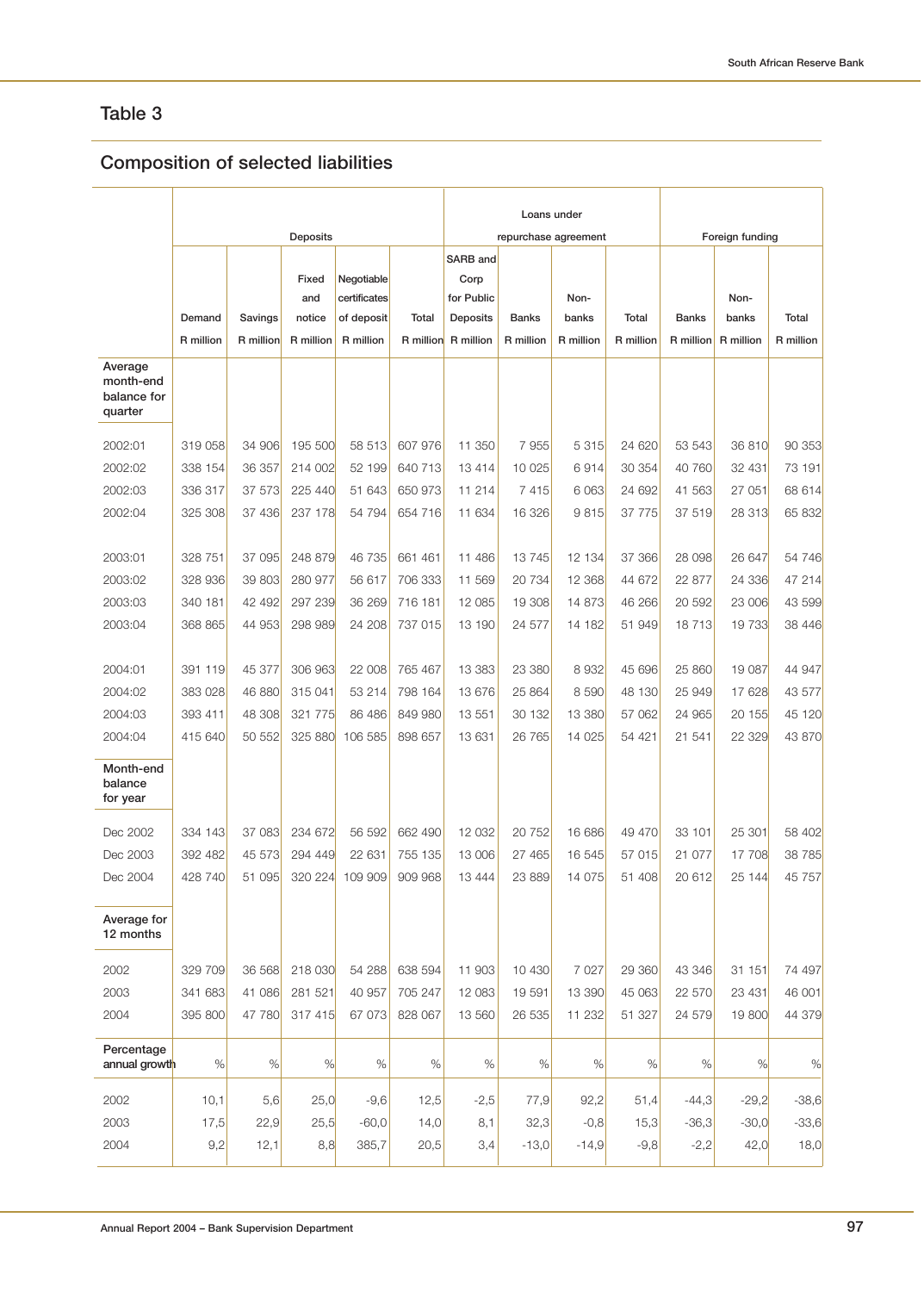# **Composition of loans and advances to non-banks**

|                                          |              |            |           |           | Acknow-    | Redeem-    |            | Foreign-  |            |           |
|------------------------------------------|--------------|------------|-----------|-----------|------------|------------|------------|-----------|------------|-----------|
|                                          | Negotiable   |            |           |           | ledgement  | able       | Overdrafts | currency  | Less:      |           |
|                                          | certificates | Instalment | Mortgage  | Credit    | of debt    | preference | and        | loans and | Specific   |           |
|                                          | of deposit   | debtors    | loans     | cards     | discounted | shares     | loans      | advances  | provisions | Total     |
|                                          | R million    | R million  | R million | R million | R million  | R million  | R million  | R million | R million  | R million |
| Average month-end<br>balance for quarter |              |            |           |           |            |            |            |           |            |           |
| 2002:01                                  | 13797        | 96 816     | 257 159   | 13 8 35   | 15 591     | 15912      | 230 948    | 128 197   | 15 668     | 756 586   |
| 2002:02                                  | 10 999       | 100 517    | 264 684   | 14 156    | 19 135     | 14 399     | 236 706    | 132 298   | 16 278     | 776 615   |
| 2002:03                                  | 9 2 6 6      | 103 535    | 272 226   | 13 588    | 21 587     | 15 114     | 240 770    | 143 678   | 17 010     | 802 754   |
| 2002:04                                  | 12 766       | 106 964    | 277 267   | 14 390    | 20 580     | 16 322     | 244 915    | 127 264   | 17 447     | 803 021   |
|                                          |              |            |           |           |            |            |            |           |            |           |
| 2003:01                                  | 15 051       | 110 218    | 285 208   | 15 119    | 18 906     | 16 574     | 252 573    | 106 718   | 17 498     | 802 870   |
| 2003:02                                  | 16878        | 115 337    | 296 033   | 15 7 15   | 22 361     | 15 638     | 266 806    | 105 324   | 18 849     | 835 243   |
| 2003:03                                  | 15 7 37      | 120 091    | 307 008   | 16 173    | 19 992     | 16 168     | 260 891    | 110 260   | 18742      | 847 578   |
| 2003:04                                  | 10 571       | 124 340    | 319 678   | 16721     | 23 951     | 16 278     | 263 826    | 104 328   | 18 612     | 861 084   |
|                                          |              |            |           |           |            |            |            |           |            |           |
| 2004:01                                  | 7663         | 129 346    | 333 431   | 17 713    | 29 160     | 15 408     | 266 697    | 125 977   | 18 370     | 907 024   |
| 2004:02                                  | 4 9 0 3      | 135 440    | 350 523   | 18 5 84   | 25 609     | 15 219     | 257 246    | 126 349   | 17 649     | 916 223   |
| 2004:03                                  | 10 224       | 142 705    | 371 183   | 19 460    | 22 305     | 14 517     | 257 489    | 124 382   | 16 957     | 945 310   |
| 2004:04                                  | 15 672       | 150 500    | 396 923   | 20 697    | 21 129     | 15 258     | 279 743    | 114 470   | 16 285     | 998 106   |
| Month-end balance<br>for year            |              |            |           |           |            |            |            |           |            |           |
| Dec 2002                                 | 13 408       | 107 856    | 279 282   | 14 636    | 19 959     | 16881      | 247 693    | 117 768   | 17 193     | 800 290   |
| Dec 2003                                 | 9 2 0 5      | 126 087    | 323 444   | 16 950    | 24 914     | 15 397     | 264 069    | 114 418   | 18519      | 875 965   |
| Dec 2004                                 | 16716        | 152 406    | 406 174   | 21 169    | 22 499     | 15 707     | 278 890    | 116 692   | 16 128     | 014 125   |
| Average for<br>12 months                 |              |            |           |           |            |            |            |           |            |           |
| 2002                                     | 11 707       | 101 958    | 267 834   | 13 992    | 19 223     | 15 437     | 238 335    | 132 859   | 16 601     | 784 744   |
| 2003                                     | 14 559       | 117 497    | 301 982   | 15 932    | 21 302     | 16 165     | 261 024    | 106 658   | 18 4 25    | 836 694   |
| 2004                                     | 9616         | 139 498    | 363 015   | 19 113    | 24 551     | 15 100     | 265 294    | 122 794   | 17 315     | 941 666   |
| Percentage<br>annual growth              | %            | $\%$       | $\%$      | %         | $\%$       | $\%$       | %          | %         | %          | $\%$      |
| 2002                                     | $-18,8$      | 13,4       | 10,8      | 8,2       | 31,5       | 19,3       | 7,4        | 7,1       | 21,7       | 9,2       |
| 2003                                     | $-31,3$      | 16,9       | 15,8      | 15,8      | 24,8       | $-8,8$     | 6,6        | $-2,8$    | 7,7        | 9,5       |
| 2004                                     | 81,6         | 20,9       | 25,6      | 24,9      | $-9,7$     | 2,0        | 5,6        | 2,0       | $-12,9$    | 15,8      |
|                                          |              |            |           |           |            |            |            |           |            |           |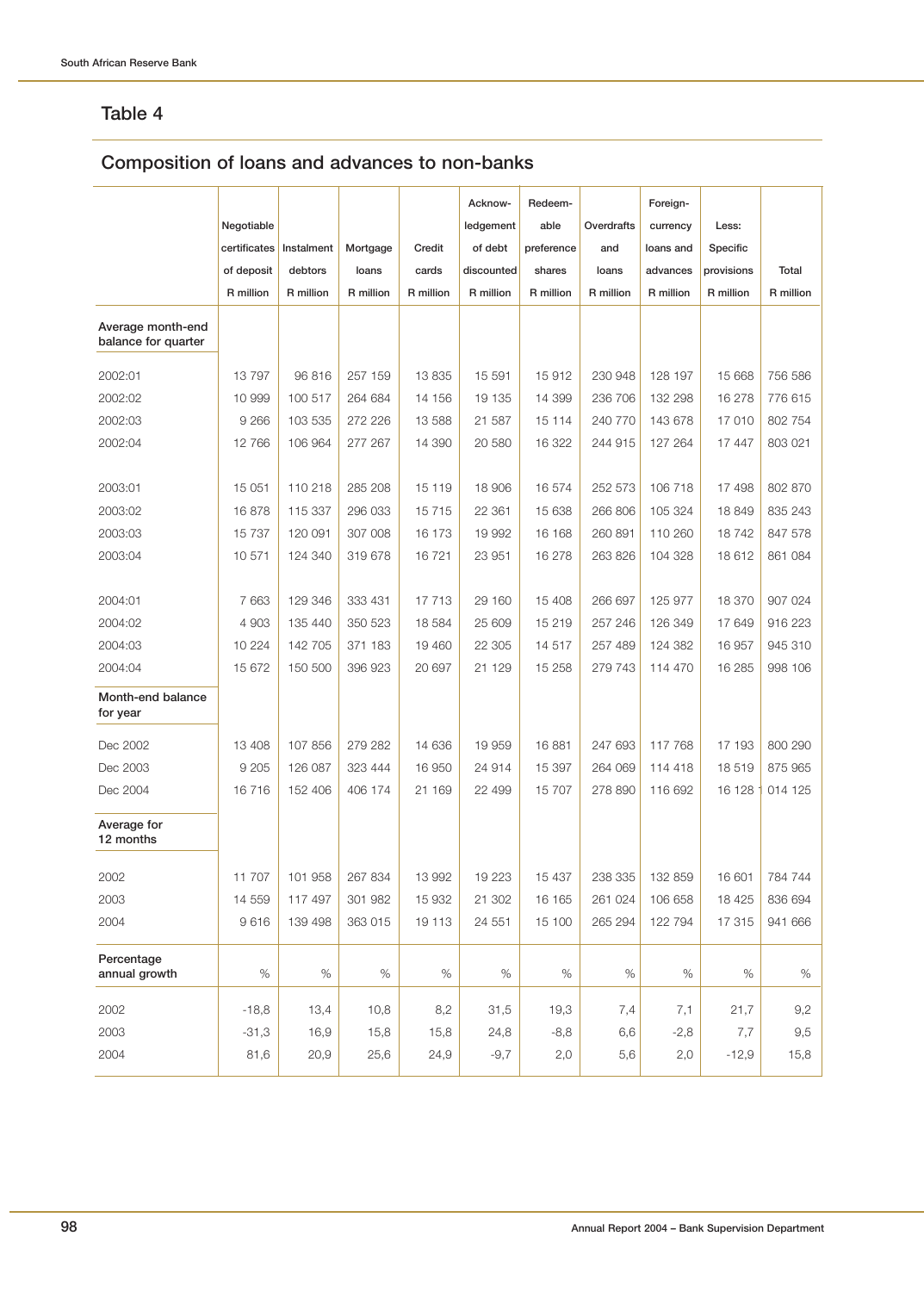# **Funding maturity structure**

|                          | Short-term<br>$\frac{1}{2}$ | Medium-term<br>$\frac{1}{2}$ | Long-term<br>$\%$ |
|--------------------------|-----------------------------|------------------------------|-------------------|
| Quarter                  |                             |                              |                   |
| 2002:01                  | 67,2                        | 19,6                         | 13,2              |
| 2002:02                  | 67,8                        | 17,3                         | 14,9              |
| 2002:03                  | 67,9                        | 16,9                         | 15,1              |
| 2002:04                  | 64,6                        | 20,2                         | 15,2              |
|                          |                             |                              |                   |
| 2003:01                  | 62,2                        | 22,6                         | 15,2              |
| 2003:02                  | 63,5                        | 22,8                         | 13,7              |
| 2003:03                  | 64,8                        | 21,8                         | 13,3              |
| 2003:04                  | 66,1                        | 21,3                         | 12,6              |
|                          |                             |                              |                   |
| 2004:01                  | 66,9                        | 20,1                         | 13,0              |
| 2004:02                  | 66,1                        | 19,8                         | 14,1              |
| 2004:03                  | 64,8                        | 20,7                         | 14,4              |
| 2004:04                  | 63,4                        | 22,9                         | 13,6              |
| Month-end for year       |                             |                              |                   |
| Dec 2002                 | 65,9                        | 19,3                         | 14,8              |
| Dec 2003                 | 68,4                        | 19,5                         | 12,0              |
| Dec 2004                 | 65,7                        | 21,1                         | 13,2              |
| Average for<br>12 months |                             |                              |                   |
| 2002                     | 66,8                        | 18,5                         | 14,7              |
| 2003                     | 64,2                        | 22,1                         | 13,7              |
| 2004                     | 65,3                        | 20,9                         | 13,8              |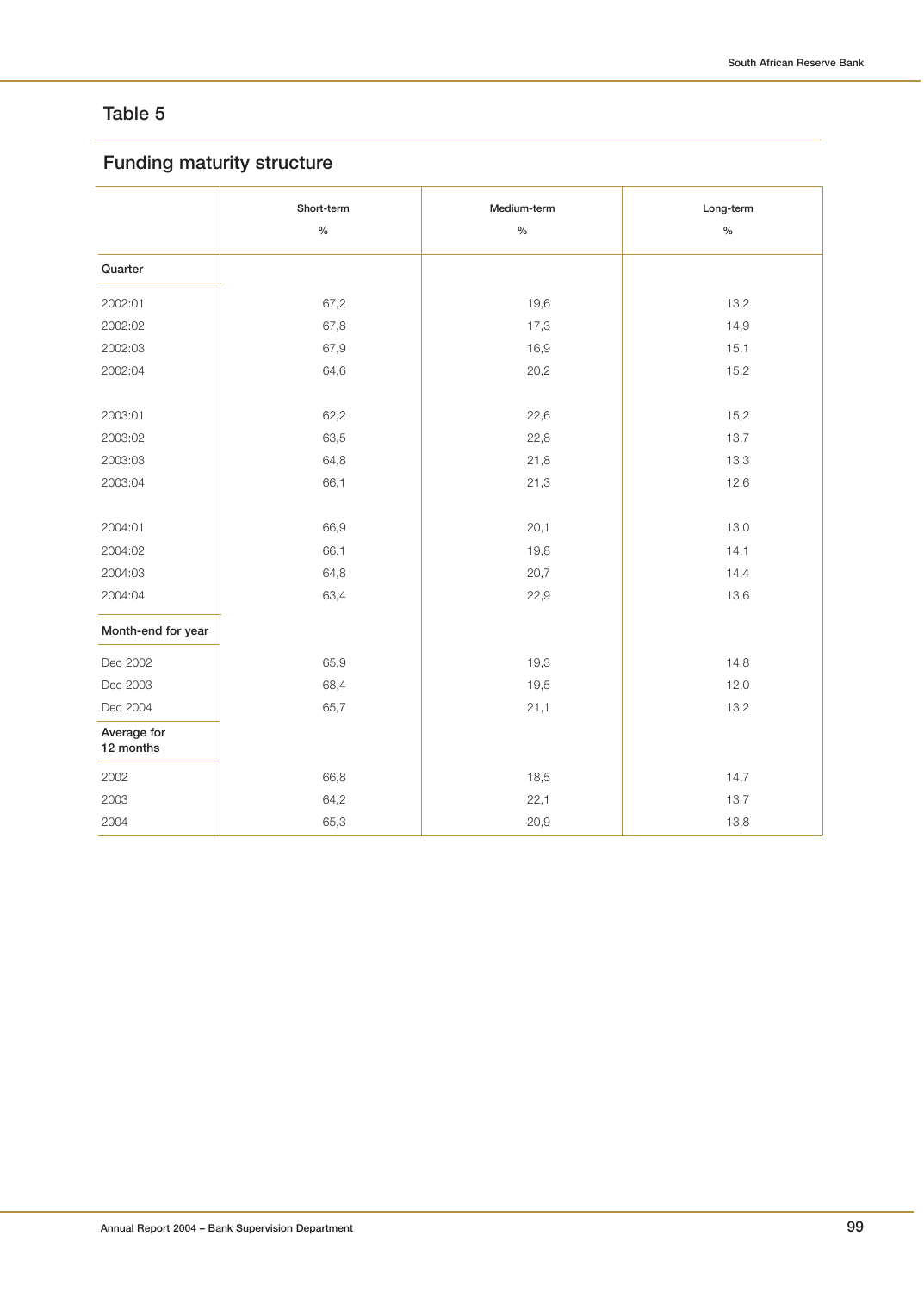# **Analysis of capital and reserves**

|                                                |           |            |                 |            |             |            | As percentage of<br>total risk exposure |             |           |
|------------------------------------------------|-----------|------------|-----------------|------------|-------------|------------|-----------------------------------------|-------------|-----------|
|                                                |           | Qualifying | <b>Tertiary</b> | Total      |             | <b>Net</b> |                                         |             |           |
|                                                | Primary   | secondary  | qualifying      | qualifying | Less:       | qualifying | Primary                                 |             | Secondary |
|                                                | capital   | capital    | capital         | capital    | Impairments | capital    | capital                                 | Impairments | capital   |
|                                                | R million | R million  | R million       | R million  | R million   | R million  | $\%$                                    | $\%$        | $\%$      |
| Average<br>month-end<br>balance for<br>quarter |           |            |                 |            |             |            |                                         |             |           |
| 2002:01                                        | 68 574    | 27 129     | 712             | 96 415     | 13 925      | 82 490     | 10,5                                    | 2,1         | 4,2       |
| 2002:02                                        | 67 413    | 28 075     | 957             | 96 445     | 11 970      | 84 475     | 10,6                                    | 1,9         | 4,3       |
| 2002:03                                        | 68 107    | 31 661     | 1 5 1 9         | 101 287    | 12 387      | 88 900     | 10,6                                    | 1,9         | 4,9       |
| 2002:04                                        | 70 080    | 32 457     | 1 4 8 1         | 104 019    | 15 467      | 88 552     | 10,8                                    | 2,4         | 5,0       |
| 2003:01                                        | 66 771    | 32 611     | 1 4 4 9         | 100 831    | 13 336      | 87 495     | 10,0                                    | 2,0         | 4,9       |
| 2003:02                                        | 70 517    | 32 354     | 1 3 1 8         | 104 189    | 9783        | 94 406     | 10,3                                    | 1,4         | 4,7       |
| 2003:03                                        | 73 865    | 32 121     | 1 634           | 107 620    | 9508        | 98 112     | 10,7                                    | 1,4         | 4,7       |
| 2003:04                                        | 75 459    | 32 207     | 2 166           | 109 833    | 10 449      | 99 384     | 10,6                                    | 1,5         | 4,5       |
| 2004:01                                        | 75 136    | 34 367     | 2 160           | 111 662    | 9847        | 101 815    | 10,2                                    | 1,3         | 4,6       |
| 2004:02                                        | 77 439    | 35 188     | 2 1 1 0         | 114 737    | 9738        | 104 999    | 10,5                                    | 1,3         | 4,7       |
| 2004:03                                        | 80 265    | 34 413     | 2 2 4 1         | 116 918    | 8 3 7 8     | 108 540    | 10,7                                    | 1,1         | 4,5       |
| 2004:04                                        | 86 121    | 34 885     | 2 1 3 1         | 123 137    | 7 9 6 2     | 115 175    | 11,0                                    | 1,0         | 4,4       |
| Average for<br>12 months                       |           |            |                 |            |             |            |                                         |             |           |
| 2002                                           | 68 544    | 29 830     | 1 1 6 7         | 99 541     | 13 437      | 86 104     | 10,6                                    | 2,1         | 4,6       |
| 2003                                           | 71 653    | 32 323     | 1 642           | 105 618    | 10 769      | 94 849     | 10,4                                    | 1,6         | 4,7       |
| 2004                                           | 79 740    | 34 713     | 2 160           | 116 613    | 8 9 8 1     | 107 632    | 10,6                                    | 1,2         | 4,6       |
| Percentage<br>annual growth                    | $\%$      | $\%$       | %               | $\%$       | $\%$        | $\%$       |                                         |             |           |
| 2002                                           | 7,1       | 22         | 130,4           | 12,3       | 29,2        | 9,9        |                                         |             |           |
| 2003                                           | 2,9       | 1,4        | 49,3            | 3,1        | $-31,7$     | 8,8        |                                         |             |           |
| 2004                                           | 23,9      | 3,4        | $-12,5$         | 16,8       | $-22,8$     | 20,9       |                                         |             |           |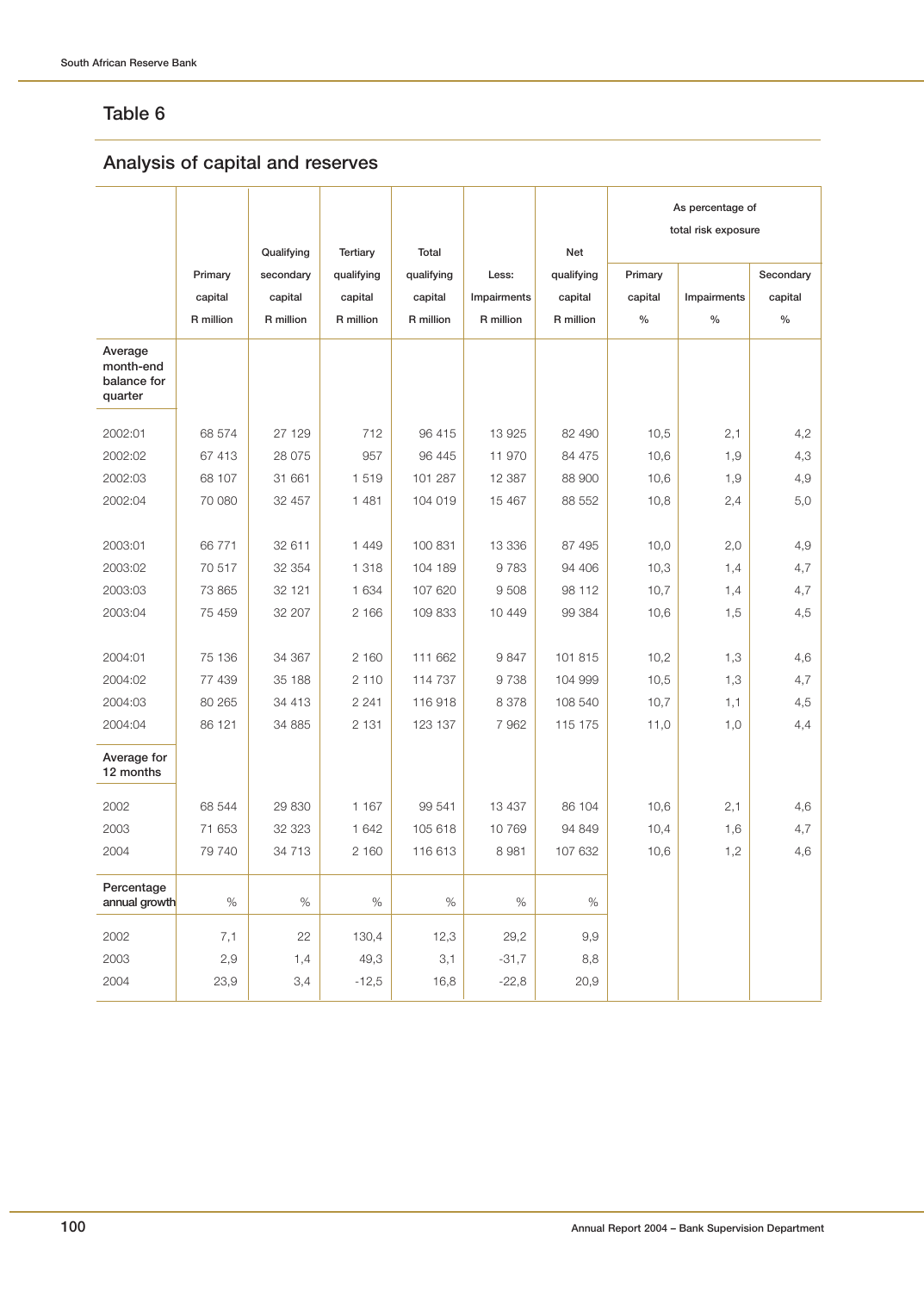# **Risk profile of assets**

| 0%<br>10%<br>20%<br>50%<br>100%<br>150%<br>Impairments<br>Total<br>assets<br>assets<br>R million<br>R million<br>R million<br>R million<br>R million<br>R million<br>R million<br>R million<br>R million<br>$\%$<br>Average<br>month-end<br>balance for<br>quarter<br>2002:01<br>200 062<br>11 143<br>75 474<br>174 497<br>498 566<br>0<br>3 3 6 4<br>963 105<br>635 667<br>66,0<br>2002:02<br>221 979<br>10 579<br>73 411<br>179 249<br>491 858<br>$\mathbf 0$<br>3 7 0 3<br>980 778<br>634 248<br>64,6<br>2002:03<br>240 902<br>9 2 4 7<br>65 146<br>185 047<br>497 236<br>0<br>4 1 5 3<br>1 001 731<br>645 245<br>64,4<br>2002:04<br>239 516<br>9 9 6 1<br>65 492<br>187 832<br>504 116<br>0<br>4 0 7 2<br>1010990<br>652 849<br>64,6<br>2003:01<br>235 719<br>11 263<br>65 271<br>192 272<br>522 889<br>0<br>3800<br>1 031 215<br>671 207<br>65,1<br>10 897<br>2003:02<br>239 928<br>82 593<br>202 440<br>534 037<br>0<br>3 0 4 2<br>1 072 936<br>683 288<br>63,7<br>2003:03<br>248 156<br>9700<br>84 017<br>211 404<br>535 881<br>1<br>2929<br>1 092 088<br>688 643<br>63,0<br>2003:04<br>239 161<br>11 542<br>89 496<br>223 285<br>554 472<br>0<br>3 4 6 8<br>1 121 423<br>719 844<br>64,2<br>2004:01<br>245 981<br>12 066<br>100 473<br>232 806<br>567 848<br>3911<br>1 163 086<br>744 664<br>64,1<br>1<br>11 407<br>561 912<br>2004:02<br>238 262<br>100 150<br>245 753<br>16<br>3972<br>1 161 473<br>745 707<br>64,2<br>235 518<br>9838<br>2004:03<br>99 479<br>261 961<br>570 183<br>6<br>4 1 1 9<br>1 181 104<br>763 242<br>64,6<br>2004:04<br>234 496<br>8574<br>97 393<br>279 203<br>603 705<br>0<br>4 5 4 3<br>1 227 914<br>809 073<br>65,9<br>Month-end<br>balance for<br>year<br>Dec 2002<br>232 077<br>10 099<br>66 327<br>190 070<br>509 024<br>0<br>3828<br>1 011 425<br>656 613<br>64,9<br>560 603<br>3 9 9 4<br>Dec 2003<br>235 587<br>12 697<br>93 488<br>226 308<br>0<br>1 132 676<br>733 661<br>64,8<br>Dec 2004<br>8 2 9 7<br>95 379<br>285 787<br>609 077<br>$\mathbf 0$<br>4 3 4 3<br>1 245 293<br>815 311<br>65,5<br>242 408<br>Average for<br>12 months<br>10 233<br>497 944<br>3 8 2 3<br>989 151<br>2002<br>225 615<br>69 881<br>181 656<br>0<br>642 002<br>64,9<br>2003<br>10 850<br>207 350<br>1 079 416<br>240 741<br>80 344<br>536 820<br>0<br>3 3 1 0<br>690 746<br>64,0<br>64,7<br>2004<br>238 564<br>10 471<br>99 374<br>254 931<br>575 912<br>6<br>4 1 3 6<br>1 183 395<br>765 672<br>Percentage<br>annual<br>growth<br>$\%$<br>$\%$<br>$\%$<br>$\%$<br>$\%$<br>$\%$<br>$\%$<br>$\%$<br>$\%$<br>2002<br>4,9<br>29,1<br>$-24,6$<br>$-9,1$<br>12,0<br>3,4<br>15,7<br>8,6<br>2003<br>25,7<br>40,9<br>10,1<br>12,0<br>11,7<br>1,5<br>19,1<br>4,3<br>2004<br>$-34,7$<br>9,9<br>2,9<br>2,0<br>26,3<br>8,6<br>8,8<br>11,1 |  | Risk category |  | Risk- | Risk-<br>weighted<br>assets as<br>percentage<br>of total |          |         |
|-----------------------------------------------------------------------------------------------------------------------------------------------------------------------------------------------------------------------------------------------------------------------------------------------------------------------------------------------------------------------------------------------------------------------------------------------------------------------------------------------------------------------------------------------------------------------------------------------------------------------------------------------------------------------------------------------------------------------------------------------------------------------------------------------------------------------------------------------------------------------------------------------------------------------------------------------------------------------------------------------------------------------------------------------------------------------------------------------------------------------------------------------------------------------------------------------------------------------------------------------------------------------------------------------------------------------------------------------------------------------------------------------------------------------------------------------------------------------------------------------------------------------------------------------------------------------------------------------------------------------------------------------------------------------------------------------------------------------------------------------------------------------------------------------------------------------------------------------------------------------------------------------------------------------------------------------------------------------------------------------------------------------------------------------------------------------------------------------------------------------------------------------------------------------------------------------------------------------------------------------------------------------------------------------------------------------------------------------------------------------------------------------------------------------------------------------------------------------------------------------------------------------------------------------------------------------------------------------------------------------------------------------------------------------------------------------------------------------------------------------------------|--|---------------|--|-------|----------------------------------------------------------|----------|---------|
|                                                                                                                                                                                                                                                                                                                                                                                                                                                                                                                                                                                                                                                                                                                                                                                                                                                                                                                                                                                                                                                                                                                                                                                                                                                                                                                                                                                                                                                                                                                                                                                                                                                                                                                                                                                                                                                                                                                                                                                                                                                                                                                                                                                                                                                                                                                                                                                                                                                                                                                                                                                                                                                                                                                                                           |  |               |  |       |                                                          | weighted | average |
|                                                                                                                                                                                                                                                                                                                                                                                                                                                                                                                                                                                                                                                                                                                                                                                                                                                                                                                                                                                                                                                                                                                                                                                                                                                                                                                                                                                                                                                                                                                                                                                                                                                                                                                                                                                                                                                                                                                                                                                                                                                                                                                                                                                                                                                                                                                                                                                                                                                                                                                                                                                                                                                                                                                                                           |  |               |  |       |                                                          |          |         |
|                                                                                                                                                                                                                                                                                                                                                                                                                                                                                                                                                                                                                                                                                                                                                                                                                                                                                                                                                                                                                                                                                                                                                                                                                                                                                                                                                                                                                                                                                                                                                                                                                                                                                                                                                                                                                                                                                                                                                                                                                                                                                                                                                                                                                                                                                                                                                                                                                                                                                                                                                                                                                                                                                                                                                           |  |               |  |       |                                                          |          |         |
|                                                                                                                                                                                                                                                                                                                                                                                                                                                                                                                                                                                                                                                                                                                                                                                                                                                                                                                                                                                                                                                                                                                                                                                                                                                                                                                                                                                                                                                                                                                                                                                                                                                                                                                                                                                                                                                                                                                                                                                                                                                                                                                                                                                                                                                                                                                                                                                                                                                                                                                                                                                                                                                                                                                                                           |  |               |  |       |                                                          |          |         |
|                                                                                                                                                                                                                                                                                                                                                                                                                                                                                                                                                                                                                                                                                                                                                                                                                                                                                                                                                                                                                                                                                                                                                                                                                                                                                                                                                                                                                                                                                                                                                                                                                                                                                                                                                                                                                                                                                                                                                                                                                                                                                                                                                                                                                                                                                                                                                                                                                                                                                                                                                                                                                                                                                                                                                           |  |               |  |       |                                                          |          |         |
|                                                                                                                                                                                                                                                                                                                                                                                                                                                                                                                                                                                                                                                                                                                                                                                                                                                                                                                                                                                                                                                                                                                                                                                                                                                                                                                                                                                                                                                                                                                                                                                                                                                                                                                                                                                                                                                                                                                                                                                                                                                                                                                                                                                                                                                                                                                                                                                                                                                                                                                                                                                                                                                                                                                                                           |  |               |  |       |                                                          |          |         |
|                                                                                                                                                                                                                                                                                                                                                                                                                                                                                                                                                                                                                                                                                                                                                                                                                                                                                                                                                                                                                                                                                                                                                                                                                                                                                                                                                                                                                                                                                                                                                                                                                                                                                                                                                                                                                                                                                                                                                                                                                                                                                                                                                                                                                                                                                                                                                                                                                                                                                                                                                                                                                                                                                                                                                           |  |               |  |       |                                                          |          |         |
|                                                                                                                                                                                                                                                                                                                                                                                                                                                                                                                                                                                                                                                                                                                                                                                                                                                                                                                                                                                                                                                                                                                                                                                                                                                                                                                                                                                                                                                                                                                                                                                                                                                                                                                                                                                                                                                                                                                                                                                                                                                                                                                                                                                                                                                                                                                                                                                                                                                                                                                                                                                                                                                                                                                                                           |  |               |  |       |                                                          |          |         |
|                                                                                                                                                                                                                                                                                                                                                                                                                                                                                                                                                                                                                                                                                                                                                                                                                                                                                                                                                                                                                                                                                                                                                                                                                                                                                                                                                                                                                                                                                                                                                                                                                                                                                                                                                                                                                                                                                                                                                                                                                                                                                                                                                                                                                                                                                                                                                                                                                                                                                                                                                                                                                                                                                                                                                           |  |               |  |       |                                                          |          |         |
|                                                                                                                                                                                                                                                                                                                                                                                                                                                                                                                                                                                                                                                                                                                                                                                                                                                                                                                                                                                                                                                                                                                                                                                                                                                                                                                                                                                                                                                                                                                                                                                                                                                                                                                                                                                                                                                                                                                                                                                                                                                                                                                                                                                                                                                                                                                                                                                                                                                                                                                                                                                                                                                                                                                                                           |  |               |  |       |                                                          |          |         |
|                                                                                                                                                                                                                                                                                                                                                                                                                                                                                                                                                                                                                                                                                                                                                                                                                                                                                                                                                                                                                                                                                                                                                                                                                                                                                                                                                                                                                                                                                                                                                                                                                                                                                                                                                                                                                                                                                                                                                                                                                                                                                                                                                                                                                                                                                                                                                                                                                                                                                                                                                                                                                                                                                                                                                           |  |               |  |       |                                                          |          |         |
|                                                                                                                                                                                                                                                                                                                                                                                                                                                                                                                                                                                                                                                                                                                                                                                                                                                                                                                                                                                                                                                                                                                                                                                                                                                                                                                                                                                                                                                                                                                                                                                                                                                                                                                                                                                                                                                                                                                                                                                                                                                                                                                                                                                                                                                                                                                                                                                                                                                                                                                                                                                                                                                                                                                                                           |  |               |  |       |                                                          |          |         |
|                                                                                                                                                                                                                                                                                                                                                                                                                                                                                                                                                                                                                                                                                                                                                                                                                                                                                                                                                                                                                                                                                                                                                                                                                                                                                                                                                                                                                                                                                                                                                                                                                                                                                                                                                                                                                                                                                                                                                                                                                                                                                                                                                                                                                                                                                                                                                                                                                                                                                                                                                                                                                                                                                                                                                           |  |               |  |       |                                                          |          |         |
|                                                                                                                                                                                                                                                                                                                                                                                                                                                                                                                                                                                                                                                                                                                                                                                                                                                                                                                                                                                                                                                                                                                                                                                                                                                                                                                                                                                                                                                                                                                                                                                                                                                                                                                                                                                                                                                                                                                                                                                                                                                                                                                                                                                                                                                                                                                                                                                                                                                                                                                                                                                                                                                                                                                                                           |  |               |  |       |                                                          |          |         |
|                                                                                                                                                                                                                                                                                                                                                                                                                                                                                                                                                                                                                                                                                                                                                                                                                                                                                                                                                                                                                                                                                                                                                                                                                                                                                                                                                                                                                                                                                                                                                                                                                                                                                                                                                                                                                                                                                                                                                                                                                                                                                                                                                                                                                                                                                                                                                                                                                                                                                                                                                                                                                                                                                                                                                           |  |               |  |       |                                                          |          |         |
|                                                                                                                                                                                                                                                                                                                                                                                                                                                                                                                                                                                                                                                                                                                                                                                                                                                                                                                                                                                                                                                                                                                                                                                                                                                                                                                                                                                                                                                                                                                                                                                                                                                                                                                                                                                                                                                                                                                                                                                                                                                                                                                                                                                                                                                                                                                                                                                                                                                                                                                                                                                                                                                                                                                                                           |  |               |  |       |                                                          |          |         |
|                                                                                                                                                                                                                                                                                                                                                                                                                                                                                                                                                                                                                                                                                                                                                                                                                                                                                                                                                                                                                                                                                                                                                                                                                                                                                                                                                                                                                                                                                                                                                                                                                                                                                                                                                                                                                                                                                                                                                                                                                                                                                                                                                                                                                                                                                                                                                                                                                                                                                                                                                                                                                                                                                                                                                           |  |               |  |       |                                                          |          |         |
|                                                                                                                                                                                                                                                                                                                                                                                                                                                                                                                                                                                                                                                                                                                                                                                                                                                                                                                                                                                                                                                                                                                                                                                                                                                                                                                                                                                                                                                                                                                                                                                                                                                                                                                                                                                                                                                                                                                                                                                                                                                                                                                                                                                                                                                                                                                                                                                                                                                                                                                                                                                                                                                                                                                                                           |  |               |  |       |                                                          |          |         |
|                                                                                                                                                                                                                                                                                                                                                                                                                                                                                                                                                                                                                                                                                                                                                                                                                                                                                                                                                                                                                                                                                                                                                                                                                                                                                                                                                                                                                                                                                                                                                                                                                                                                                                                                                                                                                                                                                                                                                                                                                                                                                                                                                                                                                                                                                                                                                                                                                                                                                                                                                                                                                                                                                                                                                           |  |               |  |       |                                                          |          |         |
|                                                                                                                                                                                                                                                                                                                                                                                                                                                                                                                                                                                                                                                                                                                                                                                                                                                                                                                                                                                                                                                                                                                                                                                                                                                                                                                                                                                                                                                                                                                                                                                                                                                                                                                                                                                                                                                                                                                                                                                                                                                                                                                                                                                                                                                                                                                                                                                                                                                                                                                                                                                                                                                                                                                                                           |  |               |  |       |                                                          |          |         |
|                                                                                                                                                                                                                                                                                                                                                                                                                                                                                                                                                                                                                                                                                                                                                                                                                                                                                                                                                                                                                                                                                                                                                                                                                                                                                                                                                                                                                                                                                                                                                                                                                                                                                                                                                                                                                                                                                                                                                                                                                                                                                                                                                                                                                                                                                                                                                                                                                                                                                                                                                                                                                                                                                                                                                           |  |               |  |       |                                                          |          |         |
|                                                                                                                                                                                                                                                                                                                                                                                                                                                                                                                                                                                                                                                                                                                                                                                                                                                                                                                                                                                                                                                                                                                                                                                                                                                                                                                                                                                                                                                                                                                                                                                                                                                                                                                                                                                                                                                                                                                                                                                                                                                                                                                                                                                                                                                                                                                                                                                                                                                                                                                                                                                                                                                                                                                                                           |  |               |  |       |                                                          |          |         |
|                                                                                                                                                                                                                                                                                                                                                                                                                                                                                                                                                                                                                                                                                                                                                                                                                                                                                                                                                                                                                                                                                                                                                                                                                                                                                                                                                                                                                                                                                                                                                                                                                                                                                                                                                                                                                                                                                                                                                                                                                                                                                                                                                                                                                                                                                                                                                                                                                                                                                                                                                                                                                                                                                                                                                           |  |               |  |       |                                                          |          |         |
|                                                                                                                                                                                                                                                                                                                                                                                                                                                                                                                                                                                                                                                                                                                                                                                                                                                                                                                                                                                                                                                                                                                                                                                                                                                                                                                                                                                                                                                                                                                                                                                                                                                                                                                                                                                                                                                                                                                                                                                                                                                                                                                                                                                                                                                                                                                                                                                                                                                                                                                                                                                                                                                                                                                                                           |  |               |  |       |                                                          |          |         |
|                                                                                                                                                                                                                                                                                                                                                                                                                                                                                                                                                                                                                                                                                                                                                                                                                                                                                                                                                                                                                                                                                                                                                                                                                                                                                                                                                                                                                                                                                                                                                                                                                                                                                                                                                                                                                                                                                                                                                                                                                                                                                                                                                                                                                                                                                                                                                                                                                                                                                                                                                                                                                                                                                                                                                           |  |               |  |       |                                                          |          |         |
|                                                                                                                                                                                                                                                                                                                                                                                                                                                                                                                                                                                                                                                                                                                                                                                                                                                                                                                                                                                                                                                                                                                                                                                                                                                                                                                                                                                                                                                                                                                                                                                                                                                                                                                                                                                                                                                                                                                                                                                                                                                                                                                                                                                                                                                                                                                                                                                                                                                                                                                                                                                                                                                                                                                                                           |  |               |  |       |                                                          |          |         |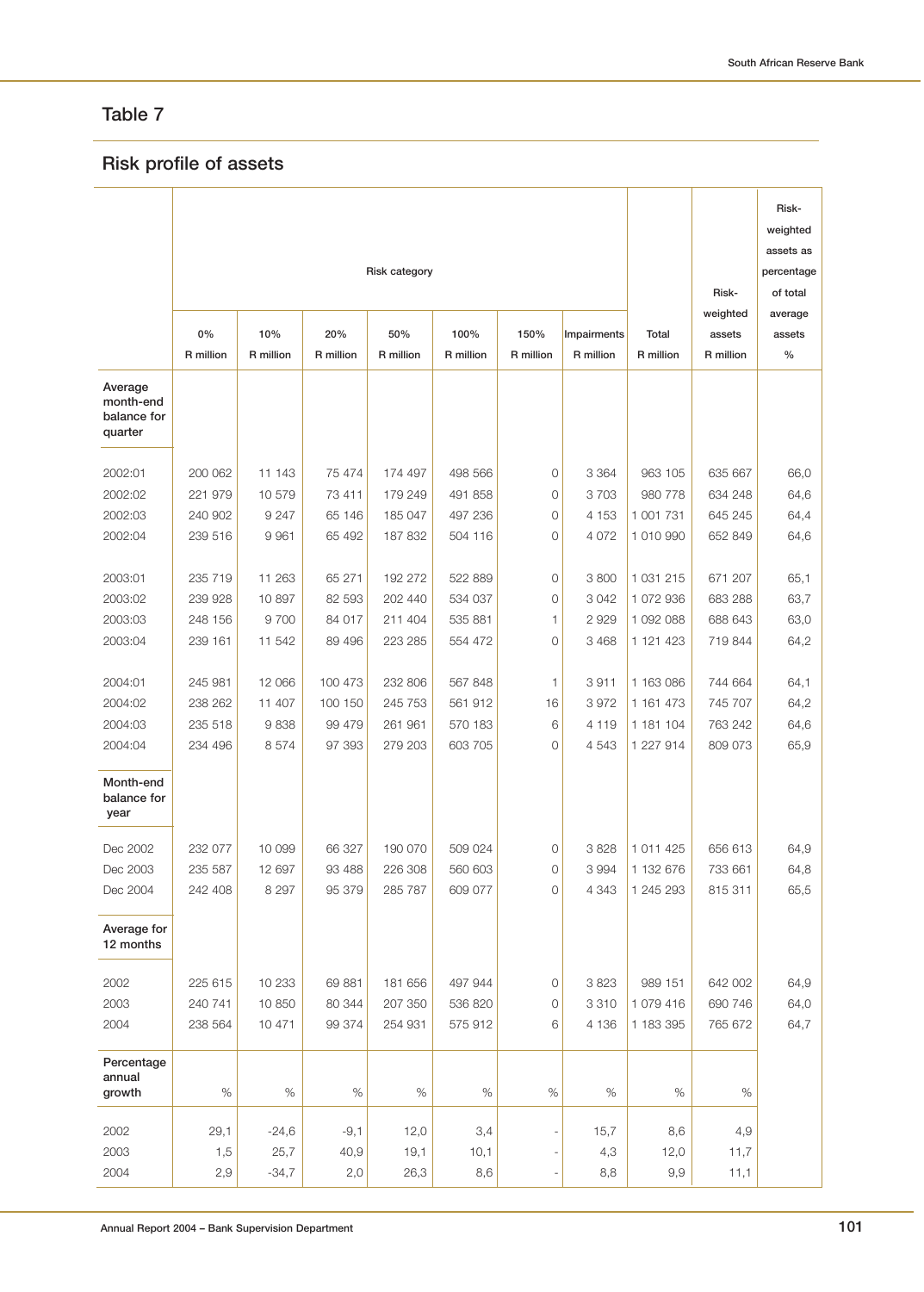# **Risk profile of off-balance-sheet items**

|                                                |           |           |           |           |             |           |           |              |               |                                      | Risk-                   |
|------------------------------------------------|-----------|-----------|-----------|-----------|-------------|-----------|-----------|--------------|---------------|--------------------------------------|-------------------------|
|                                                |           |           |           |           |             |           |           |              |               |                                      | weighted<br>items as    |
|                                                |           |           |           |           | <b>Risk</b> |           |           |              |               |                                      | percentage              |
|                                                |           |           |           |           | category    |           |           |              |               | Risk-                                | of total                |
|                                                |           |           |           |           |             |           |           |              |               | weighted<br>off-balance-off-balance- | average                 |
|                                                | $0\%1$    | 5%        | 10%       | 20%       | 50%         | 100%      | 150%      | Impairments  | Total         |                                      | sheet items sheet items |
|                                                | R million | R million | R million | R million | R million   | R million | R million | R million    | R million     | R million                            | $\%$                    |
| Average<br>month-end<br>balance for<br>quarter |           |           |           |           |             |           |           |              |               |                                      |                         |
| 2002:01                                        | 18 842    | 353       | 3 1 3 7   | 7 194     | 54 237      | 13 615    | 0         | $\mathbf{0}$ | 994 945       | 42 504                               | 4,3                     |
| 2002:02                                        | 19724     | 481       | 3 2 6 9   | 6 6 6 8   | 57 838      | 15 016    | 0         | 0            | 1 338 295     | 45 620                               | 3,4                     |
| 2002:03                                        | 18 907    | 450       | 2879      | 7 3 3 1   | 55 149      | 16 704    | 0         | 0            | 1 249 485     | 46 055                               | 3,7                     |
| 2002:04                                        | 20 857    | 344       | 2 0 0 4   | 6468      | 57 402      | 17 270    | 0         | 0            | 1 285 595     | 47 482                               | 3,7                     |
| 2003:01                                        | 21 325    | 489       | 1 5 2 0   | 6048      | 57 264      | 16 792    | 0         |              | 0 1 240 838   | 46 810                               | 3,8                     |
| 2003:02                                        | 20 652    | 283       | 1889      | 6 0 3 5   | 58 309      | 17 498    | 0         | 0            | 1 220 494     | 48 062                               | 3,9                     |
| 2003:03                                        | 26 185    | 387       | 2 3 3 2   | 11 035    | 56 210      | 15 187    | 0         | 31           | 1 325 144     | 46 061                               | 3,5                     |
| 2003:04                                        | 27 524    | 1 0 3 0   | 5 5 8 0   | 11 717    | 55 895      | 10 330    | $\circ$   |              | 110 1 380 600 | 42 331                               | 3,1                     |
| 2004:01                                        | 29 953    | 1 0 8 5   | 12 604    | 6 560     | 68 200      | 14 137    | 0         |              | 165 1 527 308 | 52 513                               | 3,4                     |
| 2004:02                                        | 35 000    | 1 1 5 4   | 11 314    | 8572      | 68 051      | 15 274    | $\circ$   |              | 165 1 572 653 | 53 852                               | 3,4                     |
| 2004:03                                        | 37 062    | 302       | 9 3 4 8   | 9795      | 62 280      | 13 4 4 7  | 0         |              | 269 1711 245  | 50 186                               | 2,9                     |
| 2004:04                                        | 41 975    | 159       | 8872      | 10 304    | 56 954      | 11 433    | 0         |              | 338 1 971 614 | 46 249                               | 2,3                     |
| Month-end<br>balance for<br>year               |           |           |           |           |             |           |           |              |               |                                      |                         |
| Dec 2002                                       | 22 408    | 234       | 1716      | 6 243     | 57 432      | 17 290    | 0         |              | 0 1299012     | 47 438                               | 3,7                     |
| Dec 2003                                       | 29 280    | 677       | 11 682    | 5879      | 57 938      | 9778      | 0         |              | 165 1 437 695 | 42 775                               | 3,0                     |
| Dec 2004                                       | 44 477    | 169       | 8 4 5 9   | 10 387    | 56 653      | 10 991    | 0         |              | 373 2 006 816 | 45 979                               | 2,3                     |
| Average for<br>12 months                       |           |           |           |           |             |           |           |              |               |                                      |                         |
| 2002                                           | 19 583    | 407       | 2 8 2 2   | 6915      | 56 157      | 15 651    | 0         | 0            | 1 217 080     | 45 415                               | 3,8                     |
| 2003                                           | 23 922    | 547       | 2 8 3 0   | 8709      | 56 920      | 14 952    | 0         | 35           | 1 291 769     | 45 816                               | 3,6                     |
| 2004                                           | 35 998    | 675       | 10 535    | 8 8 0 8   | 63 871      | 13 573    | 0         |              | 234 1 695 705 | 50 700                               | 3,0                     |
| Percentage<br>annual                           |           |           |           |           |             |           |           |              |               |                                      |                         |
| growth                                         | $\%$      | $\%$      | $\%$      | $\%$      | $\%$        | $\%$      | $\%$      | $\%$         | $\%$          | %                                    |                         |
| 2002                                           | 22,2      | $-15,6$   | $-50,1$   | $-29,6$   | 14,4        | $-5,3$    |           |              | 70,9          | 4,3                                  |                         |
| 2003                                           | 30,7      | 189,3     | 580,8     | $-5,8$    | 0,9         | $-43,4$   |           |              | 10,7          | $-9,8$                               |                         |
| 2004                                           | 51,9      | $-75,1$   | $-27,6$   | 76,7      | $-2,2$      | 12,4      |           | 126,1        | 39,6          | 7,5                                  |                         |

1. 0% risk category = Total off-balance-sheet activities minus central securities depository participation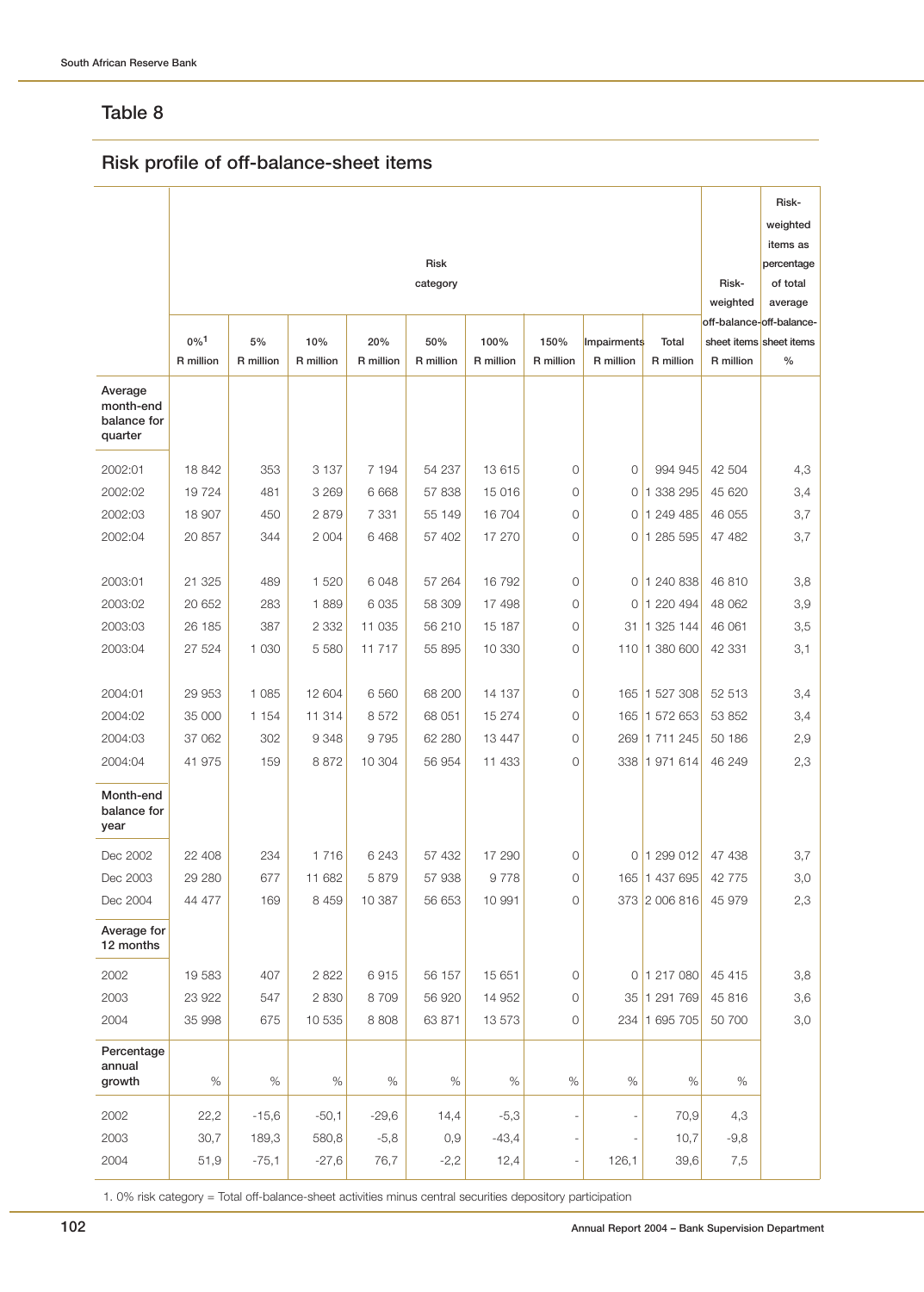# **Table 9(a)**

# **Risk profile of loans and advances**

|                                                         | 0%<br>R million | 10%<br>R million | 20%<br>R million | 50%<br>R million | 100%<br>R million | 150%<br>R million | 1000%<br>R million | Total<br>R million | Risk-<br>weighted<br>loans and<br>advances<br>R million | Risk-<br>weighted<br>loans and<br>advances as<br>percentage<br>of total<br>loans and<br>advances<br>$\frac{0}{0}$ |
|---------------------------------------------------------|-----------------|------------------|------------------|------------------|-------------------|-------------------|--------------------|--------------------|---------------------------------------------------------|-------------------------------------------------------------------------------------------------------------------|
| Month-end balance<br>for year 2002                      |                 |                  |                  |                  |                   |                   |                    |                    |                                                         |                                                                                                                   |
| Intragroup bank advances                                | 26868           | 0                | 40               | $\circ$          | 1 4 8 6           | $\circ$           | 210                | 28 603             | 3591                                                    | 12,6                                                                                                              |
| Interbank advances                                      | 144             | $\Omega$         | 17 998           | $\Omega$         | 22                | $\Omega$          | $\circ$            | 18 164             | 3 6 2 2                                                 | 19,9                                                                                                              |
| Negotiable certificates of deposits                     | 251             | $\Omega$         | 9 1 4 4          | $\circ$          | 89                | $\mathbf 0$       | $\circ$            | 9 4 8 5            | 1918                                                    | 20,2                                                                                                              |
| Instalment debtors                                      | 30              | 175              | 3                | 25               | 105 953           | $\mathbf 0$       | $\circ$            | 106 186            | 105 983                                                 | 99,8                                                                                                              |
| Mortgage loans                                          | $\Omega$        | 37               | 25               | 185 686          | 92 248            | $\Omega$          | 0                  | 277 996            | 185 100                                                 | 66,6                                                                                                              |
| Credit-card debtors                                     | $\Omega$        | $\Omega$         | $\Omega$         | $\Omega$         | 14 570            | $\Omega$          | 0                  | 14 570             | 14 570                                                  | 100                                                                                                               |
| Acknowledgements of debt<br>discounted                  | 10 0 21         | 875              | 1 9 3 4          | $\Omega$         | 6 7 4 3           | $\Omega$          | 0                  | 19574              | 7 217                                                   | 36,9                                                                                                              |
| Redeemable preference shares                            | 928             | $\Omega$         | 125              | 564              | 14 654            | $\mathbf 0$       | $\circ$            | 16 270             | 14 961                                                  | 92                                                                                                                |
| Overdrafts and loans                                    | 3 1 8 6         | 7 3 0 9          | 4 0 2 0          | $\circ$          | 222 756           | $\Omega$          | 416                | 237 686            | 228 452                                                 | 96,1                                                                                                              |
| Foreign-currency loans and<br>advances                  | 82 413          | 205              | 28 980           | $\overline{4}$   | 9044              | $\Omega$          | $\circ$            | 120 646            | 14 862                                                  | 12,3                                                                                                              |
| Loans granted under resale<br>agreements                | 14 4 14         | $\circ$          | 895              | $\overline{0}$   | 250               | $\circ$           | $\circ$            | 15 560             | 429                                                     | 2,8                                                                                                               |
| S A Reserve Bank and Corporation<br>for Public Deposits | 3 0 8 7         | $\Omega$         | $\circ$          | $\circ$          | $\circ$           | $\circ$           | $\circ$            | 3 0 8 7            | $\circ$                                                 | $\Omega$                                                                                                          |
| Banks                                                   | 6873            | $\Omega$         | 893              | $\circ$          | 13                | $\circ$           | 0                  | 7 7 8 0            | 192                                                     | 2,5                                                                                                               |
| Non-banks                                               | 4 4 5 4         | $\Omega$         | $\overline{a}$   | $\Omega$         | 237               | $\Omega$          | $\circ$            | 4 6 9 3            | 237                                                     | 5,1                                                                                                               |
| Total loans and advances                                | 138 256         | 8 601            | 63 164           | 186 279          | 467 815           | $\circ$           | 626                | 864 741            | 580 705                                                 | 67.2                                                                                                              |
| Less: Specific provisions                               | 0               | 0                | $\mathbf{0}$     | 35               | 17 280            | $\Omega$          | $\circ$            | 17 315             | 17 298                                                  | 99,9                                                                                                              |

## **Table 9(b)**

# **Risk profile of loans and advances**

|                                                         | 0%<br>R million | 10%<br>R million | 20%<br>R million | 50%<br>R million | 100%<br>R million | 150%<br>R million | 1000%<br>R million | Total<br>R million | weighted<br>loans and<br>advances<br>R million | of total<br>loans and<br>advances<br>$\frac{0}{0}$ |  |  |  |
|---------------------------------------------------------|-----------------|------------------|------------------|------------------|-------------------|-------------------|--------------------|--------------------|------------------------------------------------|----------------------------------------------------|--|--|--|
| Month-end balance<br>for year 2003                      |                 |                  |                  |                  |                   |                   |                    |                    |                                                |                                                    |  |  |  |
| Intragroup bank advances                                | 26 277          | 38               | $\Omega$         | $\Omega$         | 3 5 6 9           | 0                 | 0                  | 29 884             | 3573                                           | 12                                                 |  |  |  |
| Interbank advances                                      | $\Omega$        | $\Omega$         | 27 388           | $\Omega$         | $\Omega$          | 0                 | $\Omega$           | 27 388             | 5 4 7 8                                        | 20                                                 |  |  |  |
| Negotiable certificates of deposits                     | $\circ$         | $\circ$          | 3 6 3 6          | $\Omega$         | $\overline{2}$    | 0                 | $\Omega$           | 3 6 3 8            | 729                                            | 20                                                 |  |  |  |
| Instalment debtors                                      | 27              | 384              | 131              | $\Omega$         | 121 952           | 0                 | 0                  | 122 495            | 122 017                                        | 99,6                                               |  |  |  |
| Mortgage loans                                          | $\circ$         | $\circ$          | 25               | 222 255          | 99 723            | 0                 | 0                  | 322 003            | 210 855                                        | 65,5                                               |  |  |  |
| Credit-card debtors                                     | $\Omega$        | $\Omega$         | $\Omega$         | $\Omega$         | 16 868            | 0                 | $\Omega$           | 16 868             | 16 868                                         | 100                                                |  |  |  |
| Acknowledgements of debt<br>discounted                  | 12 169 61       | 7 9 9 6          | 12               | 5746             | $\Omega$          | $\circ$           | 25 984             | 7 3 5 7            | 28,3                                           |                                                    |  |  |  |
| Redeemable preference shares                            | 679             | $\Omega$         | 325              | $\Omega$         | 14 4 4 6          | 0                 | 135                | 15 5 85            | 15 862                                         | 101,8                                              |  |  |  |
| Overdrafts and loans                                    | 4 0 0 6         | 6 2 8 7          | 1 805            | $\Omega$         | 244 793           | 0                 | 1 0 8 6            | 257 978            | 256 641                                        | 99,5                                               |  |  |  |
| Foreign-currency loans and<br>advances                  | 58 680925       | 37 596           | $\Omega$         | 6 4 9 6          | $\mathbf{0}$      | 0                 | 103 696            | 14 107             | 13,6                                           |                                                    |  |  |  |
| Loans granted under resale<br>agreements                | 1 0002 333      | 6 3 7 1          | $\Omega$         | 8 1 5 4          | $\Omega$          | 0                 | 17859              | 9 6 6 2            | 54,1                                           |                                                    |  |  |  |
| S A Reserve Bank and Corporation<br>for Public Deposits | 259             | $\circ$          | $\Omega$         | $\circ$          | $\mathbf{0}$      | 0                 | 0                  | 259                | $\Omega$                                       | 0                                                  |  |  |  |
| <b>Banks</b>                                            | 741             | $\Omega$         | 6 3 7 1          | $\Omega$         | $\Omega$          | 0                 | $\Omega$           | 7 1 1 3            | 1 274                                          | 17,9                                               |  |  |  |
| Non-banks                                               | $\Omega$        | 2 3 3 3          | $\Omega$         | $\Omega$         | 8 1 5 4           | 0                 | $\Omega$           | 10 487             | 8 3 8 8                                        | 80                                                 |  |  |  |
| Total loans and advances                                | 102 838         | 10 0 29          | 85 273           | 222 267          | 521 749           | 0                 | 1 2 2 1            | 943 378            | 663 150                                        | 70,3                                               |  |  |  |
| Less: Specific provisions                               | 0               | 57               | $\Omega$         | 32               | 18 481            | 0                 | 0                  | 18 569             | 18 503                                         | 99,6                                               |  |  |  |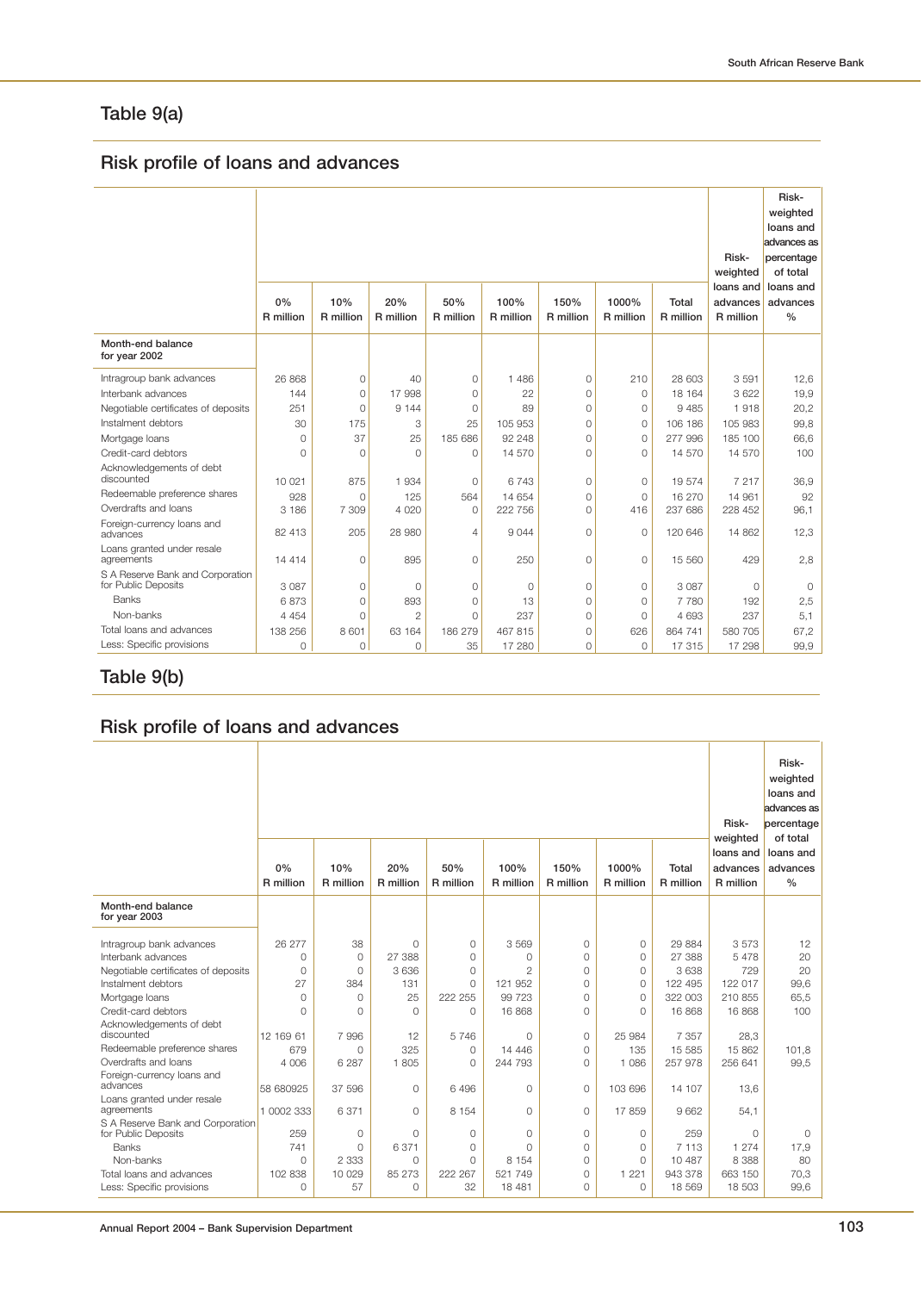# **Table 9(c)**

# **Risk profile of loans and advances**

|                                                         | 0%<br>R million | 10%<br>R million | 20%<br>R million | 50%<br>R million | 100%<br>R million | 150%<br>R million | 1000%<br>R million | Total<br>R million | Risk-<br>weighted<br>loans and<br>advances<br>R million | Risk-<br>weighted<br>loans and<br>advances as<br>percentage<br>of total<br>loans and<br>advances<br>$\%$ |
|---------------------------------------------------------|-----------------|------------------|------------------|------------------|-------------------|-------------------|--------------------|--------------------|---------------------------------------------------------|----------------------------------------------------------------------------------------------------------|
| Month-end balance<br>for year 2004                      |                 |                  |                  |                  |                   |                   |                    |                    |                                                         |                                                                                                          |
| Intragroup bank advances                                | 24 223          | 0                | $\Omega$         | 0                | 3 6 4 8           | 0                 | $\mathbf{0}$       | 27872              | 3648                                                    | 13,1                                                                                                     |
| Interbank advances                                      | 267             | 0                | 27 547           | $\Omega$         | $\Omega$          | $\mathbf 0$       | $\overline{7}$     | 27 820             | 5 5 8 0                                                 | 20,1                                                                                                     |
| Negotiable certificates of deposits                     | $\Omega$        | $\Omega$         | 16 154           | $\Omega$         | $\Omega$          | $\Omega$          | $\mathbf{0}$       | 16 154             | 3 2 3 1                                                 | 20                                                                                                       |
| Instalment debtors                                      | 30              | 727              | 130              | $\Omega$         | 149 006           | $\mathbf 0$       | $\mathbf{0}$       | 149 892            | 149 104                                                 | 99,5                                                                                                     |
| Mortgage loans                                          | $\Omega$        | $\Omega$         | 71               | 281 541          | 121 094           | $\Omega$          | $\circ$            | 402 706            | 261 879                                                 | 65                                                                                                       |
| Credit-cards debtors                                    | $\Omega$        | $\Omega$         | $\Omega$         | $\Omega$         | 21 336            | $\Omega$          | $\Omega$           | 21 336             | 21 336                                                  | 100                                                                                                      |
| Acknowledgements of debt<br>discounted                  | 14 961          | 145              | 1 1 2 1          | 10               | 5 4 6 5           | $\Omega$          | $\overline{0}$     | 21 702             | 5708                                                    | 26,3                                                                                                     |
| Redeemable preference shares                            | 534             | $\mathbf 0$      | 325              | $\Omega$         | 14 5 22           | $\mathbf 0$       | 135                | 15 516             | 15 938                                                  | 102,7                                                                                                    |
| Overdrafts and loans                                    | 10 684          | 4 7 9 8          | 1 473            | 127              | 252 195           | $\Omega$          | 1 704              | 270 982            | 270 077                                                 | 99,7                                                                                                     |
| Foreign-currency loans and<br>advances                  | 66 301          | 144              | 40 133           | 32               | 7820              | $\Omega$          | $\Omega$           | 114 431            | 15877                                                   | 13,9                                                                                                     |
| Loans granted under resale<br>agreements                | 2 5 6 2         | 1 0 5 2          | 3 8 6 5          | 0                | 1 2 2 4           | $\mathbf 0$       | $\overline{0}$     | 8 7 0 3            | 2 102                                                   | 24.2                                                                                                     |
| S A Reserve Bank and<br>Corporation for Public Deposits | 2 1 1 8         | 0                | $\Omega$         | 0                | $\circ$           | $\mathbf 0$       | $\circ$            | 2 1 1 8            | 0                                                       | 0                                                                                                        |
| <b>Banks</b>                                            | 444             | $\Omega$         | 3 8 6 5          | 0                | $\Omega$          | 0                 | 0                  | 4 3 0 9            | 773                                                     | 17,9                                                                                                     |
| Non-banks                                               | $\Omega$        | 1 0 5 2          | $\Omega$         | $\Omega$         | 1 2 2 4           | $\Omega$          | $\Omega$           | 2 2 7 6            | 1 3 2 9                                                 | 58,4                                                                                                     |
| Total loans and advances                                | 119 564         | 6866             | 90 819           | 281 711          | 576 310           | $\Omega$          | 1847               | 1 077 116          | 754 481                                                 | 70                                                                                                       |
| Less: Specific provisions                               |                 | 124              | 0                | 26               | 15 996            | $\Omega$          | 0                  | 16 153             | 16 022                                                  | 99,2                                                                                                     |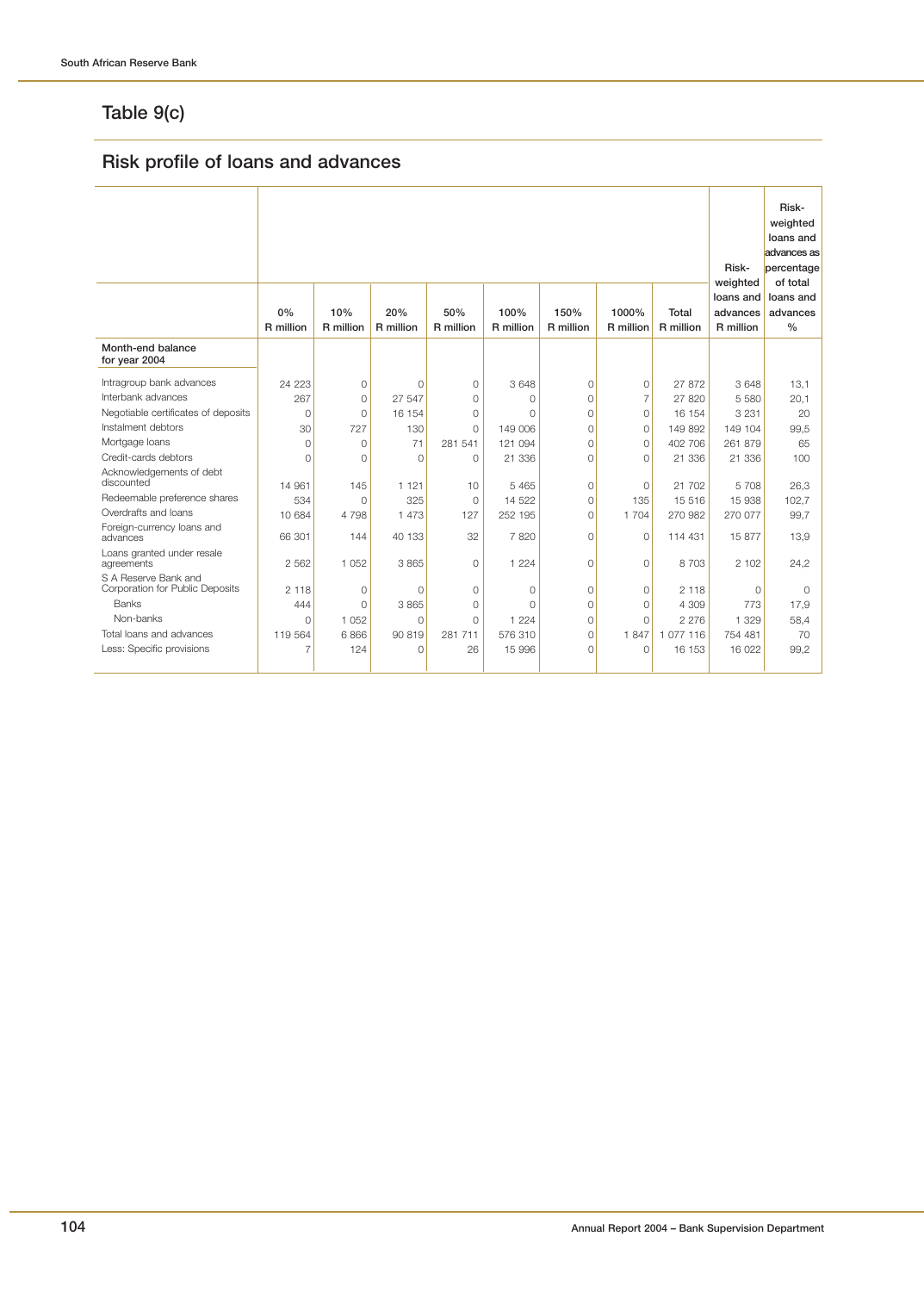# **Capital adequacy**

|                             | Risk-weighted<br>assets and off-<br>balance-sheet<br>items | Counterparty-<br>risk exposure | <b>Total risk</b><br>exposure | Required<br>capital | Net qualifying capital |            |  |
|-----------------------------|------------------------------------------------------------|--------------------------------|-------------------------------|---------------------|------------------------|------------|--|
|                             | R million                                                  | R million                      | R million                     | R million           | R million              | Percentage |  |
| Quarter                     |                                                            |                                |                               |                     |                        |            |  |
| 2002:01                     | 656 336                                                    | 23 089                         | 633 246                       | 65 945              | 56 753                 | 8,6        |  |
| 2002:02                     | 645 263                                                    | 16 989                         | 628 274                       | 64 826              | 57 640                 | 8,9        |  |
| 2002:03                     | 641 302                                                    | 14 703                         | 626 599                       | 64 436              | 55 831                 | 8,7        |  |
| 2002:04                     | 653 291                                                    | 17 091                         | 636 200                       | 65 490              | 57 095                 | 8,7        |  |
| 2003:01                     | 668 973                                                    | 17 541                         | 651 432                       | 67 009              | 56 529                 | 8,5        |  |
| 2003:02                     | 691 279                                                    | 17 035                         | 674 244                       | 69 191              | 63 822                 | 9,2        |  |
| 2003:03                     | 690 628                                                    | 16 066                         | 674 562                       | 69 123              | 68 055                 | 9,9        |  |
| 2003:04                     | 713 165                                                    | 16 658                         | 696 508                       | 71 371              | 63 343                 | 8,9        |  |
| 2004:01                     | 747 955                                                    | 12 762                         | 735 193                       | 74 861              | 66 456                 | 8,9        |  |
| 2004:02                     | 734 053                                                    | 8 1 2 5                        | 725 929                       | 73 476              | 71 435                 | 9,7        |  |
| 2004:03                     | 761 747                                                    | 8 3 3 3                        | 753 414                       | 76 250              | 73 651                 | 9,7        |  |
| 2004:04                     | 793 519                                                    | 10 703                         | 782 816                       | 79 431              | 83 171                 | 10,5       |  |
| Average for 12 months       |                                                            |                                |                               |                     |                        |            |  |
| 2002                        | 648 164                                                    | 19 008                         | 629 156                       | 67 762              | 56 371                 | 8,7        |  |
| 2003                        | 688 158                                                    | 16 882                         | 671 276                       | 69 864              | 61 708                 | 9,0        |  |
| 2004                        | 753 420                                                    | 10 4 45                        | 742 975                       | 77 422              | 71 423                 | 9,5        |  |
| Percentage<br>annual growth | %                                                          | $\%$                           | $\%$                          | $\%$                | $\%$                   |            |  |
| 2002                        | 1,4                                                        | $-23,6$                        | 2,3                           | $-9,9$              | 2,3                    |            |  |
| 2003                        | 9,2                                                        | $-2,5$                         | 9,5                           | 9                   | 10,9                   |            |  |
| 2004                        | 11,3                                                       | $-35,7$                        | 12,4                          | 11,3                | 31,3                   |            |  |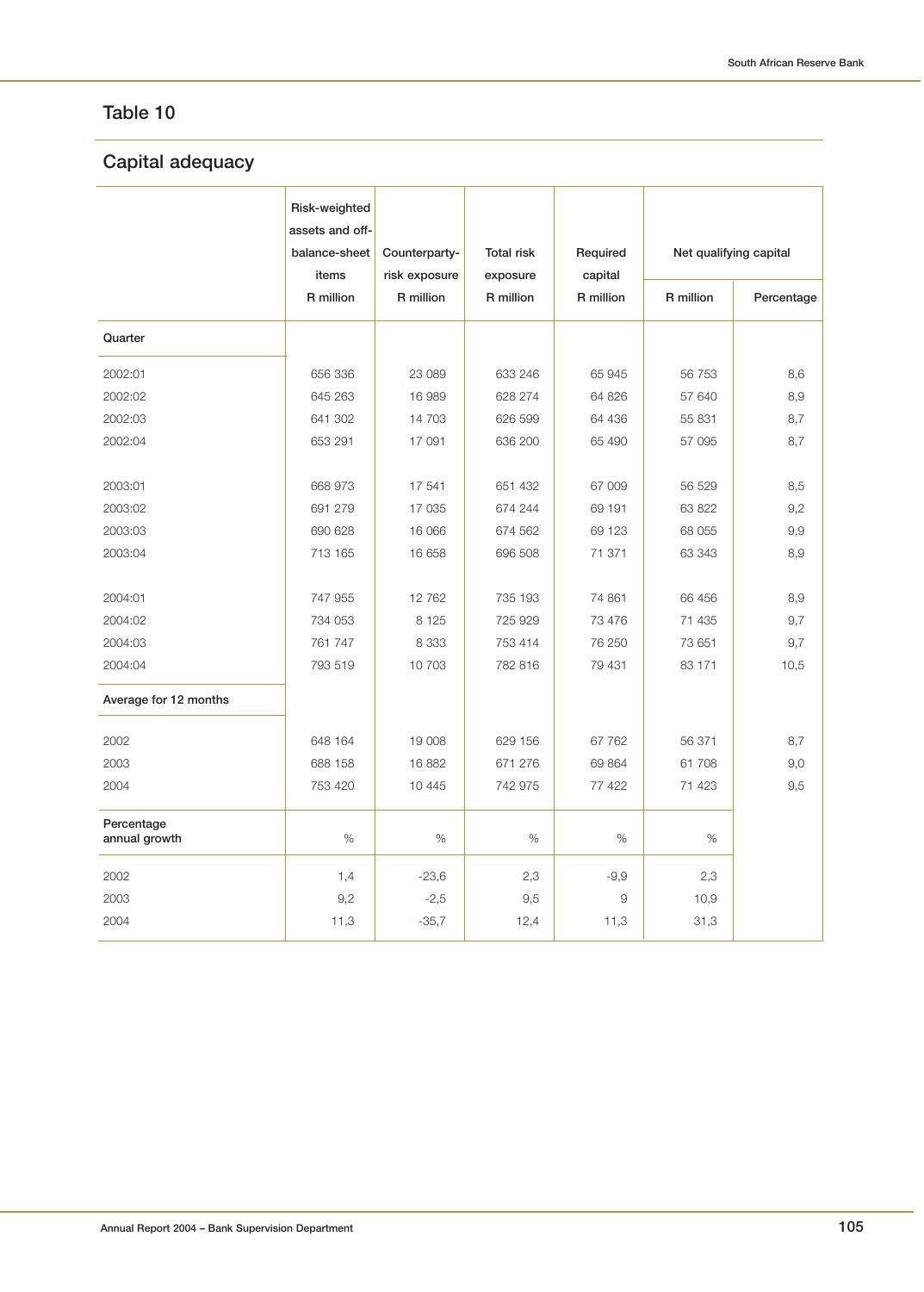# **Table 11(a)**

# **Composition of income statement**

|                                                    | Average monthly balance for quarter<br>2002 |                   |                        |                       | Average monthly balance for quarter<br>2003 |                   |                        |                       |  |
|----------------------------------------------------|---------------------------------------------|-------------------|------------------------|-----------------------|---------------------------------------------|-------------------|------------------------|-----------------------|--|
|                                                    | March<br>R million                          | June<br>R million | September<br>R million | December<br>R million | March<br>R million                          | June<br>R million | September<br>R million | December<br>R million |  |
| Interest income                                    | 8 0 0 2                                     | 8 7 9 8           | 10 637                 | 11 313                | 11 215                                      | 11 672            | 10 480                 | 8 7 3 2               |  |
| Interest expense                                   | 5765                                        | 6416              | 8 0 0 8                | 8 4 3 5               | 8 1 9 8                                     | 8682              | 7 9 0 4                | 6 6 5 1               |  |
| Interest margin                                    | 2 2 3 7                                     | 2 3 8 2           | 2 6 2 8                | 2878                  | 3017                                        | 2 9 9 0           | 2576                   | 2 0 8 1               |  |
| Less: Specific provisions on loans and<br>advances | 1 6 3 5                                     | 548               | 443                    | 793                   | 722                                         | 770               | 564                    | 482                   |  |
| Less: General debt provisions                      | 104                                         | $-76$             | 77                     | 82                    | 20                                          | 26                | $-65$                  | 27                    |  |
| Other                                              | $-3$                                        | 5                 | 11                     | -8                    | 12                                          | 13                | 1                      | $\overline{7}$        |  |
| Adjusted interest margin                           | 501                                         | 1 906             | 2 0 9 7                | 2 0 1 0               | 2 2 6 2                                     | 2 181             | 2077                   | 1 564                 |  |
| Add: Transaction-based fee income                  | 1 4 6 2                                     | 1 589             | 1 653                  | 1846                  | 1 738                                       | 1838              | 1878                   | 2 0 0 4               |  |
| Income from management of funds                    | 1963                                        | 3 4 9 5           | 3750                   | 3856                  | 4 0 0 0                                     | 4 0 1 9           | 3954                   | 3 5 6 9               |  |
| Less: Operational expenses                         | 3 1 3 7                                     | 3 3 8 6           | 3 3 1 8                | 3 3 9 7               | 3 4 0 4                                     | 3916              | 3 3 8 8                | 3824                  |  |
| Net income from management of funds                | $-1173$                                     | 108               | 432                    | 460                   | 596                                         | 103               | 567                    | $-255$                |  |
| Add: Investment and trading income                 | $-1418$                                     | 1 0 3 3           | 720                    | $-53$                 | 393                                         | $-191$            | 525                    | 1 1 6 8               |  |
| Less: Specific provisions - investment             | $-10$                                       | $\Omega$          | 4                      | $-4$                  | $\Omega$                                    | 9                 | 1                      | $\overline{4}$        |  |
| Add: Knowledge-based fee income                    | 215                                         | 293               | 210                    | 278                   | 167                                         | 177               | 184                    | 231                   |  |
| Net income before tax                              | $-295$                                      | 883               | 1 1 5 8                | 1 174                 | 1 1 6 9                                     | 1 653             | 1884                   | 776                   |  |
| Taxation                                           | 291                                         | 252               | 259                    | 558                   | 228                                         | 516               | 440                    | 646                   |  |
| Net income after tax                               | $-586$                                      | 631               | 899                    | 617                   | 941                                         | 1 1 3 7           | 1 4 4 4                | 130                   |  |

# **Table 11(b)**

# **Composition of income statement**

|                                                    | Average monthly balance for<br>quarter 2004 |                   |           |                                 | Results for 12 months |                   |                   | Average for year  |                   |                   |
|----------------------------------------------------|---------------------------------------------|-------------------|-----------|---------------------------------|-----------------------|-------------------|-------------------|-------------------|-------------------|-------------------|
|                                                    | March<br>R million                          | June<br>R million | R million | September December<br>R million | 2002<br>R million     | 2003<br>R million | 2004<br>R million | 2002<br>R million | 2003<br>R million | 2004<br>R million |
|                                                    |                                             |                   |           |                                 |                       |                   |                   |                   |                   |                   |
| Interest income                                    | 8 5 5 8                                     | 8 5 8 4           | 9 2 0 8   | 9 1 4 7                         | 116 247               | 126 295           | 106 490           | 9687              | 10 525            | 8 8 7 4           |
| Interest expense                                   | 5 8 3 2                                     | 5 680             | 6 1 1 3   | 6 2 2 9                         | 85 870                | 94 306            | 71 561            | 7 1 5 6           | 7859              | 5963              |
| Interest margin                                    | 2 7 2 6                                     | 2 9 0 4           | 3 0 9 5   | 2918                            | 30 376                | 31 989            | 34 930            | 2 5 3 1           | 2 6 6 6           | 2911              |
| Less: Specific provisions on loans and<br>advances | 466                                         | 348               | 609       | 510                             | 10 257                | 7614              | 5 800             | 855               | 635               | 483               |
| Less: General debt provisions                      | 37                                          | 186               | -4        | -5                              | 558                   | 24                | 640               | 47                | $\overline{c}$    | 53                |
| Other                                              | $-2$                                        | $-10$             | -5        | 6                               | 15                    | 98                | $-34$             |                   | 8                 | $-3$              |
| Adjusted interest margin                           | 2 2 2 5                                     | 2 380             | 2 4 9 6   | 2 4 0 7                         | 19546                 | 24 25 2           | 28 5 23           | 1 6 2 9           | 2 0 2 1           | 2 3 7 7           |
| Add: Transaction-based fee income                  | 2 0 2 8                                     | 2 1 4 3           | 2 1 8 4   | 2 4 3 5                         | 19 649                | 22 374            | 26 367            | 1 637             | 1865              | 2 197             |
| Income from management of funds                    | 4 2 5 3                                     | 4 5 2 3           | 4679      | 4 8 4 1                         | 14 760                | 18 967            | 25 7 28           | 1 2 3 0           | 1 581             | 2 144             |
| Less: Operational expenses                         | 3758                                        | 4 1 3 6           | 3978      | 4 4 8 1                         | 39 712                | 43 593            | 49 060            | 3 3 0 9           | 3633              | 4 0 8 8           |
| Net income from management of funds                | 494                                         | 387               | 701       | 361                             | $-518$                | 3 0 3 3           | 5 8 3 0           | $-43$             | 253               | 486               |
| Add: Investment and trading income                 | 502                                         | 990               | 877       | 917                             | 844                   | 5 6 8 2           | 12 859            | 70                | 474               | 1 0 7 2           |
| Less: Specific provisions - investment             | -9                                          | $-2$              | 2         | 3                               | $-28$                 | 41                | $-17$             | $-2$              | 3                 | $-1$              |
| Add: Knowledge-based fee income                    | 177                                         | 178               | 199       | 268                             | 2987                  | 2 2 7 7           | 2 4 6 8           | 249               | 190               | 206               |
| Net income before tax                              | 1 7 3 1                                     | 2 0 2 1           | 1916      | 1833                            | 8764                  | 16 448            | 22 501            | 730               | 1 371             | 1875              |
| Taxation                                           | 354                                         | 461               | 555       | 327                             | 4 0 7 9               | 5 4 9 2           | 5 0 9 1           | 340               | 458               | 424               |
| Net income after tax                               | 1 377                                       | 1 560             | 1 3 6 1   | 1 506                           | 4 6 8 5               | 10 956            | 17 410            | 390               | 913               | 1451              |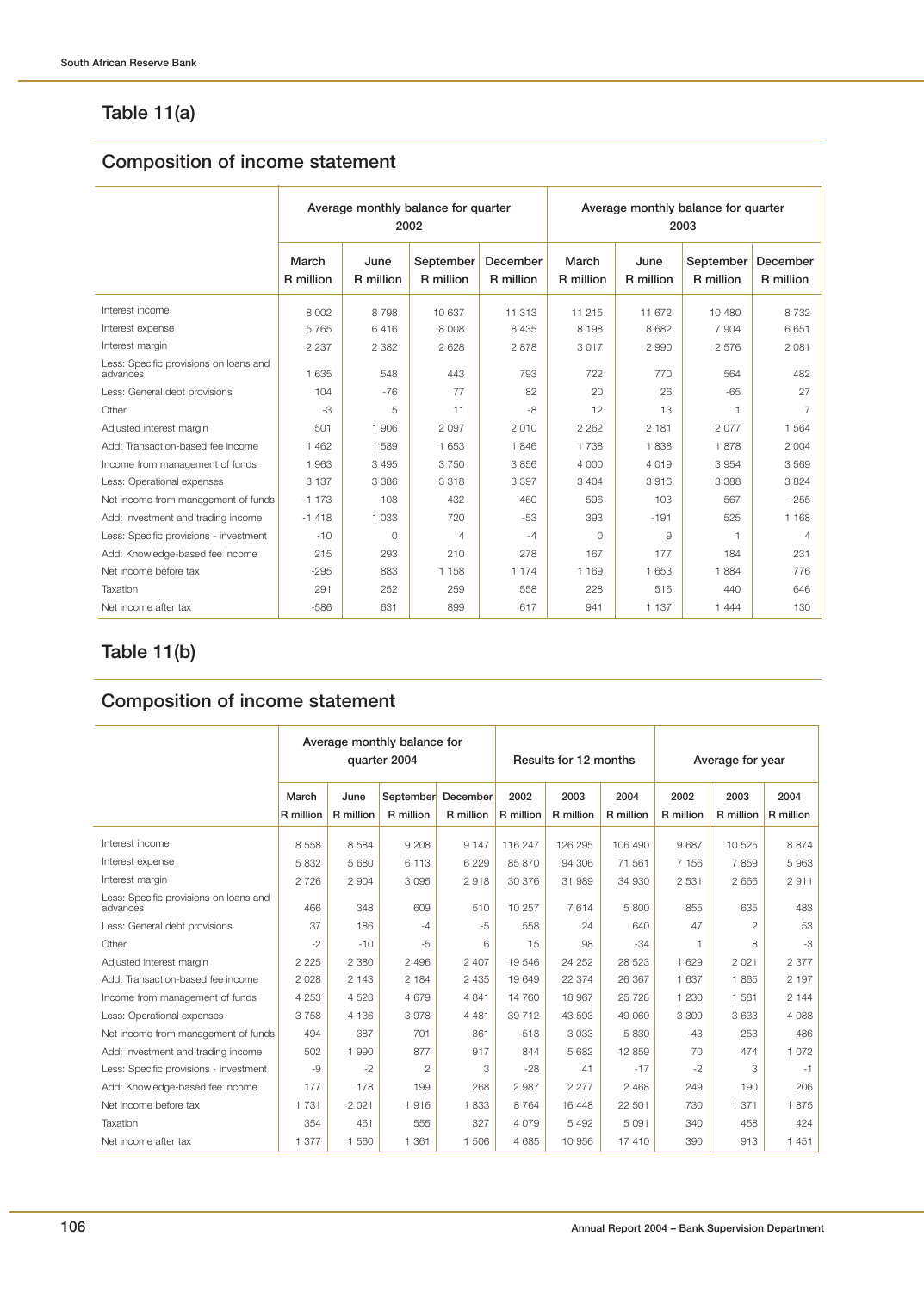# **Profitability: operating ratios**

|                                        | Interest income<br>to loans and<br>advances<br>$\frac{1}{2}$ | Interest<br>expense to<br>funding<br>$\frac{1}{2}$ | Interest<br>margin<br>$\%$ | Provisions<br>to loans and<br>advances<br>$\%$ |
|----------------------------------------|--------------------------------------------------------------|----------------------------------------------------|----------------------------|------------------------------------------------|
| Average monthly balance<br>for quarter |                                                              |                                                    |                            |                                                |
| 2002:01                                | 11,0                                                         | 8,1                                                | 2,9                        | 2,4                                            |
| 2002:02                                | 11,7                                                         | 8,7                                                | 3,0                        | 0,6                                            |
| 2002:03                                | 14,1                                                         | 10,8                                               | 3,3                        | 0,7                                            |
| 2002:04                                | 14,7                                                         | 11,1                                               | 3,6                        | 1,1                                            |
| 2003:01                                | 14,5                                                         | 10,6                                               | 3,8                        | 1,0                                            |
| 2003:02                                | 14,0                                                         | 10,8                                               | 3,2                        | 1,0                                            |
| 2003:03                                | 12,8                                                         | 9,7                                                | 3,1                        | 0,6                                            |
| 2003:04                                | 10,9                                                         | 7,9                                                | 3,0                        | 0,5                                            |
| 2004:01                                | 9,9                                                          | 6,7                                                | 3,2                        | 0,5                                            |
| 2004:02                                | 9,7                                                          | 6,5                                                | 3,2                        | 0,5                                            |
| 2004:03                                | 10,0                                                         | 6,8                                                | 3,2                        | 0,6                                            |
| 2004:04                                | 9,5                                                          | 6,6                                                | 2,9                        | 0,4                                            |
| Average for the<br>12 months ended     |                                                              |                                                    |                            |                                                |
| December 2002                          | 12,5                                                         | 9,2                                                | 3,3                        | 1,1                                            |
| December 2003                          | 12,2                                                         | 9,1                                                | 3,1                        | 0,7                                            |
| December 2004                          | 9,3                                                          | 6,3                                                | 3,0                        | 0,5                                            |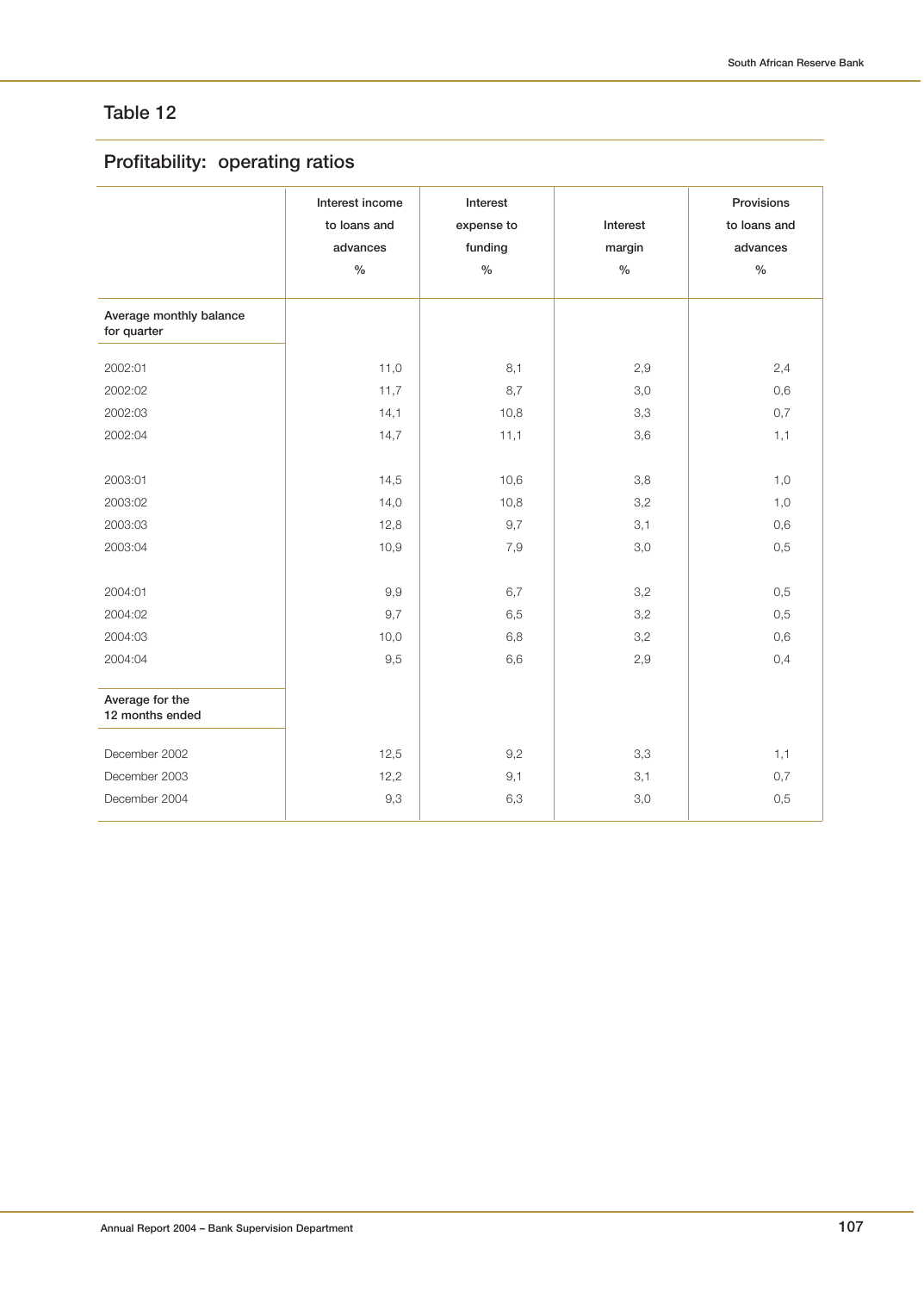### **Profitability ratios**

|                                          |                                                    |                                                         | Stated as percentage of total assets |                             |                            |                               |                       |                                                |  |  |
|------------------------------------------|----------------------------------------------------|---------------------------------------------------------|--------------------------------------|-----------------------------|----------------------------|-------------------------------|-----------------------|------------------------------------------------|--|--|
|                                          | Net income<br>after tax to<br>total assets<br>$\%$ | Net income<br>after tax to<br>owners'<br>equity<br>$\%$ | Interest<br>income<br>$\%$           | Interest<br>expense<br>$\%$ | Interest<br>margin<br>$\%$ | Operating<br>expenses<br>$\%$ | Fee<br>income<br>$\%$ | Investment<br>and<br>trading<br>income<br>$\%$ |  |  |
| Average month-end<br>balance for quarter |                                                    |                                                         |                                      |                             |                            |                               |                       |                                                |  |  |
| 2002:01                                  | $-0,7$                                             | $-8,5$                                                  | 9,2                                  | 6,6                         | 2,6                        | 3,6                           | 1,9                   | $-1,6$                                         |  |  |
| 2002:02                                  | 0,7                                                | 8,9                                                     | 10,0                                 | 7,3                         | 2,7                        | 3,8                           | 2,1                   | 1,2                                            |  |  |
| 2002:03                                  | 1,0                                                | 12,1                                                    | 12,0                                 | 9,0                         | 3,0                        | 3,7                           | 2,1                   | 0,8                                            |  |  |
| 2002:04                                  | 0,7                                                | 8,4                                                     | 12,5                                 | 9,3                         | 3,2                        | 3,8                           | 2,4                   | $-0,1$                                         |  |  |
| 2003:01                                  | 0,9                                                | 12,9                                                    | 10,9                                 | 8,0                         | 2,9                        | 3,3                           | 1,9                   | 0,4                                            |  |  |
| 2003:02                                  | 1,0                                                | 14,4                                                    | 10,7                                 | 8,0                         | 2,7                        | 3,6                           | 1,8                   | $-0,2$                                         |  |  |
| 2003:03                                  | 1,3                                                | 17,7                                                    | 9,4                                  | 7,1                         | 2,3                        | 3,0                           | 1,9                   | 0,5                                            |  |  |
| 2003:04                                  | 0,1                                                | 1,6                                                     | 7,6                                  | 5,8                         | 1,8                        | 3,3                           | 1,9                   | 1,0                                            |  |  |
| 2004:01                                  | 1,2                                                | 16,3                                                    | 7,5                                  | 5,1                         | 2,4                        | 3,3                           | 1,9                   | 0,4                                            |  |  |
| 2004:02                                  | 1,4                                                | 17,9                                                    | 7,7                                  | 5,1                         | 2,6                        | 3,7                           | 2,1                   | 1,8                                            |  |  |
| 2004:03                                  | 1,2                                                | 15,1                                                    | 8,0                                  | 5,3                         | 2,7                        | 3,4                           | 2,1                   | 0,8                                            |  |  |
| 2004:04                                  | 1,2                                                | 15,7                                                    | 7,5                                  | 5,1                         | 2,4                        | 3,7                           | 2,2                   | 0,7                                            |  |  |
| Average for the<br>12 months ended       |                                                    |                                                         |                                      |                             |                            |                               |                       |                                                |  |  |
| December 2002                            | 0,4                                                | 5,2                                                     | 10,6                                 | 7,8                         | 2,8                        | 3,6                           | 2,1                   | 0,1                                            |  |  |
| December 2003                            | 0,8                                                | 11,2                                                    | 9,2                                  | 6,8                         | 2,3                        | 3,2                           | 1,8                   | 0,4                                            |  |  |
| December 2004                            | 1,2                                                | 14,7                                                    | 7,1                                  | 4,8                         | 2,3                        | 3,3                           | 1,9                   | 0,9                                            |  |  |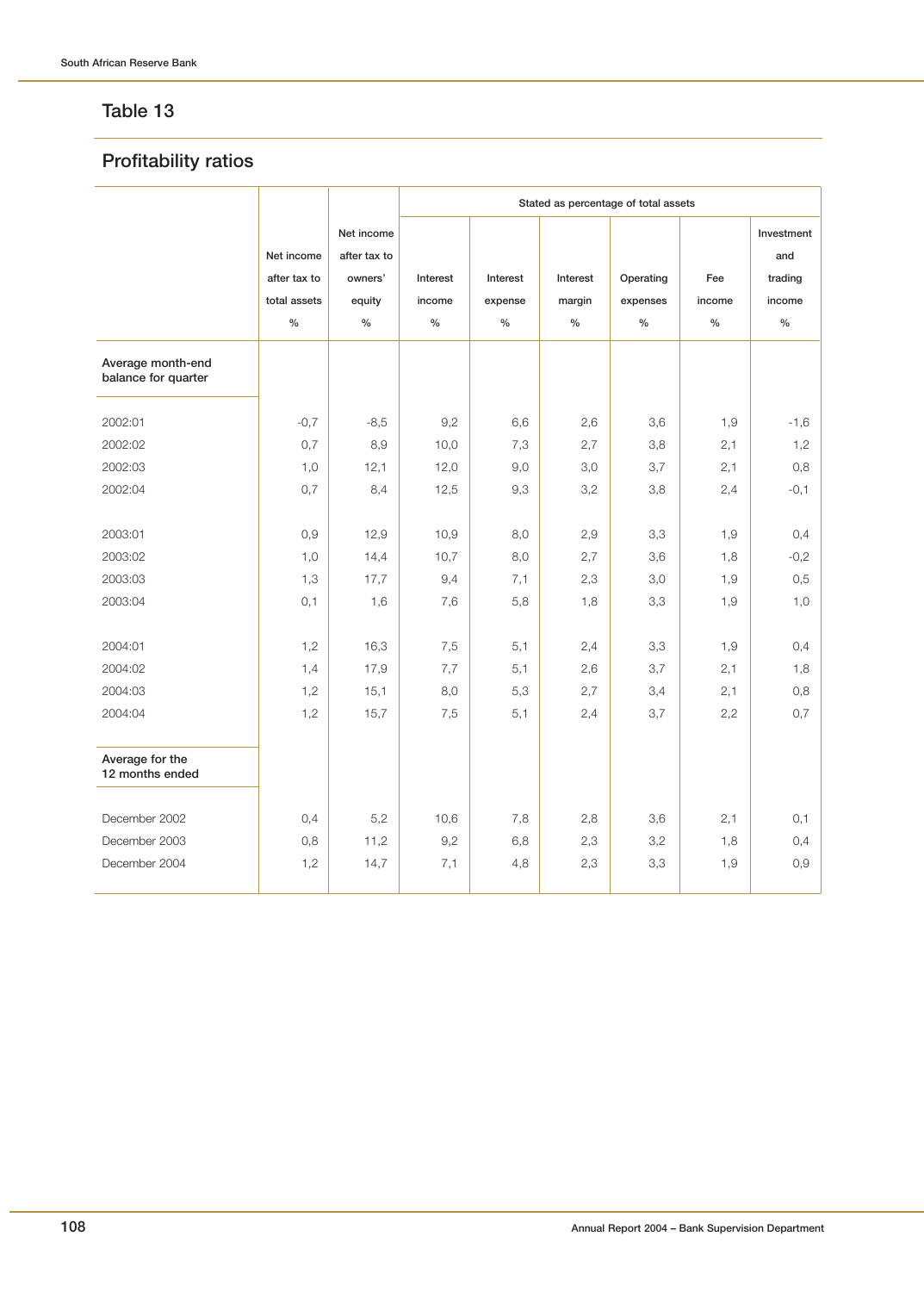# **Percentage composition of interest income**

|                                          | Interbank<br>loans<br>$\frac{0}{0}$ | Instal-<br>ment<br>debtors<br>$\frac{0}{0}$ | Mortgage<br>loans<br>$\frac{0}{0}$ | Credit<br>cards<br>$\frac{0}{0}$ | Acknow-<br>ledge-<br>ment of<br>debt dis-<br>counted<br>$\frac{0}{0}$ | Redeem-<br>able pref-<br>erence<br>shares<br>$\frac{0}{0}$ | Over-<br>drafts<br>and<br>loans<br>$\frac{0}{0}$ | Foreign-<br>currency<br>loans<br>and<br>advances<br>$\frac{0}{0}$ | Loans<br>under<br>resale<br>agree-<br>ments<br>$\frac{0}{0}$ | Negoti-<br>able certi-<br>ficates<br>of<br>deposit<br>$\frac{0}{0}$ | Interest<br>income<br>from<br>invest-<br>ments<br>$\frac{0}{0}$ |
|------------------------------------------|-------------------------------------|---------------------------------------------|------------------------------------|----------------------------------|-----------------------------------------------------------------------|------------------------------------------------------------|--------------------------------------------------|-------------------------------------------------------------------|--------------------------------------------------------------|---------------------------------------------------------------------|-----------------------------------------------------------------|
| Average month-end<br>balance for quarter |                                     |                                             |                                    |                                  |                                                                       |                                                            |                                                  |                                                                   |                                                              |                                                                     |                                                                 |
| 2002:01                                  | 4,9                                 | 13,7                                        | 32,5                               | 2,3                              | 2,0                                                                   | 1,5                                                        | 32,2                                             | 3,9                                                               | 0,8                                                          | 1,4                                                                 | 5,0                                                             |
| 2002:02                                  | 5,7                                 | 13,8                                        | 33,3                               | 2,1                              | 2,2                                                                   | 1,5                                                        | 30,8                                             | 4,0                                                               | 0,8                                                          | 1,1                                                                 | 4,8                                                             |
| 2002:03                                  | 11,4                                | 12,2                                        | 31,2                               | 1,9                              | 2,1                                                                   | 1,2                                                        | 30,0                                             | 4,4                                                               | 0,7                                                          | 0,8                                                                 | 4,1                                                             |
| 2002:04                                  | 10,9                                | 12,6                                        | 32,1                               | 1,9                              | 2,1                                                                   | 1,3                                                        | 28,1                                             | 3,8                                                               | 1,0                                                          | 1,0                                                                 | 5,2                                                             |
| 2003:01                                  | 10,1                                | 12,9                                        | 32,5                               | 2,1                              | 2,0                                                                   | 1,2                                                        | 29,3                                             | 2,4                                                               | 1,2                                                          | 1,4                                                                 | 4,9                                                             |
| 2003:02                                  | 8,0                                 | 12,8                                        | 33,4                               | 2,1                              | 2,3                                                                   | 1,4                                                        | 27,0                                             | 2,2                                                               | 1,5                                                          | 1,6                                                                 | 7,7                                                             |
| 2003:03                                  | 6,1                                 | 13,6                                        | 33,8                               | 2,3                              | 2,6                                                                   | 1,4                                                        | 28,6                                             | 2,1                                                               | 3,0                                                          | 1,6                                                                 | 4,9                                                             |
| 2003:04                                  | 6,8                                 | 15,0                                        | 35,1                               | 2,6                              | 2,8                                                                   | 1,5                                                        | 29,0                                             | 2,1                                                               | 3,6                                                          | 1,1                                                                 | 0,4                                                             |
| 2004:01                                  | 8,9                                 | 14,4                                        | 33,9                               | 2,5                              | 2,8                                                                   | 1,0                                                        | 27,6                                             | 2,5                                                               | 3,2                                                          | 0,6                                                                 | 2,5                                                             |
| 2004:02                                  | 8,1                                 | 15,1                                        | 35,6                               | 2,6                              | 2,8                                                                   | 1,4                                                        | 25,8                                             | 1,3                                                               | 3,2                                                          | 0,4                                                                 | 3,7                                                             |
| 2004:03                                  | 7,3                                 | 14,4                                        | 35,0                               | 2,6                              | 2,4                                                                   | 1,2                                                        | 26,9                                             | 2,3                                                               | 2,7                                                          | 0,8                                                                 | 4,4                                                             |
| 2004:04                                  | 5,2                                 | 14,8                                        | 37,0                               | 2,7                              | 2,1                                                                   | 1,6                                                        | 25,6                                             | 2,6                                                               | 2,3                                                          | 1,0                                                                 | 5,1                                                             |
| Average for the<br>12 months ended       |                                     |                                             |                                    |                                  |                                                                       |                                                            |                                                  |                                                                   |                                                              |                                                                     |                                                                 |
| December 2002                            | 8,6                                 | 13,0                                        | 32,2                               | 2,0                              | 2,1                                                                   | 1,4                                                        | 30,1                                             | 4,0                                                               | 0,8                                                          | 1,0                                                                 | 4,8                                                             |
| December 2003                            | 7,9                                 | 13,5                                        | 33,6                               | 2,2                              | 2,4                                                                   | 1,4                                                        | 28,4                                             | 2,2                                                               | 2,2                                                          | 1,4                                                                 | 4,7                                                             |
| December 2004                            | 7,3                                 | 14,7                                        | 35,4                               | 2,6                              | 2,5                                                                   | 1,3                                                        | 26,5                                             | 2,2                                                               | 2,8                                                          | 0,7                                                                 | 4,0                                                             |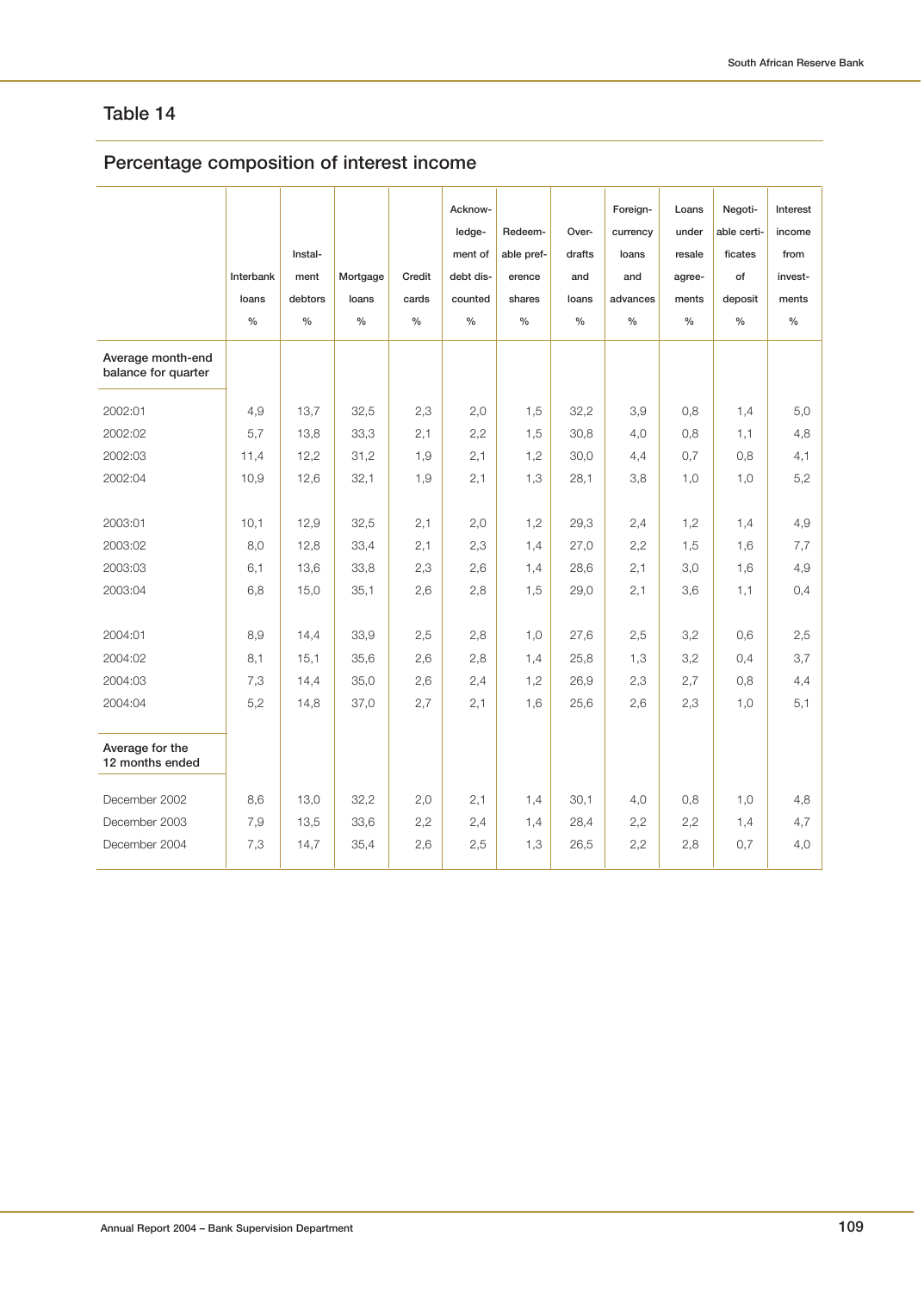# **Percentage composition of interest expense**

|                                          |               |               |               |               |               | Nego-         | Loans         |               |               |               |               |
|------------------------------------------|---------------|---------------|---------------|---------------|---------------|---------------|---------------|---------------|---------------|---------------|---------------|
|                                          |               |               |               |               | Fixed         | tiable        | under re-     |               |               | Transfer      |               |
|                                          | Intra-        |               |               |               | and           | certifi-      | purchase      |               |               | cost of       | Debt          |
|                                          | group         | Interbank     | Demand        | Savings       | notice        | cates of      | agree-        | Other         | Foreign       | trading       | instru-       |
|                                          | funding       | funding       | deposits      | deposits      | deposits      | deposit       | ments         | funding       | funding       | activities    | ments         |
|                                          | $\frac{0}{0}$ | $\frac{0}{0}$ | $\frac{0}{0}$ | $\frac{0}{0}$ | $\frac{0}{0}$ | $\frac{0}{0}$ | $\frac{0}{0}$ | $\frac{0}{0}$ | $\frac{0}{0}$ | $\frac{0}{0}$ | $\frac{0}{0}$ |
| Average month-end<br>balance for quarter |               |               |               |               |               |               |               |               |               |               |               |
| 2002:01                                  | 4,4           | 7,6           | 34,9          | 2,2           | 26,6          | 7,8           | 1,7           | 8,4           | 4,2           | $-2,4$        | 4,8           |
| 2002:02                                  | 3,8           | 7,5           | 37,0          | 2,5           | 28,5          | 6,3           | 2,4           | 6,5           | 3,7           | $-2,9$        | 4,5           |
| 2002:03                                  | 11,3          | 7,3           | 34,2          | 2,3           | 26,8          | 5,5           | 1,8           | 7,1           | 2,7           | $-3,2$        | 4,2           |
| 2002:04                                  | 9,8           | 6,5           | 33,6          | 2,5           | 27,9          | 5,8           | 2,3           | 8,3           | 2,6           | $-3,3$        | 4,0           |
| 2003:01                                  | 9,7           | 6,9           | 33,3          | 2,5           | 29,5          | 5,2           | 2,5           | 8,8           | 1,1           | $-3,4$        | 4,0           |
| 2003:02                                  | 10,2          | 5,1           | 29,7          | 2,5           | 31,1          | 6,1           | 3,5           | 10,4          | 0,7           | $-3,3$        | 4,1           |
| 2003:03                                  | 3,8           | 5,1           | 29,7          | 2,3           | 35,4          | 5,2           | 4,9           | 12,0          | 0,6           | $-2,9$        | 3,9           |
| 2003:04                                  | 3,9           | 4,2           | 28,2          | 2,0           | 33,8          | 3,4           | 4,9           | 13,5          | 0.7           | 0,4           | 4,9           |
| 2004:01                                  | 4,3           | 4,3           | 29,9          | 2,0           | 33,5          | 2,6           | 4,4           | 13,5          | 1,0           | $-1,2$        | 5,7           |
| 2004:02                                  | 4,0           | 4,6           | 29,3          | 2,2           | 35,7          | 5,6           | 4,4           | 9,2           | 1,0           | $-1,8$        | 5,9           |
| 2004:03                                  | 3,7           | 3,9           | 26,5          | 2,0           | 34,7          | 10,2          | 4,7           | 9,1           | 0,9           | $-1,0$        | 5,2           |
| 2004:04                                  | 3,9           | 4,4           | 27,0          | 1,9           | 32,4          | 11,0          | 4,8           | 8,4           | 1,2           | $-0.8$        | 5,8           |
| Average for the<br>12 months ended       |               |               |               |               |               |               |               |               |               |               |               |
| December 2002                            | 7,8           | 7,2           | 34,8          | 2,4           | 27,4          | 6,2           | 2,1           | 7,6           | 3,2           | $-3,0$        | 4,3           |
| December 2003                            | 7,1           | 5,4           | 30,3          | 2,3           | 32,3          | 5,0           | 3,9           | 11,1          | 0,8           | $-2,5$        | 4,2           |
| December 2004                            | 4,0           | 4,3           | 28,1          | 2,0           | 34,0          | 7,5           | 4,6           | 10,0          | 1,0           | $-1,2$        | 5,6           |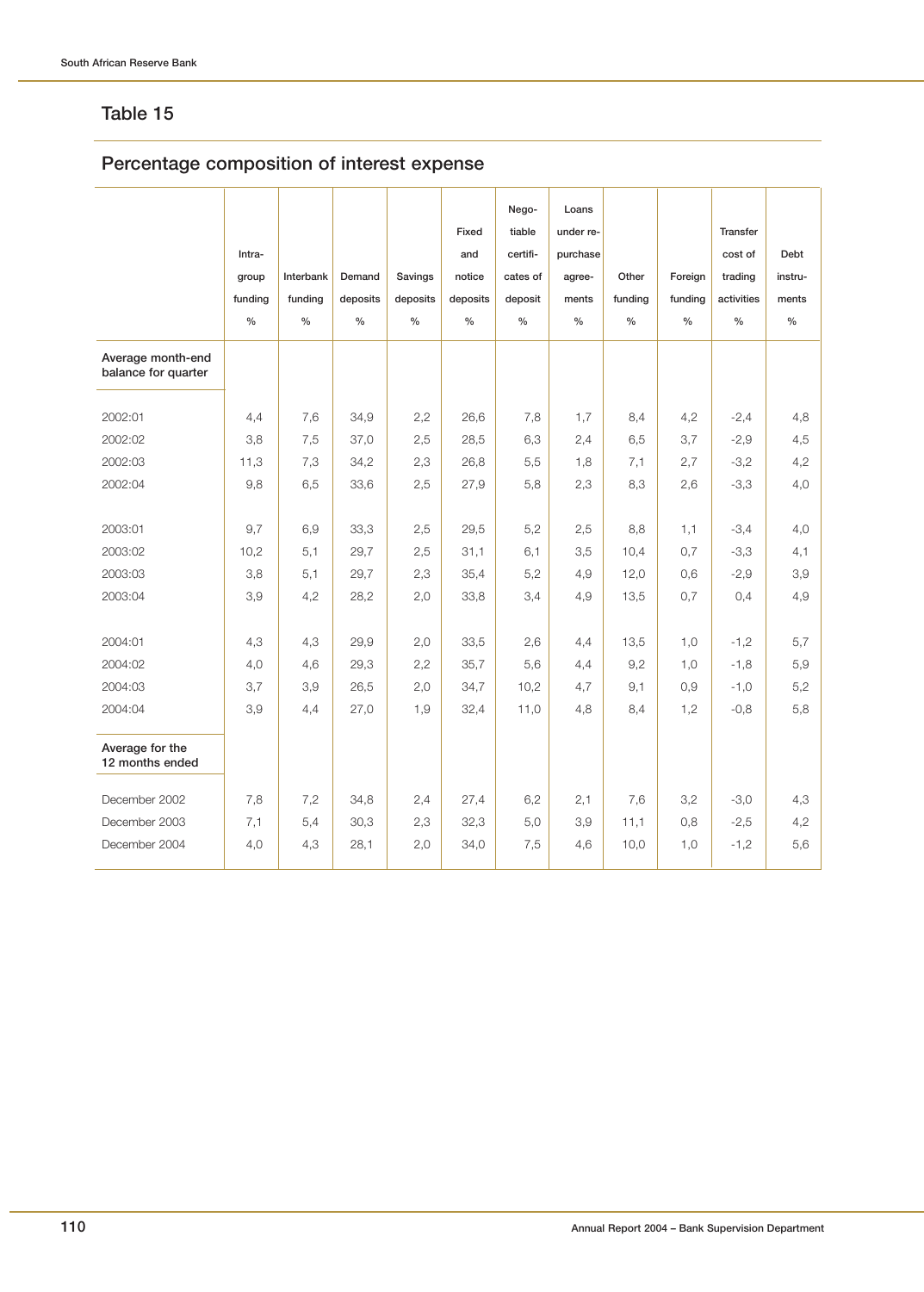# **Table 16(a)**

# **Calculation of liquid-asset requirement**

|                                                                                                                    |                             | 2002                        | Average month-end balance for quarter |                             | Average month-end balance for quarter<br>2003 |                               |                               |                               |  |
|--------------------------------------------------------------------------------------------------------------------|-----------------------------|-----------------------------|---------------------------------------|-----------------------------|-----------------------------------------------|-------------------------------|-------------------------------|-------------------------------|--|
|                                                                                                                    | March<br>R million          | June<br>R million           | September<br>R million                | December<br>R million       | March<br>R million                            | June<br>R million             | September<br>R million        | December<br>R million         |  |
| Liabilities including capital and reserves<br>Less: Capital and reserves<br>- average daily amount of funding from | 1 036 097<br>92 767         | 1 043 678<br>97 161         | 1 050 927<br>101 891                  | 1 077 257<br>102 123        | 1 215 145<br>100 978                          | 1 288 005<br>104 214          | 1 314 487<br>105 902          | 1 376 314<br>109 118          |  |
| head office or branches<br>- average daily amount owing by banks,<br>branches and mutual banks                     | 14 800<br>98 746            | 9375<br>90 471              | 10 088<br>80 663                      | 16 560<br>86 183            | 12 307<br>117 484                             | 8 4 5 9<br>128 821            | 6.926<br>131 511              | 7 508<br>140 535              |  |
| Liabilities as adjusted<br>Liquid-asset requirement<br>Liquid assets held                                          | 829 783<br>41 489<br>42 676 | 846 671<br>42 334<br>42 233 | 858 286<br>42 914<br>50 300           | 872 390<br>43 619<br>50 109 | 984 375<br>49 219<br>53 392                   | 1 046 511<br>52 325<br>59 067 | 1 070 148<br>53 508<br>60 926 | 1 119 256<br>55 963<br>63 257 |  |
| SARB notes and coins<br>Gold coin and bullion                                                                      | 1970<br>11                  | 1 7 1 4<br>11               | 2 3 3 2                               | 3 6 8 0<br>6                | 4 1 1 4<br>8                                  | 3 9 6 0<br>7                  | 4 6 3 2<br>4                  | 5985<br>5                     |  |
| Clearing-account balances<br>Treasury bills of the Republic<br>Stock issued - Exchequer Act, 1975                  | $\Omega$<br>10 916          | 11<br>13 568                | O<br>14 959                           | $\Omega$<br>15 303          | 2 140<br>15 21 2                              | $\Omega$<br>17 288            | O<br>15 790                   | 17 382                        |  |
| Securities issued - Public Finance<br>Management Act, 1999                                                         | 26 892                      | 23 179                      | 27 985                                | 25 895                      | 26 808                                        | 26 589                        | 33 255                        | 36 383                        |  |
| Securities of the SARB<br><b>Land Bank bills</b><br>Memorandum items                                               | 1 7 3 8<br>1 1 3 9          | 2 5 4 1<br>1 2 1 0          | 4 0 9 0<br>926                        | 4 3 2 9<br>896              | 4527<br>583                                   | 10 523<br>700                 | 6590<br>656                   | 2812<br>689                   |  |
| Cash-management schemes<br>Set-off                                                                                 | 42 716<br>78 870            | 42 732<br>81 238            | 42 817<br>81 256                      | 45 625<br>67 164            | 47 952<br>59 355                              | 50 269<br>66 214              | 50 971<br>67 330              | 54 162<br>74 338              |  |
| Ratios<br>Liquid assets held to liquid assets<br>required                                                          | $\%$<br>102,9               | $\%$<br>99.7                | $\%$<br>117,2                         | $\%$<br>114,9               | $\%$<br>108,5                                 | $\%$<br>112.8                 | $\%$<br>113.9                 | $\%$<br>113                   |  |

# **Table 16(b)**

# **Calculation of liquid-asset requirement**

|                                                                     | Average month-end balance for<br>quarter 2004 |                   |                  |                                 | Month-end for year |                   |                   | Percentage annual growth |                       |                       |
|---------------------------------------------------------------------|-----------------------------------------------|-------------------|------------------|---------------------------------|--------------------|-------------------|-------------------|--------------------------|-----------------------|-----------------------|
|                                                                     | March<br>R million                            | June<br>R million | R million        | September December<br>R million | 2002<br>R million  | 2003<br>R million | 2004<br>R million | 2002<br>$\frac{0}{0}$    | 2003<br>$\frac{0}{0}$ | 2004<br>$\frac{0}{0}$ |
| Liabilities including capital and reserves                          | 1 367 284                                     | 1 331 174         | 1 360 564        | 1 446 293                       | 092 525            | 1 384 542         | 1 482 210         | 8,6                      | 26,7                  | 7,1                   |
| Less: Capital and reserves                                          | 113 756                                       | 115 065           | 116 141          | 119 365                         | 101 803            | 109 004           | 122 319           | 7,9                      | 7,1                   | 12,2                  |
| - average daily amount of funding from<br>head office or branches   | 9896                                          | 11 463            | 8988             | 7889                            | 16 144             | 9 0 8 7           | 7 7 1 3           | $-4,9$                   | $-43.7$               | $-15,1$               |
| - average daily amount owing by banks,<br>branches and mutual banks |                                               |                   |                  |                                 |                    |                   |                   |                          |                       |                       |
| Liabilities as adjusted                                             | 132 701                                       | 109 482           | 107 814          | 111 561                         | 90 217             | 144 531           | 113 062           | $-2,6$                   | 60.2                  | $-21,8$               |
| Liquid-asset requirement                                            | 1 110 966                                     | 095 164           | 1 127 621        | 1 207 479                       | 884 360            | 122 068<br>1.     | 239 116           | 10,2                     | 26,9                  | 10,4                  |
| Liquid assets held                                                  | 55 548<br>66 323                              | 54 758<br>65 789  | 56 381<br>66 197 | 60 374<br>68 378                | 44 218<br>51 345   | 56 103<br>64 696  | 61 956<br>70 688  | 10,2                     | 26,9<br>26            | 10,4                  |
| SARB notes and coins                                                | 6 6 8 0                                       | 6488              | 6835             | 7 900                           | 3581               | 6 204             | 7970              | 15,8<br>81,8             | 73,3                  | 9,3<br>28,5           |
| Gold coin and bullion                                               | 5                                             | 21                |                  | $\Omega$                        | 10                 | 6                 | $\Omega$          | $-6,4$                   | $-45.1$               | $-96,4$               |
| Clearing-account balances                                           |                                               | $\overline{2}$    | $-2$             | 5                               | $\Omega$           |                   | 5                 | $-98,2$                  | 1 200,00              | 300                   |
| Treasury bills of the Republic                                      | 21 152                                        | 19 555            | 16841            | 18 18 1                         | 16 031             | 18 082            | 19318             | 46,2                     | 12,8                  | 6,8                   |
| Stock issued - Exchequer Act, 1975                                  |                                               |                   |                  |                                 |                    |                   |                   |                          |                       |                       |
| Securities issued - Public Finance                                  |                                               |                   |                  |                                 |                    |                   |                   |                          |                       |                       |
| Management Act, 1999                                                | 35 089                                        | 34 615            | 37 719           | 37 550                          | 26749              | 37 051            | 37 447            | $-8,7$                   | 38,5                  | 1,1                   |
| Securities of the SARB                                              | 2 6 3 4                                       | 4 4 4 5           | 4 1 9 3          | 3978                            | 4 0 4 8            | 2 6 5 6           | 5 1 3 9           | 291.8                    | $-34.4$               | 93,5                  |
| Land Bank bills                                                     | 762                                           | 663               | 604              | 764                             | 927                | 696               | 808               | $-13.1$                  | $-24,9$               | 16,1                  |
| Memorandum items                                                    |                                               |                   |                  |                                 |                    |                   |                   |                          |                       |                       |
| Cash-management schemes                                             | 56 379                                        | 61 118            | 63 437           | 65 173                          | 48 697             | 57 111            | 67 467            | 7.7                      | 17,3                  | 18,1                  |
| Set-off                                                             | 79 825                                        | 83 548            | 93 674           | 109 068                         | 59 489             | 75 732            | 113 864           | $-25,2$                  | 27,3                  | 50,4                  |
| Ratios                                                              | $\%$                                          | $\%$              | %                | $\%$                            | $\%$               | $\%$              | $\%$              |                          |                       |                       |
| Liquid assets held to liquid assets<br>required                     | 119,4                                         | 120,1             | 117,4            | 113,2                           | 116.1              | 115,3             | 114,1             |                          |                       |                       |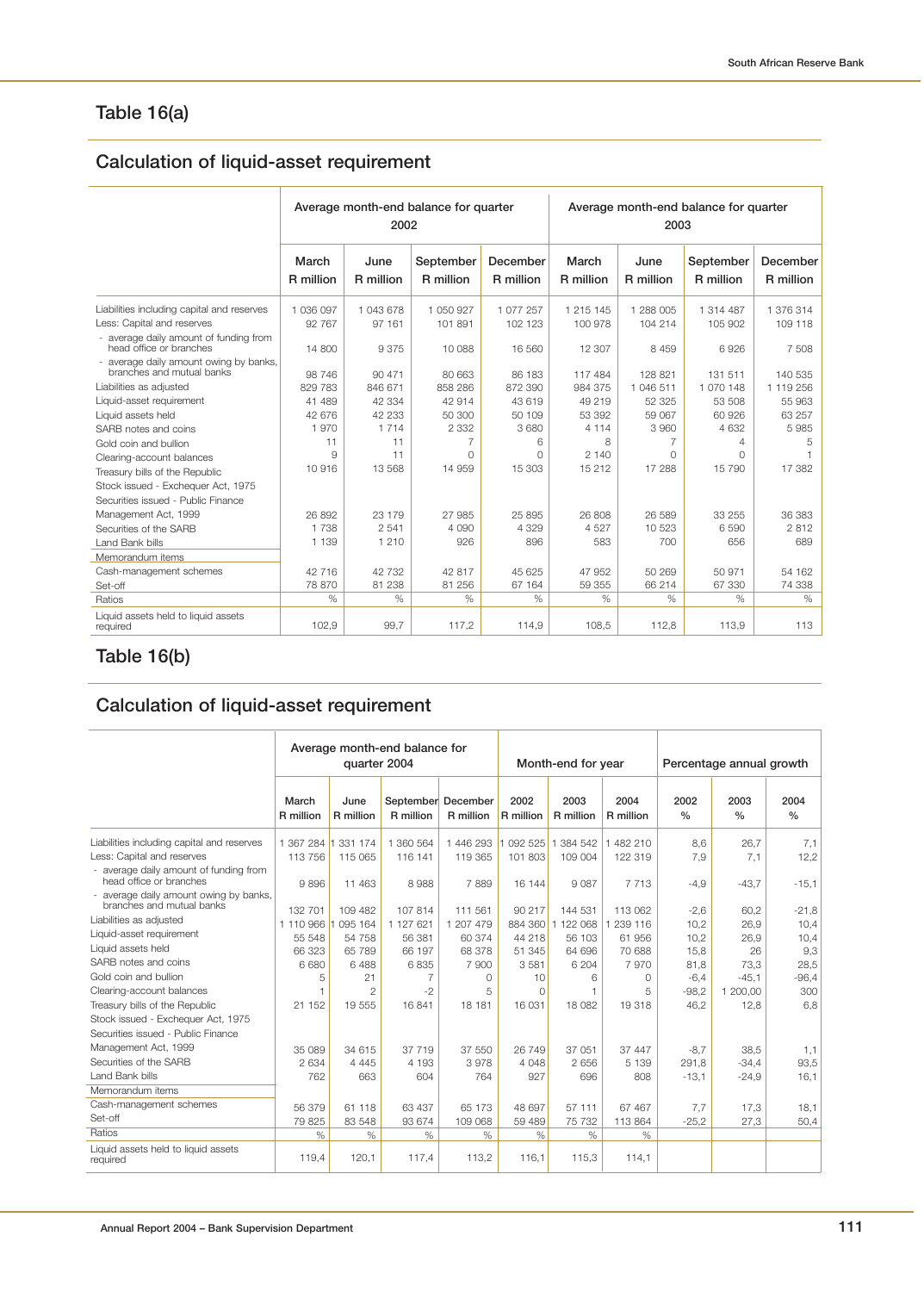### **Analysis of overdue accounts**

|                                          | Mortgage<br>loans<br>R million | Instalment<br>finance<br>R million | Other<br>loans<br>R million | <b>Total</b><br>R million | Specific<br>provisions<br>R million | Market value<br>of security<br>held<br>R million |
|------------------------------------------|--------------------------------|------------------------------------|-----------------------------|---------------------------|-------------------------------------|--------------------------------------------------|
| Average month-end balance<br>for quarter |                                |                                    |                             |                           |                                     |                                                  |
| 2002:01                                  | 8794                           | 2881                               | 14 259                      | 25 934                    | 12 561                              | 11748                                            |
| 2002:02                                  | 8 6 4 9                        | 2 7 9 1                            | 15 0 25                     | 26 4 65                   | 13 628                              | 11 516                                           |
| 2002:03                                  | 8 2 7 1                        | 2 5 4 3                            | 16 621                      | 27 435                    | 14 631                              | 10893                                            |
| 2002:04                                  | 8 3 4 2                        | 2 2 4 4                            | 16 235                      | 26 821                    | 14 629                              | 10 573                                           |
| 2003:01                                  | 9017                           | 2 2 2 3                            | 15 397                      | 26 636                    | 14 570                              | 10754                                            |
| 2003:02                                  | 9 1 5 1                        | 2 2 6 5                            | 14 702                      | 26 119                    | 15 640                              | 9 9 8 7                                          |
| 2003:03                                  | 9 0 5 6                        | 2 1 3 2                            | 13 675                      | 24 863                    | 15 723                              | 9 9 0 5                                          |
| 2003:04                                  | 8 9 0 9                        | 2 1 2 9                            | 13 638                      | 24 676                    | 15 817                              | 9537                                             |
| 2004:01                                  | 8 0 4 9                        | 2 2 0 9                            | 13 126                      | 23 384                    | 14 958                              | 8 4 3 5                                          |
| 2004:02                                  | 7 203                          | 2 3 0 3                            | 12 697                      | 22 202                    | 14 4 61                             | 8 0 9 8                                          |
| 2004:03                                  | 7 3 3 2                        | 2 4 9 6                            | 11 581                      | 21 409                    | 13 582                              | 8 5 4 0                                          |
| 2004:04                                  | 7 0 7 2                        | 2 5 9 0                            | 10899                       | 20 560                    | 13 177                              | 8 3 8 0                                          |
| Month-end balance for year               |                                |                                    |                             |                           |                                     |                                                  |
| December 2002                            | 8 4 0 4                        | 2 0 7 2                            | 15 654                      | 26 130                    | 14 257                              | 10 411                                           |
| December 2003                            | 8 2 6 5                        | 2 1 8 8                            | 13 396                      | 23 849                    | 15 501                              | 8 4 8 5                                          |
| December 2004                            | 6848                           | 2616                               | 10 929                      | 20 393                    | 13 017                              | 8 2 9 7                                          |
| Average for 12 months                    |                                |                                    |                             |                           |                                     |                                                  |
| 2002                                     | 8514                           | 2615                               | 15 5 35                     | 26 664                    | 13 862                              | 11 183                                           |
| 2003                                     | 9 0 3 4                        | 2 187                              | 14 353                      | 25 573                    | 15 4 38                             | 10 046                                           |
| 2004                                     | 7 4 1 4                        | 2 400                              | 12 076                      | 21 889                    | 14 044                              | 8 3 6 3                                          |
| Percentage annual growth                 | $\%$                           | $\%$                               | $\%$                        | $\%$                      | $\%$                                | $\%$                                             |
| 2002                                     | $-4,3$                         | $-27,7$                            | 7,6                         | $-0,2$                    | 18,5                                | $-13,1$                                          |
| 2003                                     | $-1,7$                         | 5,6                                | $-14,4$                     | $-8,7$                    | 8,7                                 | $-18,5$                                          |
| 2004                                     | $-17,1$                        | 19,5                               | $-18,4$                     | $-14,5$                   | $-16,0$                             | $-2,2$                                           |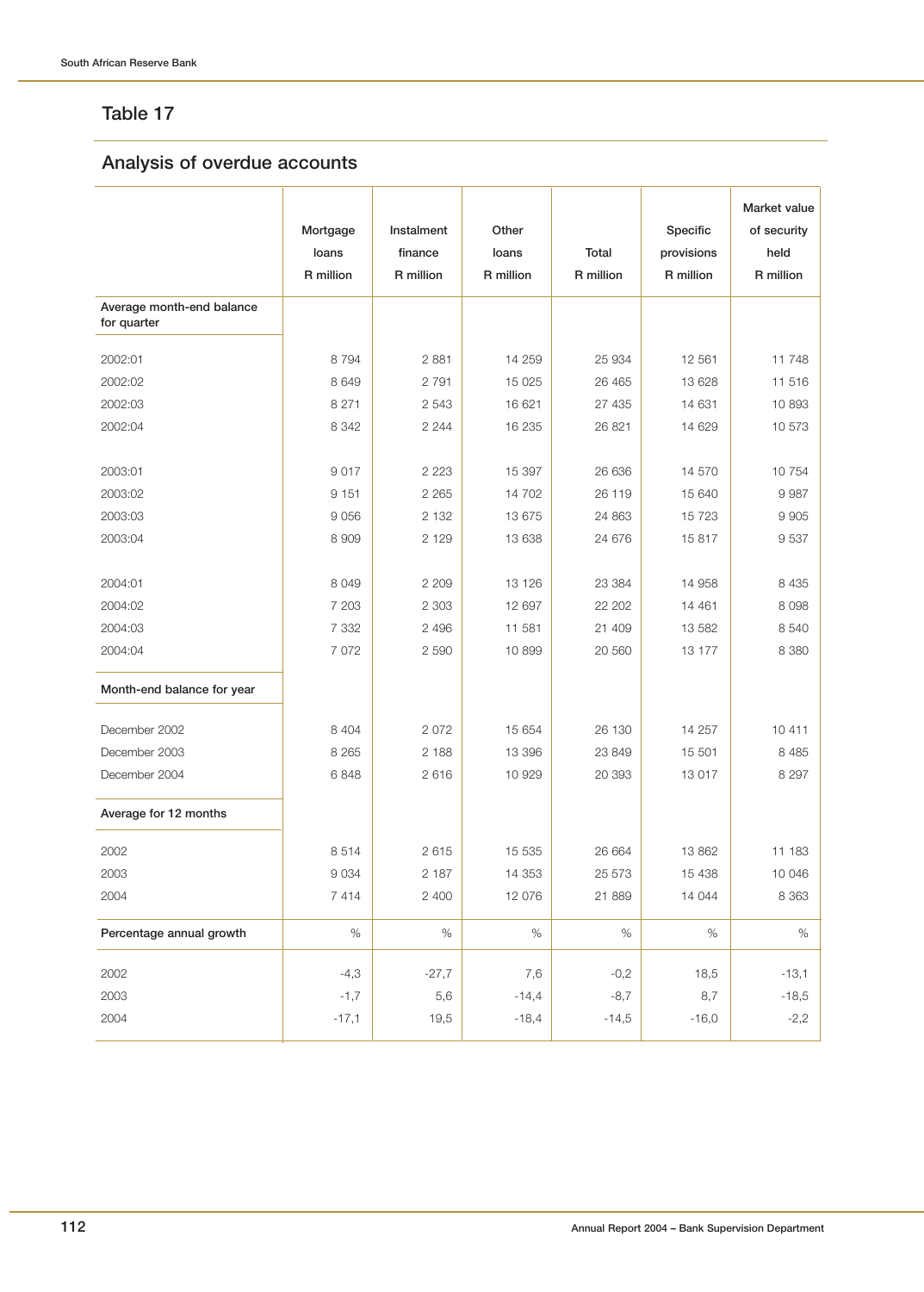# **Analysis of overdue accounts: selected ratios**

|                                                                                      | Specific<br>provisions as a<br>percentage of<br>total overdues<br>$\frac{0}{0}$ | Specific<br>provisions and<br>securities held<br>as percentage of<br>total overdues<br>$\frac{0}{0}$ | Overdues as<br>percentage of<br>advances<br>$\%$     | Specific<br>provisions as a<br>percentage of<br>advances<br>$\frac{0}{0}$ | Net overdues <sup>1</sup><br>as percentage<br>of net qualifying<br>capital and<br>reserves<br>$\%$ |
|--------------------------------------------------------------------------------------|---------------------------------------------------------------------------------|------------------------------------------------------------------------------------------------------|------------------------------------------------------|---------------------------------------------------------------------------|----------------------------------------------------------------------------------------------------|
| End of quarter                                                                       |                                                                                 |                                                                                                      |                                                      |                                                                           |                                                                                                    |
| 2002:01                                                                              | 48,4                                                                            | 93,1                                                                                                 | 3,0                                                  | 1,5                                                                       | 15,7                                                                                               |
| 2002:02                                                                              | 53,3                                                                            | 95,7                                                                                                 | 3,0                                                  | 1,6                                                                       | 14,2                                                                                               |
| 2002:03                                                                              | 54,2                                                                            | 92,6                                                                                                 | 3,0                                                  | 1,6                                                                       | 14,3                                                                                               |
| 2002:04                                                                              | 54,6                                                                            | 94,4                                                                                                 | 2,9                                                  | 1,6                                                                       | 13,2                                                                                               |
| 2003:01<br>2003:02<br>2003:03<br>2003:04<br>2004:01<br>2004:02<br>2004:03<br>2004:04 | 54,1<br>61,9<br>65,1<br>65,0<br>65,3<br>65,6<br>62,1<br>63,8                    | 93,6<br>101,1<br>105,3<br>100,6<br>101,0<br>103,6<br>103,0<br>104,5                                  | 3,0<br>2,6<br>2,6<br>2,4<br>2,2<br>2,0<br>2,0<br>1,8 | 1,6<br>1,6<br>1,7<br>1,5<br>1,5<br>1,3<br>1,2<br>1,2                      | 13,9<br>9,9<br>8,5<br>8,5<br>7,8<br>6,7<br>7,6<br>6,2                                              |
| Average for 12 months                                                                |                                                                                 |                                                                                                      |                                                      |                                                                           |                                                                                                    |
| 2002                                                                                 | 52,6                                                                            | 93,9                                                                                                 | 3,0                                                  | 1,6                                                                       | 14,3                                                                                               |
| 2003<br>2004                                                                         | 61,3<br>64,2                                                                    | 100,0<br>103,0                                                                                       | 2,6<br>2,0                                           | 1,6<br>1,3                                                                | 10,1<br>7,0                                                                                        |

1. Net overdues = gross overdues less specific provisions.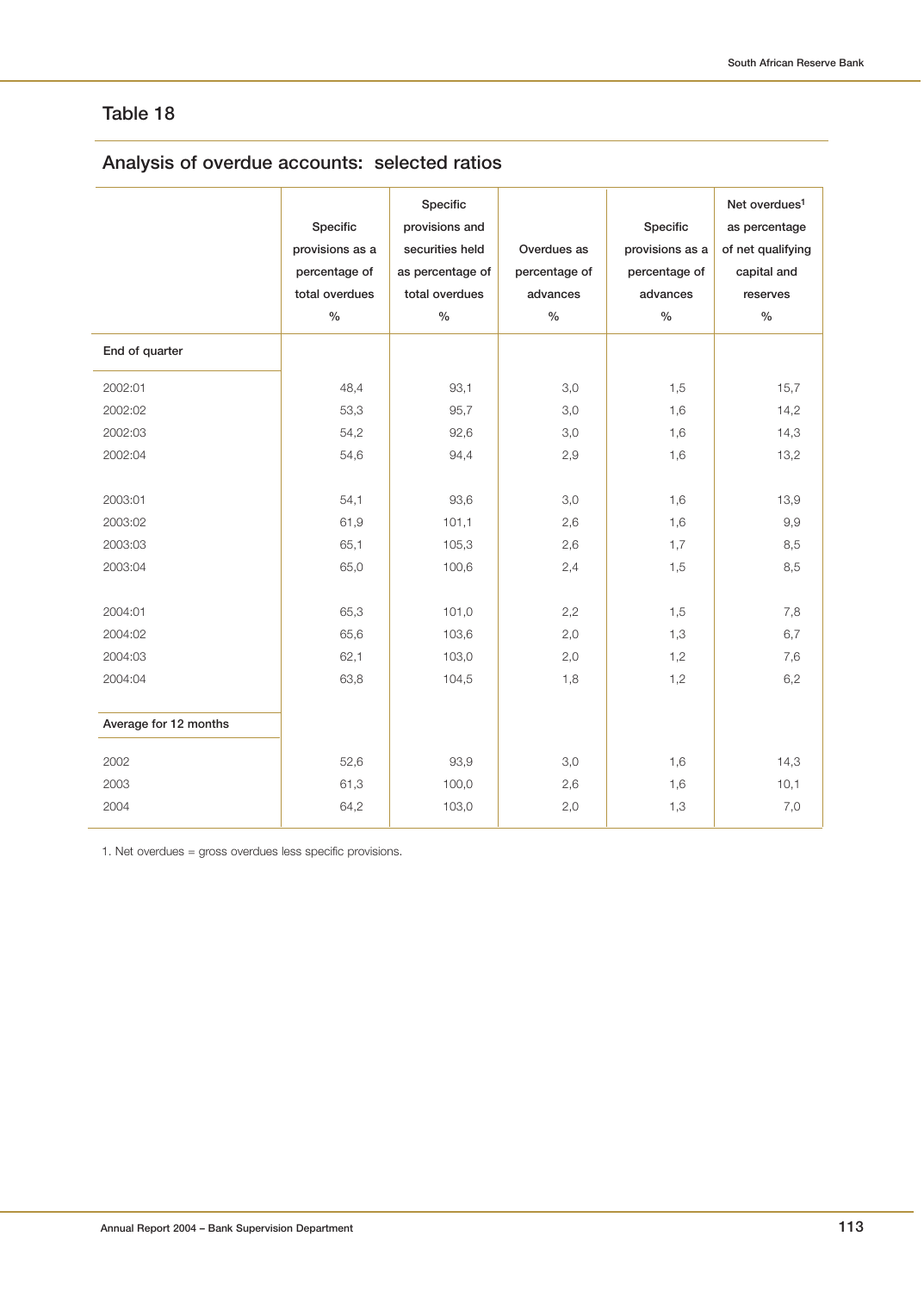### **Large credit exposures**

|                                          | Granted<br>R million | <b>Utilised</b><br>R million | Utilised as a<br>percentage of<br>advances<br>$\%$ | <b>Utilised</b><br>as a percentage<br>of net qualifying<br>capital and<br>reserves<br>$\frac{0}{0}$ | Granted<br>as a percentage<br>of net qualifying<br>capital and<br>reserves<br>$\%$ |
|------------------------------------------|----------------------|------------------------------|----------------------------------------------------|-----------------------------------------------------------------------------------------------------|------------------------------------------------------------------------------------|
| Average month-end balance<br>for quarter |                      |                              |                                                    |                                                                                                     |                                                                                    |
| 2002:01                                  | 1 474 886            | 193 166                      | 22,5                                               | 225,1                                                                                               | 1718,5                                                                             |
| 2002:02                                  | 551 985              | 188 501                      | 21,2                                               | 217,4                                                                                               | 636,7                                                                              |
| 2002:03                                  | 522 116              | 157 145                      | 17,6                                               | 180,8                                                                                               | 600,7                                                                              |
| 2002:04                                  | 519 410              | 147 750                      | 16,4                                               | 163,8                                                                                               | 575,9                                                                              |
| 2003:01                                  | 439 848              | 157 027                      | 17,4                                               | 175,9                                                                                               | 492,8                                                                              |
| 2003:02                                  | 397 579              | 171 909                      | 17,7                                               | 178,5                                                                                               | 412,8                                                                              |
| 2003:03                                  | 408 862              | 161 629                      | 16,8                                               | 160,1                                                                                               | 405,1                                                                              |
| 2003:04                                  | 367 694              | 154 243                      | 15,4                                               | 157,1                                                                                               | 374,6                                                                              |
| 2004:01                                  | 413 167              | 150 000                      | 14,5                                               | 144,1                                                                                               | 396,9                                                                              |
| 2004:02                                  | 484 959              | 135 257                      | 12,9                                               | 126,3                                                                                               | 452,7                                                                              |
| 2004:03                                  | 614 652              | 134 078                      | 12,2                                               | 122,8                                                                                               | 562,7                                                                              |
| 2004:04                                  | 547 010              | 133 824                      | 12,0                                               | 112,9                                                                                               | 461,5                                                                              |
| Average for 12 months                    |                      |                              |                                                    |                                                                                                     |                                                                                    |
| 2002                                     | 767 099              | 171 640                      | 19,4                                               | 196,4                                                                                               | 877,6                                                                              |
| 2003                                     | 403 496              | 161 202                      | 16,8                                               | 167,6                                                                                               | 419,6                                                                              |
| 2004                                     | 514 947              | 138 290                      | 12,9                                               | 126,0                                                                                               | 469,2                                                                              |
| Percentage annual growth                 | $\%$                 | $\%$                         |                                                    |                                                                                                     |                                                                                    |
| 2002                                     | $-63,5$              | $-17,4$                      |                                                    |                                                                                                     |                                                                                    |
| 2003                                     | $-29,2$              | 4,4                          |                                                    |                                                                                                     |                                                                                    |
| 2004                                     | 48,8                 | $-13,2$                      |                                                    |                                                                                                     |                                                                                    |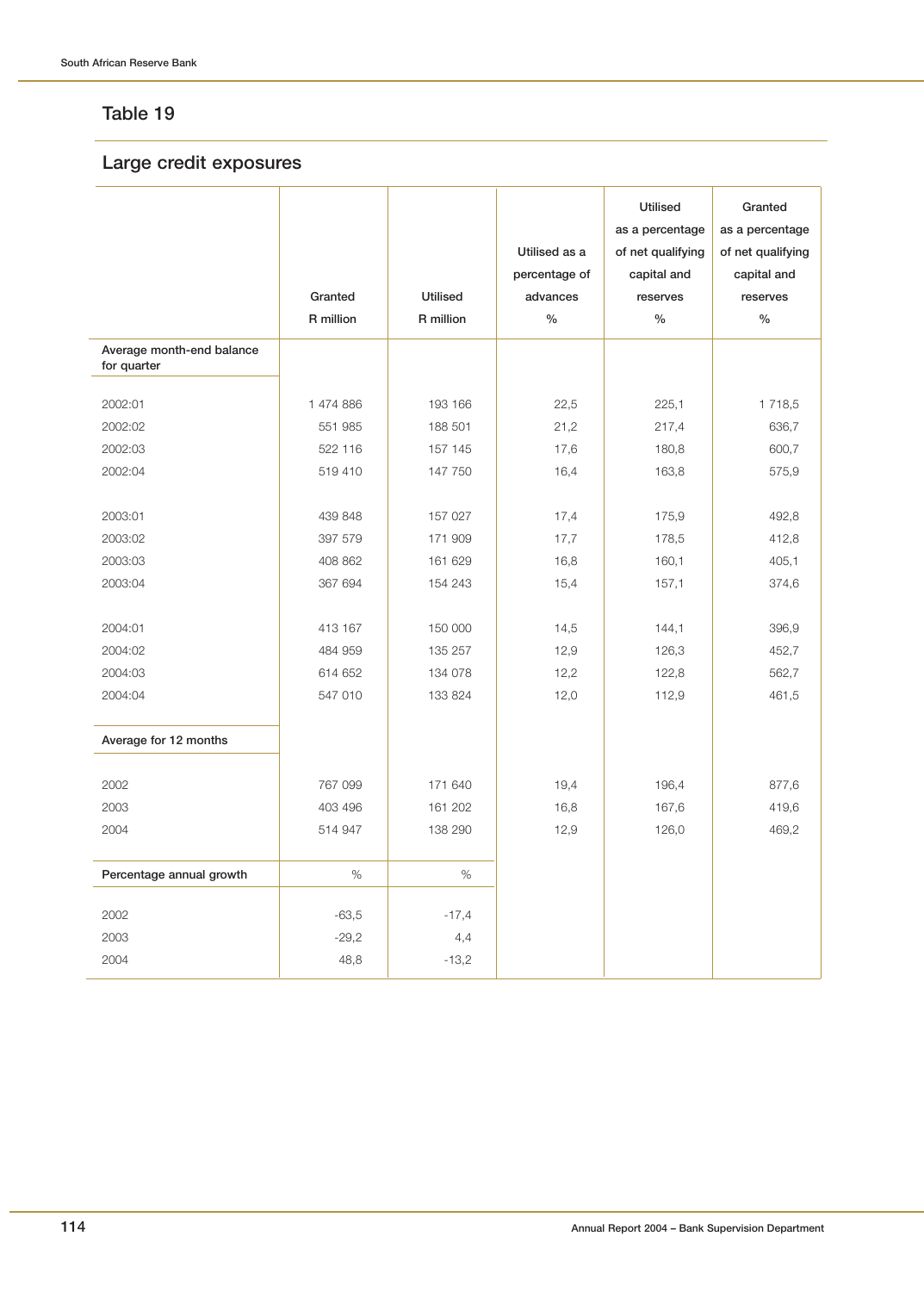# **Profitability of assets**

|                                          |           | Advances   |           |           |            | Investments |           |           |
|------------------------------------------|-----------|------------|-----------|-----------|------------|-------------|-----------|-----------|
|                                          |           | Reasonable | Small     | No        |            | <b>Not</b>  | Infra-    |           |
|                                          | Money     | margin     | margin    | yield     | Profitable | profitable  | structure | Total     |
|                                          | R million | R million  | R million | R million | R million  | R million   | R million | R million |
| Average month-end<br>balance for quarter |           |            |           |           |            |             |           |           |
| 2002:01                                  | 21 244    | 803 262    | 69 25 6   | 25 0 29   | 54 113     | 9936        | 59 401    | 1 042 242 |
| 2002:02                                  | 21 745    | 834 101    | 67 066    | 26 953    | 32 047     | 16 200      | 55 744    | 1 053 855 |
| 2002:03                                  | 22 136    | 835 566    | 77 729    | 30 066    | 30 707     | 13 299      | 52 181    | 1 061 685 |
| 2002:04                                  | 24 770    | 838 788    | 85 089    | 30 940    | 32 774     | 12 4 38     | 57 117    | 1 081 916 |
| 2003:01                                  | 22 835    | 879 340    | 49 474    | 32 158    | 154 075    | 13 854      | 65 248    | 1 216 983 |
| 2003:02                                  | 23 453    | 942 047    | 35 578    | 32 062    | 205 307    | 11 639      | 50 391    | 1 300 475 |
| 2003:03                                  | 24 244    | 969 372    | 38 931    | 31 677    | 210 967    | 11 824      | 47 260    | 1 334 275 |
| 2003:04                                  | 26 349    | 991 225    | 40 672    | 33 776    | 233 706    | 11 758      | 44 119    | 1 381 605 |
|                                          |           |            |           |           |            |             |           |           |
| 2004:01                                  | 25 083    | 1 046 582  | 37 0 23   | 33 522    | 172 034    | 11 739      | 44 105    | 1 370 089 |
| 2004:02                                  | 26 125    | 1 026 329  | 58 241    | 31 311    | 133 113    | 13 213      | 45 366    | 1 333 697 |
| 2004:03                                  | 27 664    | 1 070 514  | 55 779    | 30 554    | 141 750    | 13 400      | 44 696    | 1 384 356 |
| 2004:04                                  | 30 636    | 1 098 021  | 67 526    | 31 757    | 188 988    | 14 0 74     | 41 679    | 1 472 682 |
| Month-end balance for year               |           |            |           |           |            |             |           |           |
| Dec-02                                   | 26 537    | 843 387    | 90 450    | 35 925    | 37 890     | 7 627       | 57 167    | 1 098 984 |
| Dec-03                                   | 28 845    | 1 022 663  | 33 054    | 32 494    | 211 344    | 11 232      | 40 130    | 1 379 762 |
| Dec-04                                   | 32 277    | 1 096 382  | 79 218    | 31 242    | 208 095    | 12 851      | 37 192    | 1 497 258 |
| Average for 12 months                    |           |            |           |           |            |             |           |           |
| 2002                                     | 22 474    | 827 929    | 74 785    | 28 247    | 37 410     | 12 968      | 56 111    | 1 059 925 |
| 2003                                     | 24 220    | 945 496    | 41 164    | 32 418    | 201 014    | 12 269      | 51 755    | 1 308 335 |
| 2004                                     | 27 377    | 1 060 362  | 54 642    | 31 786    | 158 971    | 13 107      | 43 961    | 1 390 206 |
| Percentage annual growth                 | $\%$      | $\%$       | $\%$      | $\%$      | $\%$       | $\%$        | $\%$      | $\%$      |
| 2002                                     | 10,5      | 5,3        | 50,7      | 71,9      | $-54,8$    | 74,4        | 8,3       | 5         |
| 2003                                     | 8,7       | 21,3       | $-63,5$   | $-9,6$    | 457,8      | 47,3        | $-29,8$   | 25,5      |
| 2004                                     | 11,9      | 7,2        | 139,7     | $-3,9$    | $-1,5$     | 14,4        | $-7,3$    | 8,5       |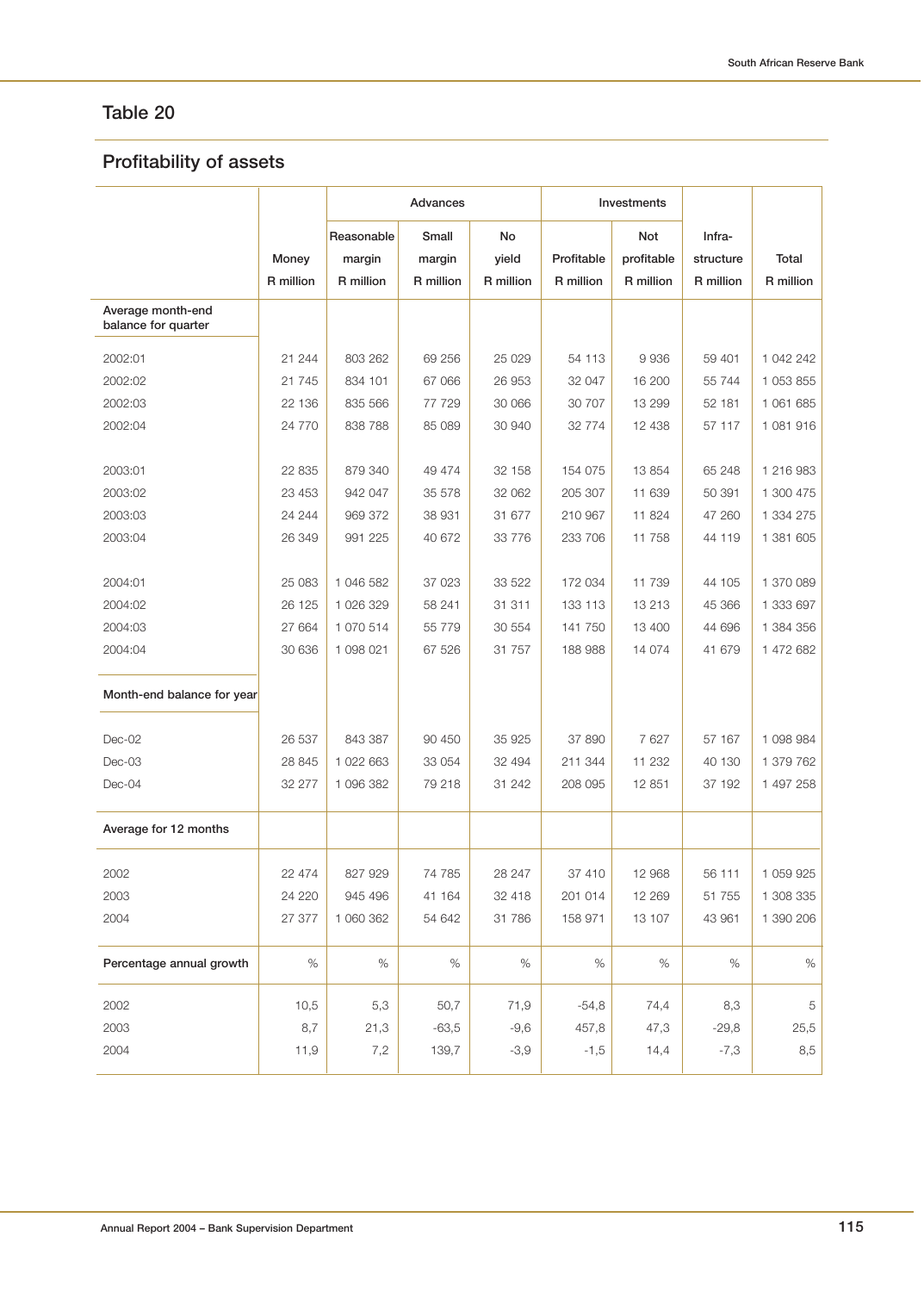# **Open position in foreign currency**

|                                          |                      |                      |                      | Commit-              | Commit-              |                      |               |
|------------------------------------------|----------------------|----------------------|----------------------|----------------------|----------------------|----------------------|---------------|
|                                          | Total                | Total                |                      | ments to             | ments                | Mismatched           |               |
|                                          | foreign-             | foreign-             |                      | purchase             | to sell              | forward              |               |
|                                          | exchange             | exchange             | Net spot             | foreign              | foreign              | commit-              | Foreign       |
|                                          | assets               | liabilities          | position             | currency             | currency             | ments                | branches      |
|                                          | <b>USA\$</b> million | <b>USA\$</b> million | <b>USA\$</b> million | <b>USA\$</b> million | <b>USA\$</b> million | <b>USA\$</b> million | USA\$ million |
| Average month-end<br>balance for quarter |                      |                      |                      |                      |                      |                      |               |
| 2002:01                                  | 11 125               | 7 7 9 1              | 3 3 3 4              | 140 597              | 143 796              | $-3199$              | 39            |
| 2002:02                                  | 12 848               | 7 0 1 0              | 5 8 3 9              | 125 180              | 130 877              | $-5697$              | 39            |
| 2002:03                                  | 13826                | 6 5 3 2              | 7 2 9 5              | 112 322              | 119 351              | $-7030$              | 39            |
| 2002:04                                  | 13 690               | 6 9 8 0              | 6711                 | 123 760              | 130 288              | $-6528$              | 44            |
|                                          |                      |                      |                      |                      |                      |                      |               |
| 2003:01                                  | 13 808               | 6 5 6 8              | 7 240                | 130 506              | 137 611              | $-7106$              | 39            |
| 2003:02                                  | 14 635               | 6 3 6 4              | 8 2 7 2              | 152 492              | 160 604              | $-8112$              | 72            |
| 2003:03                                  | 16 260               | 6 6 3 4              | 9626                 | 164 472              | 173 885              | $-9413$              | 73            |
| 2003:04                                  | 16711                | 6010                 | 10 702               | 152 259              | 162 859              | $-10600$             | 57            |
|                                          |                      |                      |                      |                      |                      |                      |               |
| 2004:01                                  | 19825                | 6815                 | 13 010               | 135 650              | 148 514              | $-12864$             | 70            |
| 2004:02                                  | 20 290               | 6 6 8 8              | 13 603               | 133 827              | 147 261              | $-13434$             | 89            |
| 2004:03                                  | 20 20 6              | 7 1 9 5              | 13 011               | 133 731              | 146 477              | $-12746$             | 98            |
| 2004:04                                  | 20 645               | 7850                 | 12 794               | 143 956              | 156 617              | $-12661$             | 82            |
| Month-end balance for year               |                      |                      |                      |                      |                      |                      |               |
| $Dec-02$                                 | 13739                | 6723                 | 7 0 1 6              | 116 775              | 123 563              | $-6788$              | 44            |
| Dec-03                                   | 18 363               | 6 1 4 6              | 12 217               | 141 197              | 153 344              | $-12147$             | 61            |
| Dec-04                                   | 21 960               | 8 4 7 5              | 13 4 84              | 141 855              | 155 246              | $-13392$             | 78            |
| Average for 12 months                    |                      |                      |                      |                      |                      |                      |               |
| 2002                                     | 12 872               | 7 0 7 8              | 5 7 9 5              | 125 465              | 131 078              | $-5614$              | 40            |
| 2003                                     | 15 354               | 6 3 9 4              | 8 9 6 0              | 149 932              | 158 740              | $-8808$              | 60            |
| 2004                                     | 20 24 2              | 7 1 3 7              | 13 104               | 136 791              | 149 717              | $-12926$             | 85            |
| Percentage annual growth                 | $\%$                 | $\%$                 | $\%$                 | $\%$                 | $\%$                 | $\%$                 | $\%$          |
| 2002                                     | 52, 3                | $-14, 7$             | 512, 7               | $-22, 7$             | $-18, 8$             | 564, 1               | 3, 5          |
| 2003                                     | 33, 7                | $-8, 6$              | 74, 1                | 20, 9                | 24, 1                | 78, 9                | 40, 4         |
| 2004                                     | 19,6                 | 37, 9                | 10, 4                | 0, 5                 | 1, 2                 | 10, 2                | 26, 3         |
|                                          |                      |                      |                      |                      |                      |                      |               |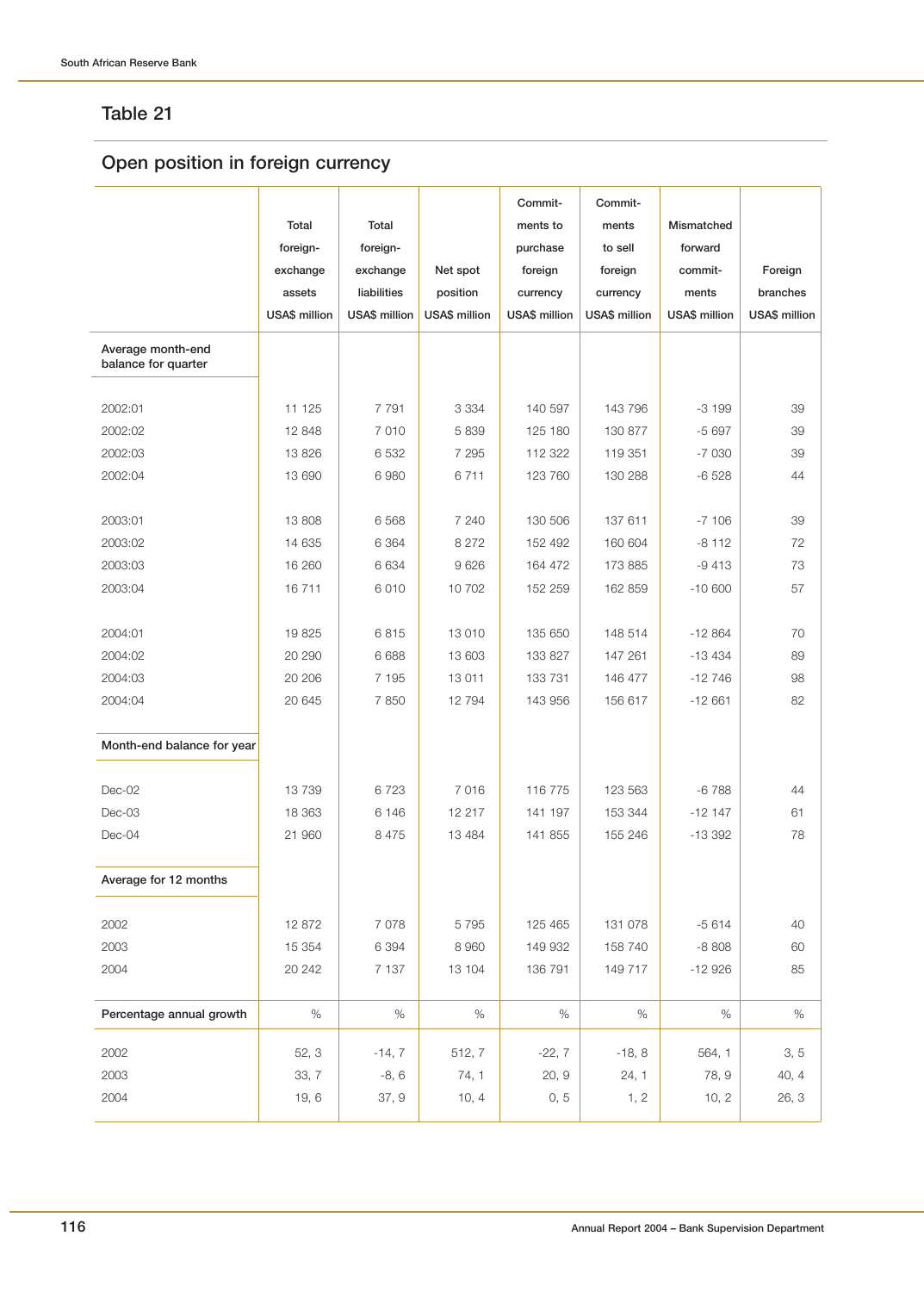# **Circulars sent to banking institutions during 2004**

| Banks Act Circular 1/2004  | Annual withdrawal and retention of circulars                                                                                                                                                                                             |
|----------------------------|------------------------------------------------------------------------------------------------------------------------------------------------------------------------------------------------------------------------------------------|
| Banks Act Circular 2/2004  | First consultative paper on the implementation of the new<br>Basel Capital Accord (Basel II)                                                                                                                                             |
| Banks Act Circular 3/2004  | Amendments to the requirements for the conducting of<br>the business of a representative office of a foreign banking<br>institution operating in South Africa and of a representative<br>office of a South African bank operating abroad |
| Banks Act Circular 4/2004  | General guidance notes with regard to anti-money<br>laundering                                                                                                                                                                           |
| Banks Act Circular 5/2004  | Trilateral discussions to be held during the 2004 and 2005<br>calendar years                                                                                                                                                             |
| Banks Act Circular 6/2004  | Update on the latest developments pertaining to the new<br>Basel Capital Accord (Basel II)                                                                                                                                               |
| Banks Act Circular 7/2004  | Preference-share investment schemes                                                                                                                                                                                                      |
| Banks Act Circular 8/2004  | Applications in terms of section 52(1)(c) of the Banks Act,<br>1990 (Act No. 94 of 1990)                                                                                                                                                 |
| Banks Act Circular 9/2004  | Set-off and netting under regulation 12 and 23 of the<br>Regulations relating to Banks                                                                                                                                                   |
| Banks Act Circular 10/2004 | Exemption in terms of the Financial Intelligence Centre<br>Act, 2001                                                                                                                                                                     |
| Banks Act Circular 11/2004 | Capital-reserve requirements relating to banks as central<br>securities depository participants ("CSDPs") in Share<br>Transactions Totally Eelectronic ("Strate")                                                                        |
| Banks Act Circular 12/2004 | II:<br>International<br>Basel<br>convergence<br>of<br>capital<br>measurement and capital standards - a revised framework                                                                                                                 |
| Banks Act Circular 13/2004 | Review of the standard of corporate governance in<br>banking institutions                                                                                                                                                                |
| Banks Act Circular 14/2004 | Outsourcing of functions within banks                                                                                                                                                                                                    |
| Banks Act Circular 15/2004 | New Capital Accord ("Basel II") - gap analysis and<br>readiness assessment                                                                                                                                                               |
| Banks Act Circular 16/2004 | Auditor rotation                                                                                                                                                                                                                         |
| Banks Act Circular 17/2004 | Enforcement of the 31 October 2004 deadline for client<br>identification and verification in terms of the Financial<br>Intelligence Centre Act, 2001 ("FICA")                                                                            |
| Banks Act Circular 18/2004 | Treatment of regulatory capital - risk margin place with<br>licensed exchanges                                                                                                                                                           |
| Banks Act Circular 19/2004 | Matters relating to the qualifying capital and reserve funds<br>of banks, including hybrid debt instruments                                                                                                                              |
| Banks Act Circular 20/2004 | New Capital Accord ("Basel II") – Implementation timelines<br>and related issues                                                                                                                                                         |
| Banks Act Circular 21/2004 | Provisions in terms of regulation 28 of the Regulations<br>relating to Banks and impairments in terms of Accounting<br>Standard AC 133                                                                                                   |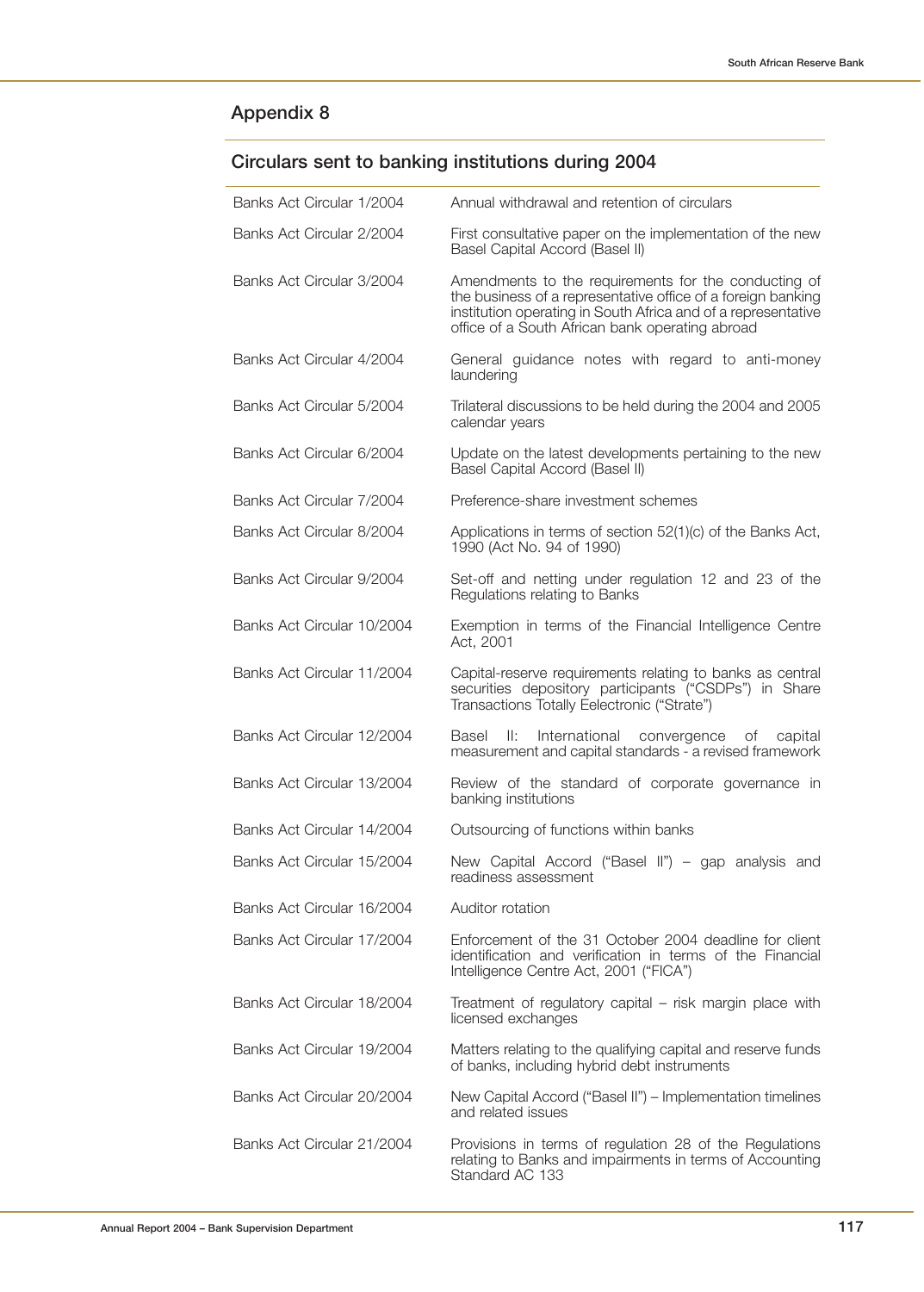#### **Exemptions and exclusions from the application of the Banks Act, 1990**

#### **Section 1(cc): Exemptions by the Registrar of Banks**

|            | <b>Government Gazette</b> | Topic                                                    | <b>Expiry</b> |  |
|------------|---------------------------|----------------------------------------------------------|---------------|--|
| Date       | <b>Number</b>             |                                                          |               |  |
| 1994/12/14 | 16167                     | A group of persons between which a common<br>bond exists | Indefinite    |  |
| 1994/12/14 | 16167                     | Commercial paper                                         | Indefinite    |  |
| 1994/12/14 | 16167                     | Mining houses                                            | Indefinite    |  |
| 1994/12/14 | 16167                     | Trade in securities and financial instruments            | Indefinite    |  |
| 2004/06/04 | 26415                     | Securitisation schemes                                   | Indefinite    |  |

#### **Section 1(dd): Exemptions by the Minister of Finance**

| Government Gazette |               | Topic                                               | Subparagrph | <b>Expiry</b> |
|--------------------|---------------|-----------------------------------------------------|-------------|---------------|
| Date               | <b>Number</b> |                                                     |             |               |
| 2003/12/22         | 25881         | Financial service co-operative                      | (dd)(i)     | 2005/12/31    |
| 2004/03/19         | 26143         | The National Housing Finance<br>Corporation Limited | (dd)(i)     | 2005/12/31    |
| 2003/04/17         | 24731         | Ithala Development Finance<br>Corporation Limited   | (dd)(i)     | 2005/12/31    |
| 1991/01/31         | 13003         | Participation bond schemes                          | (dd)(ii)    | Indefinite    |
| 1991/01/31         | 13003         | Unit trust schemes                                  | (dd)(ii)    | Indefinite    |
|                    |               |                                                     |             |               |

#### **Section 1(gg): Exemptions by the Registrar of Banks**

| <b>Government Gazette</b> |               | Topic                                                                                                                                                                       | Expiry     |
|---------------------------|---------------|-----------------------------------------------------------------------------------------------------------------------------------------------------------------------------|------------|
| Date                      | <b>Number</b> |                                                                                                                                                                             |            |
| 1998/09/22                | 19283         | Members of the Johannesburg Stock Exchange<br>as persons authorised to accept money as<br>mandataries and to deposit such money into<br>banking accounts maintained by them | Indefinite |

#### **Section 2(vii): Exclusions by the Minister of Finance**

| <b>Government Gazette</b> |               | Topic                                            | Expiry     |
|---------------------------|---------------|--------------------------------------------------|------------|
| Date                      | <b>Number</b> |                                                  |            |
| 1992/01/24                | 13744         | Post Office Savings Bank                         | Indefinite |
| 1994/12/14                | 16167         | Industrial Development Corporation of SA Limited | Indefinite |

#### **SECTION 78(1)(d)(iii): Exemptions by the Registrar of Banks**

| <b>Government Gazette</b> |               | Topic                                                                                      | <b>Expiry</b> |
|---------------------------|---------------|--------------------------------------------------------------------------------------------|---------------|
| Date                      | <b>Number</b> |                                                                                            |               |
| 1997/05/02                | 17949         | Category of assets of a bank held in the name<br>of a person other than the bank concerned | Indefinite    |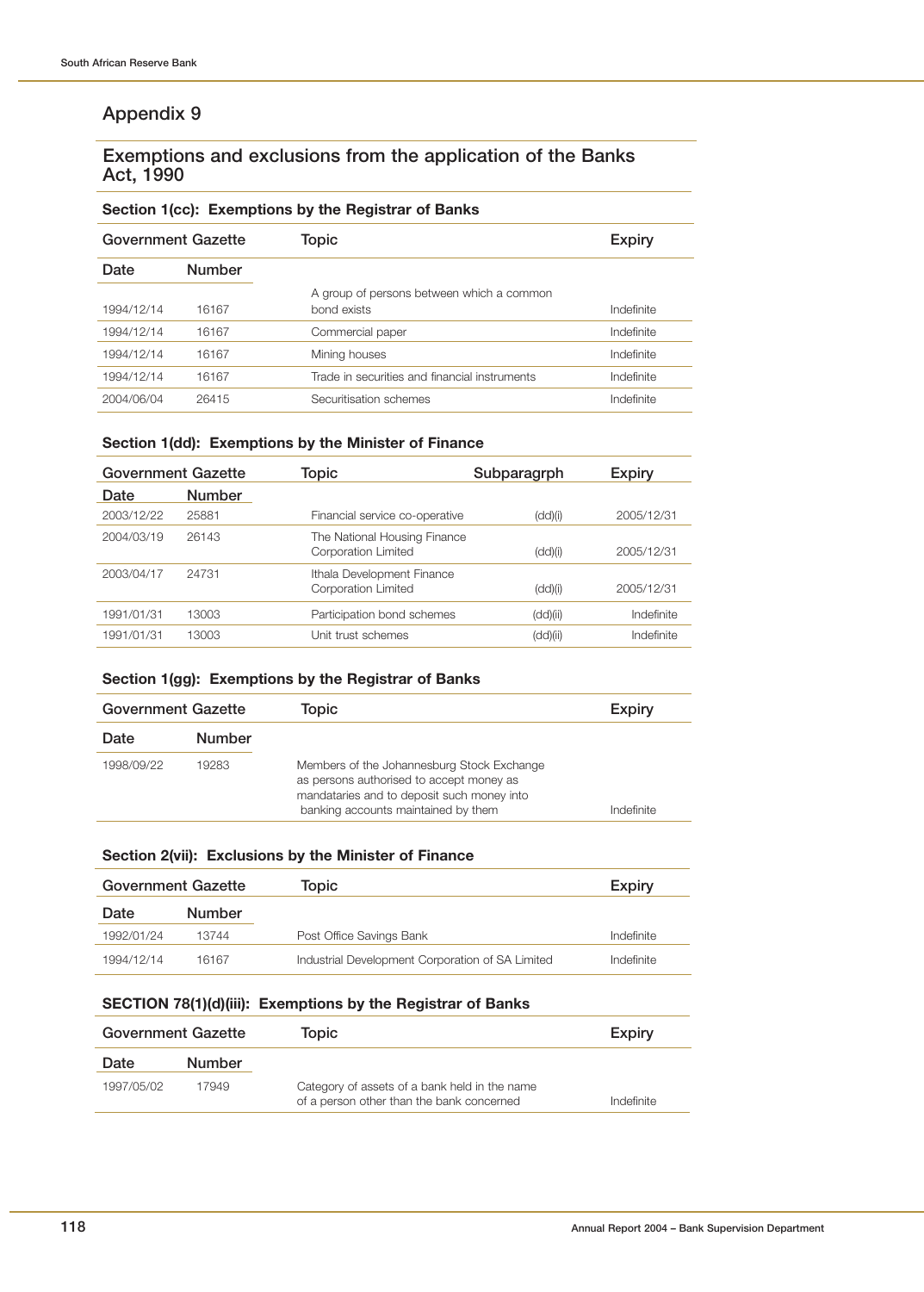#### **Approval of acquisition or establishment of foreign banking interests in terms of section 52 of the Banks Act, 1990, from 1 January 2004 to 31 December 2004**

| Name of bank/<br>controlling company | Date of<br>approval | Name of interest (and percentage<br>interest held, if not 100 per cent)                           | Country                   |
|--------------------------------------|---------------------|---------------------------------------------------------------------------------------------------|---------------------------|
| <b>ABSA Group Limited</b>            | 2004-03-12          | Continuous Linked Settlement Group Holdings AG                                                    | Switzerland               |
| ABSA Group Limited                   | 2004-09-01          | Banco Comercial Angolano Sarl (50 per cent)                                                       | Angola                    |
| <b>ABSA Group Limited</b>            | 2004-11-17          | Hesse Newman & Co AG (50 per cent plus 1 share)                                                   | Germany                   |
| FirstRand Bank Holdings Limited      | 2004-01-19          | - Weston-Atlas Partners Fund Limited<br>- Weston-Atlas Advisor Limited (less than<br>10 per cent) | Cayman Islands<br>Bermuda |
| FirstRand Bank Holdings Limited      | 2004-02-13          | RMB International Asset Management Limited                                                        | Jersey                    |
| FirstRand Bank Holdings Limited      | 2004-03-09          | Chariot Resources Limited (7,09 per cent)                                                         | Canada                    |
| FirstRand Bank Holdings Limited      | 2004-04-05          | First Funding (Pty) Limited                                                                       | Botswana                  |
| FirstRand Bank Holdings Limited      | 2004-05-21          | RMB Structured Trade Finance (London) Limited                                                     | United Kingdom            |
| FirstRand Bank Holdings Limited      | 2004-08-17          | First National Bank Representative Office                                                         | Angola                    |
| FirstRand Bank Holdings Limited      | 2004-08-18          | Decorative Technologies Group Limited<br>and its subsidiairies                                    | Australia                 |
| FirstRand Bank Holdings Limited      | 2004-08-30          | Motor One Group (Pty) Limited and its subsidiaries                                                | Australia                 |
| FirstRand Bank Holdings Limited      | 2004-12-08          | Vanglobe Holdings (Pty) Limited (49 per cent)                                                     | Australia                 |
| FirstRand Bank Holdings Limited      | 2004-12-08          | EIW Sentosa Holdings Limited                                                                      | Australia                 |
| FirstRand Bank Holdings Limited      | 2004-12-20          | First National Bank Nominees (Botswana) (Pty) Limited                                             | Botswana                  |
| Investec Plc*                        | 2004-01-28          | ICECAP Limited (20 per cent)                                                                      | United Kingdom            |
| Investec Plc*                        | 2004-01-29          | Nationale Nederlanden (UK) Limited                                                                | United Kingdom            |
| Investec Limited                     | 2004-02-20          | - ITM Secretaries Limited<br>- ITM Corporate Service Limited<br>- ITM Nominees Limited            | Mauritius                 |
| Investec Limited                     | 2004-06-29          | The Value Growth PCC Limited                                                                      | Guernsey                  |
| Investec Limited                     | 2004-06-07          | Dark Blue Investments Limited                                                                     | United Kingdom            |
| Investec Limited                     | 2004-07-13          | Investec Property Holdings (Guernsey) Limited                                                     | Guernsey                  |
| Investec Limited                     | 2004-07-13          | <b>GFT Directors Limited</b>                                                                      | Guernsey                  |
| <b>Investec Limited</b>              | 2004-07-13          | Finistere Directors Limited                                                                       | Guernsey                  |
| Investec Limited                     | 2004-07-13          | Finistere Nominees Limited                                                                        | Guernsey                  |
| Investec Limited                     | 2004-07-13          | Finistere UK (Nominees) Limited                                                                   | Guernsey                  |
| Investec Limited                     | 2004-07-13          | <b>ING UK Corporate Finance Holdings Limited</b>                                                  | United Kingdom            |

\* Note: Applications in respect of Investec Plc to establish or acquire foreign interests or subsidiaries were noted in terms of the conditions of approval of the Investec dually listed company structure.